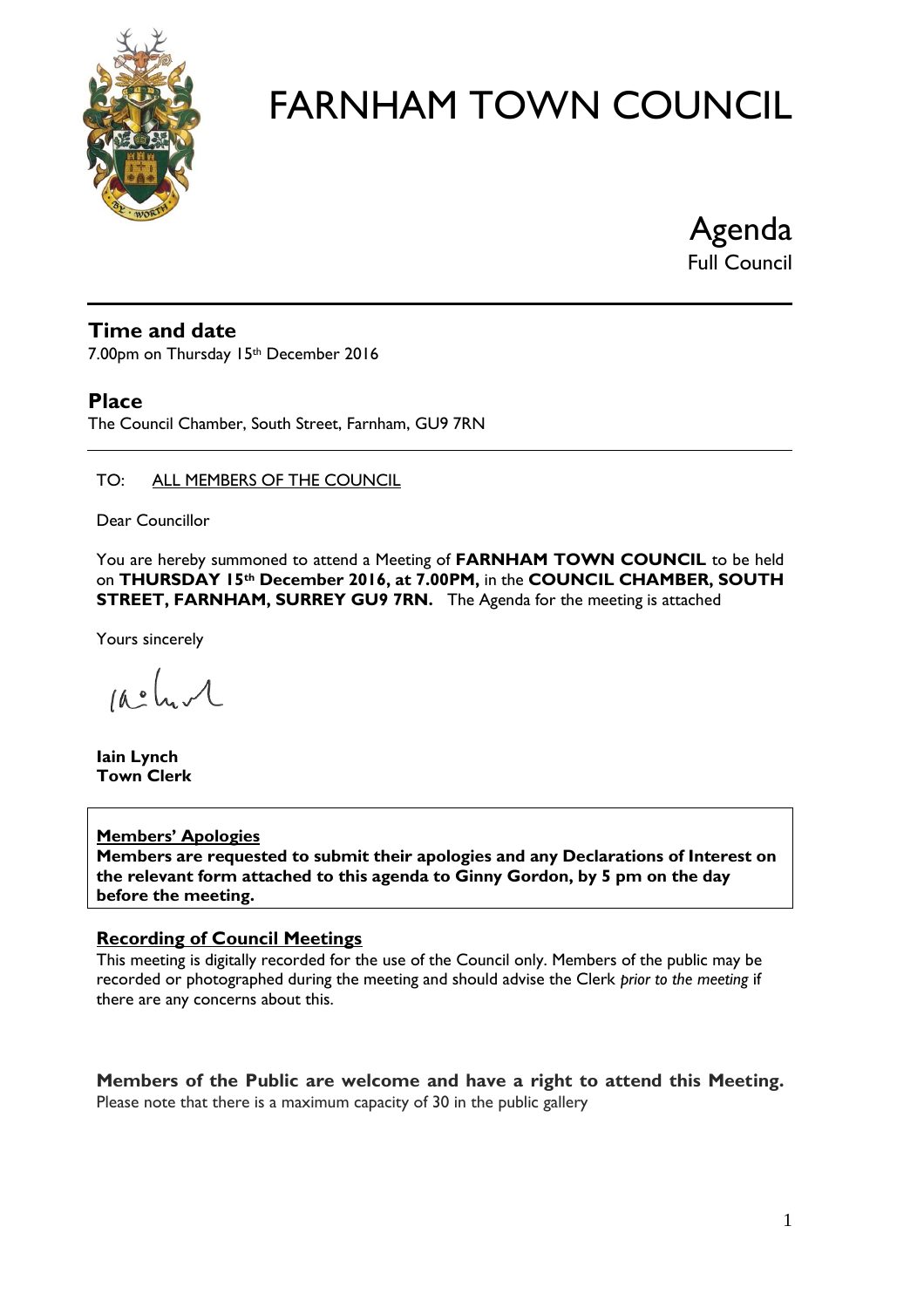

# Disclosure of Interests Form

Notification by a Member of a disclosable pecuniary interest in a matter under consideration at a meeting (Localism Act 2011).

*Please use the form below to state in which Agenda Items you have an interest.* 

*If you have a disclosable pecuniary or other interest in an item, please indicate whether you wish to speak (refer to Farnham Town Council's Code of Conduct for details)*

As required by the Localism Act 2011, I hereby declare that I have a disclosable pecuniary or personal interest in the following matter(s).

FULL COUNCIL: Date 15<sup>th</sup> December 2016

Name of Councillor ……………………………………………………

|                          | <b>Nature of interest (please</b><br>tick/state as appropriate)                                    |              |                                                                           |
|--------------------------|----------------------------------------------------------------------------------------------------|--------------|---------------------------------------------------------------------------|
| Agenda<br><b>Item No</b> | I am a<br><b>Waverley</b><br><b>Borough</b><br>Councillor /<br><b>Surrey County</b><br>Councillor* | Other reason | <b>Type of interest</b><br>(disclosable pecuniary<br>or Other) and reason |
|                          |                                                                                                    |              |                                                                           |
|                          |                                                                                                    |              |                                                                           |
|                          |                                                                                                    |              |                                                                           |
|                          |                                                                                                    |              |                                                                           |
|                          |                                                                                                    |              |                                                                           |

# \* Delete as appropriate

k:\COMMITTEES\Interests Forms\Declaration of Interests Form Jun 12 A4.doc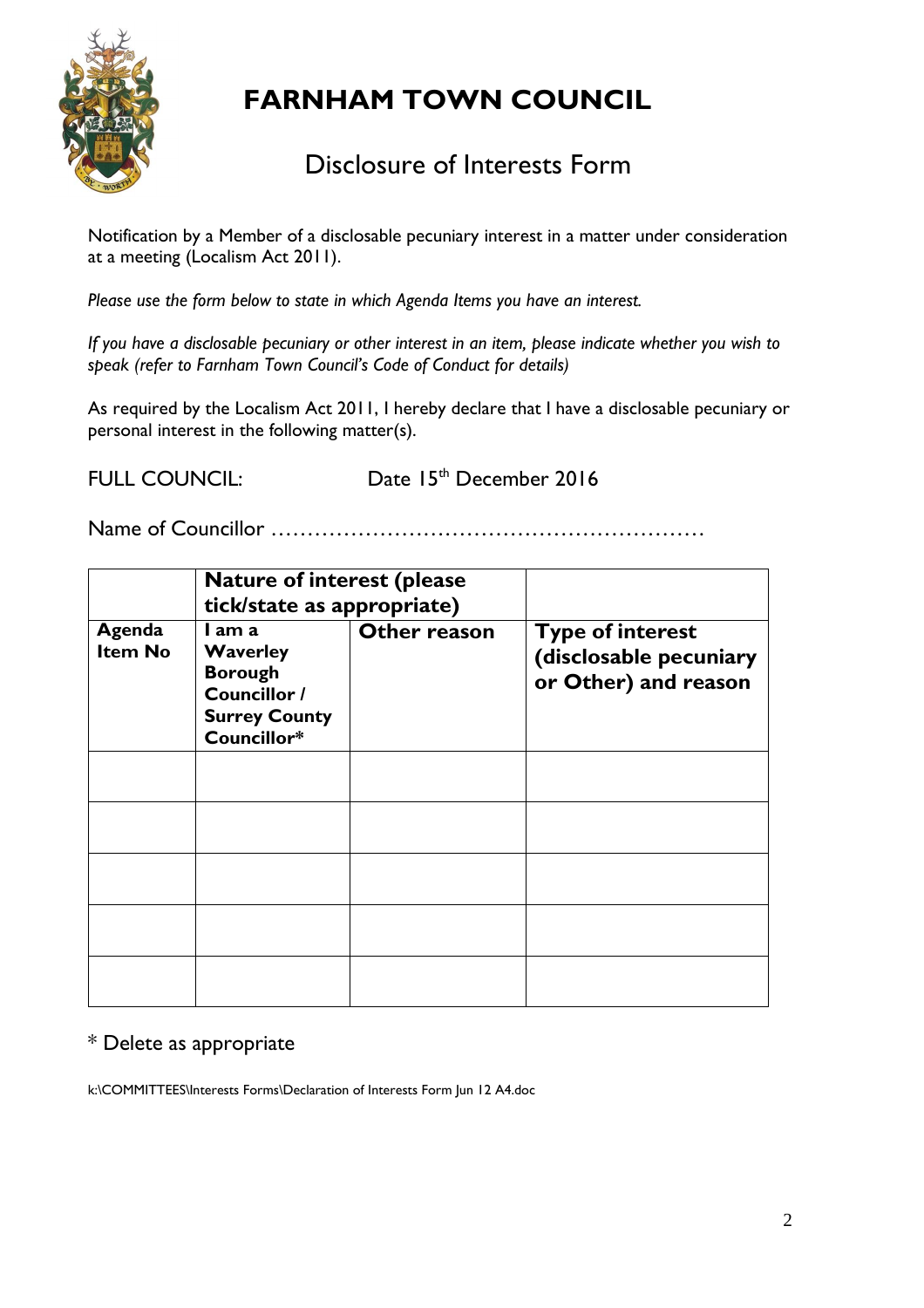

Agenda Full Council

# **Time and date**

7.00pm on Thursday 15th December 2016

# **Place**

The Council Chamber, South Street, Farnham

Prior to the start of the meeting prayers will be said by the Reverend Michael Hopkins of the Farnham United Reformed Church, and a presentation will be given on the work of Surrey Community Foundation by Mrs Wendy Varcoe MBE.

#### **1 Apologies**

To receive apologies for absence.

#### **2 Disclosure of Interests**

To receive from members, in respect of any items included on the agenda for this meeting, disclosure of any disclosable pecuniary or other interests, or of any gifts and hospitality, in line with the Town Council's Code of Conduct.

#### *NOTES:*

- *(i) The following councillors have made a general non-pecuniary interest declaration in relation to being councillors of Waverley Borough Council: Cockburn, Fraser, Frost, Hargreaves, Hill, Hodge, Macleod, Mirylees, Potts, Ward and Williamson.*
- *(ii) The following councillor has made a general non-pecuniary interest declaration in relation to her being a councillor of Surrey County Council: Councillor Frost.*
- *(iii) Members are requested to make declarations of interest, on the form attached, to be returned to ginny.gordon@farnham.gov.uk by 5pm on the day before the meeting.*

*Members are reminded that if they declare a pecuniary interest they must leave before any debate starts unless dispensation has been obtained.*

#### **3 Minutes Minutes Appendix A**

To agree the Minutes of the meeting held on 3rd November 2016

#### **4 Questions and Statements by the Public**

In accordance with Standing Order 10.1, the Town Mayor will invite members of the public present to ask questions or make statements.

At the discretion of the Town Mayor, those members of the public, **residing or working** within the Council's boundary, will be invited to make representations or ask questions in respect of the business on the agenda, or other matters not on the agenda, for a maximum of 3 minutes per person or 20 minutes overall.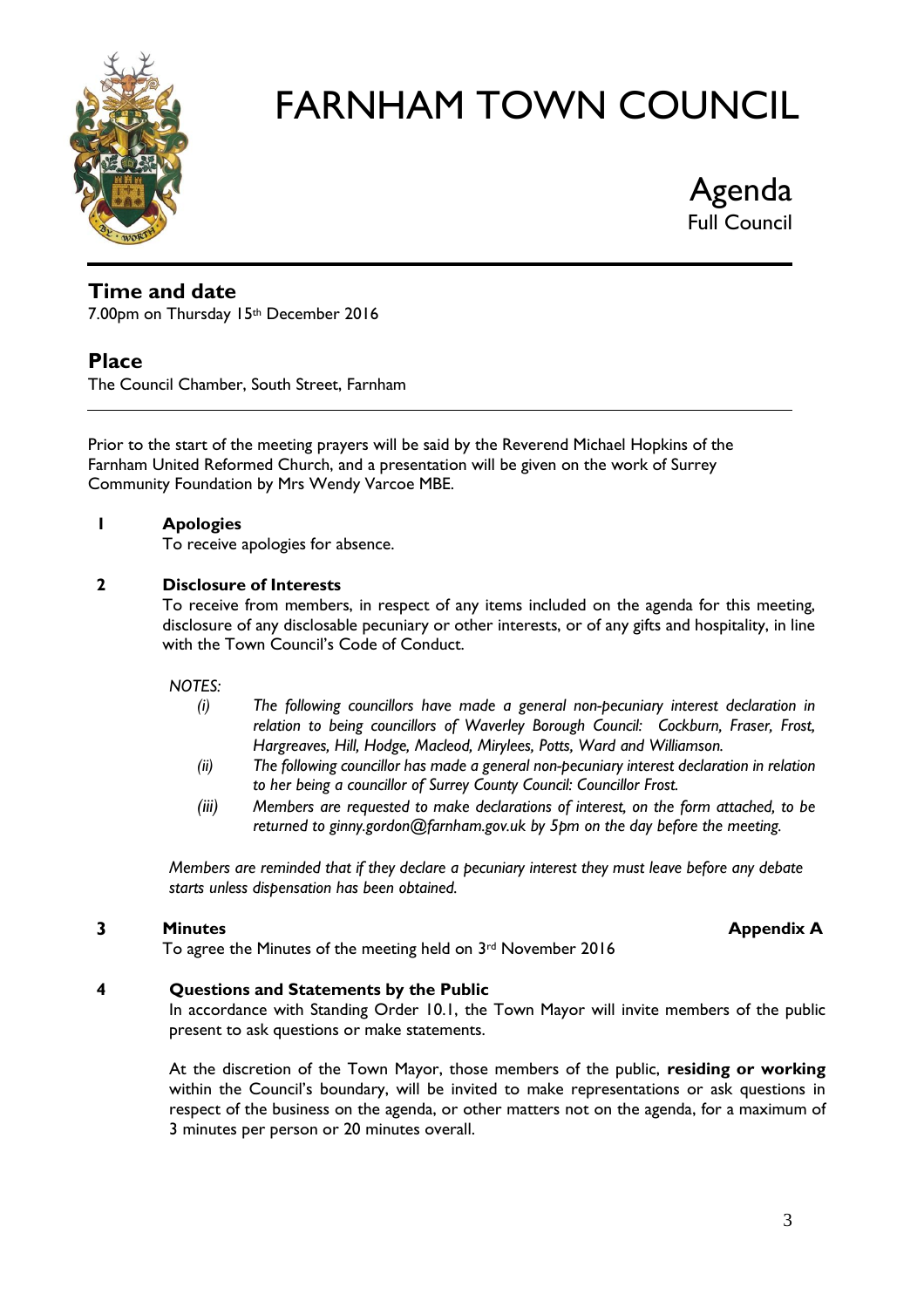#### **5 Town Mayor's Announcements**

To receive the Town Mayor's announcements.

# **Part 1 – Items for Decision**

#### **6 Working Group Notes**

To receive the notes and any recommendations of the following Working Groups:

i) Community Enhancement held on 23<sup>rd</sup> November 2016 **Appendix B** ii) Strategy and Finance held on 6<sup>th</sup> December 2016 **Appendix C** 

ii) Strategy and Finance held on 6<sup>th</sup> December 2016

#### **7 Planning & Licensing Applications Appendices D and E**

- i) To receive the minutes of the Planning & Licensing Consultative Group held on  $14<sup>th</sup>$  and 28th November 2016.
- ii) To consider any significant Planning Applications

## **Part 2 – Items to Note**

#### **8 Actions taken under Scheme of Delegation**

#### **9 Reports from other Councils**

To receive from Councillors any updates on matters affecting Farnham from Waverley Borough Council and Surrey County Council.

#### **10 Reports from Outside Bodies**

To receive from Members any verbal reports on Outside Bodies.

#### **11 Date of next Meetings**

To note the date of the next meeting as Thursday 15<sup>th</sup> January 2017.

## **Part 3 – Confidential Items**

#### **12 Exclusion of the Press and Public (if required)**

TO PASS A RESOLUTION to exclude members of the public and press from the meeting at Part 3 of the agenda in view of any confidential items under discussion.

\* \* \* \* \* \* \* \* \* \* \* \* \* \*

Council Membership:

Councillors: John Ward ( Mayor), Mike Hodge (Deputy Mayor), David Attfield, David Beaman, Carole Cockburn, Paula Dunsmore, John Scott Fraser, Mrs Pat Frost, Jill Hargreaves, Stephen Hill, Sam Hollins-Owen, Mike Hyman, Andy Macleod, Kika Mirylees, Julia Potts, Susan Redfern, Jeremy Ricketts, John Williamson.

Note: The person to contact about this agenda and documents is Iain Lynch, Town Clerk, Farnham Town Council, South Street, Farnham, Surrey, GU9 7RN. Tel: 01252 712667.

Distribution: Full agenda and supporting papers to all Councillors (by post).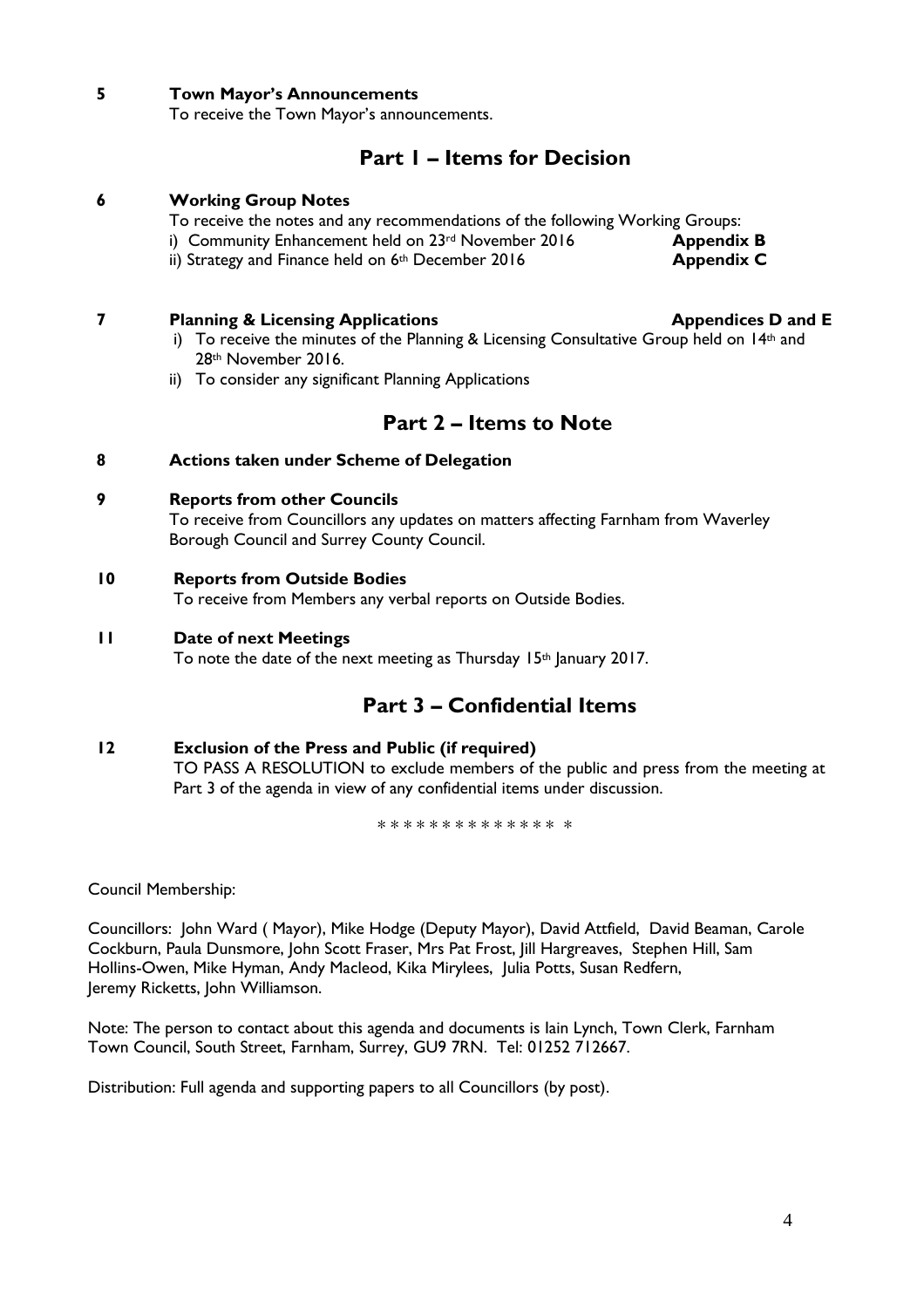



# **Time and date**

7.00pm on Thursday 3rd November 2016

**Place**

The Council Chamber, South Street, Farnham

#### **Councillors**

- \* John Ward (Mayor of Farnham)
- \* Mike Hodge (Deputy Mayor)
- A David Attfield
- \* Carole Cockburn
- \* Paula Dunsmore
- A John Scott Fraser
- \* Pat Frost
- A Jill Hargreaves
- A Stephen Hill
- A Sam Hollins-Owen
- \* Mike Hyman
- \* Andy Macleod
- \* Kika Mirylees
- A Julia Potts
- A Susan Redfern<br>\* Ieremy Rickett
- Jeremy Ricketts
- \* John Williamson

\* Present

A Apologies for absence

#### **Officers Present:**

Iain Lynch (Town Clerk) Ian Kershaw (Assistant Town Clerk)

There were 4 members of the public in attendance.

Prior to the meeting, prayers were said by the Reverend David Uffindell of St Andrew's Church, Farnham.

#### C070/16 **Apologies for Absence**

Apologies were received from Councillors Attfield, Fraser, Hargreaves, Hill, Hollins-Owen, Potts and Redfern.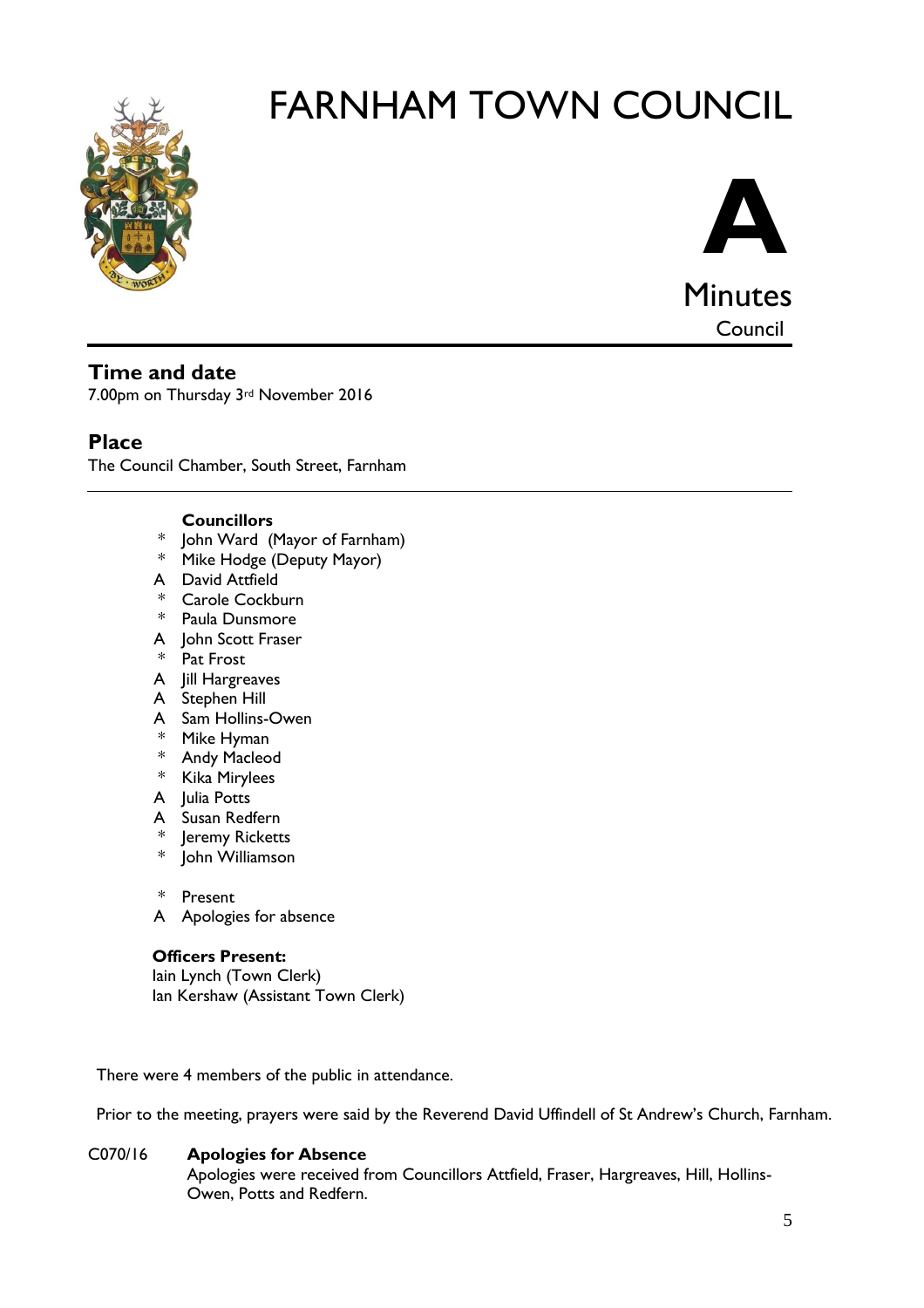#### C071/16 **Minutes**

The Minutes of the Farnham Town Council Meeting held on Thursday 22nd September 2016 were agreed for signing by the Mayor as a correct record.

#### C072/16 **Declarations of interests**

Apart from the standard declarations of personal interest by councillors and by those who were dual or triple hatted by virtue of being elected to Waverley Borough Council or Surrey County Council, the following disclosures of interest relating to items on the agenda were made:

- i) Councillor Williamson (pecuniary) as a participant in the Judicial Review of Waverley Borough Council's decisions in relation to the Brightwells/East Street development.
- ii) Councillor Macleod (pecuniary) as a participant in Judicial Review of Waverley Borough Council's decisions in relation to the Brightwells/East Street development.
- iii) Councillor Ricketts (pecuniary) as the applicant for planning application WA/2015/1694. The Town Clerk advised that if the individual application was not discussed then Councillor Ricketts would not need to leave the room.

#### C073/15 **Questions and Statements by the Public**

i) Mr Ricketts asked, as a member of the public, whether the Town Council could reconsider its objection to his application as the Town Council had made this without sight of the land contamination report (that had been submitted to Waverley Borough Council after the Town Council had made its original comments on the application) when it considered its comments for the appeal. The Mayor advised that this item was on the notes of the Planning and Licensing Working Group of 31 October and the Council would review this at that point on the agenda.

#### C074/16 **Town Mayor's Announcements**

- i) The Mayor had been delighted to attend the collation and induction of Reverend David Uffindell at St Andrews Church Farnham and was pleased he had been able to say prayers prior to the Council meeting.
- ii) The Mayor had also been pleased to attend the inauguration of the new Bishop of Dorking the Revd Canon Dr Jo Bailey Wells**.**
- iii) The Mayor had attended the Farnham Sixth Form Lecture given by Dickie Arbiter, former Press Secretary to Her Majesty The Queen, who spoke about monarchy past, present and future. Mr Arbiter had given the Mayor a colourful tie which he was pleased to be wearing at the meeting.
- iv) The 2016 Farnham Sports Awards had seen many awards given to hugely talented and enthusiastic sports people and the Mayor was privileged to give a special award of a painting by Stewart Dakers on behalf of the Town to Paralympic Gold Medallist Rachel Morris – two golds in two different sports at different olympics – an amazing achievement..
- v) The Mayor had hosted a reception for the European Riichi Mahjong Championship that had taken place at The Maltings with participants attending from over 40 countries.
- vi) The Food Festival had been a great success and there seemed to be more people there than ever.
- vii) Farnham had further great success with a Silver Gilt in Britain in Bloom.
- viii) The Mayor had been the 700<sup>th</sup> person trained by Farnham Heartstart to deliver CPR through a defibrillator. This was a course which the Mayor commended to all.
- ix) The Mayor had wished Farnham's Freeman, Sir Ray Tindle many happy returns at his 90th birthday celebration.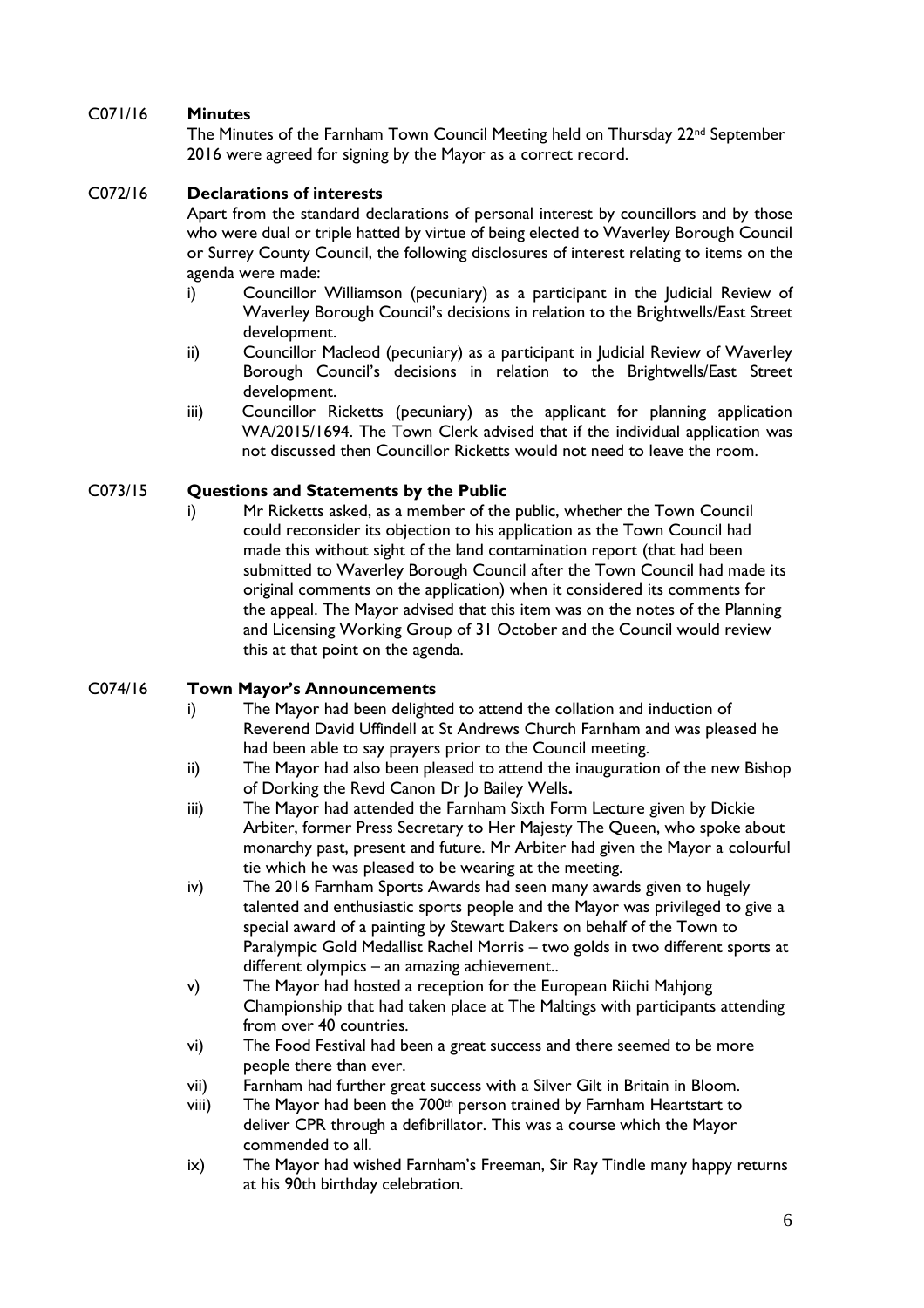x) The Mayor commended Councillor Cockburn on her significant achievement in being the runner up in the national Councillor the Year awards out of the 10,499 Parish Councils in England and underlined how hard she worked for the local community.

#### **Part 1 – Items for Decision**

#### **Working Group Notes**

#### **i) Community Enhancement held on 28th September 2016**

C075/16 Cllr Williamson introduced the notes of the Community Enhancement Working Group held on 28<sup>th</sup> September. He reported that Farnham had achieved significant results in South and South-East In Bloom as noted at the last Council meeting and subsequently had achieved Silver Gilt in Britain in Bloom. Over £19,000 sponsorship had been raised as well as in-kind contributions. This was the highest amount to date. Squire's had hosted the Farnham In Bloom Awards evening and the school awards in particular had been excellent. John Ely was to be commended on receiving the Mayor's Special Award for his outstanding efforts for In Bloom.

> The Town Council was monitoring complaints and issues about bins that were not emptied to help Waverly monitor and enforce the contract. All councillors were encouraged to report issues.

The pilot Community Toilet Scheme had been launched at the Queen's Head Public House and meant that more toilets were available for longer.

The Bourne Conservation Group continued its outstanding community work to enhance the village and raise awareness of its biodiversity. The Group had been asked to take part in the BBC's Autumn Watch broadcast the previous week. The Group along with the residents' association worked tirelessly year round to improve the area (including providing expert witness at the recent Waverley Lane appeal) and were deserving of the Council's plaudits.

#### **It was RESOLVED unanimously that Farnham Town Council applaud the Bourne Conservation Group for its continued achievements.**

#### **ii) Strategy and Finance held on 25th October 2016**

C076/16 Cllr Cockburn introduced the notes of the Community Enhancement Working Group held on 25<sup>th</sup> October. Members noted income and expenditure and the reasons for variances and the trial balance as at  $19<sup>th</sup>$  October 2016. Members had also reviewed the position regarding debtors and agreed to write off two small debts of £60 and £125 as uneconomical to pursue.

> Cllr Cockburn advised that the Working group had reviewed the Town Council's Money Market Accounts as at 30<sup>th</sup> September 2016 and that investment strategy would be reviewed in the new year. The BACS and cheque payments continued to be scrutinised by councillors fortnightly. Cllr Cockburn advised that the Community Grant process was open and that the Town Clerk had awarded a Small Grant of £250 to the Farnham Talking Newspapers Group.

> Council noted that Working Groups would be reviewing programmes and priorities to inform budget setting in the coming round of meetings. Cllr Cockburn advised that the Neighbourhood Plan S16 consultation had closed and a Hearing to inform the Examination would take place at the Council Offices on 25 November.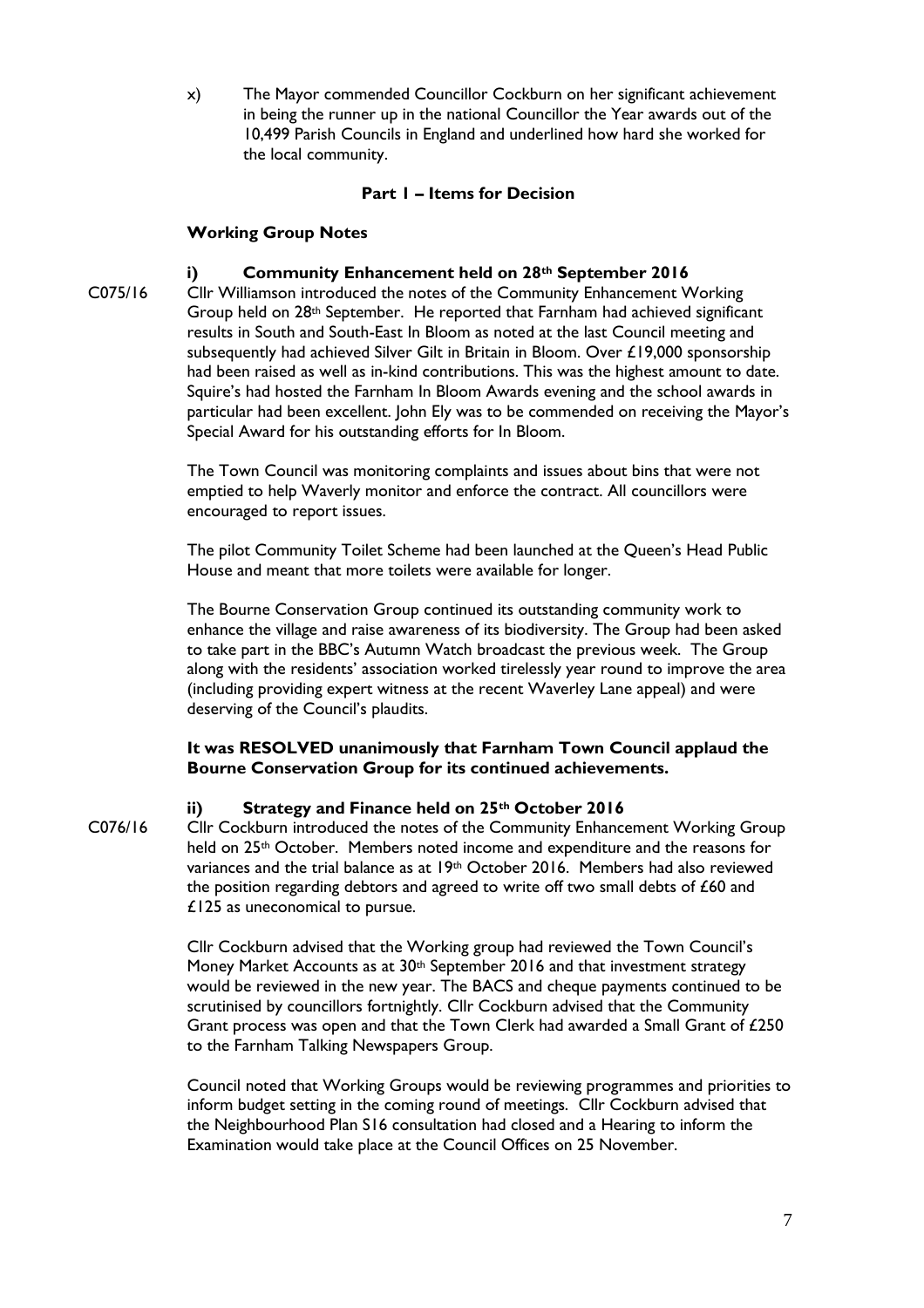C077/16 *Councillors Williamson and Macleod declared pecuniary interests and left the Chamber. They took no part in the subsequent debate or decision in respect of the Judicial Review regarding Brightwells/East Street.*

> Members noted the concerns raised by the Town Council in respect of the development of the Brightwells/East Street site over the years. These centred around a number of legal issues relating to Compulsory Purchase Orders, Rights of Access, use of Non-Material Amendments and requirements for Environmental Impact Assessments, as well as procurement and value for money. The Town Council had resolved to take legal advice as to how to take forward such concerns and was in the process of clarifying its position when a Judicial Review was launched by local residents.

> As a result, the Town Council was advised that this process would provide a definitive clarification of such issues. The Council had resolved that it would not make a financial contribution to the Judicial Review but had sought legal advice as to whether making a statement of its historic concerns and aspirations for the site would expose it, and by extension the taxpayer, to any financial risk. Advice received was that the Council would be able to make a statement setting out its position without financial implication (other than the cost of time involved in drawing up said statement). The advice also stated that if there were a question of locus over the standing of the applicants for the Judicial Review then the Town Council's statement might be considered to supply the necessary standing. To further protect the Council's interests the Council should provide a covering letter stating that it wanted to set out its historical concerns on the matter for determination once and for all on due process but it did not wish to be joined as a party to the Judicial Review.

> Members noted the legal advice. Concern was expressed by some councillors that submitting a statement might be unhelpful to Waverley Borough Council's case and a successful resolution of issues. They also queried whether there might be financial risk to the Council should those that initiated the Judicial Review be deemed to have insufficient standing. Other Councillors felt the Council was bound to submit a statement of historical fact given the concerns it had expressed over the years based on. Members disagreed as to whether this amounted to taking one side or other in the Judicial review process. The Town Clerk clarified that if the Council were to submit a statement this could include a statement making it explicit that the Town Council did not wish to adjoin itself to the Judicial Review.

**It was RESOLVED, on the casting vote of the Mayor that, subject to legal advice that it did not expose Farnham Town Council to financial risk, Farnham Town Council submit a statement to the Judicial Review of the Brightwells Farnham Regeneration Scheme setting out the historic concerns and aspirations for the future of the site raised by the Town Council as set out in Annex 1 to the minutes of the Strategy & Finance Working Group held on 25th October.** 

*Councillors Williamson and Macleod re-entered the Chamber.*

- C078/16 Council received an update of the Assets Task Group noting assets to be disposed of, comprising computers, laptops, monitors and mobile phones that were no longer supported and obsolete. Council also noted possible improvements in the area outside of Boots and agreed the Town Clerk should progress these.
- C079/16 It was noted that Christmas lights would be installed shortly with new lights at Downing Street, The Maltings, and the Orangeries in the Town Centre as well at the Co-op in Wrecclesham and new blizzard lights in the trees outside the Alms Houses in Castle Street.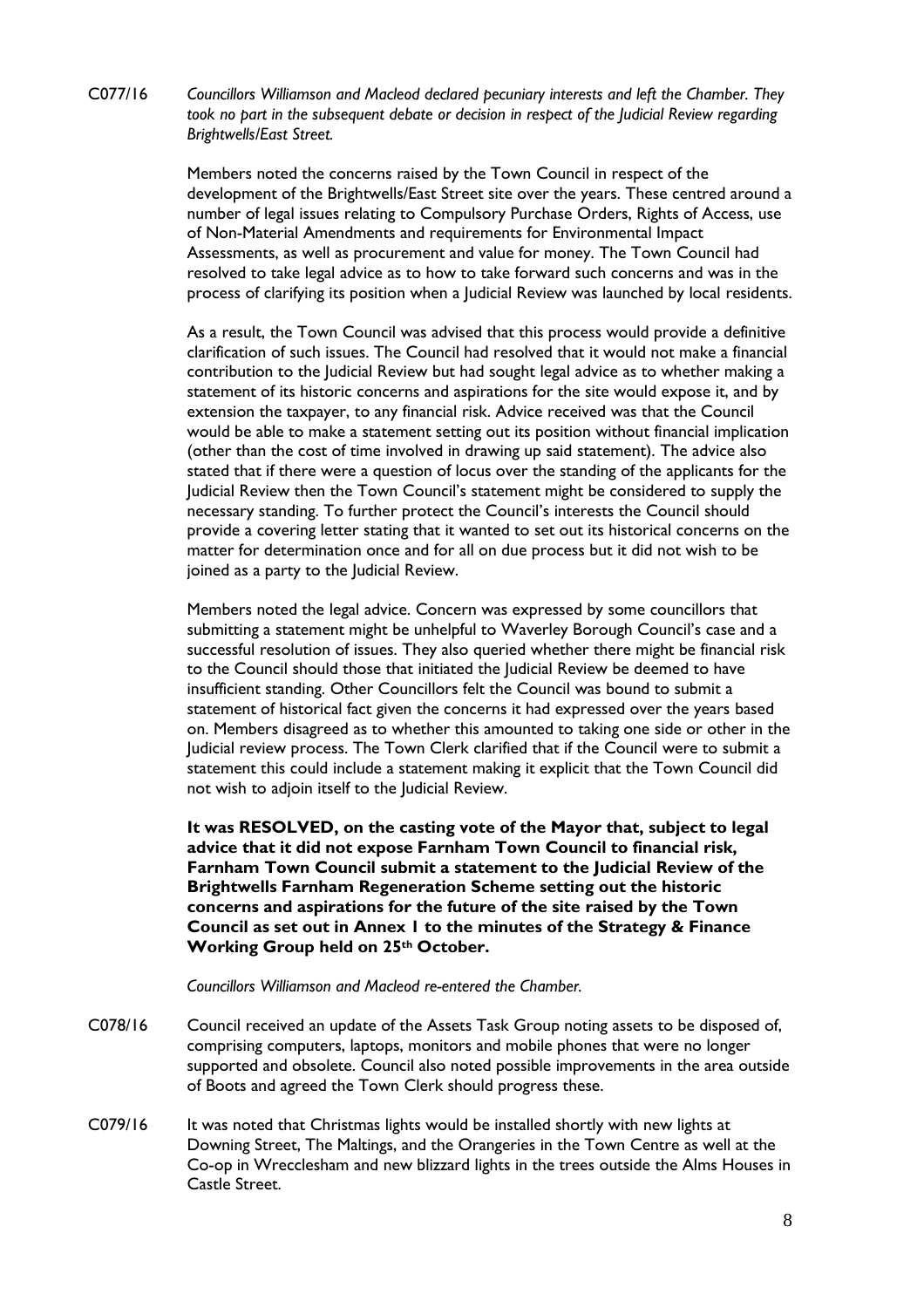- C080/16 Council heard that Waverley Borough Council had now proposed that the transfer of the Borelli Shelter in Gostrey Meadow to the Town Council be under a 10 year full repairing lease. This was being discussed further as the cost of investment would outweigh any benefit of the transfer.
- C081/16 Council noted that a joint Community Resilience event was being planned with Waverley Borough and Surrey County Councils and that this was likely to be held in January.

#### **It was RESOLVED** *nem con* **that the Town Clerk be authorised to agree improvements with Boots for the area outside their store as required.**

C082/16 Members noted the Government consultation on the extension of Referendum principles to parish council precepts. The core proposal would impact larger councils proposing a precept of 2% or more. Farnham Town Council would not be affected by the proposals in 2017/18 however the consultation also asked for views on extending the capping threshold to all parish councils. The cost of a referendum for Farnham was estimated at £40,000 whereas a 2% increase in precept would generate £20,000. The National Association of Local Councils was recommending its members object to the proposals.

> **It was RESOLVED** *unanimously* **that Farnham Town Council objects to the Government's proposals to extend the precept capping referendum principles to Town and Parish Councils on the grounds that they would damage localism by undermining the freedom and flexibility to raise resources deemed necessary locally to invest in valued local services.**

C083/16 Members noted the current consultation on School Admissions by Surrey County Council and in particular the proposal to reduce the Published Admission Number (PAN) of St Andrews C of E Infant School from 40 to 30. Members agreed that 30 was a more manageable number and should help with the future of the school which the Town Council was keen to see maintained.

#### **It was RESOLVED** *unanimously* **that Farnham Town Council respond to the Surrey County Council consultation on School Admissions, welcoming the reduction in the PAN for St Andrews Infants C of E School and supporting the retention of the school.**

- C084/16 Cllr Cockburn advised that the Working Group had noted progress on freedom of information requests; welcomed the completion of the new railway station car park; and welcomed the news that Thames Water had advised they would be replacing the temporary waste pipe on castle Hill by the Castle.
- C085/16 Cllr Cockburn advised that the Town Council was responsible for nominating two (or more) trustees to the Farnham Parochial Charities and that nomination was required to reinstate the Farnham Parochial Charities. Three names had been put forward after a request for names and these were proposed for adoption.

#### **It was RESOLVED** *nem con* **that Farnham Town Council put forward Will Smythe, Joanne Elliot and Katherine Bridge as Trustees of the Farnham Parochial Charities.**

C086/16 The Town Council had been asked if it would accept a nomination by South and South East in Bloom to enter Britain in Bloom 2017.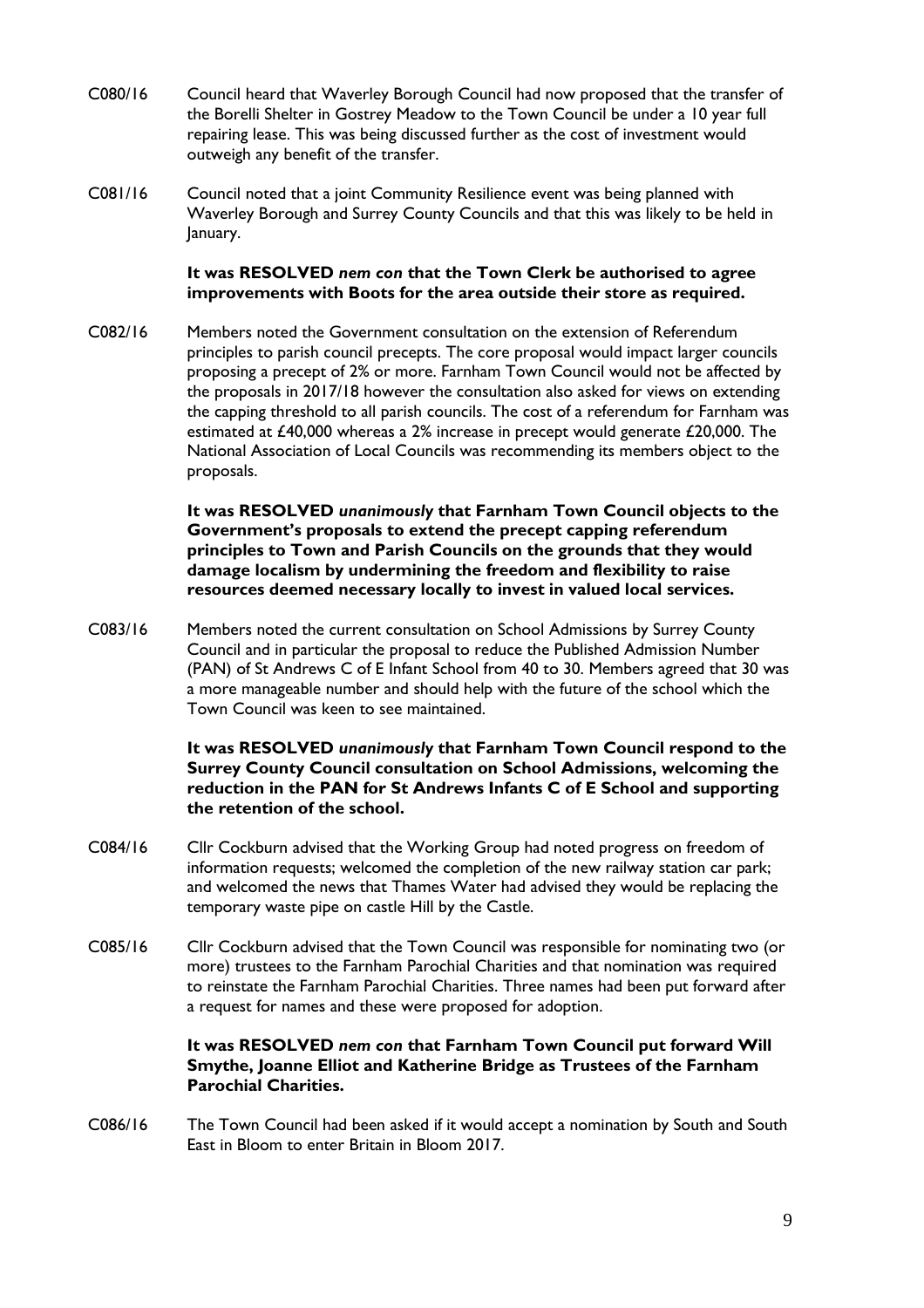#### **It was RESOLVED** *nem con* **that Farnham Town Council accept the nomination to enter Britain in Bloom 2017.**

#### **iii) Tourism and Events held on 1st November 2016**

 $C087/16$  Cllr Williamson introduced the notes of the Tourism and Events Meeting held on 1st November 2016. He advised that the inaugural Farnham Walking Festival had been arranged starting from  $21^{st}$  May 2017 and promised to be a superb event. The Food Festival had been a great success this year with 15,000 estimated to have attended. All involved were congratulated. The Christmas lights would be switched on 19th November by Paralympic double Gold Medallist Rachel Morris. Christmas festivities would continue into December with the support for Small Business Saturday to boost footfall as well as Christmas Market and Carol Service. Members were pleased to note the increased emphasis on craft stalls at the Christmas Market. Members were also pleased to note the success in bringing in sponsorship, income and other funding toward the cost of these activities and complimented officers on this achievement.

#### **Planning and Licensing Applications**

*Councillor Ricketts declared a pecuniary interest in respect of WA/2015/1694 Knowle Farm, Old Park Lane, Farnham. He left the meeting and took no part in any further debate or decisions.*

C088/16 Councils received the notes of the meetings held on 3rd October, 17th October and 31st October 2016, introduced by Cllr Williamson. Council considered application *WA/2015/1694* Knowle Farm, Old Park Lane, Farnham, which was currently subject of appeal. Councillor Williamson advised that the Town Council had submitted a comment to the appeal setting out its historic objection and updating its commentary in the light of the development of the Neighbourhood Plan. While the subject of decontamination had been discussed Members agreed to reconsider the submission in the light of the land contamination report which had not been received at the time the original Town Council Comments had been made.

#### **It was RESOLVED** *nem con* **that the Town Council reconsider its submission in respect of the current Appeal relating to Knowle Farm, Old Park Lane, Farnham.**

C089/16 Council had raised for some time, concerns that the number of applications for works to trees appeared to be increasing. Surrey, and Waverley in particular, had some of the highest density of trees in the country. Councillor Williamson advised that many areas had tree strategies and Farnham could benefit from a similar approach. It was suggested that a small Task Group be established to develop a strategy for Farnham. Discussions had taken place with the Waverley Borough Council Tree Officer who had expressed interest in assisting. It was suggested that the strategy should also cover hedges so that it could complement work already done through the Neighbourhood Plan on green boundaries and infrastructure. It was suggested that membership include Members of the Community Enhancement and Planning and Licensing Working Groups. The Task Group would also have the ability to co-opt specialists.

#### **It was RESOLVED** *unanimously* **to establish a Tree Strategy Task Group.**

#### **Part 2 – Items to Note**

#### C090/16 **Actions taken under Scheme of Delegation**

The Town Clerk advised that the Town Council had appointed a barrister, Mr Paul Brown, to advise on any complex planning matters that may arise in completing the next phase of the Farnham Neighbourhood Plan.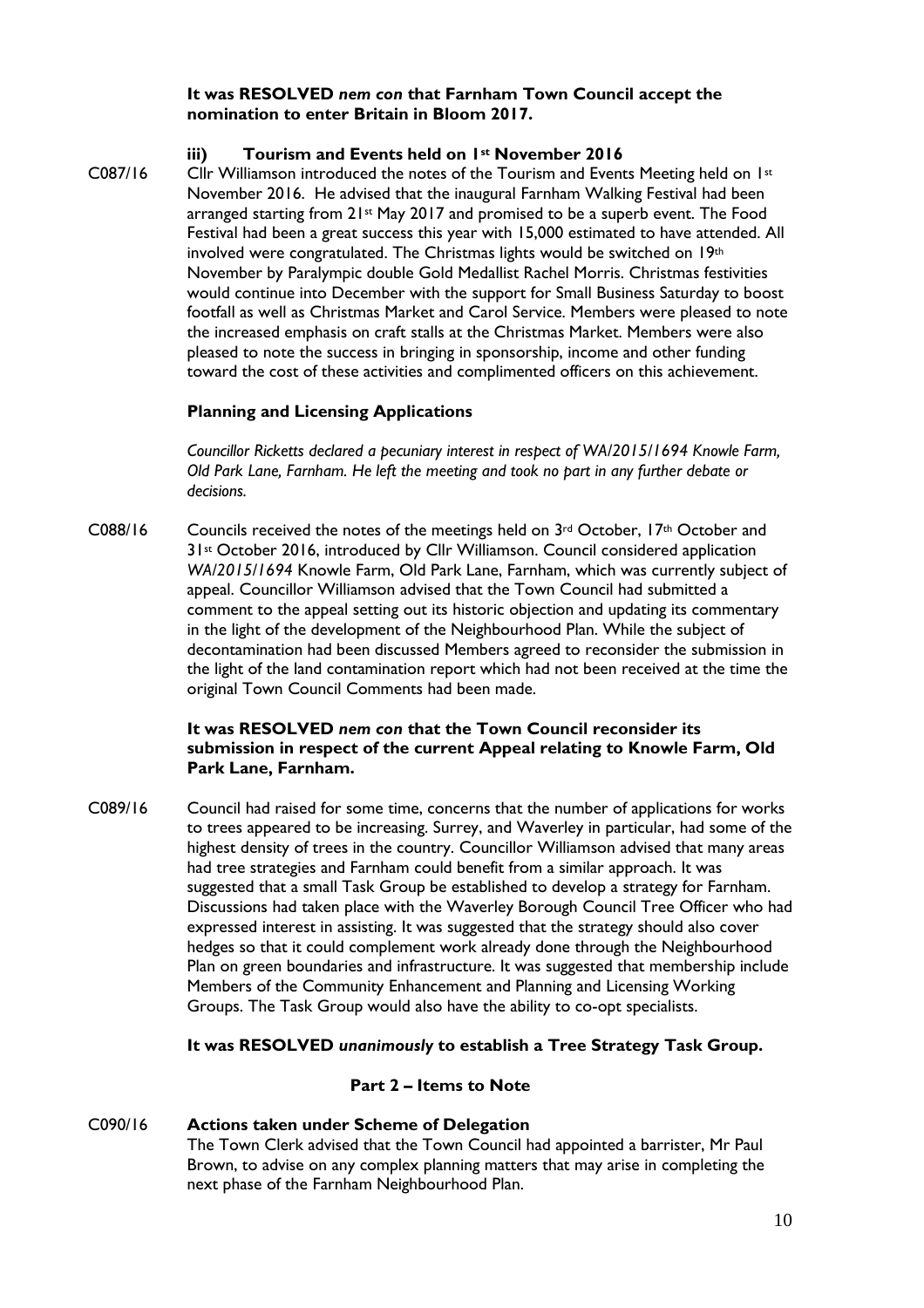#### C091/16 **Reports from other Councils**

There were none.

#### C092/16 **Reports from Outside Bodies**

- i) Councillor Cockburn reported that the New Ashgate Gallery Board had recently met and was working closely with the Craft Study Centre and posters for the Christmas exhibition supporting young artists were up.
- ii) Councillor Frost reported that the Wrecclesham Community Centre Management Committee was going from strength to strength. With support from Surrey County Council they were going to be able to restart a youth group. Although the centre had recently lost 24% of its income with the move of the church group, it was hoped to recoup this from children's parties.
- iii) Councillor Beaman reported that he had been asked to Chair the South-West Surrey Disability Alliance. He would advise if a formal Council nomination was required.

#### **Part 3 – Confidential Items**

C093/16 There were none.

#### C094/16 **Date of next Meeting**

The date of the next Council Meeting was Thursday 15<sup>th</sup> December 2016.

The Town Mayor closed the meeting at 8.25pm.

Date Chairman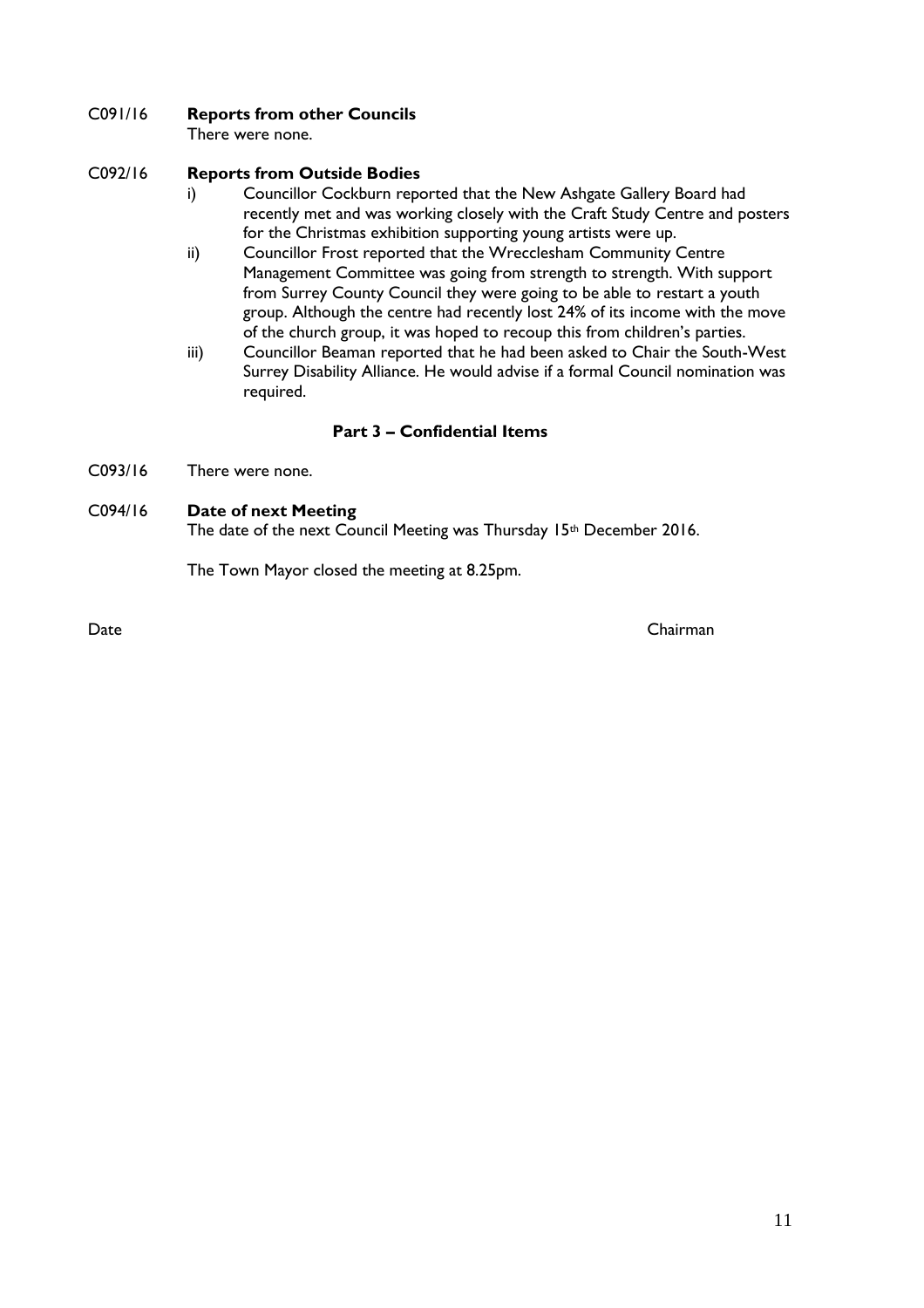

# **B**

**Notes** 

# Community Enhancement Working Group

#### **Time and date**

9:30am Wednesday 16th November 2016

#### **Place**

Byworth Room, South Street, Farnham

#### **Attendees:**

Members: Councillors Stephen Hill, Mike Hyman, Susan Redfern, Jeremy Ricketts and John Williamson.

Officers: Iain Lynch (Town Clerk), Kevin Taitt (Outside Services Team Leader), Lara Prior (Community Enhancement Officer)

In attendance: John Ely (Member of Farnham in Bloom Community Group) – part.

#### **1. Apologies**

Apologies were received from Councillor Carole Cockburn.

#### 2. **Declarations of Interest:**

There were none.

#### **3. Notes of Meeting held on Wednesday 18th November 2016**

| <b>POINTS</b>                                  | <b>ACTION</b> |
|------------------------------------------------|---------------|
| The notes of the previous meeting were agreed. |               |

#### **4. Farnham in Bloom**

| <b>POINTS</b>                                                                                                                                                                                                                                                                     | <b>ACTION</b> |
|-----------------------------------------------------------------------------------------------------------------------------------------------------------------------------------------------------------------------------------------------------------------------------------|---------------|
| <b>Community Group</b><br>Members received an update on the autumn Bloomin' Kids<br>workshops held over half term, which were once again very<br>successful with 60 kids in attendance and good coverage in local<br>newspapers, including front page of the Surrey & Hants News. |               |
| John Ely updated members on other ongoing activities and plans for<br>2017 including more 'guerrilla' gardening of grot spots around the<br>town such as the raised flowers beds outside Vernon House and the                                                                     |               |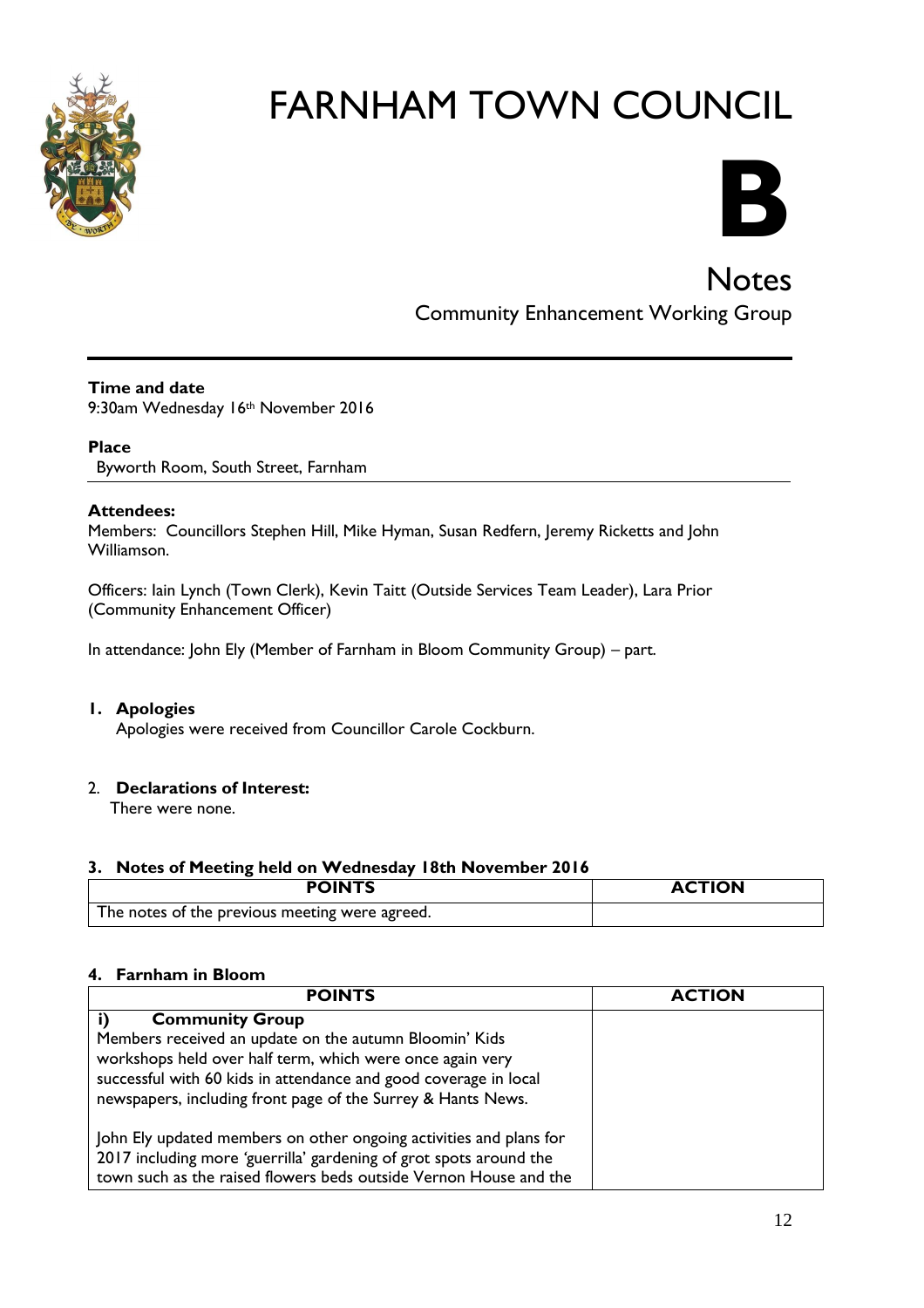| area by the sports centre which was full of weeds. It was agreed that<br>the Community Group would carry out an audit of neglected areas                                                                                                                                                                                                                                                                                                                                                                                                                | John Ely and Town Clerk to<br>progress an audit of neglected                                                               |
|---------------------------------------------------------------------------------------------------------------------------------------------------------------------------------------------------------------------------------------------------------------------------------------------------------------------------------------------------------------------------------------------------------------------------------------------------------------------------------------------------------------------------------------------------------|----------------------------------------------------------------------------------------------------------------------------|
| and with input form officers, prepare a proposal to go to Waverley<br>Borough Council, as owner of these areas and ask for a contribution<br>towards the work.                                                                                                                                                                                                                                                                                                                                                                                          | areas.                                                                                                                     |
| John Ely advised members that newest recruit to the Community<br>Group, John Martin, was very well connected and knows the<br>Waverley rangers at Badshot Lea Pond and felt this would be a good<br>opportunity for Farnham in Bloom to get involved, possibly with bulb<br>planting there.                                                                                                                                                                                                                                                             |                                                                                                                            |
| John Ely left the meeting.                                                                                                                                                                                                                                                                                                                                                                                                                                                                                                                              |                                                                                                                            |
| <b>Britain in Bloom</b><br>ii)<br>Members noted the RHS Britain in Bloom judges report and noted<br>the key areas for development/improvement. These included the area<br>behind the North Downs Way Sculpture, Gostrey Meadow and the<br>grass verge along Station Approach Road.                                                                                                                                                                                                                                                                      |                                                                                                                            |
| Members noted the outside Services Team Leader and the<br>Community Enhancement Projects Officer had met with the Green<br>Spaces Contracts Officer of Waverley Borough Council to see if<br>more could be done in Gostrey Meadow and that some of the areas<br>for development, such as direction signs needing attention, were<br>already being taken care of. The Town Clerk suggested that the gaps<br>between the roses in Gostrey Meadow should be rectified now, doing<br>preparation where possible to help spread the workload next<br>summer. | <b>Outside Services Team Leader</b><br>to implement improvements in<br>Gostrey Meadow.                                     |
| Members were asked to consider areas of the town that they felt<br>were in need of investment. The Town Clerk advised members that<br>there was the opportunity to invest now with funding in the current<br>year's budget. Councillors agreed to prepare a list of items to be<br>achieved in the next 2 years for consideration at the next meeting                                                                                                                                                                                                   | <b>Team Leader Outside Services</b><br>to add member investment<br>proposals to the agenda for<br>the next meeting.        |
| It was recommended that additional heritage items were purchased<br>for Castle Street, that tired planters were replaced and or relocated<br>and given a wooden wrapping. Members endorsed spending<br>recommended up to a maximum of £5000.                                                                                                                                                                                                                                                                                                            | <b>Recommendation: It is</b><br>recommended that<br><b>Council source and</b><br>purchase additional<br>heritage items/and |
| Members fed back from the Farnham in Bloom Awards at Squire's<br>Garden Centre. The Lead Member thanked officers for their<br>organisation of the Farnham in Bloom Awards. There was a really<br>good mix of ages at the Evening Awards and was undoubtedly the<br>best to date.                                                                                                                                                                                                                                                                        | planters up to a maximum<br>value of £5000.                                                                                |
| Members noted that the Autumn Bloomin' Big Pick week had been a<br>big success with over 40 volunteers at the Saturday event and many<br>local groups and organisations taking part in their own individual picks<br>through the week.                                                                                                                                                                                                                                                                                                                  |                                                                                                                            |
| Members noted the proposed dates for Farnham in Bloom 2017<br>calendar and agreed them.                                                                                                                                                                                                                                                                                                                                                                                                                                                                 |                                                                                                                            |
|                                                                                                                                                                                                                                                                                                                                                                                                                                                                                                                                                         |                                                                                                                            |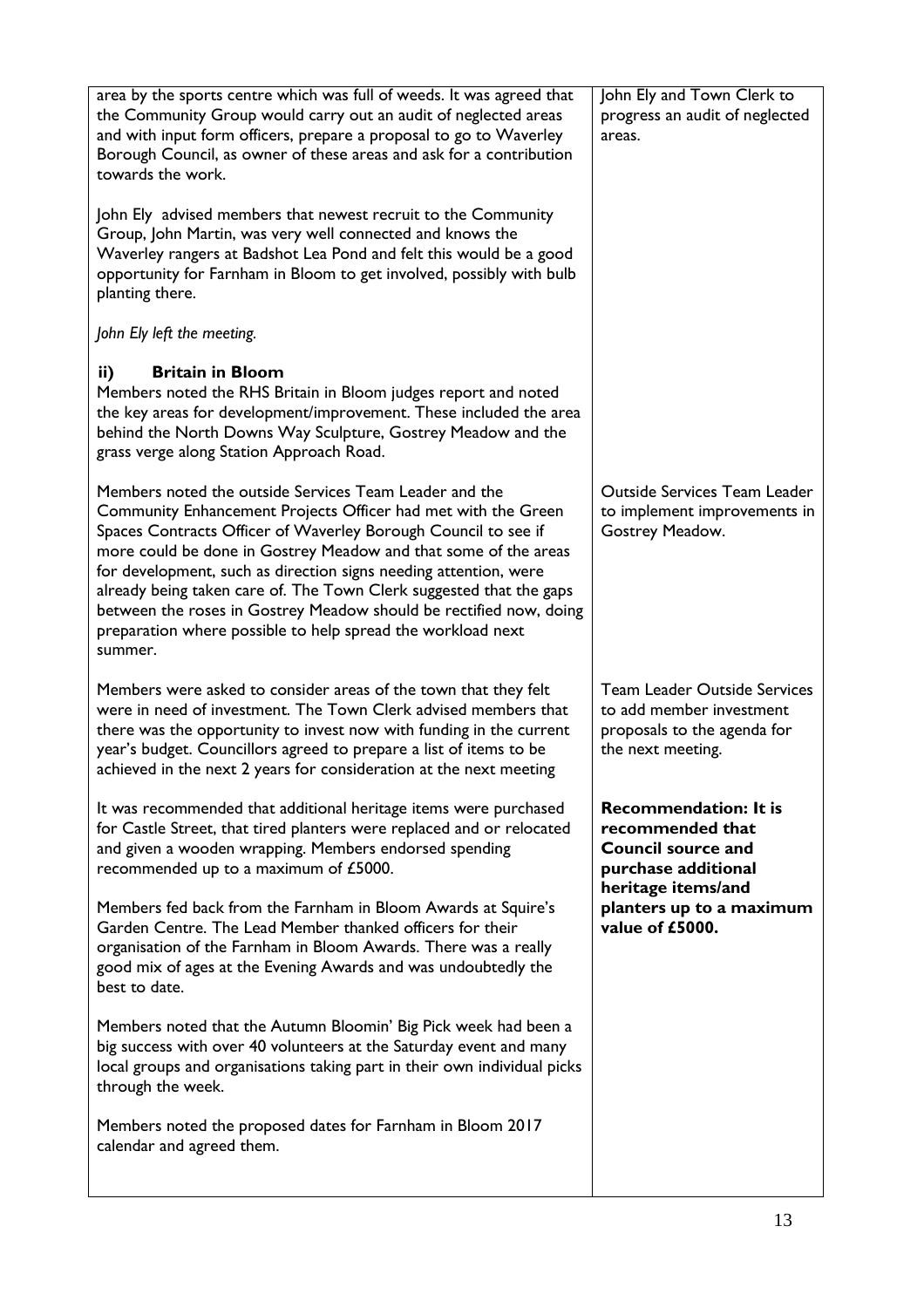| Councillors noted the report on Victoria Garden based on feedback | Outside Services Team Leader |
|-------------------------------------------------------------------|------------------------------|
| in the Britain in Bloom judges report and agreed the proposed     | to progress improvements in  |
| recommendation to remove one tree, shape the other two and to     | Victoria Garden.             |
| stump grind the root for £210 subject to the approval of The      |                              |
| Swimming Bath's Trust.                                            |                              |
|                                                                   |                              |

# **5. Winter Celebration 2016**

| <b>POINTS</b>                                                        | <b>ACTION</b> |
|----------------------------------------------------------------------|---------------|
| Members noted that the Farnham in Bloom Winter Celebration           |               |
| would take place on 18 December 2:30pm-3:30pm with the Farnham       |               |
| Brass Band playing carols in the bandstand. Proceeds from the mulled |               |
| wine and mince pie tent would go to the Mayor's Charity, (the        |               |
| Ridgeway Community School). Potted bulbs from the autumn             |               |
| Bloomin' Kids workshops would also be sold with proceeds going to    |               |
| Farnham in Bloom.                                                    |               |

#### **6. Review proposed sponsorship for 2016/17**

| <b>POINTS</b>                                                                                                                                                        | <b>ACTION</b>                                                                                      |
|----------------------------------------------------------------------------------------------------------------------------------------------------------------------|----------------------------------------------------------------------------------------------------|
| Members noted that Specsavers Farnham had agreed a two year deal<br>as Corporate Sponsor of Farnham in Bloom and would, therefore, be<br>Corporate Sponsor for 2017. | <b>Community Enhancement</b><br>and Projects Officer to<br>implement the sponsorship<br>programme. |
| Members agreed that the overall target sponsorship for 2017 should<br>remain at £20,000 as the target had yet to be reached.                                         |                                                                                                    |

Councillor Redfern left the meeting at 11:35am

#### **7. Street Furniture Update**

| <b>POINTS</b>                                                     | <b>ACTION</b> |
|-------------------------------------------------------------------|---------------|
| There were no requests for new items.                             |               |
| Members noted that the UCA vinyl wrapping had now been            |               |
| completed on the train station bus stop. The Town Clerk passed on |               |
| thanks from the UCA who are very happy with the finished product. |               |

### **8. Bins by Boots Opticians**

| <b>POINTS</b>                                                                                                                                                                                                                                                                                                                                                                                                                                                                                | <b>ACTION</b>                                                                      |
|----------------------------------------------------------------------------------------------------------------------------------------------------------------------------------------------------------------------------------------------------------------------------------------------------------------------------------------------------------------------------------------------------------------------------------------------------------------------------------------------|------------------------------------------------------------------------------------|
| Members noted that the Town Clerk and Outside Services Team<br>Leader had met with Matthew Nicholls, Deputy Environmental and<br>Parking Services Manager from Waverley Borough Council.<br>Since this meeting, Waverley had produced a map of Farnham Town<br>centre highlighting pressing areas where waste bins were an issue<br>around the town that required resolution.<br>Whilst members noted this was progress of sorts there was still no<br>real timescale on a final resolution. | <b>Outside Services Team</b><br>Leader to agree a programme<br>to deal with waste. |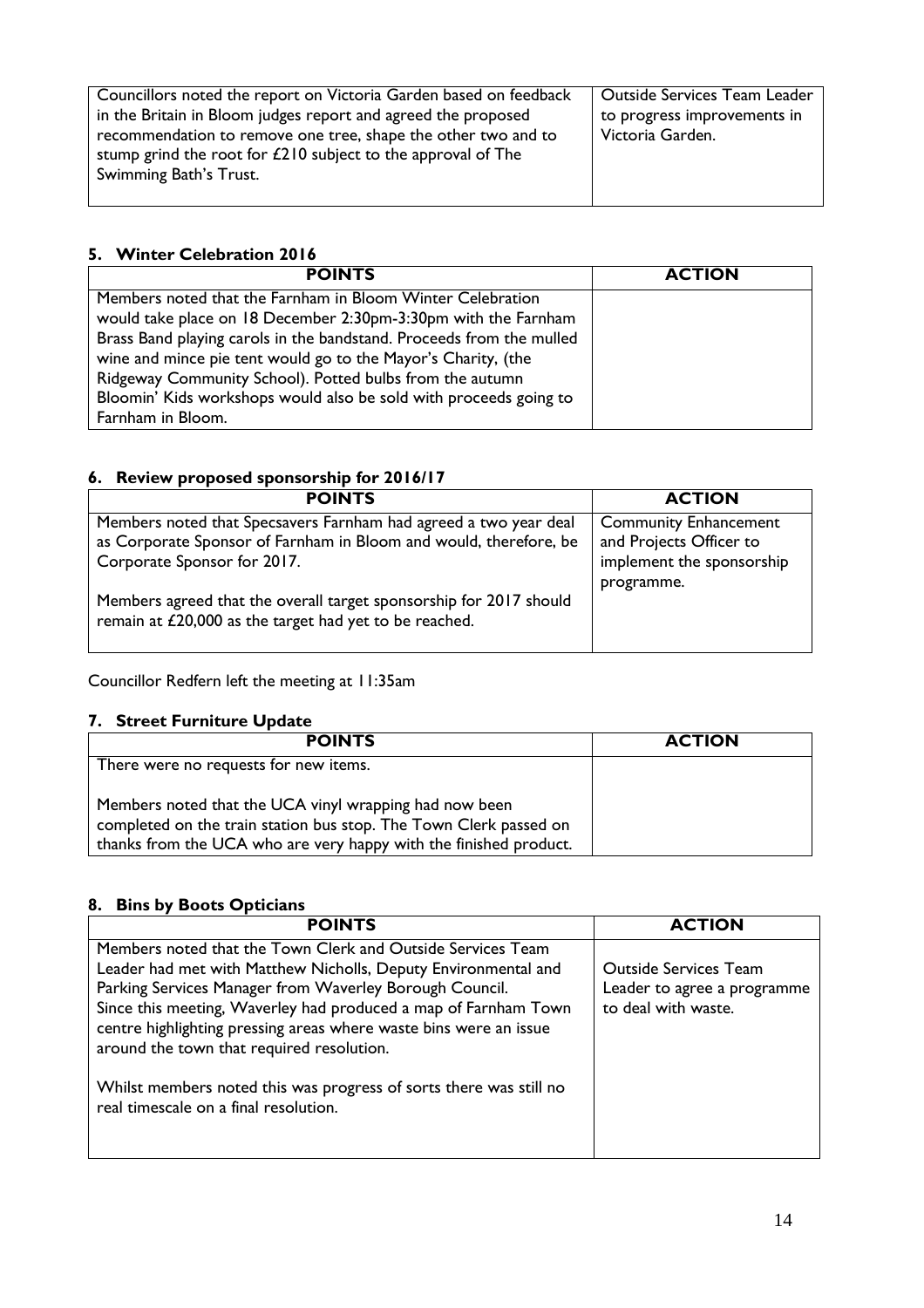#### **9. Famous Names of Farnham wall**

| <b>POINTS</b>                                                                                                                            | <b>ACTION</b>                                                  |
|------------------------------------------------------------------------------------------------------------------------------------------|----------------------------------------------------------------|
| Members noted that there had been several recommendations from<br>members of the public for a notable member of the community to be      | Town Clerk to approach the<br>family of an individual about    |
| added to the wall. Members agreed this recommendation. Before this<br>was progressed, the Town Clerk would speak to the family involved. | adding the proposed name<br>to the Famous Names of<br>Farnham. |

#### **10. Allotments**

| <b>POINTS</b>                                                                                                                                                                                                                                                           | <b>ACTION</b>                                                                                                                   |
|-------------------------------------------------------------------------------------------------------------------------------------------------------------------------------------------------------------------------------------------------------------------------|---------------------------------------------------------------------------------------------------------------------------------|
| Members noted that there are currently 55 on the allotment waiting<br>list, 14 of which were non-resident and 9 who only wanted Morely<br>Road.                                                                                                                         |                                                                                                                                 |
| Rents outstanding for 2016 was £519, which had come down by £95<br>since the last meeting in September, when it stood at £614. Most<br>plots were full, with 4 tenants giving up at the end of this year.                                                               |                                                                                                                                 |
| Members noted that at the last Allotment Liaison Group Meeting in<br>September, members were in favour of taking out a group insurance<br>policy to cover 'member liabilities' which would result in a small<br>increase to allotment rents at around $E/3$ per person. |                                                                                                                                 |
| Members noted that some Councils charge an admin fee of $E25$ for<br>new tenants which they were in favour of introducing. Other than<br>these changes, it was agreed that allotment rents would remain the<br>same for 2017.                                           | <b>Recommendation: It is</b><br>recommended that an<br>administration fee of £25<br>be introduced for new<br>allotment holders. |
| Members also noted that there were still no updates on when<br>Waverley Borough Council would pass the Weybourne allotments to<br>Farnham Town Council as the deadline kept being extended.                                                                             | <b>Outside Services Team</b><br>Leader to progress with<br>Waverley.                                                            |

## **11. Surrey County Council Highways Localism Project**

| <b>POINTS</b>                                                                                                                                                                                                                                         | <b>ACTION</b> |
|-------------------------------------------------------------------------------------------------------------------------------------------------------------------------------------------------------------------------------------------------------|---------------|
| Members received an updated list of work carried out to date for<br>Surrey County Council on the Highways Localism Project.<br>This year Farnham Town Council was awarded £14,000 from Surrey<br>County Council for works, with £8,650 spent to date. |               |

### **12. Date of Next Meeting**

| <b>POINTS</b>                                                                                                  | <b>ACTION</b> |
|----------------------------------------------------------------------------------------------------------------|---------------|
| It was agreed that the date of the next meeting would be Wednesday<br>II <sup>th</sup> January 2017 at 9.30am. |               |

#### Meeting ended at 12.37am

Notes taken by Lara Prior, Community Enhancement and Projects Officer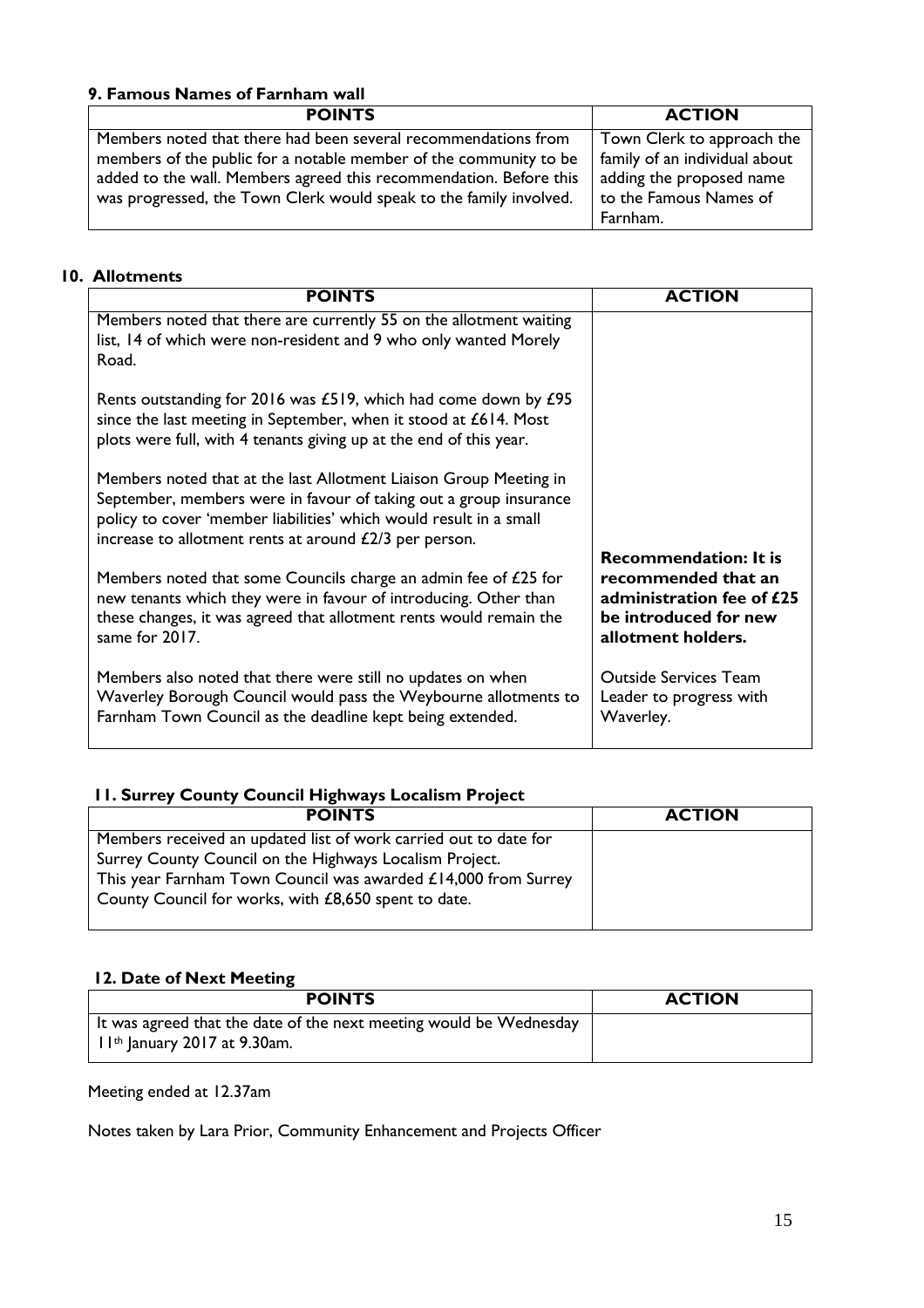

# **C**

Notes Strategy and Finance Working Group

#### **Time and date**

9.30am Tuesday 6th December 2016

#### **Place**

Town Clerk's Office, South Street, Farnham

#### **Attendees:**

Members: Councillors David Attfield, Stephen Hill, Jeremy Ricketts and John Williamson

Other councillors in attendance: Councillor David Beaman

Officers present: Iain Lynch (Town Clerk) Ian Kershaw (Assistant Town Clerk) Iain McCready (Business and Contracts Officer) - part

#### **1. Appointment of Chairman**

In the absence of Councillor Cockburn, Councillor Attfield was appointed as Chairman for the meeting.

#### **2. Apologies**

Apologies were received from Councillors Carole Cockburn, Pat Frost and Jill Hargreaves.

#### **3. Declarations of Interest**

There were none.

#### **4. Notes of Meeting held on 25th October 2016**

| <b>POINTS</b>                                  | <b>ACTION</b> |
|------------------------------------------------|---------------|
| The notes of the previous meeting were agreed. |               |

#### **5. Finance**

| <b>POINTS</b>                                                 | <b>ACTION</b> |
|---------------------------------------------------------------|---------------|
| Members considered the budget and precept strategy for        |               |
| 2017/18. The details of the budgets would be refined at the   |               |
| next meeting based on Council comments. Community             |               |
| Enhancement and Tourism and Events Working Groups had         |               |
| considered their budget allocations and agreed no significant |               |
| variations would be required. Cemetery and Appeals            |               |
| Working Group had yet to meet however no significant          |               |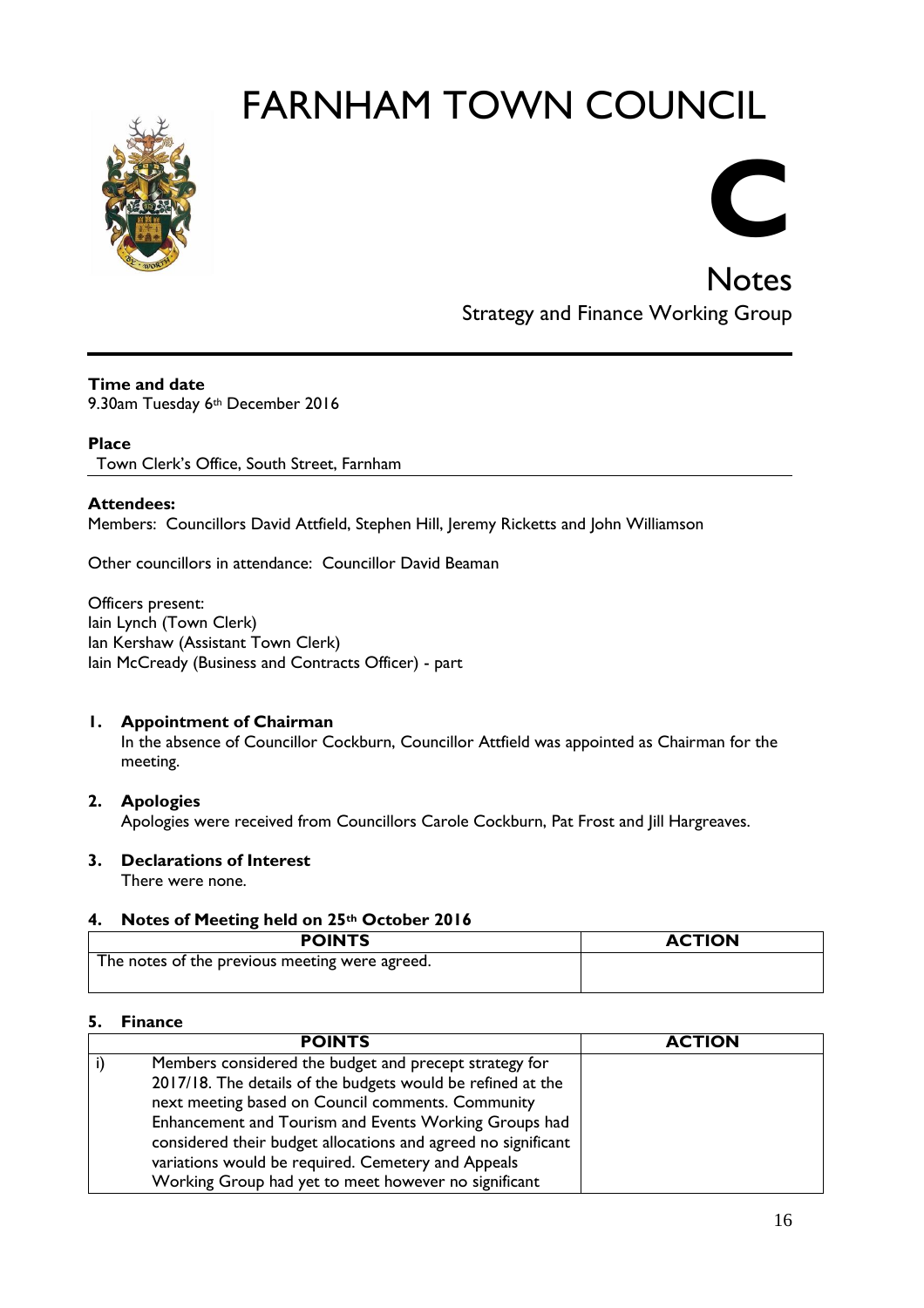alterations were expected in that business area. A decrease in cemetery income underlined the variations that can occur and may be made up during the last quarter of the year. ii) The Government announcement in respect of its consultation on capping was likely to be made as part of its December settlement announcements. The National Association of Local Councils had written to object. However if the Government proceeded with its proposals Farnham Town Council was unlikely to be capped in the next financial year as its precept was below the proposed £75.46 threshold. The Town Clerk advised that the precept itself did into need to be decided at this meeting as if increases were required these may be offset by other factors that could increase or decrease the base budget. iii) It was noted that Changes in Band D Council Tax gave an uplift of some £4,500 from the increase in housing across the Town Council and that Waverley was proposing to pass on the Local Council Tax Support Funding for a further year, less 15%. iv) A small increase in the staffing budget was proposed. There were in-built savings to that line though as costs assumed staff were on the maximum scale point. v) In the previous financial year, Members had agreed to pay the outstanding back-funding of the Pension Fund meaning the Council as employer was now 100% funded. As a result of triennial review the Town Council would potentially see its contribution reduce from 21% to 19% which would have a positive impact on the budget. vi) Members considered whether certain areas of the budget required uplift. Given the overall pressure on public and voluntary services, it was agreed to recommend to Council that an increase of £15,000 in the Community Grants be made. vii) After discussion, the Working Group also agreed to recommend an increase the New Initiatives Fund by £10,000 to help address a likely increase in demand for projects. viii) Members considered the fees and charges proposed for 2017/18. There were no cross-the-board increases proposed. Members noted the turnover in sponsors which happened from time to time and agreed there should be no general increase in contributions sought. Cemetery fees were proposed to remain the same. Fees for the Farmers' Market would be kept at existing levels for six months and then reviewed. In future it would be worth considering changing the basis of discounts for longer term bookings. It was noted that Members had agreed previously that there should be no further increases in allotment fees for the time being once the break-even point was reached . There had been subsequent issues about insurance and Members had agreed that a group policy should be implemented covering all holders. Fees would be increased proportionately to cover this additional service. Fees for banners would stay the same. ix) Members considered the latest budget position at the end of November 2016 and the draft budget for 2017/18 by committee and by account code. Insurance costs were **Farnham Town Council is RECOMMENDED to agree that: i) The fees and charges for burials and cemeteries be maintained at the current level; ii) The fee charged per market remains unchanged until June 2017 at £35; iii) The fee for the hire of a gazebo remains at £15 plus VAT; iv) A review of the charges and discount arrangement be undertaken and discussed with representatives of the producers; v) The allotment fees be kept at the same level but that the cost of the combined insurance policy be added to the fees once arranged; vi) The budget for banners be cost neutral; and vii) The charges for use of the ancillary services be maintained in 2017/18.**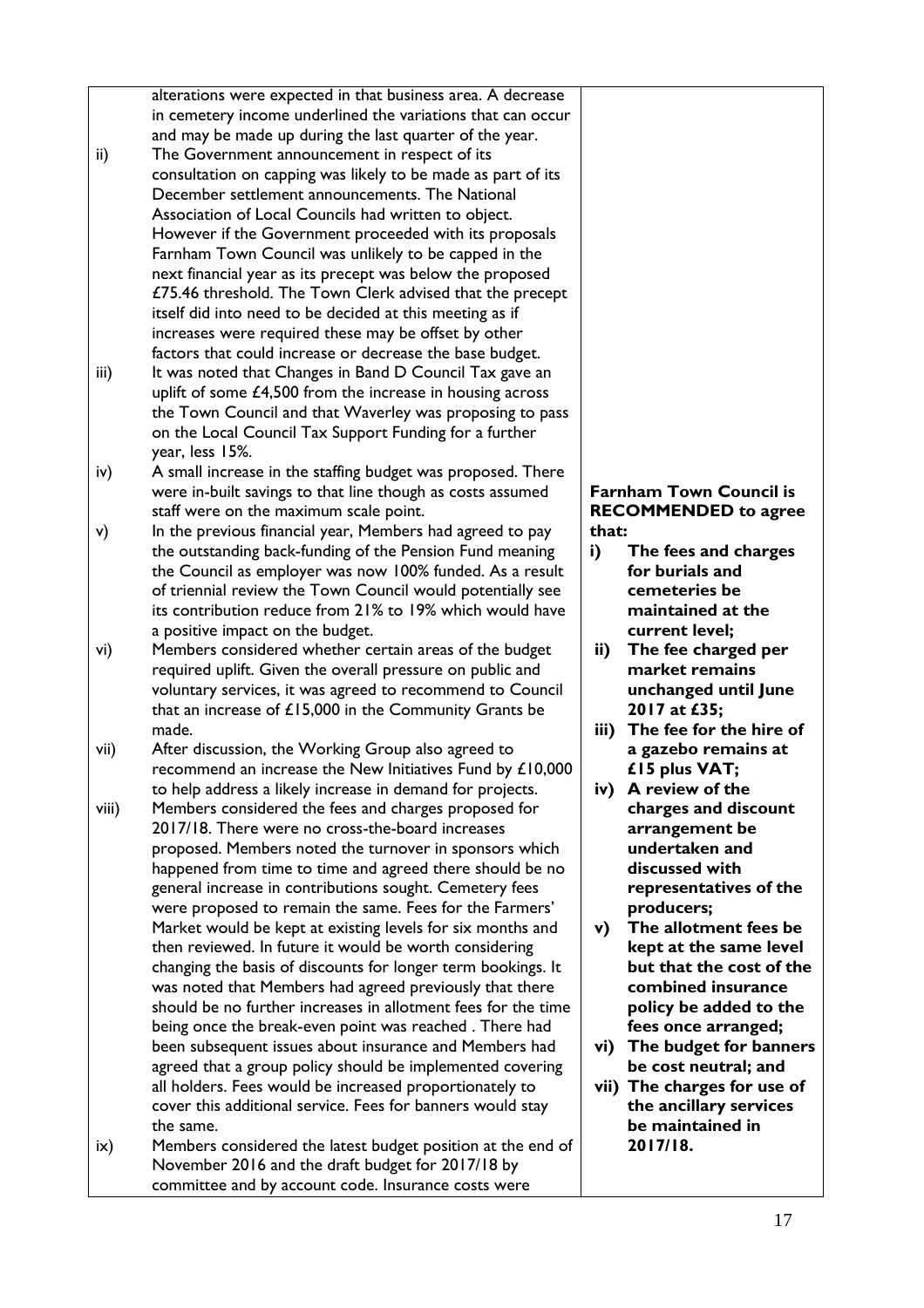|       | increased to anticipate increased charges at the end of the<br>Town Council's current three year deal and to provide |                                |
|-------|----------------------------------------------------------------------------------------------------------------------|--------------------------------|
|       | contingency for ongoing claims. Additional budget for the                                                            |                                |
|       | website anticipated new plug-ins that were required. Legal                                                           |                                |
|       | and professional fees were increased primarily for work on                                                           |                                |
|       | Hale Chapels for next year, though it was hoped these                                                                |                                |
|       | would be largely met from grant funding applied for.                                                                 | Town Clerk to arrange          |
| x)    | It was agreed that the periodic exercise of benchmarking                                                             | expenditure benchmarking in    |
|       | Farnham's expenditure with other Councils should be                                                                  | Spring 2017.                   |
|       | repeated in the Spring.                                                                                              |                                |
| xi)   | It was agreed to seek further information from the Citizens'                                                         | Town Clerk to ask CAB for      |
|       | Advice Bureaux ahead of grant determination to clarify how                                                           | details of its fund-raising.   |
|       | successful it had been fund raising outside of the local                                                             |                                |
|       | authority contributions.                                                                                             | Town Clerk to add Weybourne    |
| xii)  | It was noted that Weybourne War Memorial was in need of                                                              | War Memorial to the            |
|       | cleaning and minor repair. It would be added to the on-                                                              | programme for cleaning and     |
|       | going programme.                                                                                                     | repair.                        |
| xiii) | It was noted that there was a discrepancy in coding around                                                           |                                |
|       | Christmas Lights Power which would be adjusted.                                                                      | <b>Farnham Town Council is</b> |
| xiiv) | The Working Group agreed to recommend the draft budget                                                               | <b>RECOMMENDED</b> to agree    |
|       | as presented subject to a $£10,000$ uplift in budget for New                                                         | the budget detail by centre    |
|       | Initiatives.                                                                                                         | 2017/18; the budget detail     |
| xv)   | It was noted that the Town Council would have a new                                                                  | by combined account code       |
|       | External Auditor from next year. These were to be                                                                    | 2017/18; and budget notes      |
|       | appointed from a new national framework.                                                                             | as set out in Annex I to       |
|       |                                                                                                                      | these notes, subject to a      |
|       |                                                                                                                      | £10,000 uplift in the budget   |
|       |                                                                                                                      | for New Initiatives.           |

#### **6. Infrastructure Planning Group update**

| <b>POINTS</b>                                                    | <b>ACTION</b> |
|------------------------------------------------------------------|---------------|
| Members noted that the public Hearing for the Farnham            |               |
| Neighbourhood Plan had taken place on 25 <sup>th</sup> November. |               |
| The Examiner had said he would take account of the points        |               |
| made at the hearing along with representations submitted         |               |
| during the consultation and his observations from site visits.   |               |
| He would then conclude whether the Neighbourhood Plan            |               |
| met the required Basic Conditions and could go forward for       |               |
| Referendum. He would announce the conclusion of his              |               |
| <b>Examination after Christmas.</b>                              |               |

### **7. Contracts and Facilities update**

| <b>POINTS</b>                                                     | <b>ACTION</b> |
|-------------------------------------------------------------------|---------------|
| Members noted:                                                    |               |
| The Council had been a victim of burglary resulting in insured    |               |
| losses estimated at £3,000. However there had been some           |               |
| CCTV images captured and alarms had functioned to trigger the     |               |
| on-call Security service which had disrupted the criminals.       |               |
| ii) West Street Chapel roof repair was programmed for before      |               |
| Christmas.                                                        |               |
| iii) The 2016.17 cemetery pathway repairs at Badshot Lea Cemetery |               |
| were completed whilst three further paths in other cemeteries     |               |
| were to be repaired this financial year.                          |               |
| iv) New Christmas Lights had been installed in Wrecclesham, the   |               |
| Railway Station, the Orangeries and the plane trees on Castle     |               |
| Street, Downing Street and The Maltings. The proposed lights at   |               |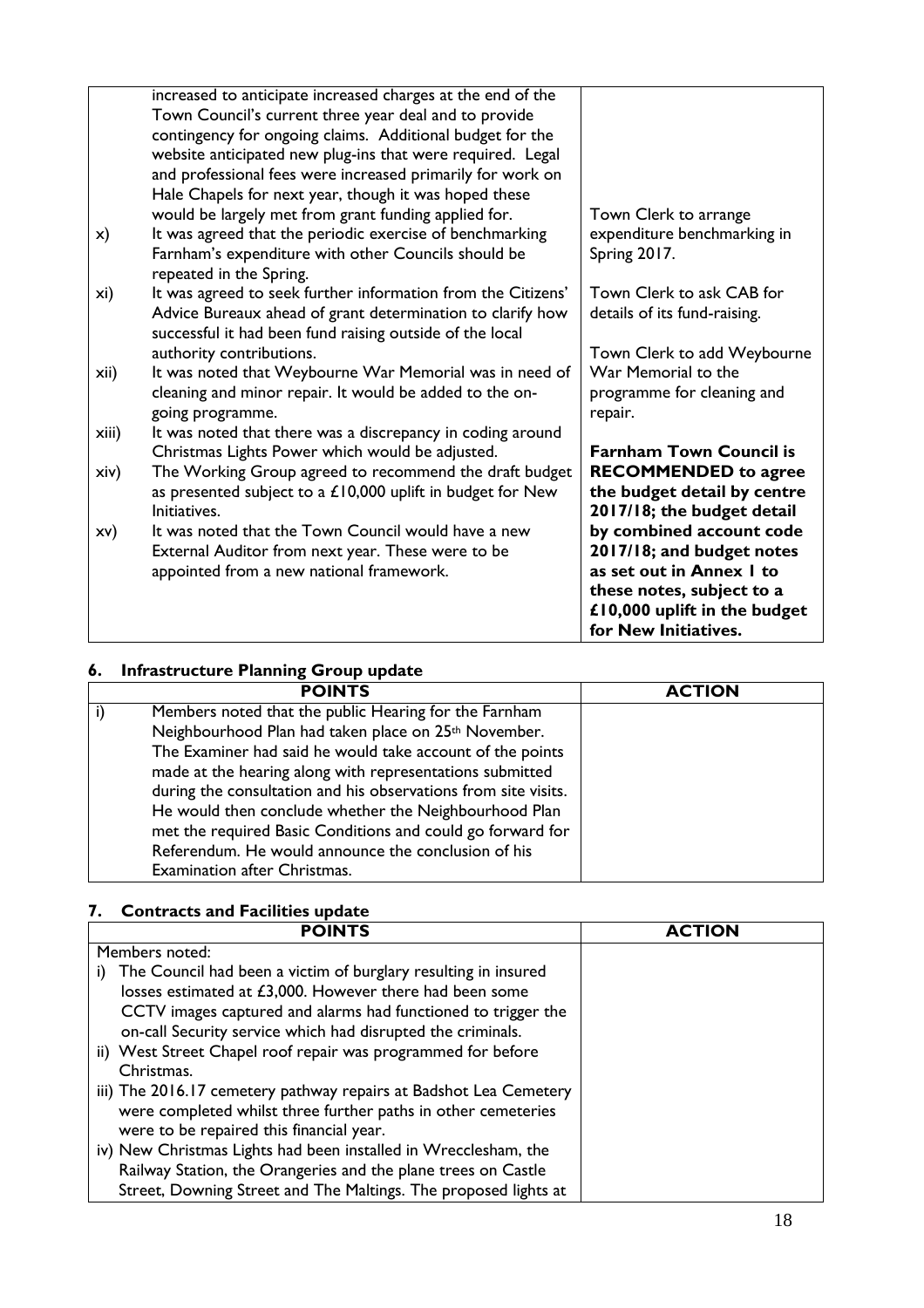| Alma Lane had yet to be approved by Surrey County Council<br>and permission from property owners on Castle Street for cross<br>street lights was still awaited. If permission was received then<br>Listed Building Permission would also be required. Members<br>agreed the new lights were a positive addition to the Town.<br>v) It was noted the Plymouth Brethren were extending the car park<br>at Green Lane Cemetery and a new fence would be installed in<br>keeping with the existing.                                                                           |                                                                                                                                                                                              |
|---------------------------------------------------------------------------------------------------------------------------------------------------------------------------------------------------------------------------------------------------------------------------------------------------------------------------------------------------------------------------------------------------------------------------------------------------------------------------------------------------------------------------------------------------------------------------|----------------------------------------------------------------------------------------------------------------------------------------------------------------------------------------------|
| vi) Officers had contacted the artist (Will Glanville) who had<br>produced the original bench in Boots Courtyard. He felt it was<br>beyond its useful life and produced a design for a new bench.<br>This would be discussed with the Farnham Public Art Trust along<br>with the flooring underneath the bench.<br>vii) Members noted the award (subject to securing further funding)<br>of £30,000 from Surrey County Council toward the restoration                                                                                                                     | Town Clerk to discuss the<br>design of a new bench and<br>appropriate flooring in Boots<br>Courtyard with the Farnham<br><b>Public Art Trust.</b>                                            |
| of the Hale Chapels. A further bid had been made to the<br>Heritage Lottery Fund which could secure, potentially, the<br>remaining funds required. Drake and Kannemeyer had been<br>appointed to oversee the drawing up of specifications and the<br>tender process in order to be able to more fully quantify the<br>works required and progress the project and funding<br>applications. During this they had noted some minor differences<br>in elevations which may require the Town Council to seek a<br>non-material amendment to the existing planning permission. | Recommendation.<br>The appointment of Drake<br>and Kannemeyer (under a<br>Town Clerk's decision) to<br>undertake the tender of the<br>contract for the works to<br>hale Chapels be endorsed. |
| They had also needed to revise the front facia to allow for<br>guttering and insulation. The requirement for guttering on the<br>existing roofs would be checked and reported to the Assets<br>Task Group.                                                                                                                                                                                                                                                                                                                                                                | The Business and Contracts<br>Officer to investigate the<br>guttering proposals and report<br>to the Assets Task Group.                                                                      |

#### **8. Risk Assessments**

|             | <b>POINTS</b>                                                                                                                                                                                                                                                                                                                        | <b>ACTION</b>                           |
|-------------|--------------------------------------------------------------------------------------------------------------------------------------------------------------------------------------------------------------------------------------------------------------------------------------------------------------------------------------|-----------------------------------------|
|             | Members reviewed the Risk Assessments that fell under the<br>responsibility of the Working Group and were satisfied that<br>they were appropriate to recommend to Council at its<br>January meeting.                                                                                                                                 | Report to January Council               |
| ii)<br>iii) | The report of the External Health and Safety Advisors Ellis<br>Whittam was deferred to the January meeting.<br>Members noted arrangements for a Flood and Winter Risk<br>community resilience workshop to be held at the Barley<br>Room, The Maltings on 19 January. Further details would be<br>published either side of Christmas. | Report to January Strategy<br>& Finance |

# **9. Town Clerk update**

|      | <b>POINTS</b>                                             | <b>ACTION</b>                         |
|------|-----------------------------------------------------------|---------------------------------------|
|      | Members were advised that it cost £550/day for graffiti   | <b>Business and Contracts Officer</b> |
|      | removal. Officers were asked to explore the business case | to investigate the business case      |
|      | for the Town Council providing an in-house and traded     | for an in-house graffiti removal      |
|      | service.                                                  | function.                             |
| ii)  | Members noted that the Town Council offices would be      |                                       |
|      | closed between Christmas and New Year. The Mayor would    |                                       |
|      | host a small reception for councillors and staff on 23rd  |                                       |
|      | December.                                                 |                                       |
| iii) | Members noted the detail of a Data Access Request.        |                                       |

### **10. Date and time of next meeting**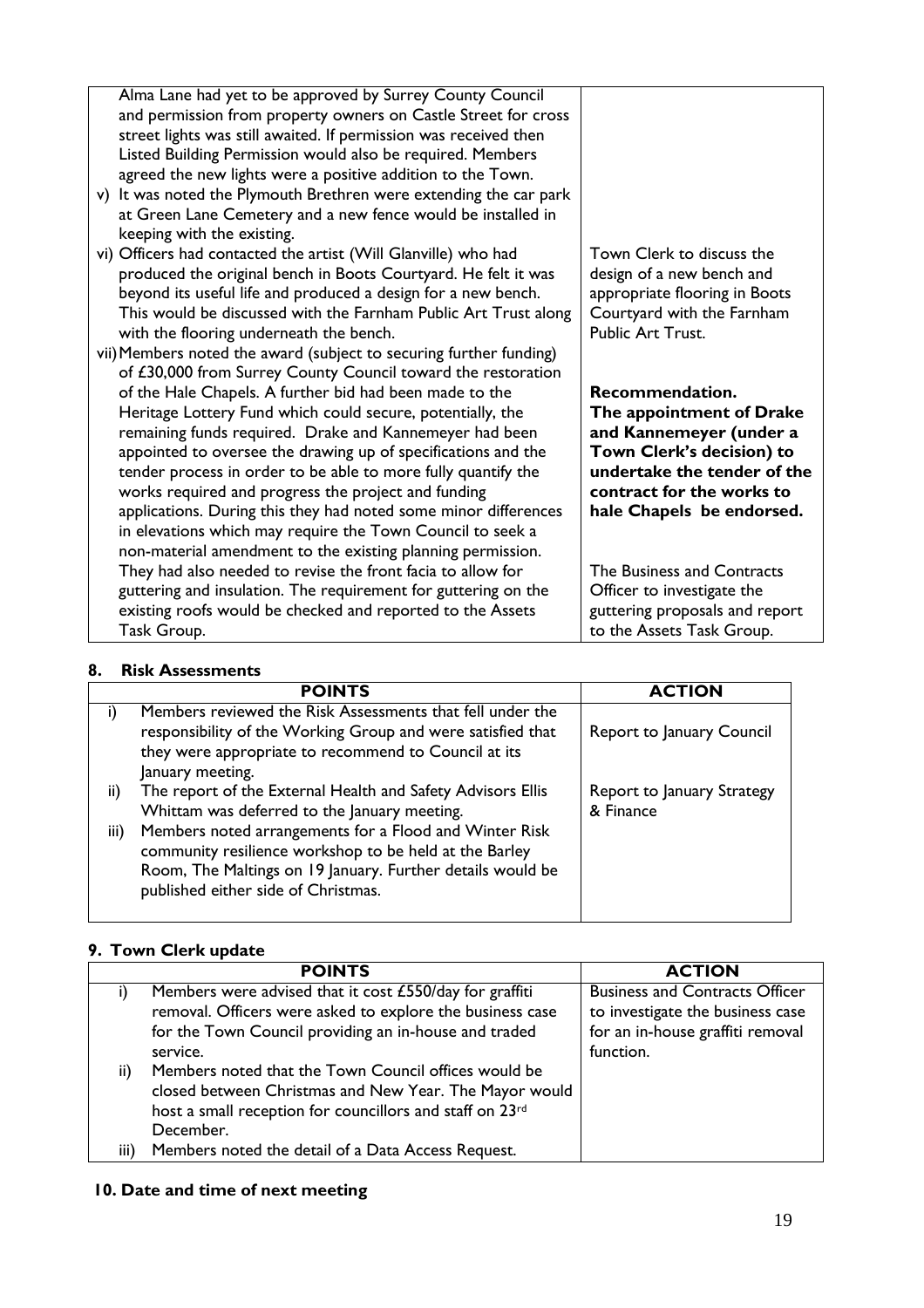| <b>POINTS</b>                                            | <b>ACTION</b>           |
|----------------------------------------------------------|-------------------------|
| Members agreed that the next meeting would take place on | Town Clerk to circulate |
| Tuesday 17th January 2016 at 9.30am                      | agenda                  |
|                                                          |                         |

The meeting ended at 12:20pm.

Notes written by Ian Kershaw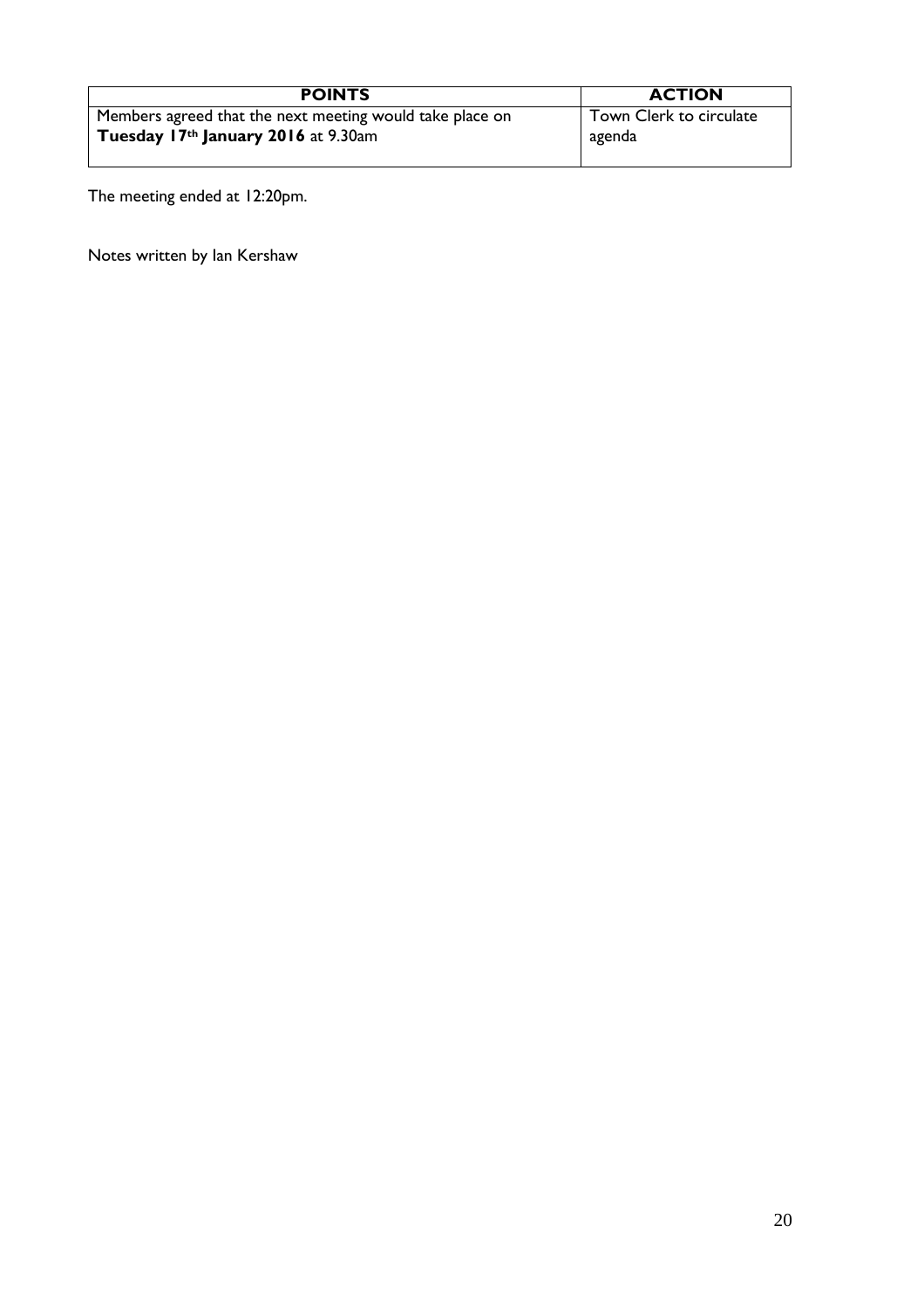At 19:19

#### **Farnham Town Council**

# **Annex 1**

**Budget Detail - By Centre** 

|            |                                          | 2015-16 |                         | 2016-17                  |                   |                   | 2017-18                    |
|------------|------------------------------------------|---------|-------------------------|--------------------------|-------------------|-------------------|----------------------------|
|            |                                          | Actual  | Agreed<br><b>Budget</b> | Revised<br><b>Budget</b> | <b>Actual YTD</b> | Committed<br>Exp. | Next Year<br><b>Budget</b> |
| <u>100</u> | <b>Professional Services &amp; Admin</b> |         |                         |                          |                   |                   |                            |
| 4000       | Salaries                                 | 31,872  | 45,000                  | 45,000                   | 23,014            | $\pmb{0}$         | 46,000                     |
| 4030       | <b>Staff Training</b>                    | 880     | 1,500                   | 1,500                    | 320               | $\pmb{0}$         | 1,500                      |
| 4041       | <b>Staff Travel</b>                      | 44      | $\pmb{0}$               | 0                        | 77                | $\pmb{0}$         | 0                          |
| 4140       | <b>Office Costs</b>                      | 20      | 0                       | 0                        | 106               | $\pmb{0}$         | 0                          |
| 4205       | Waste Disposal                           | 0       | $\pmb{0}$               | $\mathbf 0$              | 108               | $\pmb{0}$         | 0                          |
| 4400       | Stationery                               | 0       | 500                     | 500                      | $\pmb{0}$         | $\pmb{0}$         | $\mathbf 0$                |
| 4411       | Publications, books etc                  | 0       | 500                     | 500                      | 110               | 0                 | 500                        |
| 4415       | Printing & Design (External)             | 1,093   | 0                       | 0                        | 0                 | $\pmb{0}$         | 0                          |
| 4425       | Advertising                              | 0       | $\pmb{0}$               | 0                        | 750               | $\pmb{0}$         | 0                          |
| 4426       | Publicity and newsletter                 | 750     | $\pmb{0}$               | 0                        | $\mathbf 0$       | $\pmb{0}$         | 0                          |
| 4440       | Telephones                               | 1,365   | 1,000                   | 1,000                    | 804               | $\pmb{0}$         | 1,000                      |
| 4480       | <b>IT Equipment</b>                      | 2,348   | 5,000                   | 5,000                    | 449               | $\pmb{0}$         | 5,000                      |
| 4481       | Web Site                                 | 9,080   | 15,000                  | 15,000                   | 8,476             | $\mathbf 0$       | 20,000                     |
| 4482       | <b>IT Support</b>                        | 10,372  | 10,000                  | 10,000                   | 4,896             | 0                 | 10,000                     |
| 4550       | <b>Bank Charges</b>                      | 2,298   | 2,500                   | 2,500                    | 1,615             | $\pmb{0}$         | 2,500                      |
| 4555       | Legal & professional Fees                | 4,414   | 5,000                   | 5,000                    | 3,615             | 1,150             | 4,000                      |
| 4560       | Accountancy & Payroll Costs              | 5,834   | 5,000                   | 5,000                    | 2,715             | 56                | 5,000                      |
| 4570       | <b>Audit Fees</b>                        | 3,884   | 4,500                   | 4,500                    | 2,000             | $\mathbf 0$       | 5,000                      |
|            | <b>OverHead Expenditure</b>              | 74,253  | 95,500                  | 95,500                   | 49,056            | 1,206             | 100,500                    |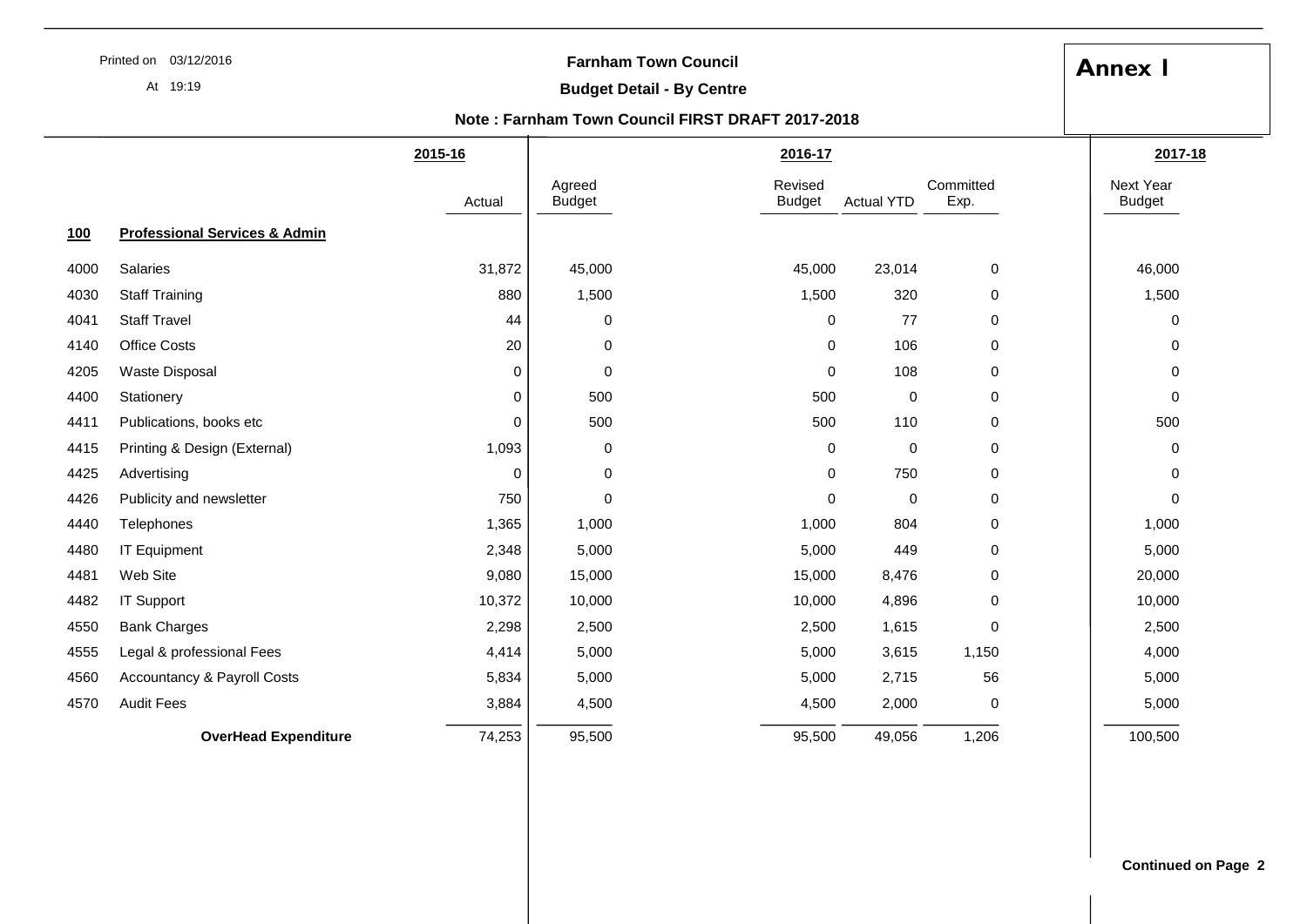#### **Farnham Town Council**

At 19:19

#### **Budget Detail - By Centre**

|      |                                      | 2015-16     |                         | 2016-17                  |                   |                   | 2017-18                    |
|------|--------------------------------------|-------------|-------------------------|--------------------------|-------------------|-------------------|----------------------------|
|      |                                      | Actual      | Agreed<br><b>Budget</b> | Revised<br><b>Budget</b> | <b>Actual YTD</b> | Committed<br>Exp. | Next Year<br><b>Budget</b> |
| 1915 | Bank Charges reimbursement           | 20          | 0                       | 0                        | 10                | $\Omega$          | 0                          |
| 1999 | Miscellaneous Income                 | $\mathbf 0$ | $\mathbf 0$             | 0                        | 17,068            | 0                 | 0                          |
|      | <b>Total Income</b>                  | 20          | $\pmb{0}$               | 0                        | 17,078            | $\pmb{0}$         | 0                          |
|      | 100<br><b>Net Expenditure</b>        | 74,233      | 95,500                  | 95,500                   | 31,978            | 1,206             | 100,500                    |
| 110  | <b>Governance &amp; Democratic</b>   |             |                         |                          |                   |                   |                            |
| 4000 | Salaries                             | 64,634      | 70,000                  | 70,000                   | 49,643            | $\mathbf 0$       | 75,000                     |
| 4001 | <b>Agency/Contract Staffing</b>      | 18,764      | 18,000                  | 18,000                   | 11,177            | 0                 | 18,000                     |
| 4030 | <b>Staff Training</b>                | 1,458       | 2,000                   | 2,000                    | 425               | 0                 | 2,000                      |
| 4041 | <b>Staff Travel</b>                  | 731         | 2,000                   | 2,000                    | 95                | $\pmb{0}$         | 2,000                      |
| 4050 | <b>Staff Recruitment/Advertising</b> | 899         | 1,500                   | 1,500                    | 1,417             | 0                 | 1,500                      |
| 4130 | Insurance                            | 9,548       | 12,500                  | 12,500                   | 10,068            | 0                 | 15,000                     |
| 4140 | <b>Office Costs</b>                  | 236         | $\mathbf 0$             | 0                        | 569               | 0                 | $\Omega$                   |
| 4170 | Property Maintenance/Refurbish       | 10,689      | 20,000                  | 20,000                   | 8,265             | 0                 | 22,000                     |
| 4181 | <b>Equipment Maintenance</b>         | 21          | 0                       | 0                        | 125               | $\mathbf 0$       | 0                          |
| 4182 | <b>Equipment Purchase</b>            | 497         | 1,000                   | 1,000                    | 14                | 0                 | 2,000                      |
| 4205 | <b>Waste Disposal</b>                | 44          | $\mathbf 0$             | 0                        | 0                 | 0                 | 0                          |
| 4400 | Stationery                           | 1,000       | 1,000                   | 1,000                    | 255               | $\Omega$          | 1,000                      |
| 4410 | Photocopying Charges                 | 1,464       | 2,500                   | 2,500                    | 546               | 0                 | 2,200                      |
| 4411 | Publications, books etc              | 279         | 250                     | 250                      | $\mathbf 0$       | 0                 | 3,000                      |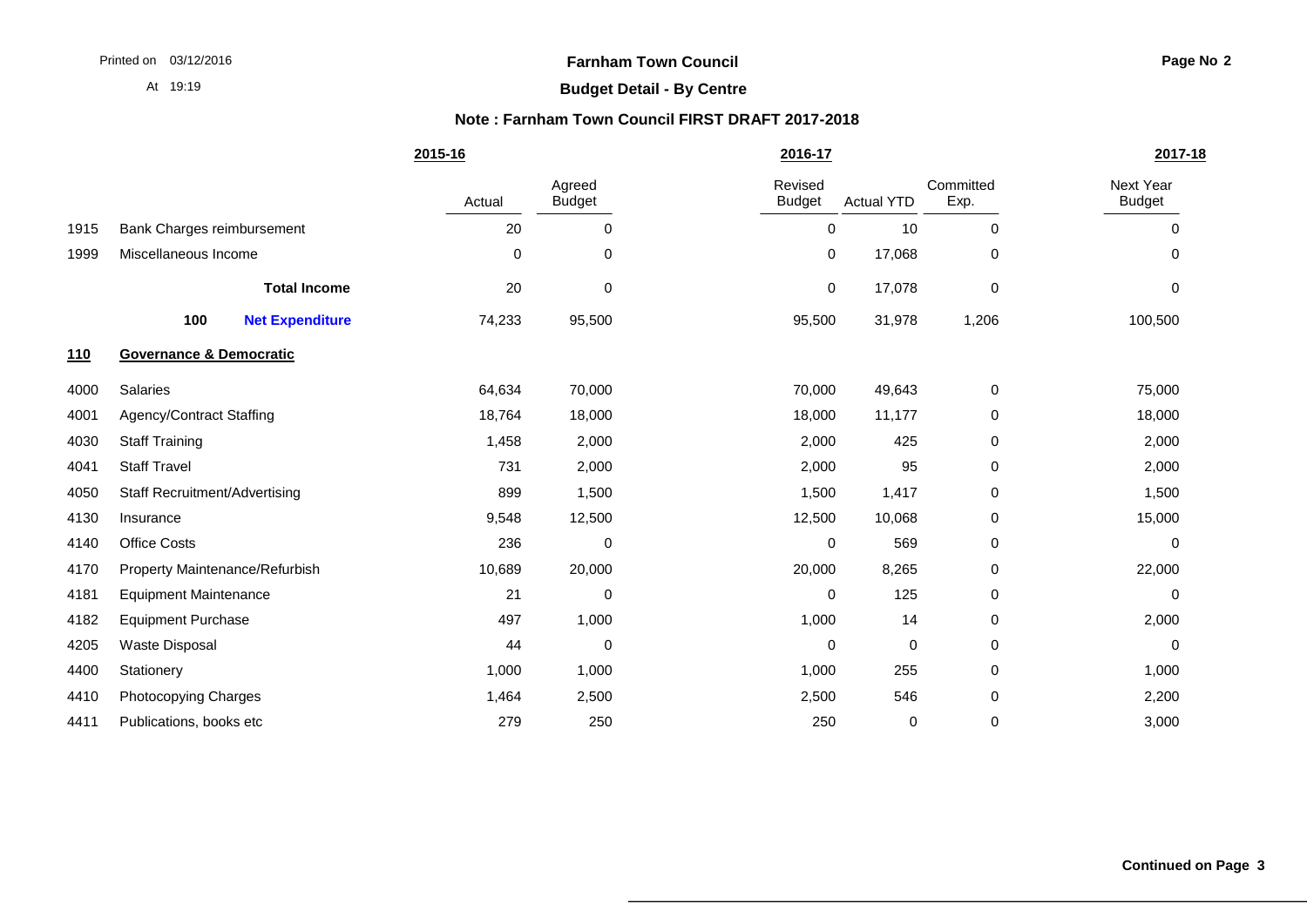#### At 19:19

#### **Farnham Town Council**

**Page No 3** 

#### **Budget Detail - By Centre**

|      | 2015-16                                |         | 2016-17                 |                          |                   | 2017-18           |                            |
|------|----------------------------------------|---------|-------------------------|--------------------------|-------------------|-------------------|----------------------------|
|      |                                        | Actual  | Agreed<br><b>Budget</b> | Revised<br><b>Budget</b> | <b>Actual YTD</b> | Committed<br>Exp. | Next Year<br><b>Budget</b> |
| 4415 | Printing & Design (External)           | 774     | 1,000                   | 1,000                    | 490               | 0                 | 1,000                      |
| 4425 | Advertising                            | 1,133   | 0                       | 0                        | 896               | 0                 | 0                          |
| 4426 | Publicity and newsletter               | 229     | 1,500                   | 1,500                    | $\mathbf 0$       | 0                 | 1,500                      |
| 4440 | Telephones                             | 414     | 1,700                   | 1,700                    | 282               | 0                 | 1,700                      |
| 4455 | Postages & Distribution                | 3,908   | 3,000                   | 3,000                    | 536               | 0                 | 3,000                      |
| 4460 | <b>Subscriptions &amp; Memberships</b> | 4,308   | 5,000                   | 5,000                    | 3,762             | 0                 | 5,500                      |
| 4502 | Mayoral Allowance 2015-16              | 2,700   | 0                       | $\mathbf 0$              | 185               | 0                 | 0                          |
| 4503 | Mayoral Allowance 2016-17              | 0       | 2,700                   | 2,700                    | 1,050             | 0                 | 0                          |
| 4504 | Mayoral Allowance 2017-18              | 0       | 0                       | 0                        | $\mathbf 0$       | 0                 | 2,700                      |
| 4520 | Members' Travel                        | 12      | 200                     | 200                      | 0                 | 0                 | 200                        |
| 4525 | Members' Training                      | 71      | 1,500                   | 1,500                    | 0                 | 0                 | 1,000                      |
| 4540 | <b>Civic &amp; Community Functions</b> | 4,606   | 5,000                   | 5,000                    | 3,713             | 27                | 6,000                      |
| 4541 | <b>Christmas Civic Carol Concert</b>   | 1,618   | 2,000                   | 2,000                    | 0                 | 0                 | 2,000                      |
| 4545 | Twinning/Partnerships Expenses         | 882     | 2,000                   | 2,000                    | 2,755             | 0                 | 1,000                      |
| 4999 | Miscellaneous Expenses                 | 0       | 0                       | 0                        | 150               | 0                 | 0                          |
|      | <b>OverHead Expenditure</b>            | 130,918 | 156,350                 | 156,350                  | 96,417            | 27                | 169,300                    |
| 1202 | Income - Contributions                 | 0       | 2,000                   | 2,000                    | 1,469             | 0                 | 2,000                      |
| 1203 | Donations - Income                     | 500     | 0                       | 0                        | 0                 | 0                 | 0                          |
| 1999 | Miscellaneous Income                   | 0       | 0                       | 0                        | 638               | 0                 | 0                          |
|      | <b>Total Income</b>                    | 500     | 2,000                   | 2,000                    | 2,106             | 0                 | 2,000                      |
|      | 110<br><b>Net Expenditure</b>          | 130,418 | 154,350                 | 154,350                  | 94,311            | 27                | 167,300                    |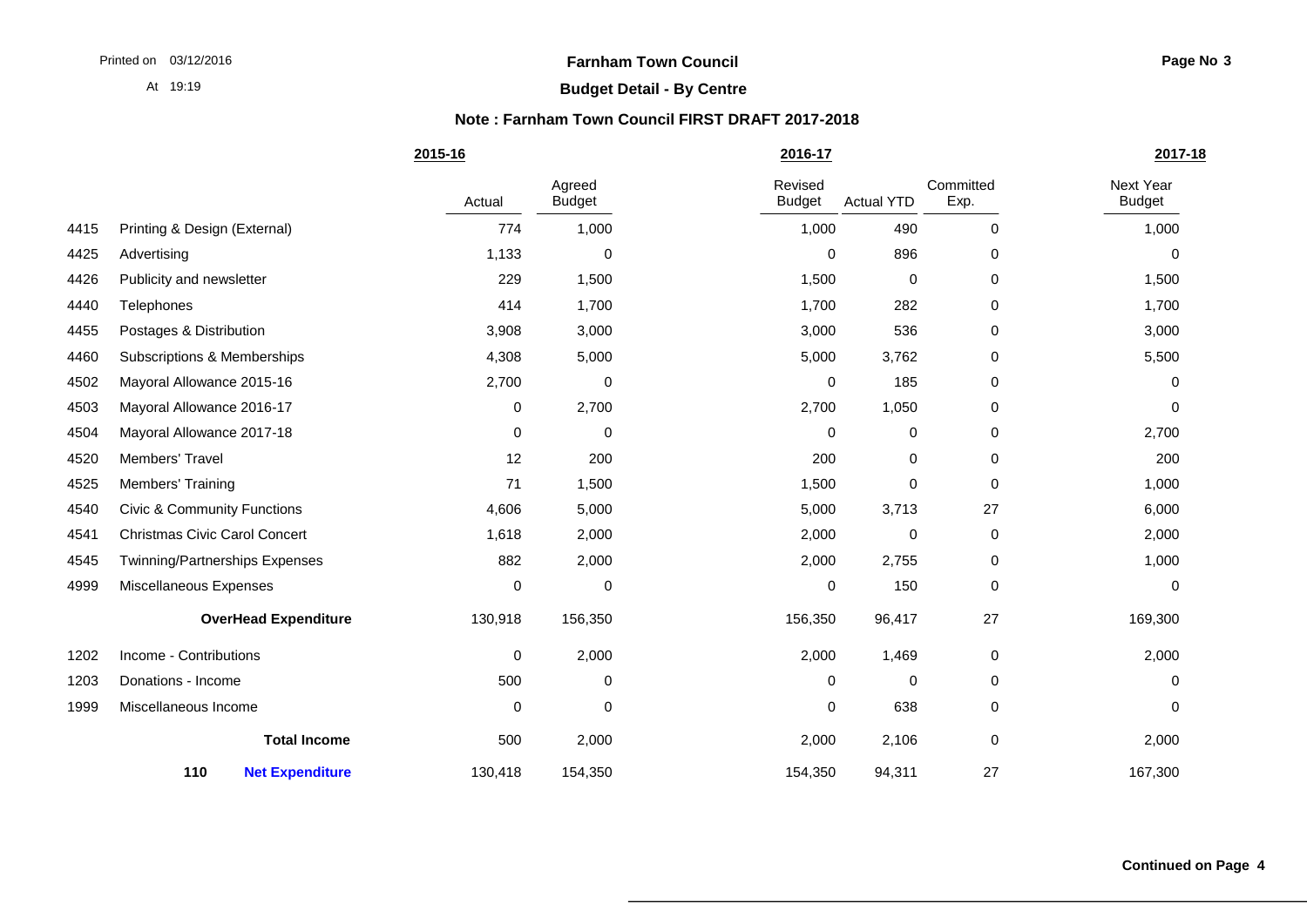#### At 19:19

#### **Farnham Town Council**

**Page No 4** 

#### **Budget Detail - By Centre**

|            | 2015-16                               |             |                         | 2016-17                  | 2017-18           |                   |                            |
|------------|---------------------------------------|-------------|-------------------------|--------------------------|-------------------|-------------------|----------------------------|
|            |                                       | Actual      | Agreed<br><b>Budget</b> | Revised<br><b>Budget</b> | <b>Actual YTD</b> | Committed<br>Exp. | Next Year<br><b>Budget</b> |
| <u>120</u> | <b>Office &amp; Customer Services</b> |             |                         |                          |                   |                   |                            |
| 4000       | Salaries                              | 37,051      | 40,000                  | 40,000                   | 27,429            | 0                 | 42,000                     |
| 4001       | <b>Agency/Contract Staffing</b>       | 18,683      | 12,000                  | 12,000                   | 9,605             | 0                 | 12,000                     |
| 4030       | <b>Staff Training</b>                 | 835         | 500                     | 500                      | 707               | 0                 | 500                        |
| 4041       | <b>Staff Travel</b>                   | 53          | 0                       | 0                        | 39                | 0                 | 0                          |
| 4050       | <b>Staff Recruitment/Advertising</b>  | 505         | $\Omega$                | $\mathbf 0$              | 0                 | 0                 | 0                          |
| 4110       | Rates, rent                           | 21,727      | 26,000                  | 26,000                   | 12,923            | 0                 | 26,000                     |
| 4115       | <b>Water Charges</b>                  | 302         | 0                       | $\pmb{0}$                | $-35$             | 0                 | $\mathbf 0$                |
| 4120       | <b>Energy Costs</b>                   | 4,023       | 4,000                   | 4,000                    | 1,091             | $\Omega$          | 4,000                      |
| 4140       | Office Costs                          | 2,390       | 2,000                   | 2,000                    | 1,795             | 0                 | 2,000                      |
| 4170       | Property Maintenance/Refurbish        | 0           | 0                       | 0                        | 4,215             | 0                 | 0                          |
| 4181       | <b>Equipment Maintenance</b>          | 23          | $\mathbf 0$             | $\pmb{0}$                | 0                 | 0                 | 0                          |
| 4195       | Alarms - Fire, Security               | 385         | 2,000                   | 2,000                    | 910               | 0                 | 2,000                      |
| 4205       | Waste Disposal                        | 1,065       | 550                     | 550                      | 301               | 0                 | 550                        |
| 4400       | Stationery                            | 1,871       | 1,000                   | 1,000                    | 862               | 0                 | 1,000                      |
| 4410       | Photocopying Charges                  | 931         | 400                     | 400                      | 221               | 0                 | 400                        |
| 4415       | Printing & Design (External)          | $\mathbf 0$ | $\mathbf 0$             | 0                        | 285               | 0                 | 0                          |
| 4425       | Advertising                           | $\Omega$    | $\mathbf 0$             | 0                        | 125               | 0                 | 0                          |
| 4426       | Publicity and newsletter              | 1,195       | $\mathbf 0$             | 0                        | 0                 | 0                 | 0                          |
| 4440       | Telephones                            | 554         | 600                     | 600                      | 122               | 0                 | 600                        |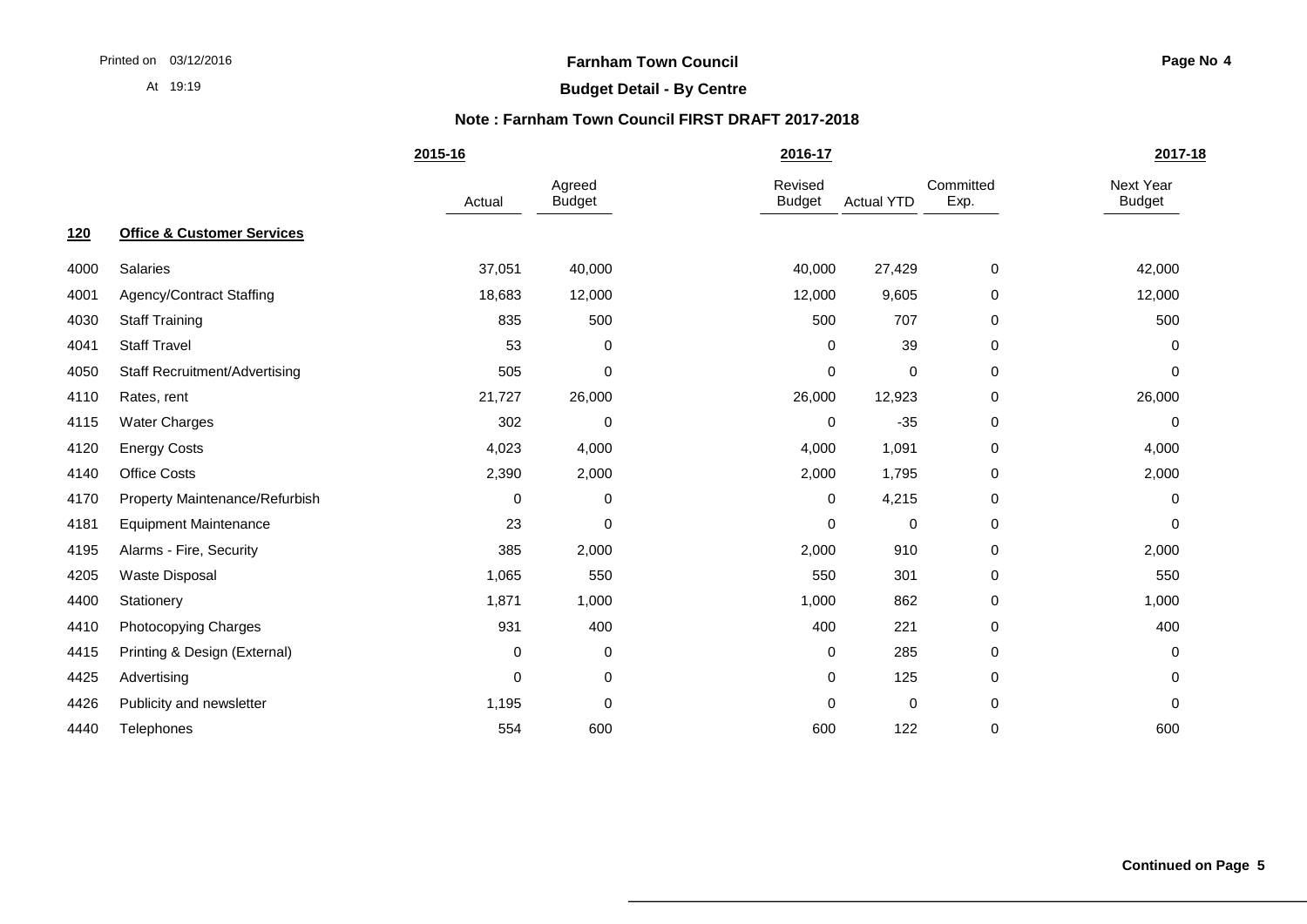At 19:19

# **Farnham Town Council Budget Detail - By Centre**

|            | 2015-16                         |             |                         |                          |                   | <u>2017-18</u>    |                            |
|------------|---------------------------------|-------------|-------------------------|--------------------------|-------------------|-------------------|----------------------------|
|            |                                 | Actual      | Agreed<br><b>Budget</b> | Revised<br><b>Budget</b> | <b>Actual YTD</b> | Committed<br>Exp. | Next Year<br><b>Budget</b> |
| 4455       | Postages & Distribution         | 408         | $\mathbf 0$             | $\mathbf 0$              | 13                | 0                 | 0                          |
| 4807       | <b>Community Initiatives</b>    | 0           | 0                       | $\pmb{0}$                | 120               | 0                 | 0                          |
|            | <b>OverHead Expenditure</b>     | 92,001      | 89,050                  | 89,050                   | 60,729            | 0                 | 91,050                     |
| 1204       | Bookings/Hire                   | 421         | $\mathbf 0$             | 0                        | 448               | 0                 | 500                        |
| 1999       | Miscellaneous Income            | 1,059       | $\mathbf 0$             | 0                        | 39                | 0                 | 0                          |
|            | <b>Total Income</b>             | 1,480       | 0                       | 0                        | 486               | 0                 | 500                        |
|            | 120<br><b>Net Expenditure</b>   | 90,521      | 89,050                  | 89,050                   | 60,243            | 0                 | 90,550                     |
| <u>130</u> | Grants                          |             |                         |                          |                   |                   |                            |
| 4800       | Grants                          | 20,861      | 20,500                  | 20,500                   | 19,826            | 0                 | 35,000                     |
| 4801       | <b>Grant - Farnham Maltings</b> | 12,800      | 13,000                  | 13,000                   | 12,800            | 0                 | 13,000                     |
| 4802       | Grant - Citizens Advice Bureau  | 15,360      | 15,500                  | 15,500                   | 15,360            | 0                 | 15,500                     |
| 4803       | Grant - 40 Degreez              | 3,400       | 3,500                   | 3,500                    | 3,400             | 0                 | 3,500                      |
| 4804       | <b>Small Grants</b>             | 2,344       | 2,000                   | 2,000                    | 380               | 0                 | 2,000                      |
| 4807       | <b>Community Initiatives</b>    | $\mathbf 0$ | 0                       | 0                        | 1,920             | 0                 | $\mathbf 0$                |
|            | <b>OverHead Expenditure</b>     | 54,765      | 54,500                  | 54,500                   | 53,686            | 0                 | 69,000                     |
| 1999       | Miscellaneous Income            | 1,200       | $\mathbf 0$             | 0                        | 0                 | 0                 | 0                          |
|            | <b>Total Income</b>             | 1,200       | $\pmb{0}$               | $\pmb{0}$                | $\pmb{0}$         | 0                 | 0                          |
|            | 130<br><b>Net Expenditure</b>   | 53,565      | 54,500                  | 54,500                   | 53,686            | 0                 | 69,000                     |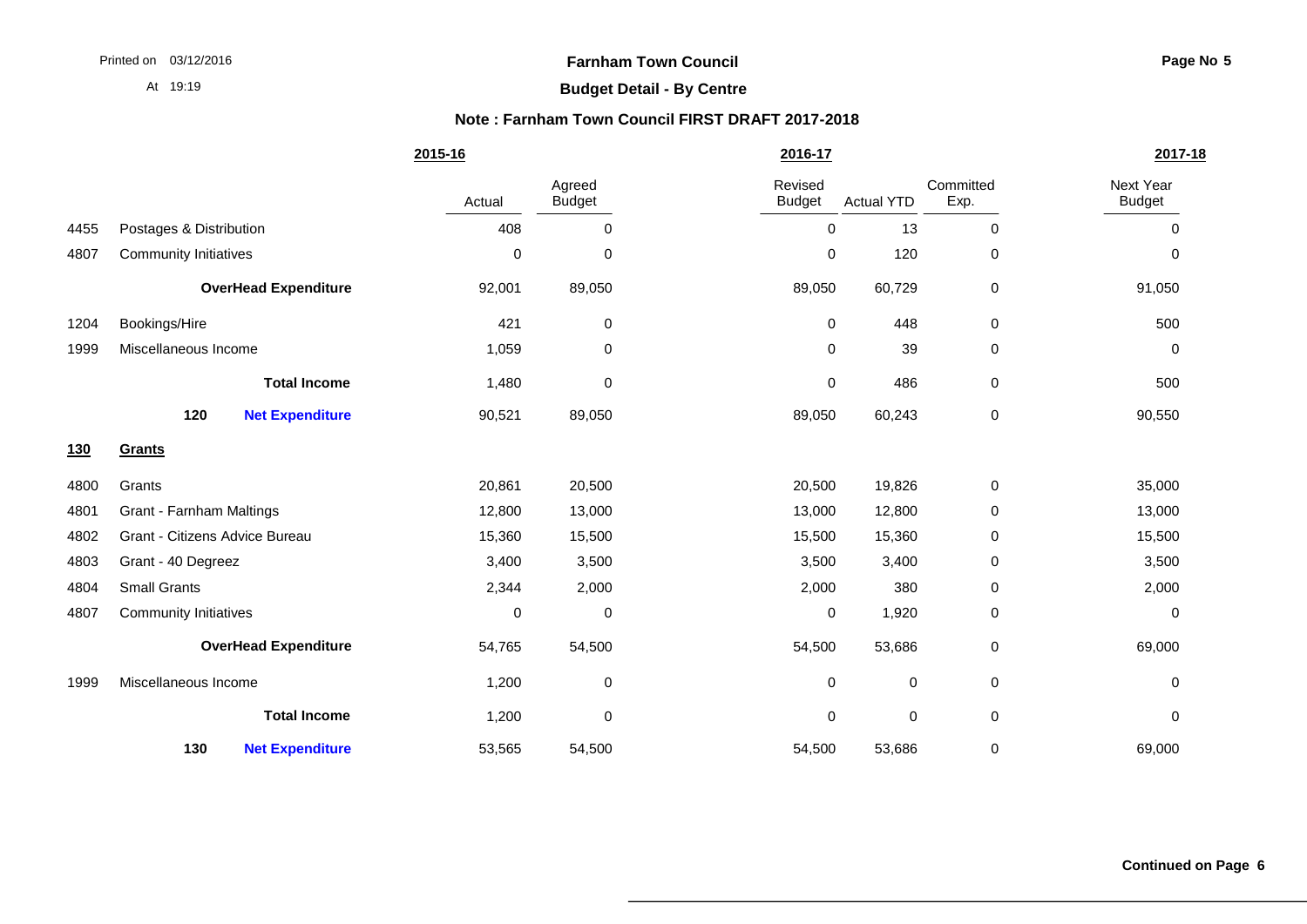At 19:19

#### **Farnham Town Council**

**Page No 6** 

#### **Budget Detail - By Centre**

|             | 2015-16                         |             | 2016-17                 |                          |                   | 2017-18           |                            |
|-------------|---------------------------------|-------------|-------------------------|--------------------------|-------------------|-------------------|----------------------------|
|             |                                 | Actual      | Agreed<br><b>Budget</b> | Revised<br><b>Budget</b> | <b>Actual YTD</b> | Committed<br>Exp. | Next Year<br><b>Budget</b> |
| <u>140</u>  | Planning                        |             |                         |                          |                   |                   |                            |
| 4000        | Salaries                        | 26,960      | 28,000                  | 28,000                   | 13,430            | $\pmb{0}$         | 30,000                     |
| 4001        | <b>Agency/Contract Staffing</b> | 0           | $\mathbf 0$             | $\pmb{0}$                | 6,176             | 0                 | 0                          |
| 4030        | <b>Staff Training</b>           | $\mathbf 0$ | $\mathbf 0$             | 0                        | 0                 | 0                 | 0                          |
| 4140        | Office Costs                    | 20          | $\mathbf 0$             | $\pmb{0}$                | $\Omega$          | 0                 | 0                          |
| 4400        | Stationery                      | $\Omega$    | 300                     | 300                      | $\mathbf 0$       | $\Omega$          | 300                        |
| 4410        | Photocopying Charges            | 333         | 800                     | 800                      | 175               | 0                 | 800                        |
| 4425        | Advertising                     | 0           | 0                       | 0                        | 250               | 0                 | 0                          |
| 4426        | Publicity and newsletter        | 83          | $\mathbf 0$             | $\pmb{0}$                | $\mathbf 0$       | 0                 | 0                          |
| 4440        | Telephones                      | 87          | 200                     | 200                      | 33                | 0                 | 200                        |
| 4455        | Postages & Distribution         | 125         | 400                     | 400                      | 70                | 0                 | 400                        |
| 4460        | Subscriptions & Memberships     | 180         | $\mathbf 0$             | 0                        | $\mathbf 0$       | 0                 | 0                          |
| 4820        | OLD CODE use cost centre 142    | $\mathbf 0$ | $\mathbf 0$             | 0                        | 3                 | 0                 | $\mathbf 0$                |
|             | <b>OverHead Expenditure</b>     | 27,788      | 29,700                  | 29,700                   | 20,137            | 0                 | 31,700                     |
|             | 140<br><b>Net Expenditure</b>   | 27,788      | 29,700                  | 29,700                   | 20,137            | $\pmb{0}$         | 31,700                     |
| <u> 141</u> | <b>Elections</b>                |             |                         |                          |                   |                   |                            |
| 4821        | Elections                       | 30,455      | 7,000                   | 7,000                    | $\pmb{0}$         | $\boldsymbol{0}$  | 7,000                      |
|             | <b>OverHead Expenditure</b>     | 30,455      | 7,000                   | 7,000                    | 0                 | 0                 | 7,000                      |
|             | 141<br><b>Net Expenditure</b>   | 30,455      | 7,000                   | 7,000                    | 0                 | 0                 | 7,000                      |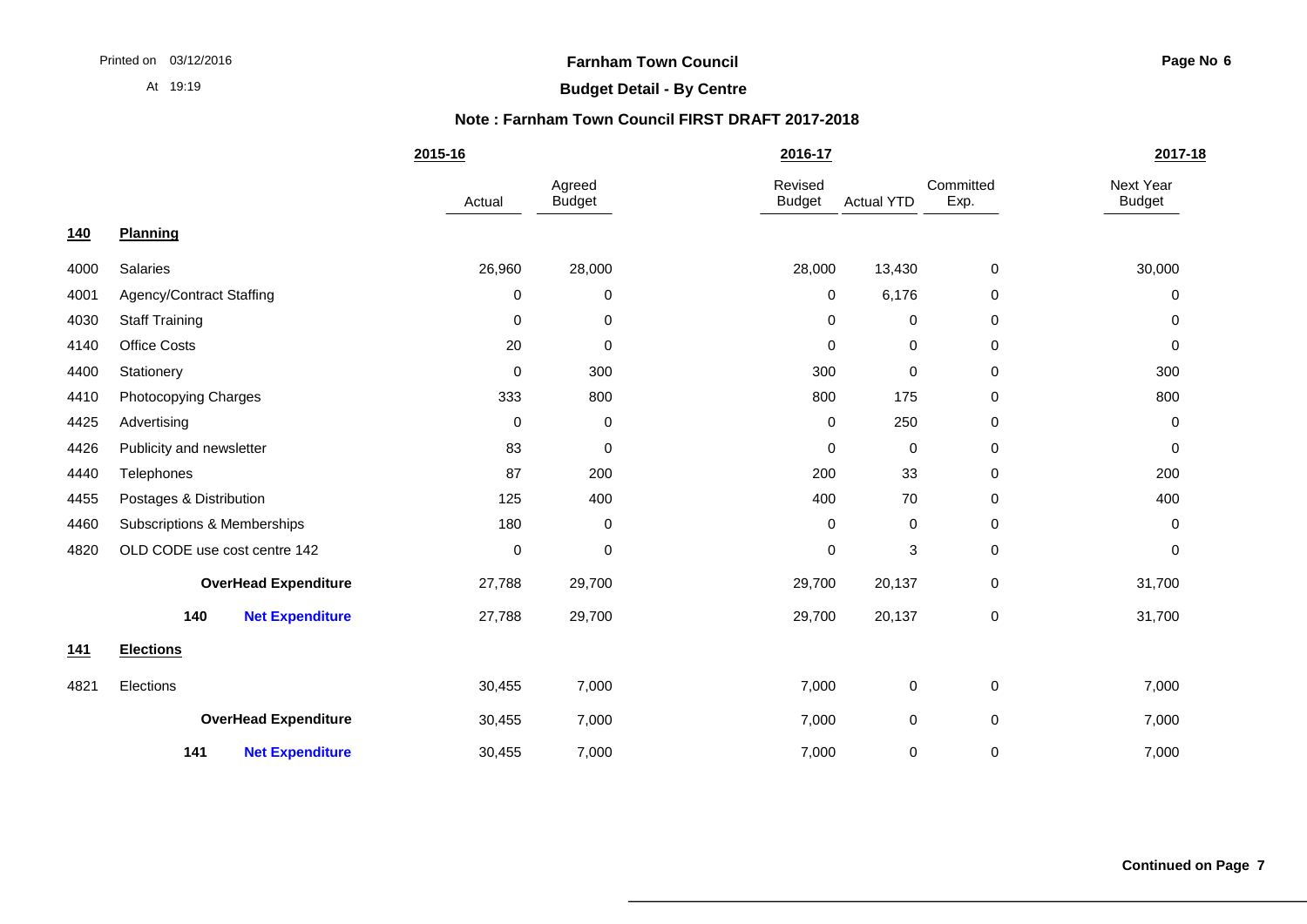#### At 19:19

#### **Farnham Town Council**

**Page No 7** 

#### **Budget Detail - By Centre**

|            | 2015-16                             |             |                         | 2016-17                  |                   |                   | 2017-18                    |  |
|------------|-------------------------------------|-------------|-------------------------|--------------------------|-------------------|-------------------|----------------------------|--|
|            |                                     | Actual      | Agreed<br><b>Budget</b> | Revised<br><b>Budget</b> | <b>Actual YTD</b> | Committed<br>Exp. | Next Year<br><b>Budget</b> |  |
| <u>142</u> | <b>Neighbourhood Plan</b>           |             |                         |                          |                   |                   |                            |  |
| 4000       | <b>Salaries</b>                     | 4,005       | 10,000                  | 10,000                   | 401               | $\mathbf 0$       | 10,000                     |  |
| 4001       | <b>Agency/Contract Staffing</b>     | 9,023       | 35,000                  | 35,000                   | 36,064            | 0                 | 25,000                     |  |
| 4140       | Office Costs                        | $\mathbf 0$ | $\mathbf 0$             | $\pmb{0}$                | 38                | 0                 | 0                          |  |
| 4411       | Publications, books etc             | 205         | $\mathbf 0$             | $\,0\,$                  | $\pmb{0}$         | 0                 | 0                          |  |
| 4415       | Printing & Design (External)        | 0           | 5,000                   | 5,000                    | 2,197             | 0                 | 2,000                      |  |
| 4425       | Advertising                         | 0           | 0                       | 0                        | 83                | 0                 | 0                          |  |
| 4455       | Postages & Distribution             | $\mathbf 0$ | $\mathbf 0$             | 0                        | 23                | $\mathbf 0$       | 0                          |  |
| 4555       | Legal & professional Fees           | $\mathbf 0$ | $\mathbf 0$             | 0                        | 3,171             | 0                 | 0                          |  |
|            | <b>OverHead Expenditure</b>         | 13,232      | 50,000                  | 50,000                   | 41,978            | 0                 | 37,000                     |  |
| 1200       | Grants Income                       | $\mathbf 0$ | $\mathbf 0$             | 0                        | 3,000             | 0                 | 0                          |  |
| 1999       | Miscellaneous Income                | $\Omega$    | $\mathbf 0$             | 0                        | 16                | 0                 | 0                          |  |
|            | <b>Total Income</b>                 | $\mathbf 0$ | $\mathbf 0$             | 0                        | 3,016             | $\mathbf 0$       | $\Omega$                   |  |
|            | 142<br><b>Net Expenditure</b>       | 13,232      | 50,000                  | 50,000                   | 38,962            | 0                 | 37,000                     |  |
| <u>150</u> | <b>Other Operating Income/Costs</b> |             |                         |                          |                   |                   |                            |  |
| 4002       | <b>Actuarial Contribution</b>       | 59,000      | 8,000                   | 8,000                    | 0                 | 0                 | 8,000                      |  |
| 4910       | Loan Repayments                     | 10,227      | 10,227                  | 10,227                   | 10,227            | 0                 | 10,227                     |  |
| 6666       | <b>Bad Debt Write Offs</b>          | 2,270       | $\mathbf 0$             | 0                        | 175               | 0                 | 0                          |  |
|            | <b>OverHead Expenditure</b>         | 71,497      | 18,227                  | 18,227                   | 10,402            | $\mathbf 0$       | 18,227                     |  |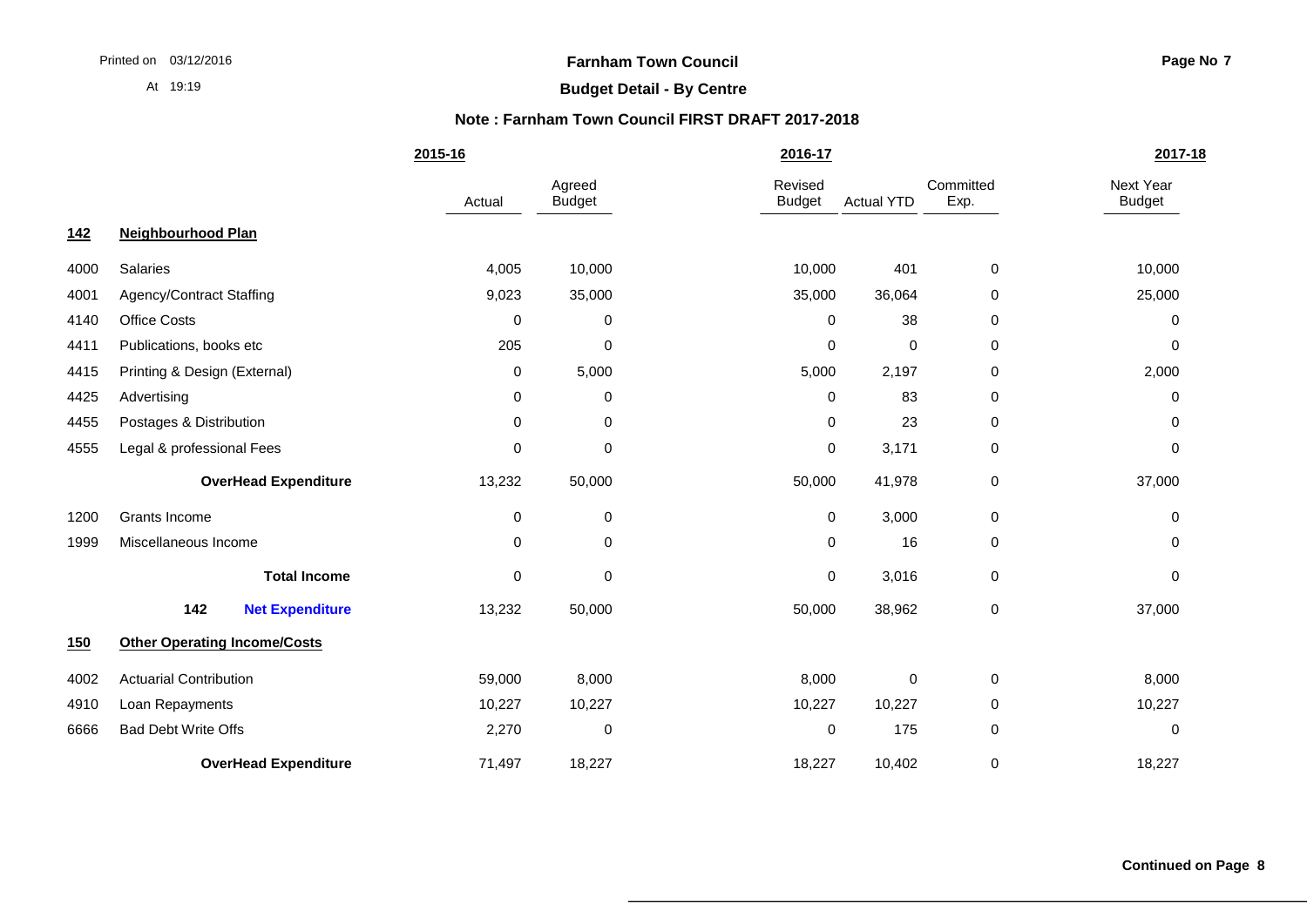At 19:19

#### **Farnham Town Council**

**Page No 8** 

#### **Budget Detail - By Centre**

|            | 2015-16                             |                             |            | 2016-17                 |                          |                       | 2017-18           |                            |
|------------|-------------------------------------|-----------------------------|------------|-------------------------|--------------------------|-----------------------|-------------------|----------------------------|
|            |                                     |                             | Actual     | Agreed<br><b>Budget</b> | Revised<br><b>Budget</b> | <b>Actual YTD</b>     | Committed<br>Exp. | Next Year<br><b>Budget</b> |
| 1900       | Precept                             |                             | 961,057    | 1,011,182               | 1,011,182                | 1,011,187             | 0                 | 1,015,500                  |
| 1905       | Local Parish Council Tax Grant      |                             | 23,230     | 19,745                  | 19,745                   | 19,745                | 0                 | 16,783                     |
| 1910       | <b>Interest Received</b>            |                             | 7,018      | 5,000                   | 5,000                    | 3,783                 | 0                 | 5,000                      |
|            |                                     | <b>Total Income</b>         | 991,305    | 1,035,927               | 1,035,927                | 1,034,715             | 0                 | 1,037,283                  |
|            | 150                                 | <b>Net Expenditure</b>      | $-919,808$ | $-1,017,700$            |                          | -1,017,700 -1,024,313 | 0                 | $-1,019,056$               |
| <u>160</u> | <b>Wrecclesham Community Centre</b> |                             |            |                         |                          |                       |                   |                            |
| 4170       | Property Maintenance/Refurbish      |                             | 578        | 3,500                   | 3,500                    | 156                   | 0                 | 3,500                      |
| 4195       | Alarms - Fire, Security             |                             | 789        | 2,000                   | 2,000                    | 2,619                 | 0                 | 2,000                      |
|            |                                     | <b>OverHead Expenditure</b> | 1,367      | 5,500                   | 5,500                    | 2,775                 | 0                 | 5,500                      |
| 1000       | Hall & Room Lettings Income         |                             | 4,750      | 4,500                   | 4,500                    | 2,750                 | 0                 | 5,500                      |
| 1999       | Miscellaneous Income                |                             | 0          | 0                       | 0                        | 30                    | 0                 | $\pmb{0}$                  |
|            |                                     | <b>Total Income</b>         | 4,750      | 4,500                   | 4,500                    | 2,780                 | 0                 | 5,500                      |
|            | 160                                 | <b>Net Expenditure</b>      | $-3,383$   | 1,000                   | 1,000                    | $-5$                  | 0                 | 0                          |
| 170        | <b>Community Development</b>        |                             |            |                         |                          |                       |                   |                            |
| 4000       | Salaries                            |                             | 13,698     | 20,000                  | 20,000                   | 13,273                | 0                 | 22,000                     |
| 4425       | Advertising                         |                             | 0          | 1,000                   | 1,000                    | 0                     | 0                 | 1,000                      |
| 4426       | Publicity and newsletter            |                             | 125        | 0                       | 0                        | 0                     | 0                 | 0                          |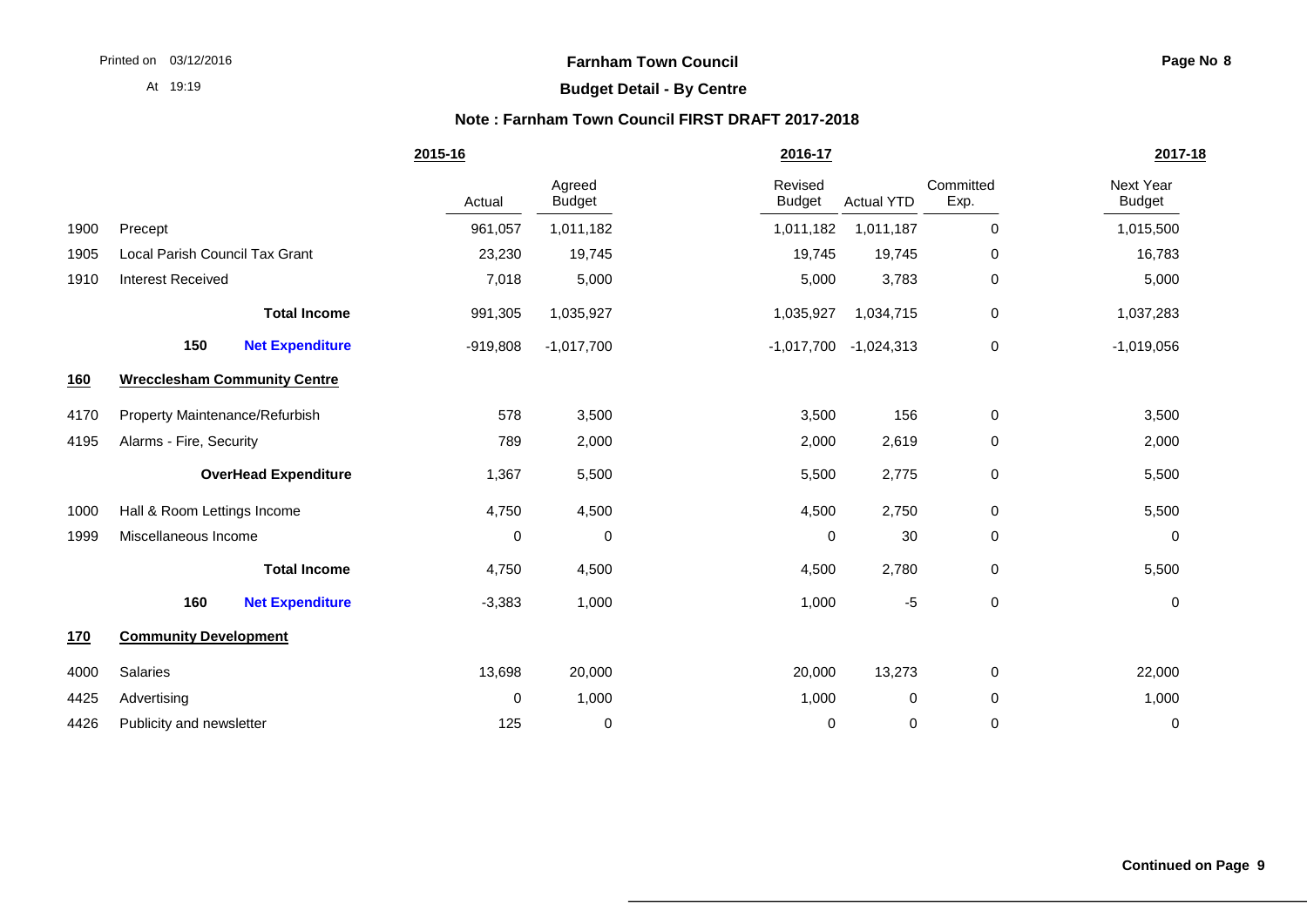#### **Farnham Town Council**

At 19:19

#### **Budget Detail - By Centre**

|            | <u>2015-16</u>                |             |                         | 2016-17                  |                   |                   | <u>2017-18</u>             |
|------------|-------------------------------|-------------|-------------------------|--------------------------|-------------------|-------------------|----------------------------|
|            |                               | Actual      | Agreed<br><b>Budget</b> | Revised<br><b>Budget</b> | <b>Actual YTD</b> | Committed<br>Exp. | Next Year<br><b>Budget</b> |
| 4613       | <b>Community Events</b>       | 9           | 0                       | 0                        | 0                 | 0                 | 0                          |
| 4806       | Sandy Hill Bungalow           | 2,000       | 2,000                   | 2,000                    | 2,000             | 0                 | 2,000                      |
|            | <b>OverHead Expenditure</b>   | 15,832      | 23,000                  | 23,000                   | 15,273            | 0                 | 25,000                     |
| 1202       | Income - Contributions        | 8,000       | 0                       | 0                        | 0                 | 0                 | 0                          |
|            | <b>Total Income</b>           | 8,000       | $\pmb{0}$               | $\,0\,$                  | 0                 | 0                 | 0                          |
|            | 170<br><b>Net Expenditure</b> | 7,832       | 23,000                  | 23,000                   | 15,273            | 0                 | 25,000                     |
| <u>171</u> | <b>Community Safety</b>       |             |                         |                          |                   |                   |                            |
| 4001       | Agency/Contract Staffing      | 180         | $\pmb{0}$               | $\,0\,$                  | $\pmb{0}$         | $\mathbf 0$       | 0                          |
| 4120       | <b>Energy Costs</b>           | 256         | 300                     | 300                      | 124               | 0                 | 300                        |
| 4190       | <b>CCTV</b>                   | 6,232       | 7,500                   | 7,500                    | 2,448             | 1,750             | 7,500                      |
| 4196       | <b>Crime Prevention</b>       | 0           | 500                     | 500                      | 0                 | 0                 | 500                        |
|            | <b>OverHead Expenditure</b>   | 6,668       | 8,300                   | 8,300                    | 2,572             | 1,750             | 8,300                      |
| 1202       | Income - Contributions        | 527         | $\mathbf 0$             | 0                        | $\mathbf 0$       | 0                 | 0                          |
| 1999       | Miscellaneous Income          | $\mathbf 0$ | 0                       | 0                        | 71                | 0                 | $\mathbf 0$                |
|            | <b>Total Income</b>           | 527         | 0                       | 0                        | 71                | 0                 | 0                          |
|            | 171<br><b>Net Expenditure</b> | 6,142       | 8,300                   | 8,300                    | 2,500             | 1,750             | 8,300                      |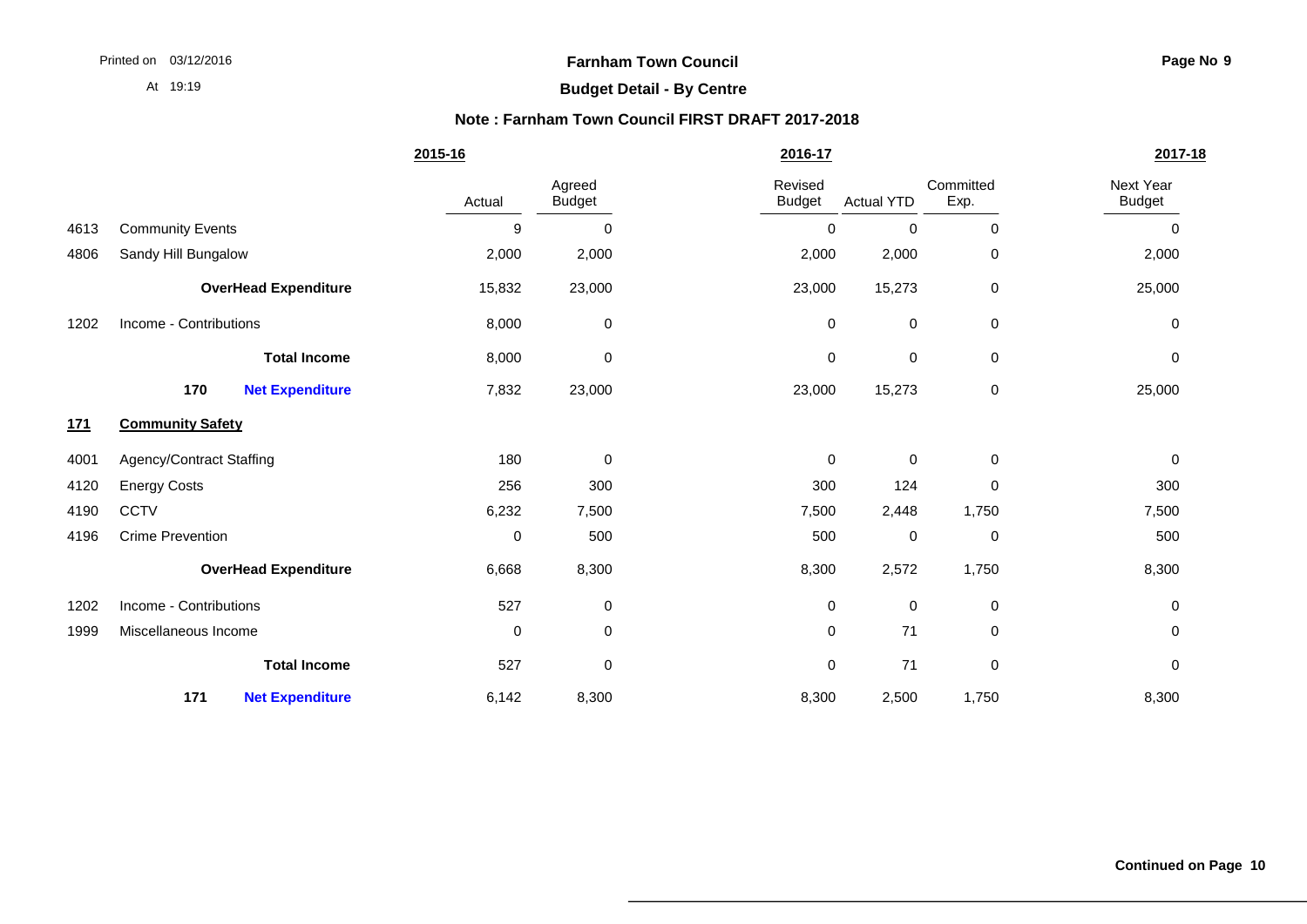At 19:19

#### **Farnham Town Council**

**Page No 10** 

#### **Budget Detail - By Centre**

|            | 2015-16                        |             |                         | 2016-17                  |                   |                   | 2017-18                    |
|------------|--------------------------------|-------------|-------------------------|--------------------------|-------------------|-------------------|----------------------------|
|            |                                | Actual      | Agreed<br><b>Budget</b> | Revised<br><b>Budget</b> | <b>Actual YTD</b> | Committed<br>Exp. | Next Year<br><b>Budget</b> |
| 175        | Localism - New Initiatives/Pro |             |                         |                          |                   |                   |                            |
| 4000       | Salaries                       | 8,341       | 4,000                   | 4,000                    | 5,401             | $\mathbf 0$       | 5,000                      |
| 4807       | <b>Community Initiatives</b>   | 28,649      | 55,000                  | 55,000                   | 12,192            | 2,355             | 50,000                     |
|            | <b>OverHead Expenditure</b>    | 36,990      | 59,000                  | 59,000                   | 17,594            | 2,355             | 55,000                     |
| 1202       | Income - Contributions         | $\mathbf 0$ | $\mathbf 0$             | 0                        | 3,566             | 0                 | 0                          |
|            | <b>Total Income</b>            | $\mathbf 0$ | 0                       | $\pmb{0}$                | 3,566             | 0                 | 0                          |
|            | 175<br><b>Net Expenditure</b>  | 36,990      | 59,000                  | 59,000                   | 14,028            | 2,355             | 55,000                     |
| <u>199</u> | <b>Rechargeable Costs</b>      |             |                         |                          |                   |                   |                            |
| 4410       | Photocopying Charges           | $\mathbf 0$ | $\pmb{0}$               | $\pmb{0}$                | 1,002             | 0                 | 0                          |
| 4440       | <b>Telephones</b>              | 0           | 0                       | 0                        | 401               | 0                 | 0                          |
| 4455       | Postages & Distribution        | 0           | 0                       | 0                        | 950               | 0                 | 0                          |
|            | <b>OverHead Expenditure</b>    | $\mathbf 0$ | 0                       | $\pmb{0}$                | 2,352             | 0                 | 0                          |
| 1999       | Miscellaneous Income           | $\mathbf 0$ | $\pmb{0}$               | $\pmb{0}$                | $\overline{7}$    | 0                 | 0                          |
|            | <b>Total Income</b>            | 0           | $\mathbf 0$             | 0                        | $\overline{7}$    | $\mathbf 0$       | 0                          |
|            | <b>Total Income</b>            | 0           | 0                       | 0                        | 0                 | 0                 | 0                          |
|            | 199<br><b>Net Expenditure</b>  | 0           | $\mathbf 0$             | $\mathbf 0$              | 2,345             | 0                 | 0                          |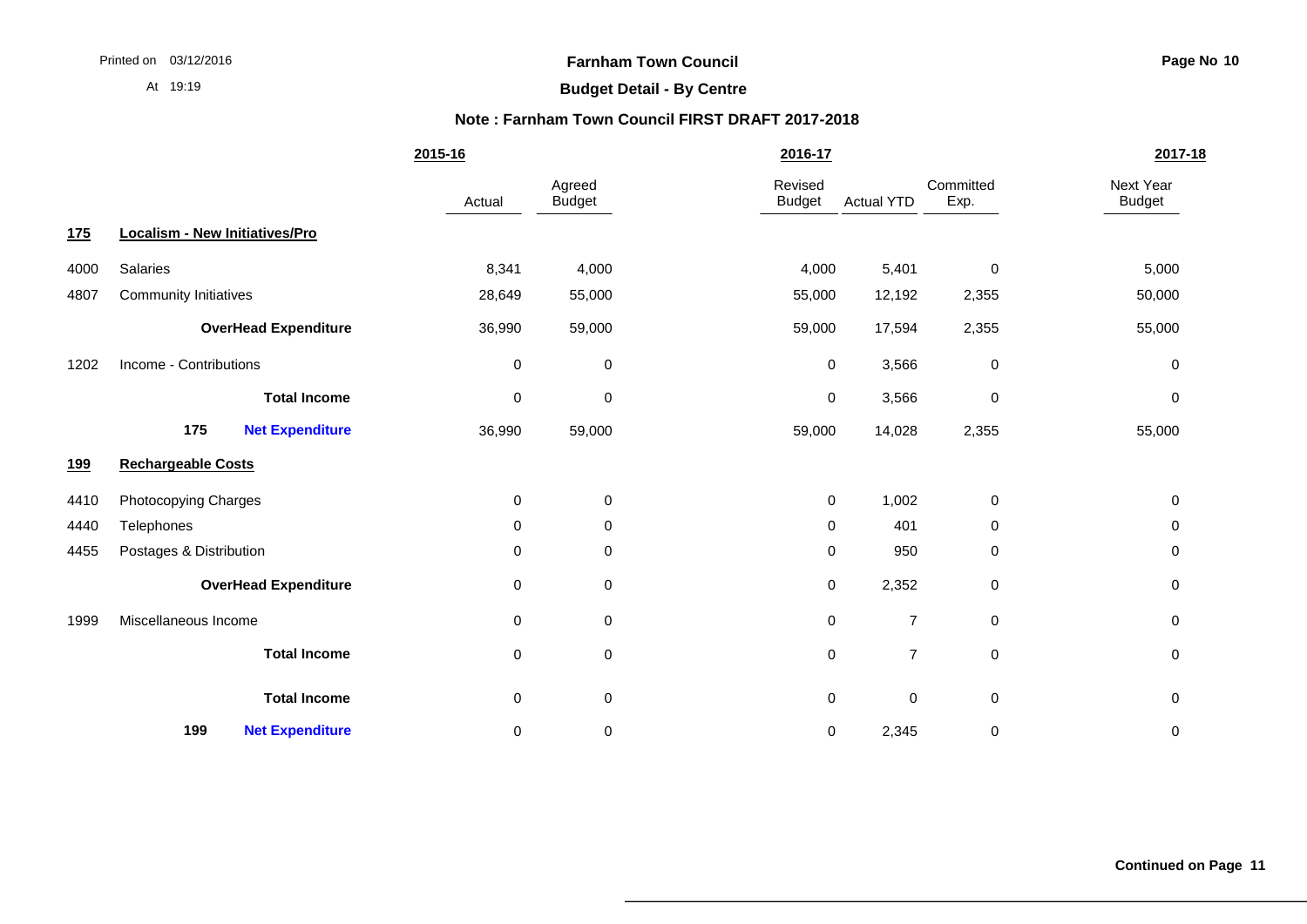#### **Farnham Town Council**

**Page No 11** 

#### **Budget Detail - By Centre**

|      | 2015-16                              |          |                         | 2016-17                  |                   |                   | 2017-18                    |  |
|------|--------------------------------------|----------|-------------------------|--------------------------|-------------------|-------------------|----------------------------|--|
|      |                                      | Actual   | Agreed<br><b>Budget</b> | Revised<br><b>Budget</b> | <b>Actual YTD</b> | Committed<br>Exp. | Next Year<br><b>Budget</b> |  |
| 200  | <b>Grounds Services</b>              |          |                         |                          |                   |                   |                            |  |
| 4000 | Salaries                             | 11,595   | 10,000                  | 10,000                   | 7,694             | 0                 | 11,000                     |  |
| 4030 | <b>Staff Training</b>                | 125      | 1,000                   | 1,000                    | 0                 | 0                 | 1,000                      |  |
| 4041 | <b>Staff Travel</b>                  | 6        | 0                       | 0                        | 0                 | 0                 | 0                          |  |
| 4050 | <b>Staff Recruitment/Advertising</b> | $\Omega$ | $\Omega$                | $\mathbf 0$              | 304               | $\Omega$          | $\Omega$                   |  |
| 4070 | <b>Protective Clothing</b>           | 1,120    | 1,000                   | 1,000                    | 222               | 262               | 1,000                      |  |
| 4110 | Rates, rent                          | 3,696    | 4,000                   | 4,000                    | 2,485             | 0                 | 4,000                      |  |
| 4120 | <b>Energy Costs</b>                  | 263      | 1,200                   | 1,200                    | 1,678             | 0                 | 1,200                      |  |
| 4140 | Office Costs                         | 155      | $\mathbf 0$             | $\pmb{0}$                | 132               | 0                 | 0                          |  |
| 4170 | Property Maintenance/Refurbish       | 10,974   | 2,500                   | 2,500                    | 3,083             | 200               | 2,500                      |  |
| 4176 | Cleaning consumables                 | 541      | 500                     | 500                      | 191               | 0                 | 500                        |  |
| 4181 | <b>Equipment Maintenance</b>         | 3,539    | 2,500                   | 2,500                    | 3,564             | 0                 | 2,500                      |  |
| 4182 | <b>Equipment Purchase</b>            | 3,654    | 1,000                   | 1,000                    | 44                | 2,039             | 1,000                      |  |
| 4195 | Alarms - Fire, Security              | 350      | 750                     | 750                      | $\mathbf 0$       | 0                 | 750                        |  |
| 4300 | Vehicle Costs - Fuel                 | 3,864    | 7,000                   | 7,000                    | 2,934             | $\mathbf 0$       | 7,000                      |  |
| 4301 | Vehicle Costs - LPG                  | 741      | 1,500                   | 1,500                    | 391               | $\mathbf 0$       | 1,500                      |  |
| 4302 | Vehicle Costs - Maintenance          | 4,214    | 3,000                   | 3,000                    | 1,754             | 0                 | 3,000                      |  |
| 4303 | Vehicle Costs - Road Tax             | 495      | 750                     | 750                      | $\mathbf 0$       | $\mathbf 0$       | 750                        |  |
| 4310 | New Vehicles/Machinery               | 32,171   | $\mathbf 0$             | 0                        | 0                 | 0                 | 0                          |  |
| 4400 | Stationery                           | 35       | 300                     | 300                      | 96                | 0                 | 300                        |  |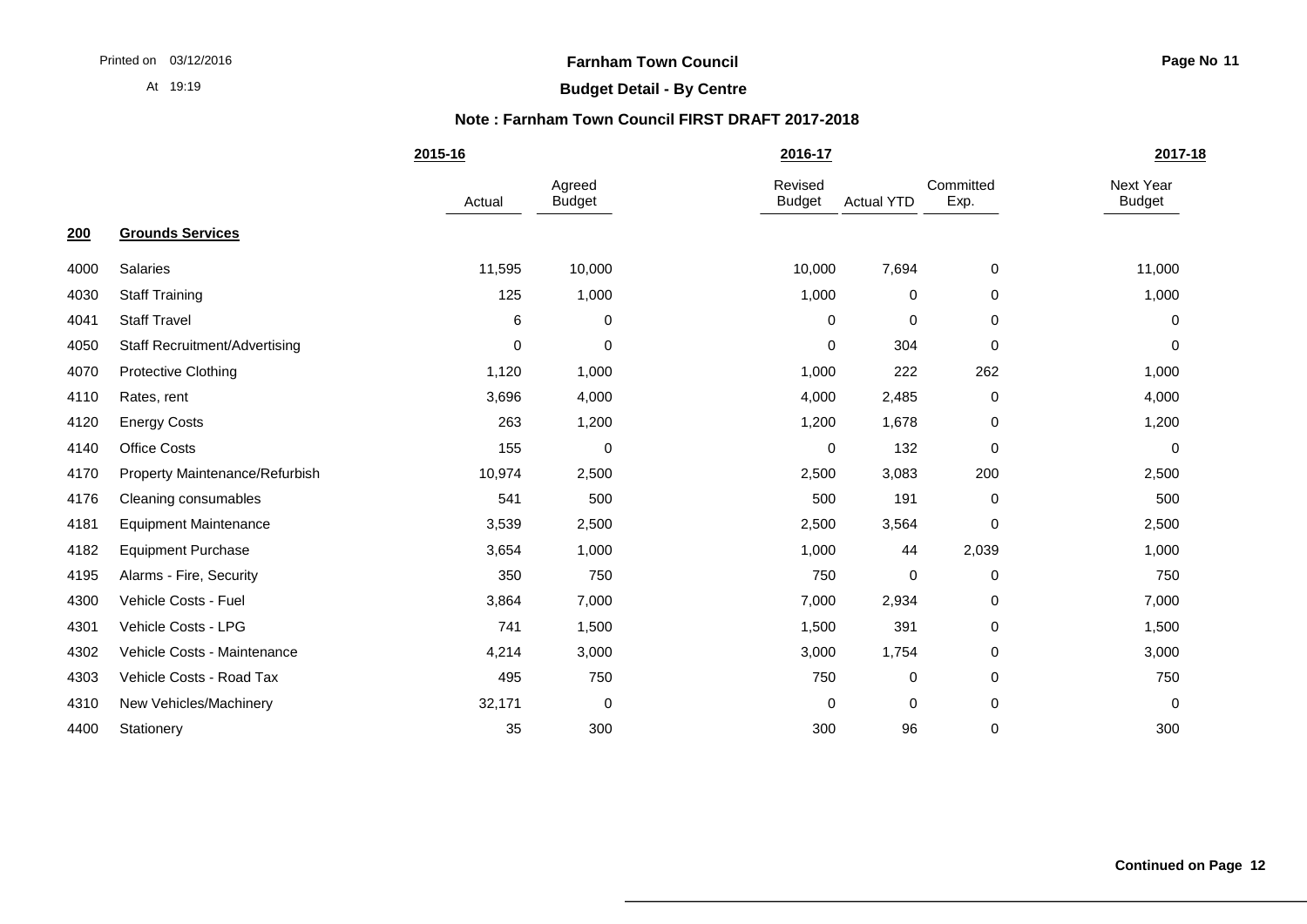At 19:19

#### **Farnham Town Council**

**Page No 12** 

#### **Budget Detail - By Centre**

|            | 2015-16                                |           | 2016-17                 |                          |                   | <u>2017-18</u>    |                            |
|------------|----------------------------------------|-----------|-------------------------|--------------------------|-------------------|-------------------|----------------------------|
|            |                                        | Actual    | Agreed<br><b>Budget</b> | Revised<br><b>Budget</b> | <b>Actual YTD</b> | Committed<br>Exp. | Next Year<br><b>Budget</b> |
| 4440       | Telephones                             | 3,380     | 3,500                   | 3,500                    | 1,614             | 0                 | 3,500                      |
| 4460       | <b>Subscriptions &amp; Memberships</b> | 150       | $\mathbf 0$             | $\mathbf 0$              | 326               | $\mathbf 0$       | 350                        |
| 4610       | <b>Horticultural Supplies</b>          | 0         | $\mathbf 0$             | $\pmb{0}$                | 0                 | 1,320             | 0                          |
|            | <b>OverHead Expenditure</b>            | 81,070    | 40,500                  | 40,500                   | 26,513            | 3,822             | 41,850                     |
|            | <b>Total Income</b>                    | $\pmb{0}$ | $\mathbf 0$             | $\pmb{0}$                | $\mathbf 0$       | 0                 | 0                          |
|            | 200<br><b>Net Expenditure</b>          | 81,070    | 40,500                  | 40,500                   | 26,513            | 3,822             | 41,850                     |
| <u>201</u> | <b>Highways</b>                        |           |                         |                          |                   |                   |                            |
| 4000       | Salaries                               | 5,775     | 5,000                   | 5,000                    | $\mathbf 0$       | 0                 | 5,500                      |
| 4170       | Property Maintenance/Refurbish         | 1,737     | 1,500                   | 1,500                    | 200               | 0                 | 1,500                      |
| 4175       | Graffiti Removal                       | 1,100     | 1,500                   | 1,500                    | 2,200             | 0                 | 2,000                      |
| 4176       | Cleaning consumables                   | 24        | 5,000                   | 5,000                    | 0                 | 0                 | 0                          |
| 4182       | <b>Equipment Purchase</b>              | 744       | 0                       | $\mathbf 0$              | 0                 | 0                 | 0                          |
| 4702       | <b>Equipment Hire</b>                  | 0         | 1,500                   | 1,500                    | 0                 | 0                 | 0                          |
|            | <b>OverHead Expenditure</b>            | 9,380     | 14,500                  | 14,500                   | 2,400             | 0                 | 9,000                      |
| 1202       | Income - Contributions                 | 0         | $\mathbf 0$             | 0                        | 14,000            | 0                 | 0                          |
| 1522       | <b>Surrey Highways Contract</b>        | 9,202     | 7,000                   | 7,000                    | 6,936             | 0                 | 5,000                      |
|            | <b>Total Income</b>                    | 9,202     | 7,000                   | 7,000                    | 20,936            | 0                 | 5,000                      |
|            | 201<br><b>Net Expenditure</b>          | 178       | 7,500                   | 7,500                    | $-18,536$         | 0                 | 4,000                      |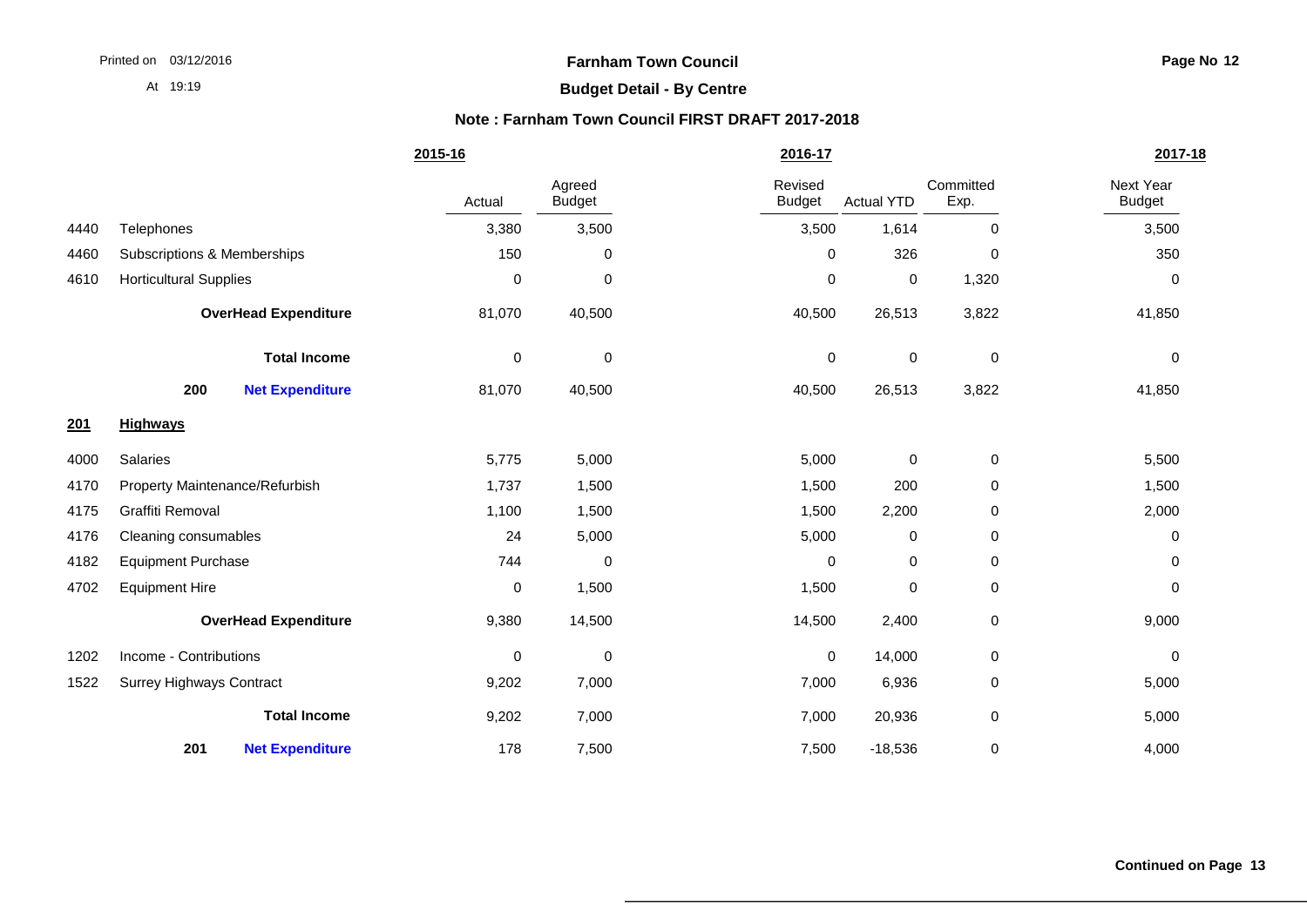At 19:19

#### **Farnham Town Council**

**Page No 13** 

#### **Budget Detail - By Centre**

|      | 2015-16                        |             |                         | 2016-17                  |                   |                   | 2017-18                    |  |
|------|--------------------------------|-------------|-------------------------|--------------------------|-------------------|-------------------|----------------------------|--|
|      |                                | Actual      | Agreed<br><b>Budget</b> | Revised<br><b>Budget</b> | <b>Actual YTD</b> | Committed<br>Exp. | Next Year<br><b>Budget</b> |  |
| 205  | <b>War Memorial</b>            |             |                         |                          |                   |                   |                            |  |
| 4170 | Property Maintenance/Refurbish | 13,119      | 7,000                   | 7,000                    | 475               | 630               | 2,500                      |  |
|      | <b>OverHead Expenditure</b>    | 13,119      | 7,000                   | 7,000                    | 475               | 630               | 2,500                      |  |
|      | 205<br><b>Net Expenditure</b>  | 13,119      | 7,000                   | 7,000                    | 475               | 630               | 2,500                      |  |
| 210  | Farnham In Bloom               |             |                         |                          |                   |                   |                            |  |
| 4000 | Salaries                       | 69,837      | 70,000                  | 70,000                   | 49,617            | 0                 | 71,000                     |  |
| 4003 | <b>Contracted Services</b>     | 0           | $\mathbf 0$             | 1,500                    | 1,980             | 0                 | 1,500                      |  |
| 4115 | <b>Water Charges</b>           | 3           | 150                     | 150                      | 44                | $\pmb{0}$         | 150                        |  |
| 4120 | <b>Energy Costs</b>            | 641         | 1,200                   | 1,200                    | 567               | 0                 | 1,200                      |  |
| 4140 | Office Costs                   | 436         | $\mathbf 0$             | 0                        | 34                | $\mathbf 0$       | 0                          |  |
| 4170 | Property Maintenance/Refurbish | $\mathbf 0$ | $\mathbf 0$             | $\pmb{0}$                | 27                | $\mathbf 0$       | $\Omega$                   |  |
| 4400 | Stationery                     | 140         | 500                     | 500                      | 6                 | $\pmb{0}$         | 500                        |  |
| 4410 | Photocopying Charges           | 399         | 750                     | 750                      | 164               | 0                 | 750                        |  |
| 4415 | Printing & Design (External)   | 1,764       | 1,500                   | 1,500                    | 2,129             | 0                 | 2,000                      |  |
| 4425 | Advertising                    | 672         | $\mathbf 0$             | 0                        | 1,189             | $\mathbf 0$       | 0                          |  |
| 4426 | Publicity and newsletter       | 2,288       | $\mathbf 0$             | $\,0\,$                  | 137               | 0                 | $\mathbf 0$                |  |
| 4440 | Telephones                     | 113         | 350                     | 350                      | 58                | 0                 | 350                        |  |
| 4455 | Postages & Distribution        | 195         | 500                     | 500                      | 87                | $\mathbf 0$       | 500                        |  |
| 4460 | Subscriptions & Memberships    | 275         | $\mathbf 0$             | $\mathbf 0$              | 20                | 0                 | 0                          |  |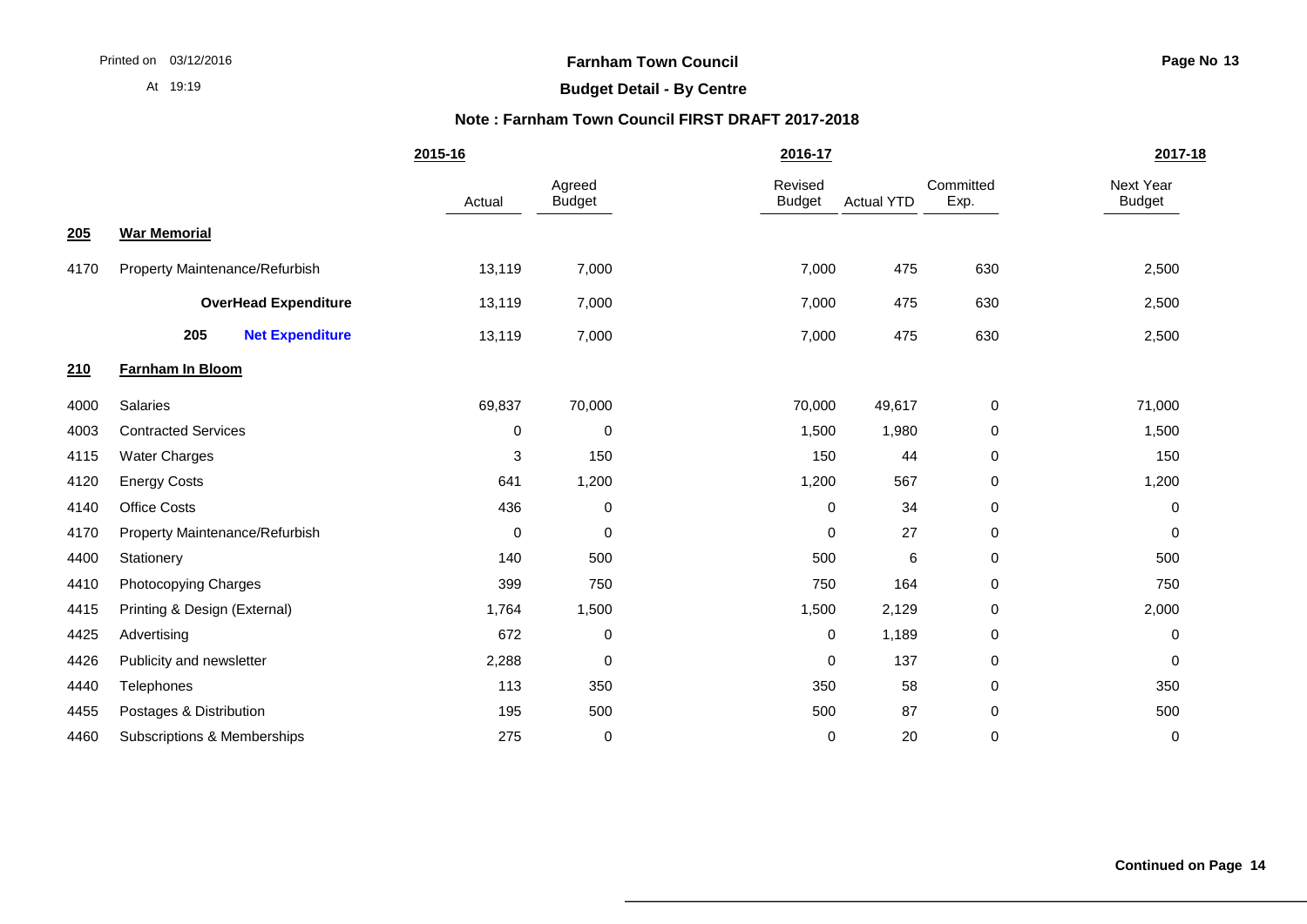#### At 19:19

#### **Farnham Town Council**

**Page No 14** 

#### **Budget Detail - By Centre**

|      | 2015-16                                |             | 2016-17                 |                          |                   | <u>2017-18</u>    |                            |
|------|----------------------------------------|-------------|-------------------------|--------------------------|-------------------|-------------------|----------------------------|
|      |                                        | Actual      | Agreed<br><b>Budget</b> | Revised<br><b>Budget</b> | <b>Actual YTD</b> | Committed<br>Exp. | Next Year<br><b>Budget</b> |
| 4540 | <b>Civic &amp; Community Functions</b> | 1,792       | 2,000                   | 2,000                    | 2,811             | $\pmb{0}$         | 2,500                      |
| 4610 | <b>Horticultural Supplies</b>          | 7,899       | 10,000                  | 8,500                    | 2,795             | 230               | 8,500                      |
| 4611 | <b>Plants and Flowers</b>              | 9,908       | 10,000                  | 10,000                   | 1,692             | 983               | 10,000                     |
| 4702 | <b>Equipment Hire</b>                  | 0           | 0                       | 0                        | 240               | 0                 | 0                          |
|      | <b>OverHead Expenditure</b>            | 96,361      | 96,950                  | 96,950                   | 63,596            | 1,213             | 98,950                     |
| 1201 | Sponsorship Income (+VAT)              | 8,710       | 12,000                  | 12,000                   | 16,455            | 0                 | 15,000                     |
| 1202 | Income - Contributions                 | 5,820       | 8,000                   | 8,000                    | 5,330             | 0                 | 8,000                      |
| 1203 | Donations - Income                     | 300         | 0                       | 0                        | 45                | 0                 | 0                          |
|      | <b>Total Income</b>                    | 14,830      | 20,000                  | 20,000                   | 21,830            | 0                 | 23,000                     |
|      | 210<br><b>Net Expenditure</b>          | 81,531      | 76,950                  | 76,950                   | 41,766            | 1,213             | 75,950                     |
| 220  | <b>Other Open Spaces</b>               |             |                         |                          |                   |                   |                            |
| 4170 | Property Maintenance/Refurbish         | 13          | 0                       | 0                        | 80                | 0                 | $\mathbf 0$                |
| 4181 | <b>Equipment Maintenance</b>           | $\mathbf 0$ | 1,000                   | 1,000                    | $\mathbf 0$       | 0                 | 500                        |
| 4440 | Telephones                             | $\mathbf 0$ | 0                       | 0                        | 163               | 0                 | $\mathbf 0$                |
| 4830 | <b>Blackwater Valley CMS</b>           | 1,500       | 1,500                   | 1,500                    | 1,500             | 0                 | 1,500                      |
|      | <b>OverHead Expenditure</b>            | 1,513       | 2,500                   | 2,500                    | 1,743             | 0                 | 2,000                      |
| 1204 | Bookings/Hire                          | 50          | 0                       | 0                        | 25                | 0                 | $\mathbf 0$                |
|      | <b>Total Income</b>                    | 50          | 0                       | 0                        | 25                | 0                 | 0                          |
|      | 220<br><b>Net Expenditure</b>          | 1,463       | 2,500                   | 2,500                    | 1,718             | 0                 | 2,000                      |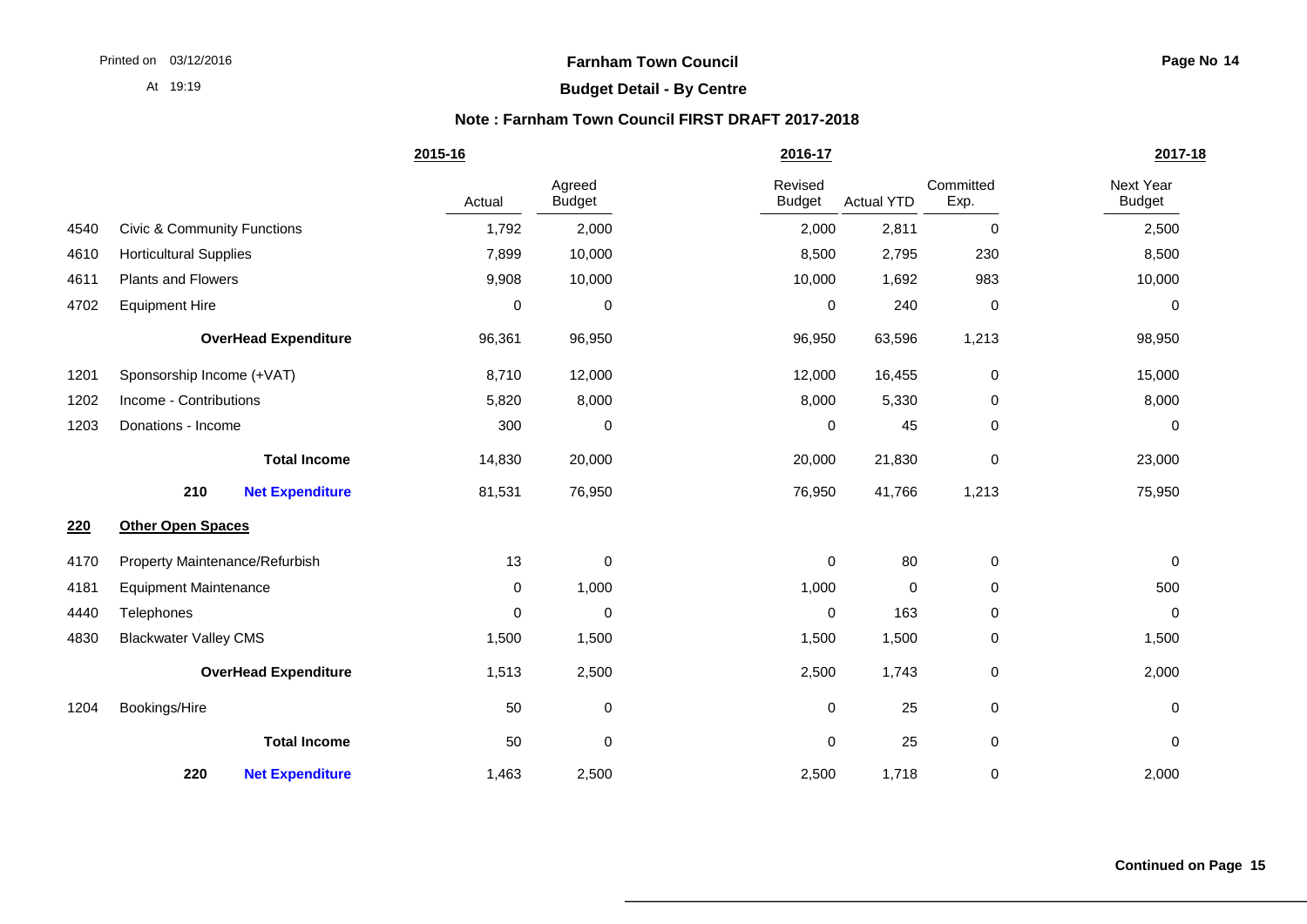At 19:19

#### **Farnham Town Council**

**Page No 15** 

#### **Budget Detail - By Centre**

|      | 2015-16                        |        |                         | 2016-17                  |                   |                   | 2017-18                    |  |
|------|--------------------------------|--------|-------------------------|--------------------------|-------------------|-------------------|----------------------------|--|
|      |                                | Actual | Agreed<br><b>Budget</b> | Revised<br><b>Budget</b> | <b>Actual YTD</b> | Committed<br>Exp. | Next Year<br><b>Budget</b> |  |
| 240  | <b>Allotments</b>              |        |                         |                          |                   |                   |                            |  |
| 4000 | Salaries                       | 12,470 | 11,000                  | 11,000                   | 9,159             | 0                 | 11,200                     |  |
| 4115 | <b>Water Charges</b>           | 1,090  | 2,500                   | 2,500                    | 743               | 0                 | 2,000                      |  |
| 4130 | Insurance                      | 0      | $\mathbf 0$             | $\pmb{0}$                | $\mathbf 0$       | 0                 | 550                        |  |
| 4140 | Office Costs                   | 6      | 200                     | 200                      | 18                | $\pmb{0}$         | 200                        |  |
| 4170 | Property Maintenance/Refurbish | 59     | 500                     | 500                      | 126               | 0                 | 500                        |  |
| 4176 | Cleaning consumables           | 42     | $\mathbf 0$             | 0                        | $\mathbf 0$       | $\mathbf 0$       | $\mathbf 0$                |  |
| 4400 | Stationery                     | 0      | 200                     | 200                      | $\mathbf 0$       | 0                 | 175                        |  |
| 4410 | Photocopying Charges           | 160    | 250                     | 250                      | 55                | 0                 | 250                        |  |
| 4415 | Printing & Design (External)   | 257    | 300                     | 300                      | 262               | 0                 | 300                        |  |
| 4440 | Telephones                     | 55     | 150                     | 150                      | 25                | 0                 | 150                        |  |
| 4455 | Postages & Distribution        | 107    | 350                     | 350                      | 61                | 0                 | 350                        |  |
| 4460 | Subscriptions & Memberships    | 55     | 75                      | 75                       | 55                | 0                 | 75                         |  |
| 4482 | IT Support                     | 72     | $\mathbf 0$             | $\pmb{0}$                | 0                 | 0                 | 0                          |  |
|      | <b>OverHead Expenditure</b>    | 14,371 | 15,525                  | 15,525                   | 10,504            | $\pmb{0}$         | 15,750                     |  |
| 1080 | Allotment Rents Income         | 13,317 | 15,500                  | 15,500                   | 10,979            | 0                 | 16,500                     |  |
| 1999 | Miscellaneous Income           | 115    | $\mathbf 0$             | 0                        | 262               | 0                 | 0                          |  |
|      | <b>Total Income</b>            | 13,432 | 15,500                  | 15,500                   | 11,241            | 0                 | 16,500                     |  |
|      | 240<br><b>Net Expenditure</b>  | 939    | 25                      | 25                       | $-737$            | $\pmb{0}$         | $-750$                     |  |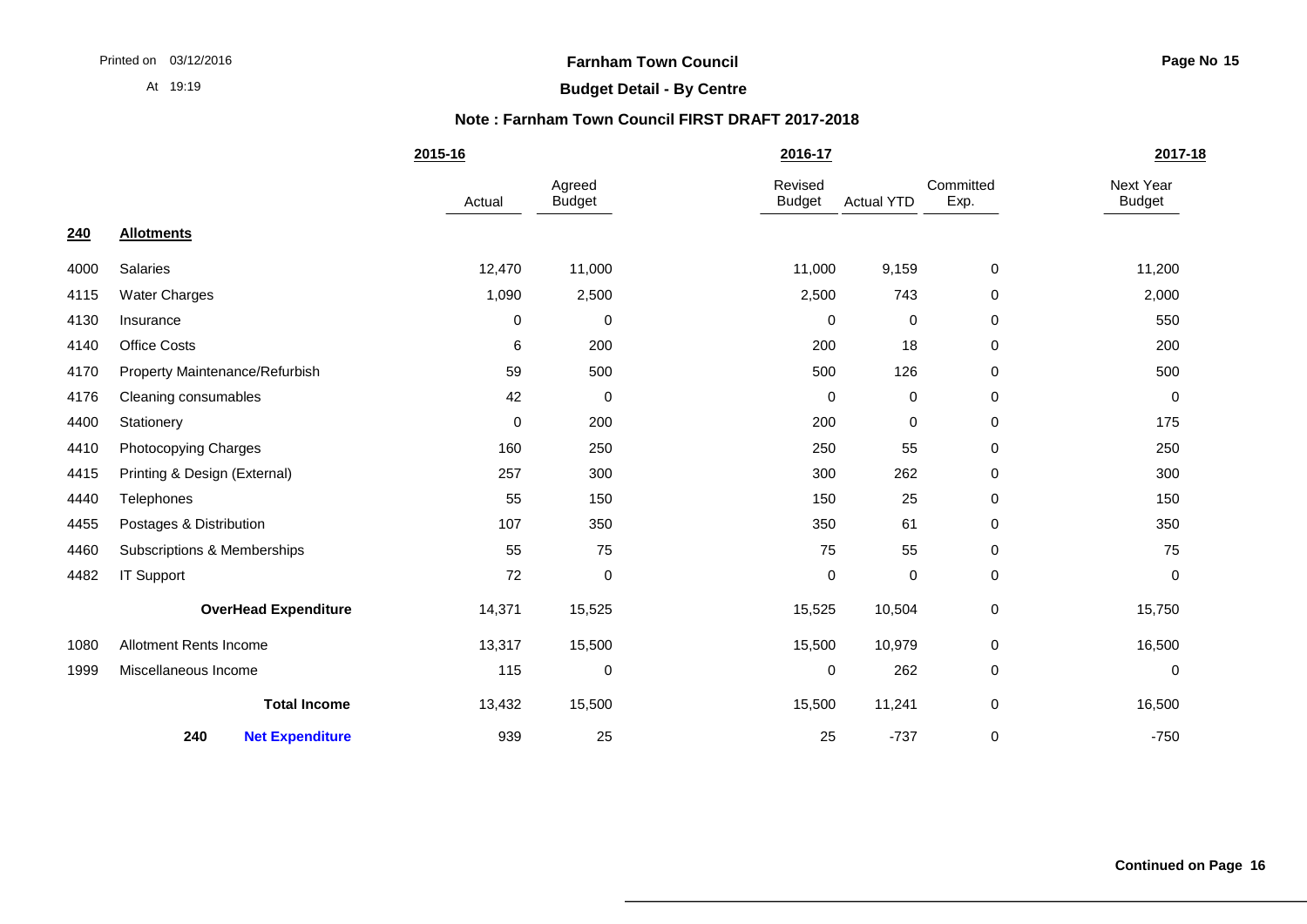#### **Farnham Town Council**

**Page No 16** 

#### **Budget Detail - By Centre**

|      |                                    | 2015-16 |                         |                          | 2016-17           |                   |                            |
|------|------------------------------------|---------|-------------------------|--------------------------|-------------------|-------------------|----------------------------|
|      |                                    | Actual  | Agreed<br><b>Budget</b> | Revised<br><b>Budget</b> | <b>Actual YTD</b> | Committed<br>Exp. | Next Year<br><b>Budget</b> |
| 250  | <b>Public Conveniences</b>         |         |                         |                          |                   |                   |                            |
| 4000 | Salaries                           | 26,525  | 40,000                  | 40,000                   | 17,498            | 0                 | 37,500                     |
| 4003 | <b>Contracted Services</b>         | 15,493  | 12,000                  | 12,000                   | 8,464             | 0                 | 15,000                     |
| 4110 | Rates, rent                        | 3,180   | 3,500                   | 3,500                    | 2,138             | 0                 | 3,500                      |
| 4115 | <b>Water Charges</b>               | 717     | 2,500                   | 2,500                    | 989               | 0                 | 2,500                      |
| 4120 | <b>Energy Costs</b>                | 2,541   | 3,000                   | 3,000                    | 0                 | 0                 | 3,000                      |
| 4170 | Property Maintenance/Refurbish     | 3,891   | 22,000                  | 22,000                   | 4,327             | 0                 | 22,000                     |
| 4176 | Cleaning consumables               | 3,738   | 3,500                   | 3,500                    | 2,553             | 0                 | 4,500                      |
|      | <b>OverHead Expenditure</b>        | 56,085  | 86,500                  | 86,500                   | 35,968            | 0                 | 88,000                     |
|      | 250<br><b>Net Expenditure</b>      | 56,085  | 86,500                  | 86,500                   | 35,968            | $\pmb{0}$         | 88,000                     |
| 260  | <b>Town Centre &amp; Rural Dev</b> |         |                         |                          |                   |                   |                            |
| 4000 | <b>Salaries</b>                    | 1,479   | 2,000                   | 2,000                    | 944               | 0                 | 2,500                      |
| 4170 | Property Maintenance/Refurbish     | 128     | $\mathbf 0$             | $\mathbf 0$              | 0                 | 0                 | $\mathbf 0$                |
| 4175 | Graffiti Removal                   | 5,496   | 6,000                   | 6,000                    | 550               | 0                 | 6,000                      |
| 4650 | <b>Street Furniture</b>            | 6,640   | 5,000                   | 5,000                    | 4,617             | 1,868             | 5,000                      |
| 4655 | <b>Banners</b>                     | 7,911   | 6,000                   | 6,000                    | 1,960             | 0                 | 6,000                      |
|      | <b>OverHead Expenditure</b>        | 21,655  | 19,000                  | 19,000                   | 8,071             | 1,868             | 19,500                     |
| 1202 | Income - Contributions             | 5,431   | $\mathbf 0$             | 0                        | 0                 | 0                 | 0                          |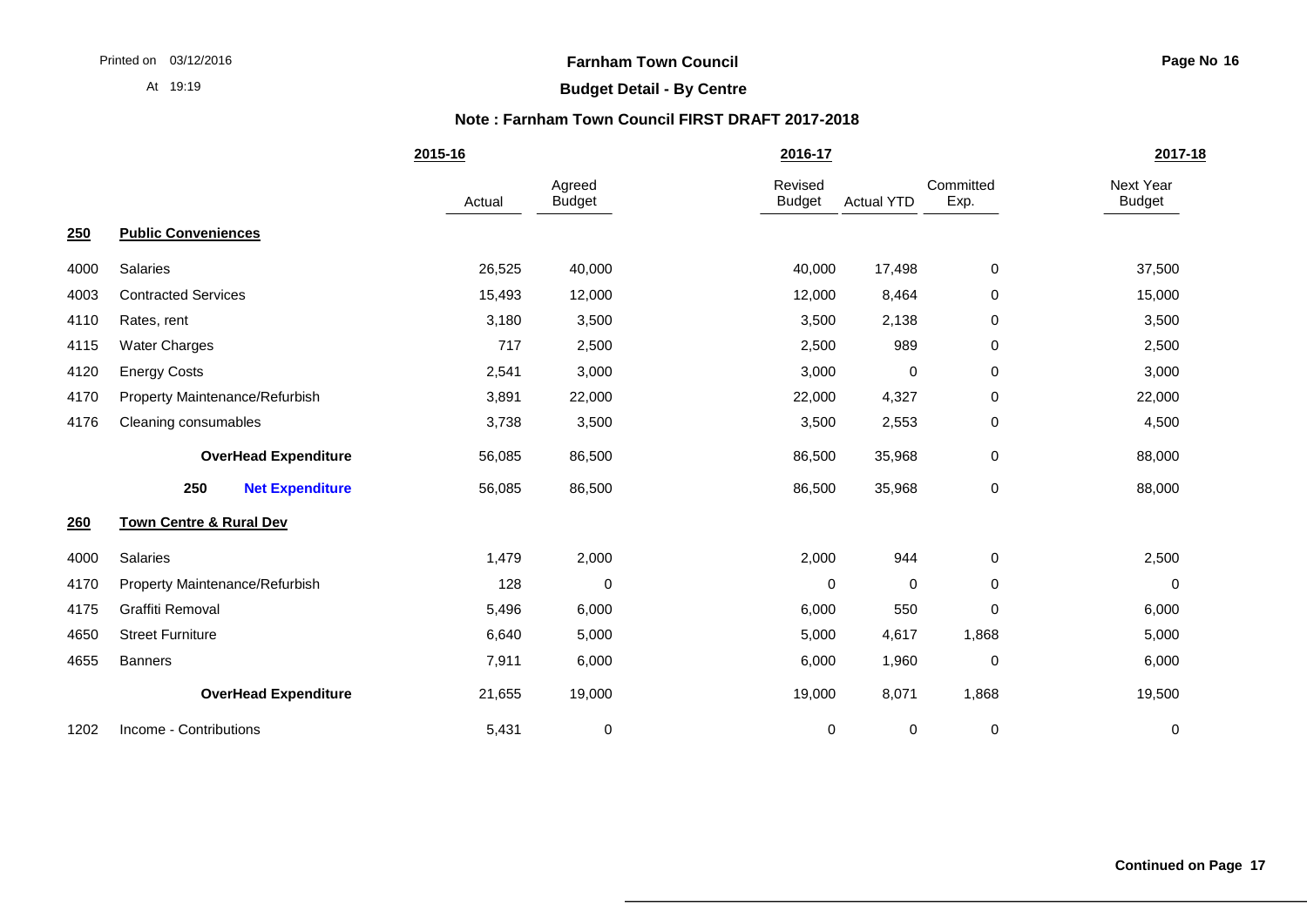At 19:19

# **Farnham Town Council**

**Page No 17** 

# **Budget Detail - By Centre**

|      |                                         |                        | 2015-16  |                         | 2016-17                  |                   |                   | 2017-18                    |
|------|-----------------------------------------|------------------------|----------|-------------------------|--------------------------|-------------------|-------------------|----------------------------|
|      |                                         |                        | Actual   | Agreed<br><b>Budget</b> | Revised<br><b>Budget</b> | <b>Actual YTD</b> | Committed<br>Exp. | Next Year<br><b>Budget</b> |
| 1300 | <b>Banners Income</b>                   |                        | 8,500    | 6,000                   | 6,000                    | 3,117             | $\mathbf 0$       | 6,000                      |
|      |                                         | <b>Total Income</b>    | 13,931   | 6,000                   | 6,000                    | 3,117             | 0                 | 6,000                      |
|      | 260                                     | <b>Net Expenditure</b> | 7,724    | 13,000                  | 13,000                   | 4,954             | 1,868             | 13,500                     |
| 300  | <b>Tourism</b>                          |                        |          |                         |                          |                   |                   |                            |
| 4000 | Salaries                                |                        | 45,163   | 25,000                  | 25,000                   | 37,386            | $\pmb{0}$         | 25,250                     |
| 4001 | Agency/Contract Staffing                |                        | 0        | 6,000                   | 6,000                    | 0                 | 0                 | 6,000                      |
| 4020 | <b>Additional Staffing &amp; Events</b> |                        | 220      | 0                       | 0                        | 0                 | 0                 | 0                          |
| 4120 | <b>Energy Costs</b>                     |                        | 0        | 500                     | 500                      | $\mathbf 0$       | 0                 | 500                        |
| 4140 | <b>Office Costs</b>                     |                        | $\Omega$ | 0                       | 0                        | 12                | 0                 | 0                          |
| 4182 | <b>Equipment Purchase</b>               |                        | 767      | 0                       | 0                        | $\mathbf 0$       | 0                 | 0                          |
| 4400 | Stationery                              |                        | 0        | 700                     | 700                      | $\mathbf 0$       | 0                 | 700                        |
| 4415 | Printing & Design (External)            |                        | 6,672    | 5,000                   | 5,000                    | 222               | 0                 | 5,000                      |
| 4425 | Advertising                             |                        | 1,415    | 1,500                   | 1,500                    | 253               | 0                 | 1,500                      |
| 4426 | Publicity and newsletter                |                        | 1,113    | 1,000                   | 1,000                    | 0                 | 0                 | 1,000                      |
| 4440 | Telephones                              |                        | 55       | 150                     | 150                      | 25                | 0                 | 150                        |
| 4455 | Postages & Distribution                 |                        | 609      | 2,000                   | 2,000                    | 350               | 0                 | 2,000                      |
| 4460 | Subscriptions & Memberships             |                        | 250      | 275                     | 275                      | $\mathbf 0$       | 500               | 275                        |
| 4540 | <b>Civic &amp; Community Functions</b>  |                        | 0        | $\mathbf 0$             | 0                        | 8                 | $\mathbf 0$       | 0                          |
| 4702 | <b>Equipment Hire</b>                   |                        | 0        | $\mathbf 0$             | 0                        | 215               | 0                 | 0                          |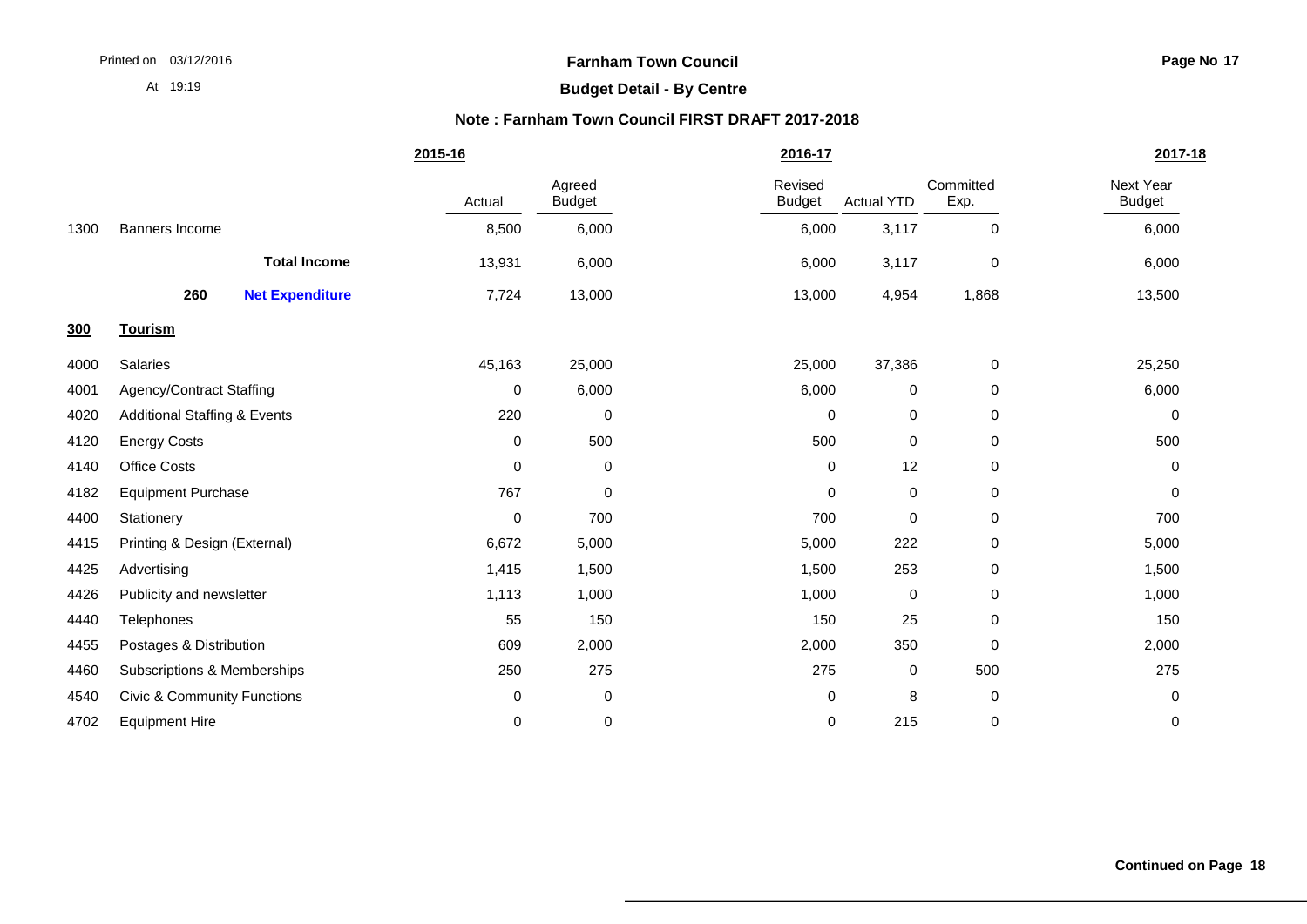# **Farnham Town Council**

At 19:19

# **Budget Detail - By Centre**

|      |                                         | 2015-16     |                         | 2016-17                  |                   |                   | <u>2017-18</u>             |
|------|-----------------------------------------|-------------|-------------------------|--------------------------|-------------------|-------------------|----------------------------|
|      |                                         | Actual      | Agreed<br><b>Budget</b> | Revised<br><b>Budget</b> | <b>Actual YTD</b> | Committed<br>Exp. | Next Year<br><b>Budget</b> |
| 4805 | Farnham Carnival                        | $\Omega$    | $\mathbf 0$             | 1,500                    | 1,500             | 0                 | 1,500                      |
| 4999 | Miscellaneous Expenses                  | $\Omega$    | 0                       | 0                        | $\overline{c}$    | $\mathbf 0$       | $\Omega$                   |
|      | <b>OverHead Expenditure</b>             | 56,264      | 42,125                  | 43,625                   | 39,971            | 500               | 43,875                     |
| 1203 | Donations - Income                      | $\mathbf 0$ | $\mathbf 0$             | 0                        | 1,225             | 0                 | $\mathbf 0$                |
| 1999 | Miscellaneous Income                    | 135         | 0                       | $\mathbf 0$              | 2,031             | 0                 | $\Omega$                   |
|      | <b>Total Income</b>                     | 135         | 0                       | 0                        | 3,256             | 0                 | $\Omega$                   |
|      | 300<br><b>Net Expenditure</b>           | 56,128      | 42,125                  | 43,625                   | 36,716            | 500               | 43,875                     |
| 310  | <b>Events</b>                           |             |                         |                          |                   |                   |                            |
| 4000 | Salaries                                | $\mathbf 0$ | 40,000                  | 40,000                   | $\mathbf 0$       | 0                 | 40,500                     |
| 4001 | Agency/Contract Staffing                | 4,575       | 0                       | $\mathbf 0$              | $\mathbf 0$       | $\Omega$          | $\Omega$                   |
| 4020 | <b>Additional Staffing &amp; Events</b> | 0           | 7,500                   | 3,950                    | 160               | 0                 | 1,700                      |
| 4120 | <b>Energy Costs</b>                     | 228         | 0                       | 0                        | 101               | 0                 | 0                          |
| 4140 | <b>Office Costs</b>                     | 5           | 0                       | 0                        | 0                 | 0                 | 0                          |
| 4176 | Cleaning consumables                    | 98          | 0                       | $\mathbf 0$              | $\mathbf 0$       | 0                 | $\Omega$                   |
| 4182 | <b>Equipment Purchase</b>               | 45          | 1,000                   | 1,000                    | 37                | 0                 | 1,000                      |
| 4400 | Stationery                              | $\Omega$    | 0                       | 0                        | 126               | 0                 | 0                          |
| 4410 | Photocopying Charges                    | 426         | 800                     | 800                      | 175               | 0                 | 800                        |
| 4415 | Printing & Design (External)            | 48          | 0                       | 0                        | $\mathbf 0$       | 164               | $\Omega$                   |
| 4425 | Advertising                             | $\Omega$    | 0                       | 0                        | 413               | 0                 | 0                          |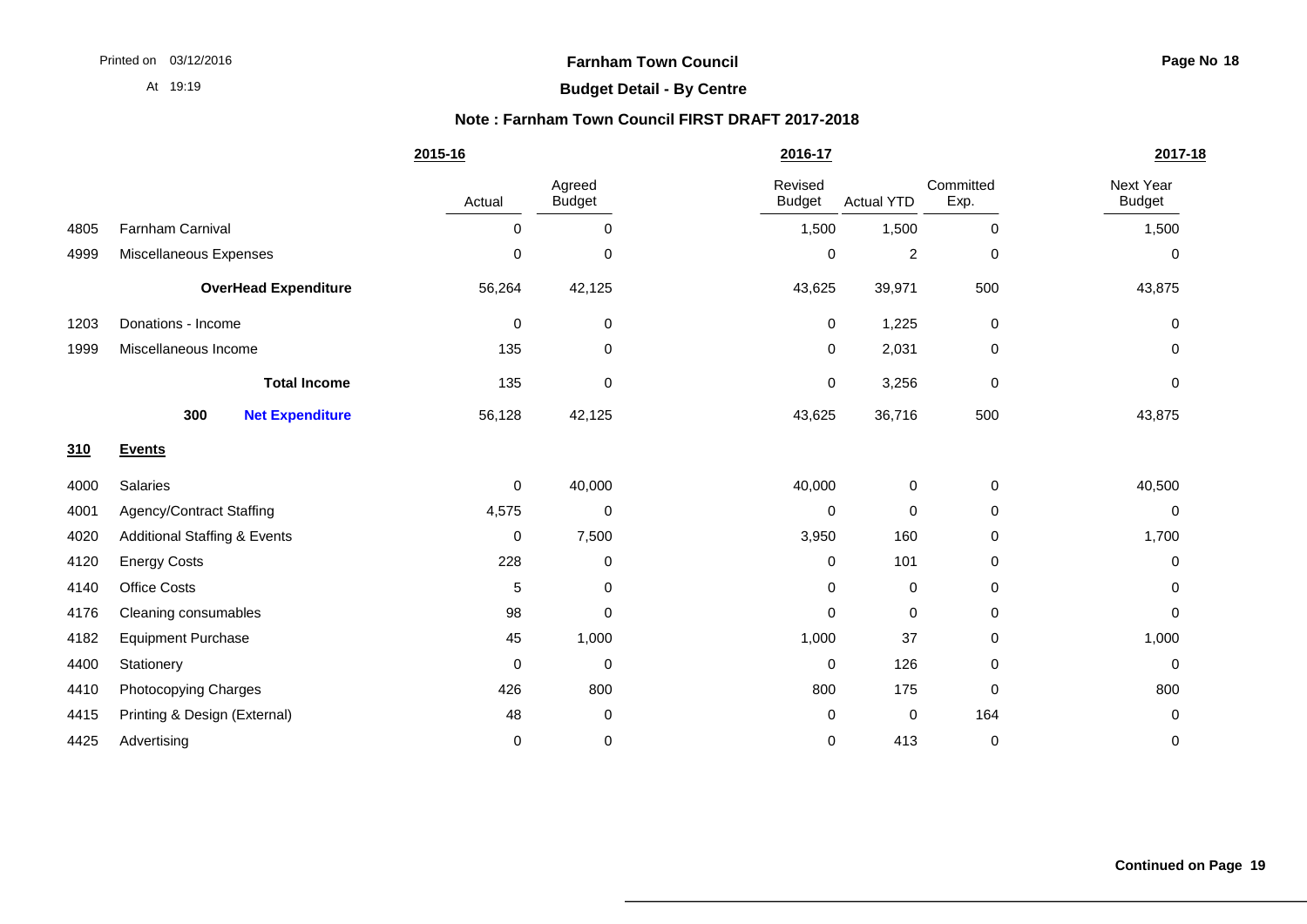# **Farnham Town Council**

At 19:19

# **Budget Detail - By Centre**

|      |                                         | 2015-16 |                         | 2016-17                  |                   |                   | <u>2017-18</u>             |
|------|-----------------------------------------|---------|-------------------------|--------------------------|-------------------|-------------------|----------------------------|
|      |                                         | Actual  | Agreed<br><b>Budget</b> | Revised<br><b>Budget</b> | <b>Actual YTD</b> | Committed<br>Exp. | Next Year<br><b>Budget</b> |
| 4426 | Publicity and newsletter                | 167     | 0                       | 0                        | 400               | 0                 | 0                          |
| 4440 | Telephones                              | 113     | 400                     | 400                      | 66                | 0                 | 400                        |
| 4455 | Postages & Distribution                 | 563     | 1,750                   | 1,750                    | 306               | 0                 | 1,750                      |
| 4461 | Licences                                | 496     | 750                     | 750                      | 140               | 0                 | 750                        |
| 4600 | Tourism Developments & Events           | 9,407   | 18,350                  | 16,850                   | 5,286             | 942               | 15,000                     |
| 4625 | <b>Entertainment - Performers</b>       | 75      | 0                       | $\pmb{0}$                | 150               | 0                 | 0                          |
| 4630 | Events Costs - Other Events             | 2,300   | 5,000                   | 5,000                    | 925               | 0                 | 5,000                      |
| 4999 | Miscellaneous Expenses                  | 0       | 0                       | 0                        | 36                | 0                 | 0                          |
|      | <b>OverHead Expenditure</b>             | 18,546  | 75,550                  | 70,500                   | 8,321             | 1,106             | 66,900                     |
| 1204 | Bookings/Hire                           | 420     | 0                       | 0                        | 457               | 0                 | 0                          |
| 1999 | Miscellaneous Income                    | 600     | 0                       | 0                        | 600               | 0                 | 0                          |
|      | <b>Total Income</b>                     | 1,020   | 0                       | 0                        | 1,057             | 0                 | 0                          |
|      | 310<br><b>Net Expenditure</b>           | 17,526  | 75,550                  | 70,500                   | 7,264             | 1,106             | 66,900                     |
| 311  | <b>Picnic in the Park</b>               |         |                         |                          |                   |                   |                            |
| 4020 | <b>Additional Staffing &amp; Events</b> | 300     | 0                       | 300                      | 300               | 0                 | 300                        |
| 4140 | <b>Office Costs</b>                     | 14      | 0                       | 0                        | 0                 | 0                 | 0                          |
| 4415 | Printing & Design (External)            | 75      | 0                       | 0                        | 300               | 0                 | 300                        |
| 4425 | Advertising                             | 150     | 0                       | 0                        | 300               | 0                 | 300                        |
| 4625 | Entertainment - Performers              | 900     | 750                     | 750                      | 550               | 0                 | 750                        |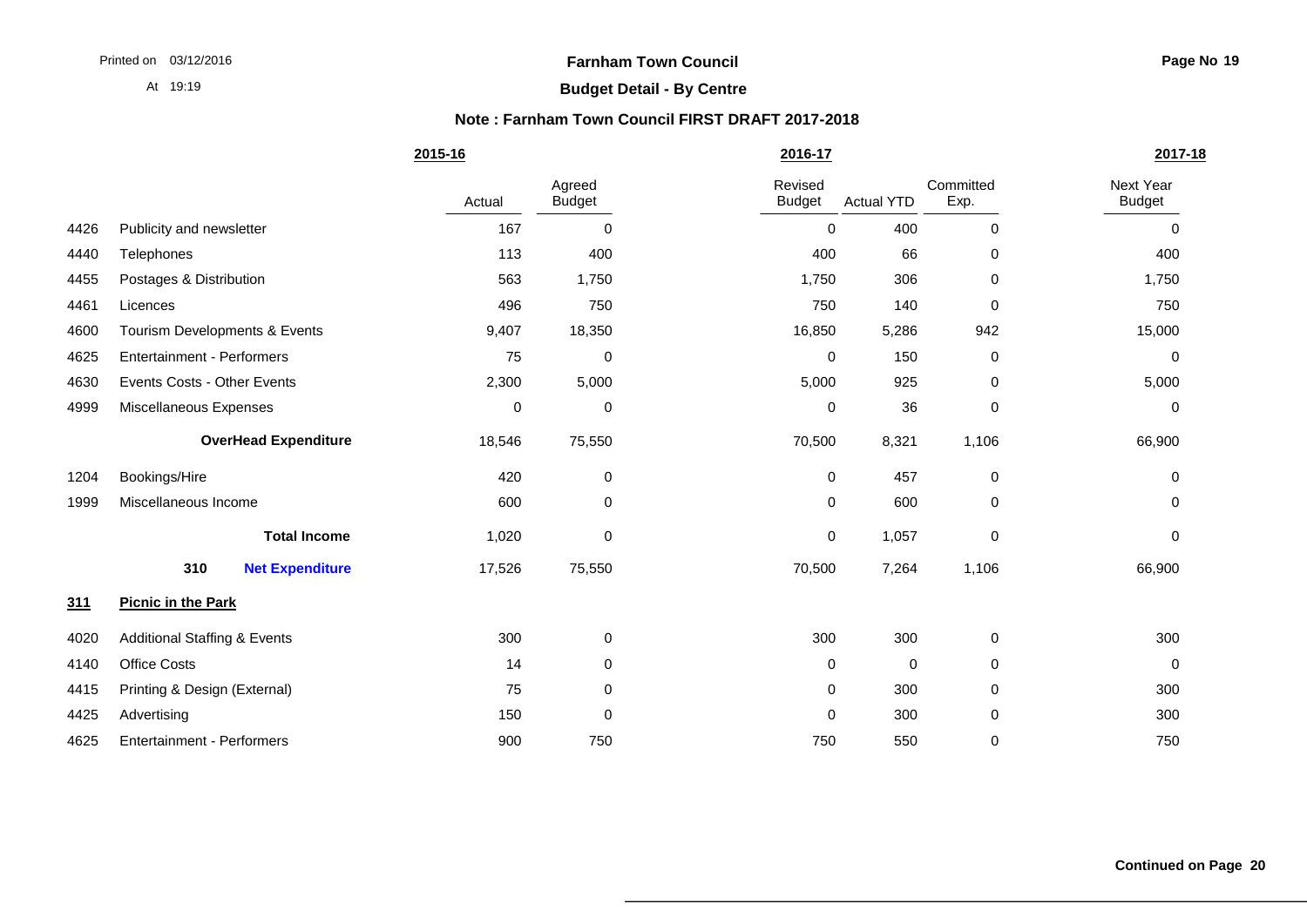#### At 19:19

# **Farnham Town Council**

**Page No 20** 

# **Budget Detail - By Centre**

|      | <u>2015-16</u>                          |             |                         |                          |                   | <u>2017-18</u>    |                            |
|------|-----------------------------------------|-------------|-------------------------|--------------------------|-------------------|-------------------|----------------------------|
|      |                                         | Actual      | Agreed<br><b>Budget</b> | Revised<br><b>Budget</b> | <b>Actual YTD</b> | Committed<br>Exp. | Next Year<br><b>Budget</b> |
| 4702 | <b>Equipment Hire</b>                   | 2,080       | 2,000                   | 2,000                    | 2,905             | 0                 | 3,000                      |
| 4999 | Miscellaneous Expenses                  | 0           | 0                       | $\mathbf 0$              | $\overline{7}$    | 0                 | $\mathbf 0$                |
|      | <b>OverHead Expenditure</b>             | 3,519       | 2,750                   | 3,050                    | 4,362             | 0                 | 4,650                      |
| 1201 | Sponsorship Income (+VAT)               | 600         | 500                     | 500                      | 767               | 0                 | 500                        |
| 1202 | Income - Contributions                  | 143         | $\mathbf 0$             | $\mathbf 0$              | 133               | 0                 | 150                        |
| 1203 | Donations - Income                      | 125         | 0                       | $\mathbf 0$              | 0                 | 0                 | 0                          |
| 1204 | Bookings/Hire                           | 1,035       | 1,000                   | 1,000                    | 650               | 0                 | 1,000                      |
| 1999 | Miscellaneous Income                    | 0           | 0                       | $\mathbf 0$              | 43                | 0                 | $\mathbf 0$                |
|      | <b>Total Income</b>                     | 1,903       | 1,500                   | 1,500                    | 1,593             | 0                 | 1,650                      |
|      | 311<br><b>Net Expenditure</b>           | 1,616       | 1,250                   | 1,550                    | 2,769             | 0                 | 3,000                      |
| 312  | <b>Food Festival</b>                    |             |                         |                          |                   |                   |                            |
| 4003 | <b>Contracted Services</b>              | $\mathbf 0$ | $\mathbf 0$             | 0                        | 2,908             | 0                 | 3,000                      |
| 4020 | <b>Additional Staffing &amp; Events</b> | 4,052       | 0                       | 1,250                    | 1,243             | 0                 | 1,500                      |
| 4140 | Office Costs                            | 14          | 0                       | $\pmb{0}$                | $\mathbf 0$       | 0                 | 0                          |
| 4182 | <b>Equipment Purchase</b>               | $\mathbf 0$ | $\mathbf 0$             | $\mathbf 0$              | 32                | 0                 | $\mathbf 0$                |
| 4205 | <b>Waste Disposal</b>                   | 270         | 750                     | 750                      | 360               | 0                 | 750                        |
| 4415 | Printing & Design (External)            | 882         | 1,000                   | 1,000                    | 2,423             | 0                 | 2,000                      |
| 4425 | Advertising                             | 1,050       | 1,000                   | 1,000                    | 3,139             | 0                 | 1,500                      |
| 4426 | Publicity and newsletter                | 1,657       | 1,500                   | 1,500                    | 250               | 0                 | 1,500                      |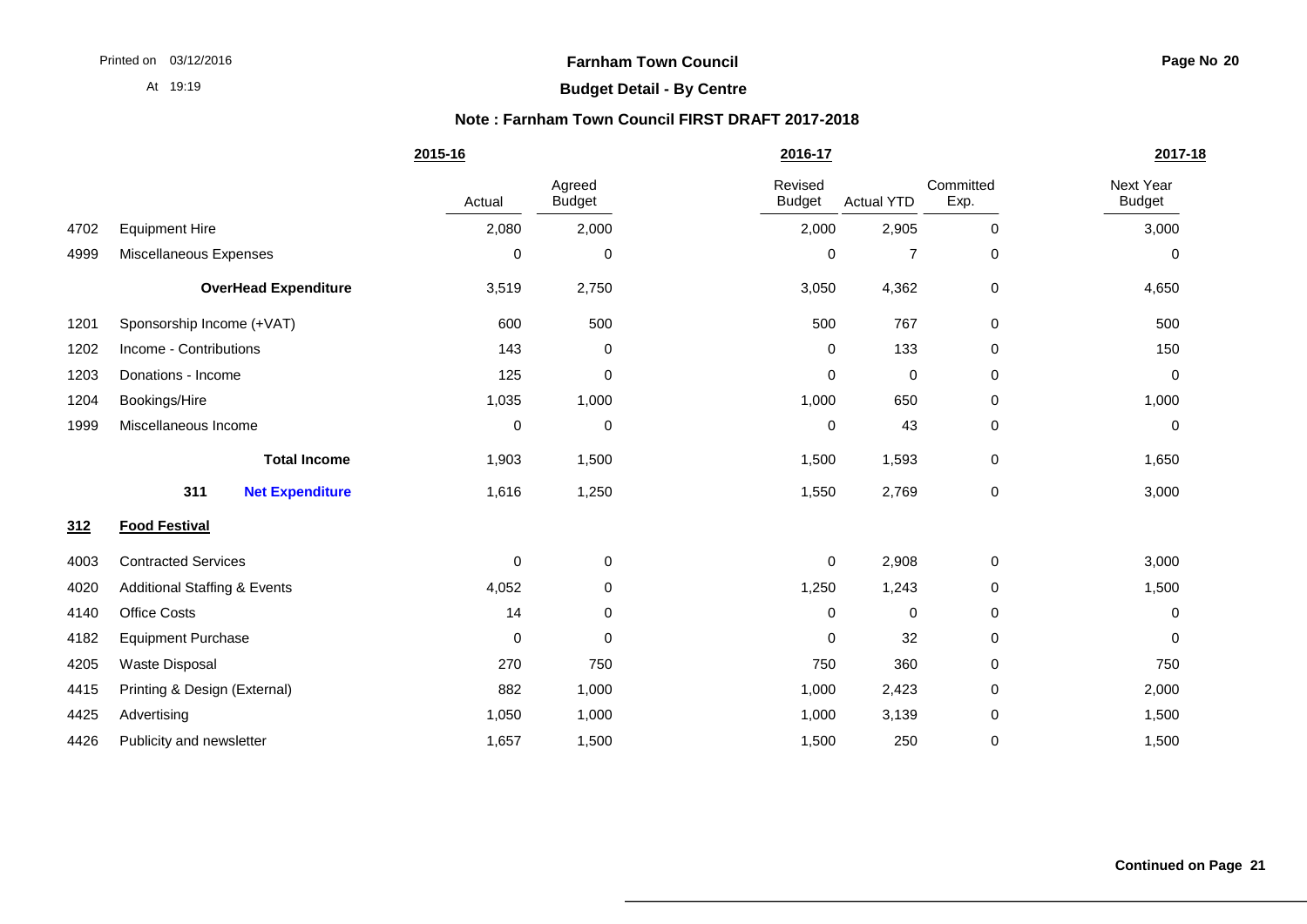# **Farnham Town Council**

**Page No 21** 

# **Budget Detail - By Centre**

|      |                                         | <u>2015-16</u> |                         | 2016-17                  |                   |                   | <u>2017-18</u>             |
|------|-----------------------------------------|----------------|-------------------------|--------------------------|-------------------|-------------------|----------------------------|
|      |                                         | Actual         | Agreed<br><b>Budget</b> | Revised<br><b>Budget</b> | <b>Actual YTD</b> | Committed<br>Exp. | Next Year<br><b>Budget</b> |
| 4455 | Postages & Distribution                 | 1,148          | 2,000                   | 2,000                    | 350               | 0                 | 2,000                      |
| 4461 | Licences                                | 21             | $\mathbf 0$             | $\pmb{0}$                | 236               | 0                 | 0                          |
| 4540 | <b>Civic &amp; Community Functions</b>  | 0              | 0                       | 0                        | 56                | 0                 | 0                          |
| 4625 | <b>Entertainment - Performers</b>       | 1,265          | 1,500                   | 1,500                    | 981               | 0                 | 1,000                      |
| 4702 | <b>Equipment Hire</b>                   | 3,610          | 5,000                   | 5,000                    | 3,724             | 0                 | 4,000                      |
| 4999 | Miscellaneous Expenses                  | 79             | 0                       | $\pmb{0}$                | 78                | 0                 | $\mathbf 0$                |
|      | <b>OverHead Expenditure</b>             | 14,048         | 12,750                  | 14,000                   | 15,780            | 0                 | 17,250                     |
| 1201 | Sponsorship Income (+VAT)               | 2,700          | 2,000                   | 2,000                    | 4,200             | 0                 | 2,500                      |
| 1204 | Bookings/Hire                           | 10,078         | 12,000                  | 12,000                   | 13,532            | 0                 | 12,000                     |
|      | <b>Total Income</b>                     | 12,778         | 14,000                  | 14,000                   | 17,732            | 0                 | 14,500                     |
|      | 312<br><b>Net Expenditure</b>           | 1,270          | $-1,250$                | $\pmb{0}$                | $-1,952$          | 0                 | 2,750                      |
| 313  | <b>Music in the Meadow</b>              |                |                         |                          |                   |                   |                            |
| 4020 | <b>Additional Staffing &amp; Events</b> | 2,099          | 0                       | 2,000                    | 1,943             | 0                 | 2,000                      |
| 4140 | <b>Office Costs</b>                     | 81             | $\mathbf 0$             | $\pmb{0}$                | $\pmb{0}$         | 0                 | 0                          |
| 4176 | Cleaning consumables                    | $\Omega$       | 0                       | 0                        | 40                | 0                 | 0                          |
| 4400 | Stationery                              | 41             | 0                       | 0                        | $\mathbf 0$       | 0                 | 0                          |
| 4415 | Printing & Design (External)            | $\mathbf 0$    | 0                       | $\pmb{0}$                | 46                | 0                 | 0                          |
| 4425 | Advertising                             | 1,415          | $\mathbf 0$             | $\pmb{0}$                | 300               | 0                 | $\Omega$                   |
| 4461 | Licences                                | 270            | 300                     | 300                      | 0                 | 0                 | 300                        |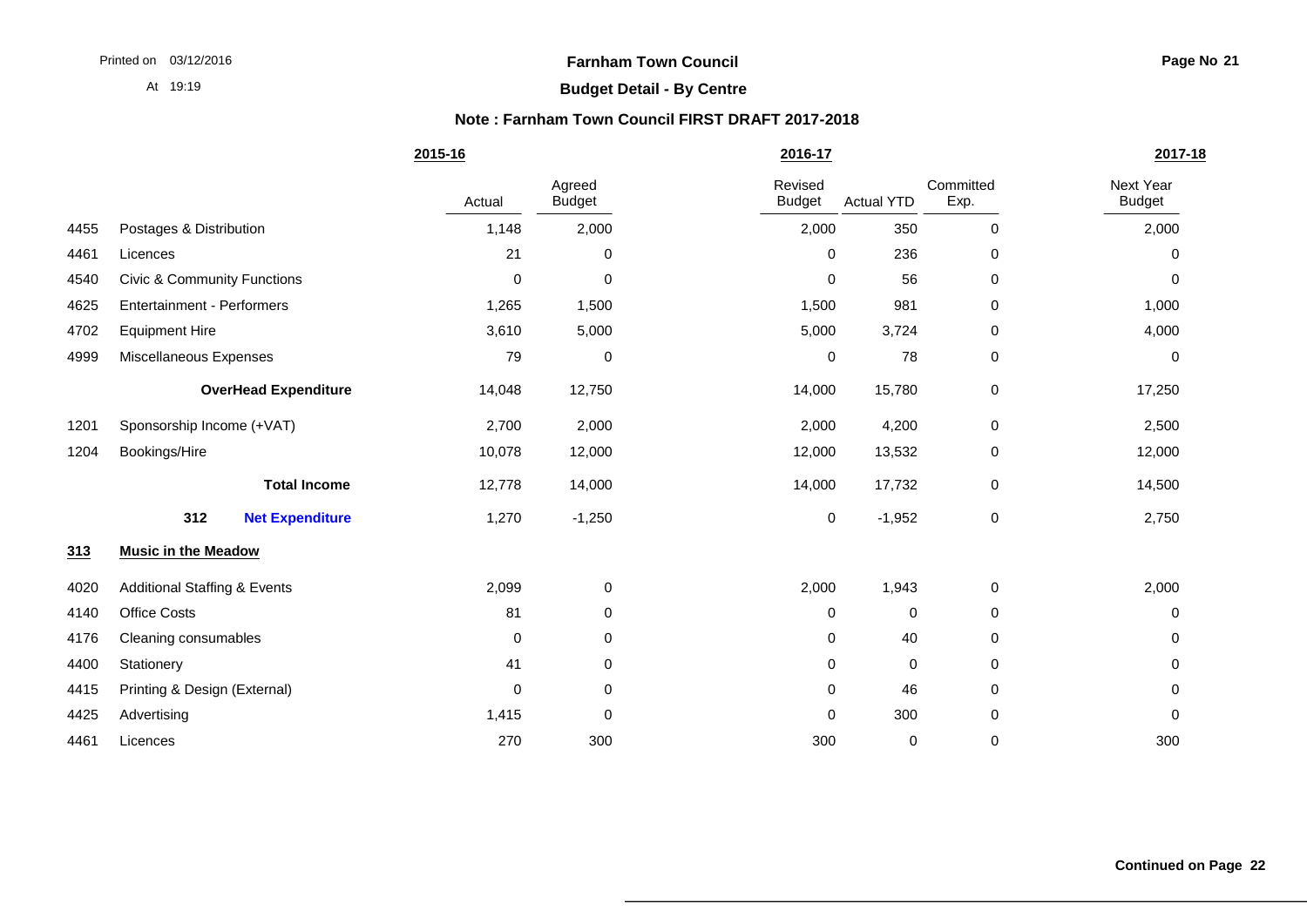At 19:19

# **Farnham Town Council**

**Page No 22** 

# **Budget Detail - By Centre**

|      | <u>2015-16</u>                          |             |                         | 2016-17                  |                   |                   | <u>2017-18</u>             |
|------|-----------------------------------------|-------------|-------------------------|--------------------------|-------------------|-------------------|----------------------------|
|      |                                         | Actual      | Agreed<br><b>Budget</b> | Revised<br><b>Budget</b> | <b>Actual YTD</b> | Committed<br>Exp. | Next Year<br><b>Budget</b> |
| 4625 | <b>Entertainment - Performers</b>       | 3,310       | 4,500                   | 4,500                    | 2,820             | 0                 | 4,500                      |
| 4702 | <b>Equipment Hire</b>                   | 0           | 0                       | 0                        | 15                | 0                 | 0                          |
| 4999 | Miscellaneous Expenses                  | $\mathbf 0$ | 0                       | 0                        | 15                | 0                 | 0                          |
|      | <b>OverHead Expenditure</b>             | 7,216       | 4,800                   | 6,800                    | 5,179             | 0                 | 6,800                      |
| 1201 | Sponsorship Income (+VAT)               | 2,600       | 2,500                   | 2,500                    | 3,166             | 0                 | 2,500                      |
| 1202 | Income - Contributions                  | 1,857       | 1,000                   | 1,000                    | 1,734             | 0                 | 1,750                      |
|      | <b>Total Income</b>                     | 4,457       | 3,500                   | 3,500                    | 4,900             | 0                 | 4,250                      |
|      | 313<br><b>Net Expenditure</b>           | 2,759       | 1,300                   | 3,300                    | 279               | 0                 | 2,550                      |
| 314  | <b>Christmas Switch-on</b>              |             |                         |                          |                   |                   |                            |
| 4000 | Salaries                                | 570         | 0                       | 0                        | $\mathbf 0$       | $\mathbf 0$       | $\mathbf 0$                |
| 4020 | <b>Additional Staffing &amp; Events</b> | 964         | 0                       | 0                        | $\mathbf 0$       | 0                 | $\Omega$                   |
| 4140 | Office Costs                            | $\mathbf 0$ | 0                       | 0                        | 0                 | 0                 | 0                          |
| 4182 | <b>Equipment Purchase</b>               | 196         | 0                       | $\mathbf 0$              | 35                | 0                 | $\Omega$                   |
| 4205 | Waste Disposal                          | 210         | 750                     | 750                      | $\mathbf 0$       | 0                 | 750                        |
| 4415 | Printing & Design (External)            | 853         | 1,200                   | 1,200                    | 1,580             | 0                 | 1,200                      |
| 4425 | Advertising                             | 735         | 1,000                   | 1,000                    | 352               | 0                 | 1,000                      |
| 4426 | Publicity and newsletter                | 525         | 0                       | 0                        | 0                 | 0                 | 0                          |
| 4455 | Postages & Distribution                 | 373         | 1,500                   | 1,500                    | 262               | 0                 | 1,500                      |
| 4461 | Licences                                | $\mathbf 0$ | 50                      | 50                       | 0                 | 0                 | 50                         |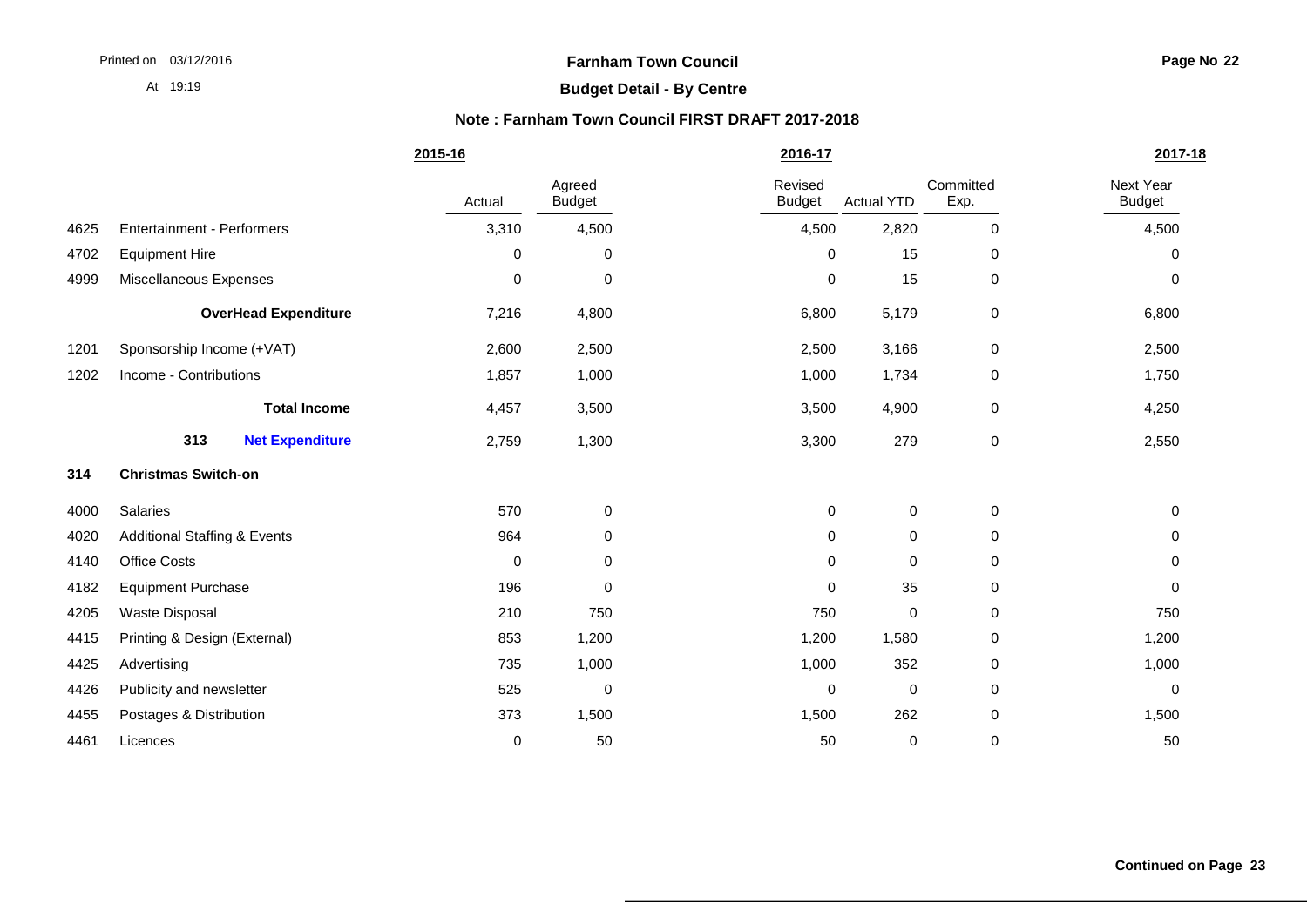# **Farnham Town Council**

At 19:19

# **Budget Detail - By Centre**

|      |                                        | <u>2015-16</u> |                         | 2016-17                  |                   |                   | <u>2017-18</u>                    |
|------|----------------------------------------|----------------|-------------------------|--------------------------|-------------------|-------------------|-----------------------------------|
|      |                                        | Actual         | Agreed<br><b>Budget</b> | Revised<br><b>Budget</b> | <b>Actual YTD</b> | Committed<br>Exp. | <b>Next Year</b><br><b>Budget</b> |
| 4625 | <b>Entertainment - Performers</b>      | 550            | 1,000                   | 1,000                    | 250               | 0                 | 1,000                             |
| 4642 | Christmas Lights - Power               | 0              | 1,000                   | 1,000                    | 0                 | 0                 | 1,000                             |
| 4702 | <b>Equipment Hire</b>                  | 5,124          | 3,000                   | 3,000                    | 410               | 0                 | 3,000                             |
| 4999 | Miscellaneous Expenses                 | 260            | 0                       | 0                        | 0                 | 0                 | 0                                 |
|      | <b>OverHead Expenditure</b>            | 10,361         | 9,500                   | 9,500                    | 2,889             | 0                 | 9,500                             |
| 1201 | Sponsorship Income (+VAT)              | 2,475          | 2,500                   | 2,500                    | 3,000             | 0                 | 2,500                             |
| 1202 | Income - Contributions                 | 0              | 0                       | 0                        | $-30$             | 0                 | 150                               |
| 1203 | Donations - Income                     | 1,040          | $\mathbf 0$             | 0                        | 450               | 0                 | 0                                 |
| 1204 | Bookings/Hire                          | 1,703          | 1,000                   | 1,000                    | 670               | 0                 | 1,000                             |
|      | <b>Total Income</b>                    | 5,218          | 3,500                   | 3,500                    | 4,090             | 0                 | 3,650                             |
|      | 314<br><b>Net Expenditure</b>          | 5,143          | 6,000                   | 6,000                    | $-1,201$          | 0                 | 5,850                             |
| 315  | <b>Heritage Open Days</b>              |                |                         |                          |                   |                   |                                   |
| 4415 | Printing & Design (External)           | 1,348          | 1,500                   | 1,500                    | 1,453             | 0                 | 1,500                             |
| 4540 | <b>Civic &amp; Community Functions</b> | 0              | 0                       | 0                        | 51                | 0                 | 0                                 |
| 4999 | Miscellaneous Expenses                 | 152            | 0                       | 0                        | $\mathbf 0$       | 0                 | $\mathbf 0$                       |
|      | <b>OverHead Expenditure</b>            | 1,500          | 1,500                   | 1,500                    | 1,504             | 0                 | 1,500                             |
|      | 315<br><b>Net Expenditure</b>          | 1,500          | 1,500                   | 1,500                    | 1,504             | 0                 | 1,500                             |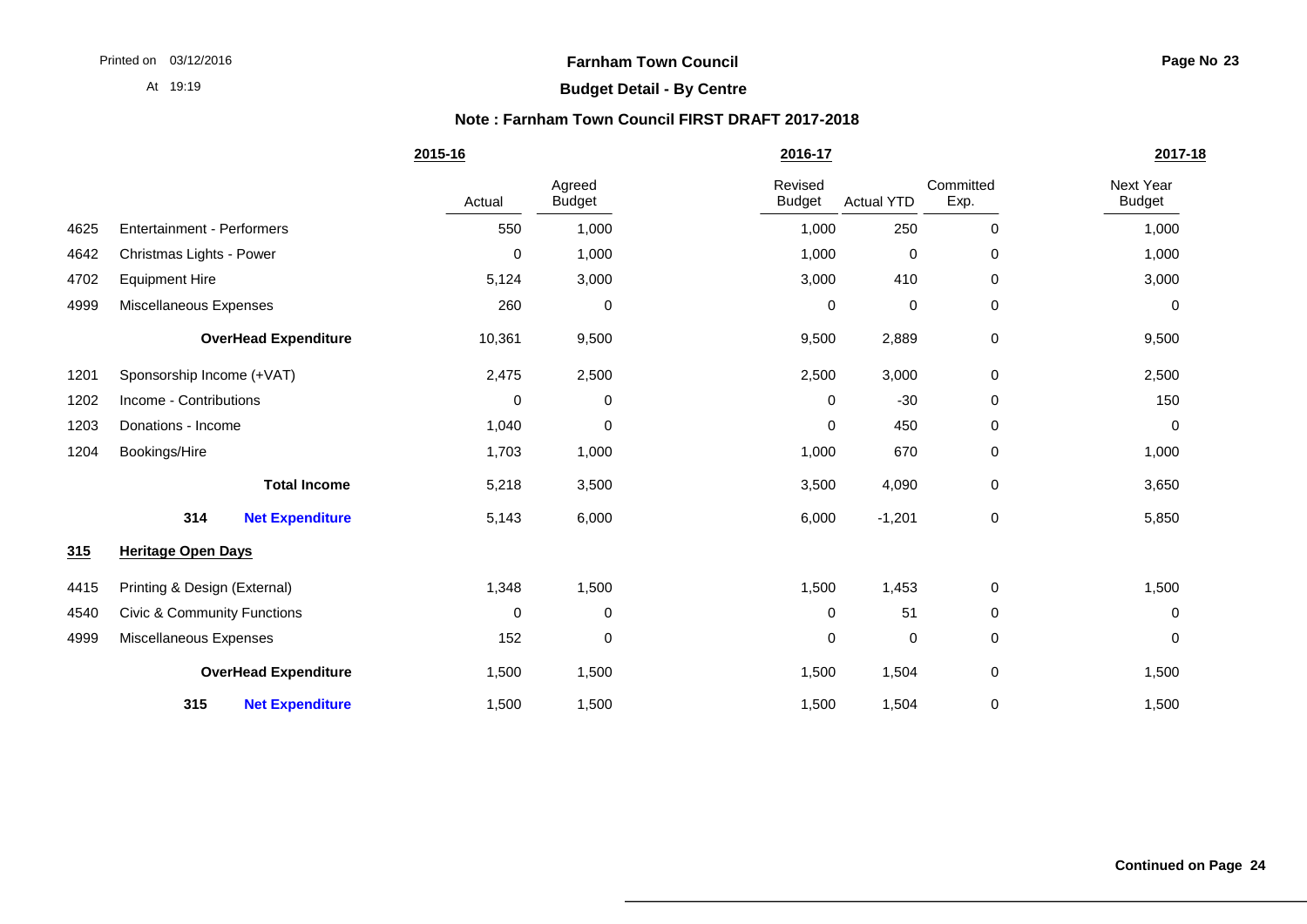# **Farnham Town Council**

**Page No 24** 

# **Budget Detail - By Centre**

|      | 2015-16                                 |             |                         | 2016-17                  |                   |                   | 2017-18                    |
|------|-----------------------------------------|-------------|-------------------------|--------------------------|-------------------|-------------------|----------------------------|
|      |                                         | Actual      | Agreed<br><b>Budget</b> | Revised<br><b>Budget</b> | <b>Actual YTD</b> | Committed<br>Exp. | Next Year<br><b>Budget</b> |
| 316  | <b>Christmas Market</b>                 |             |                         |                          |                   |                   |                            |
| 4003 | <b>Contracted Services</b>              | $\mathbf 0$ | $\mathbf 0$             | 0                        | $\mathbf 0$       | 0                 | 3,000                      |
| 4020 | <b>Additional Staffing &amp; Events</b> | 2,132       | 0                       | $\mathbf 0$              | $\mathbf 0$       | 0                 | 1,500                      |
| 4182 | <b>Equipment Purchase</b>               | 54          | 0                       | 0                        | 0                 | 0                 | 0                          |
| 4205 | Waste Disposal                          | 270         | 0                       | 0                        | 0                 | 0                 | 0                          |
| 4415 | Printing & Design (External)            | 1,681       | 1,000                   | 1,000                    | 1,201             | 0                 | 1,000                      |
| 4425 | Advertising                             | 1,135       | 1,000                   | 1,000                    | 303               | 0                 | 1,000                      |
| 4426 | Publicity and newsletter                | 250         | 500                     | 500                      | 0                 | 0                 | 500                        |
| 4455 | Postages & Distribution                 | 1,000       | $\mathbf 0$             | 0                        | $\Omega$          | 0                 | $\Omega$                   |
| 4461 | Licences                                | 42          | 0                       | 0                        | 21                | 0                 | $\Omega$                   |
| 4625 | <b>Entertainment - Performers</b>       | 50          | 500                     | 500                      | 0                 | 0                 | 500                        |
| 4702 | <b>Equipment Hire</b>                   | 5,446       | 6,000                   | 6,000                    | 1,000             | 0                 | 3,000                      |
|      | <b>OverHead Expenditure</b>             | 12,060      | 9,000                   | 9,000                    | 2,525             | 0                 | 10,500                     |
| 1201 | Sponsorship Income (+VAT)               | 3,000       | 1,500                   | 1,500                    | 3,175             | 0                 | 1,500                      |
| 1202 | Income - Contributions                  | $\mathbf 0$ | 0                       | 0                        | 100               | 0                 | 150                        |
| 1204 | Bookings/Hire                           | 10,866      | 7,500                   | 7,500                    | 11,200            | 0                 | 10,000                     |
|      | <b>Total Income</b>                     | 13,866      | 9,000                   | 9,000                    | 14,475            | 0                 | 11,650                     |
|      | 316<br><b>Net Expenditure</b>           | $-1,806$    | 0                       | 0                        | $-11,950$         | 0                 | $-1,150$                   |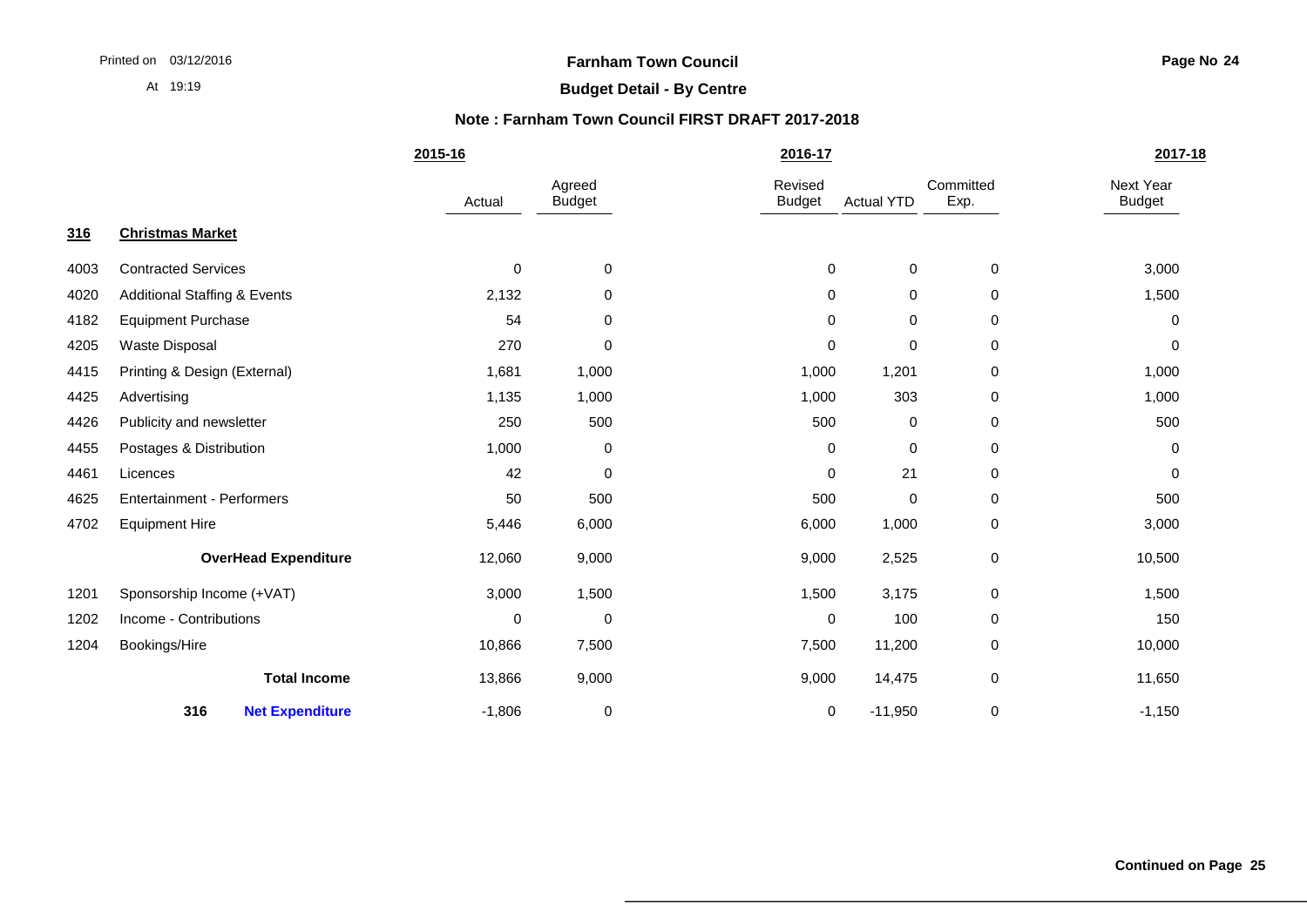# **Farnham Town Council**

**Page No 25** 

# **Budget Detail - By Centre**

|      |                                         | 2015-16     |                         | 2016-17                  |                   |                   | 2017-18                           |
|------|-----------------------------------------|-------------|-------------------------|--------------------------|-------------------|-------------------|-----------------------------------|
|      |                                         | Actual      | Agreed<br><b>Budget</b> | Revised<br><b>Budget</b> | <b>Actual YTD</b> | Committed<br>Exp. | <b>Next Year</b><br><b>Budget</b> |
| 317  | <b>Spring Festival</b>                  |             |                         |                          |                   |                   |                                   |
| 4020 | <b>Additional Staffing &amp; Events</b> | 0           | 300                     | 300                      | 92                | $\mathbf 0$       | 300                               |
| 4182 | <b>Equipment Purchase</b>               | $\mathbf 0$ | 0                       | 0                        | 225               | 0                 | 0                                 |
| 4415 | Printing & Design (External)            | 0           | $\mathbf 0$             | $\,0\,$                  | 235               | 0                 | 0                                 |
| 4425 | Advertising                             | 229         | 500                     | 500                      | 198               | 75                | 500                               |
| 4540 | <b>Civic &amp; Community Functions</b>  | 0           | $\mathbf 0$             | $\mathbf 0$              | -1                | $\pmb{0}$         | 0                                 |
| 4625 | <b>Entertainment - Performers</b>       | 0           | 1,000                   | 1,000                    | 770               | 0                 | 1,000                             |
| 4702 | <b>Equipment Hire</b>                   | $\mathbf 0$ | 2,500                   | 2,500                    | 1,842             | $\pmb{0}$         | 2,500                             |
|      | <b>OverHead Expenditure</b>             | 229         | 4,300                   | 4,300                    | 3,363             | 75                | 4,300                             |
| 1201 | Sponsorship Income (+VAT)               | 0           | 750                     | 750                      | 1,117             | $\boldsymbol{0}$  | 750                               |
| 1202 | Income - Contributions                  | $\mathbf 0$ | $\mathbf 0$             | $\,0\,$                  | 133               | $\pmb{0}$         | 150                               |
| 1204 | Bookings/Hire                           | $\mathbf 0$ | 1,400                   | 1,400                    | 1,253             | 0                 | 1,400                             |
|      | <b>Total Income</b>                     | 0           | 2,150                   | 2,150                    | 2,503             | 0                 | 2,300                             |
|      | 317<br><b>Net Expenditure</b>           | 229         | 2,150                   | 2,150                    | 860               | 75                | 2,000                             |
| 320  | <b>Farmers' Market</b>                  |             |                         |                          |                   |                   |                                   |
| 4000 | Salaries                                | 5,520       | 7,000                   | 7,000                    | 3,658             | $\mathbf 0$       | 7,100                             |
| 4025 | Farmers' Market Supervision             | 1,320       | 1,500                   | 1,500                    | 880               | $\mathbf 0$       | 1,500                             |
| 4140 | Office Costs                            | 96          | $\mathbf 0$             | 0                        | 115               | 0                 | 0                                 |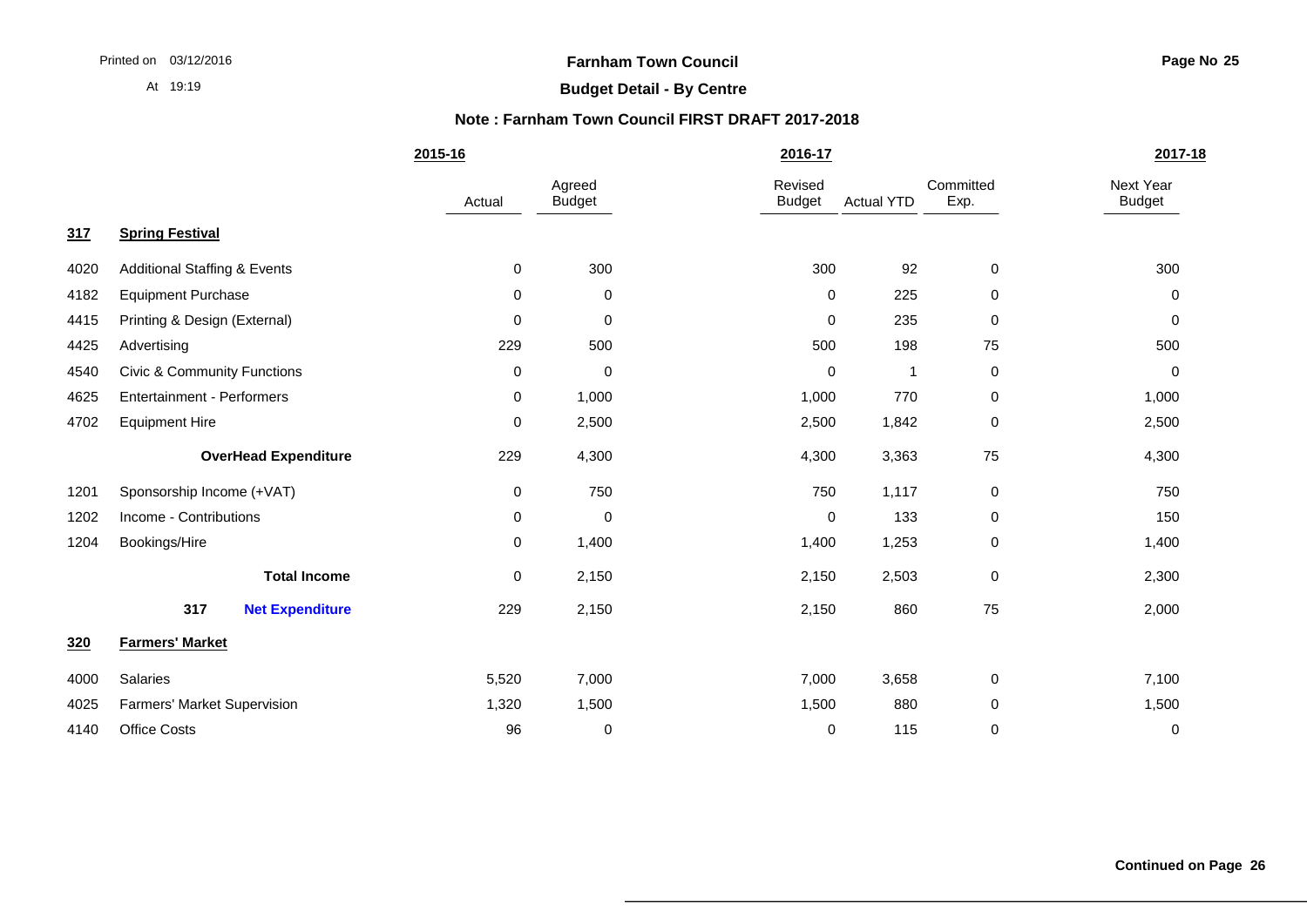# **Farnham Town Council**

**Page No 26** 

# **Budget Detail - By Centre**

|      |                                | 2015-16     |                         | 2016-17                  |                   |                   | <u>2017-18</u>             |
|------|--------------------------------|-------------|-------------------------|--------------------------|-------------------|-------------------|----------------------------|
|      |                                | Actual      | Agreed<br><b>Budget</b> | Revised<br><b>Budget</b> | <b>Actual YTD</b> | Committed<br>Exp. | Next Year<br><b>Budget</b> |
| 4176 | Cleaning consumables           | 263         | 200                     | 200                      | 94                | 0                 | 200                        |
| 4400 | Stationery                     | 40          | $\pmb{0}$               | $\mathbf 0$              | 86                | 0                 | $\mathbf 0$                |
| 4410 | Photocopying Charges           | 266         | 500                     | 500                      | 109               | 0                 | 500                        |
| 4415 | Printing & Design (External)   | 430         | 500                     | 500                      | 75                | 0                 | 500                        |
| 4425 | Advertising                    | 2,300       | 2,000                   | 2,000                    | 0                 | 0                 | 2,000                      |
| 4426 | Publicity and newsletter       | 414         | 0                       | 0                        | 0                 | 0                 | 0                          |
| 4440 | Telephones                     | 87          | 250                     | 250                      | 41                | 0                 | 250                        |
| 4455 | Postages & Distribution        | 213         | 500                     | 500                      | 87                | 0                 | 500                        |
| 4460 | Subscriptions & Memberships    | 175         | 200                     | 200                      | 175               | 0                 | 200                        |
| 4461 | Licences                       | 4,250       | 4,250                   | 4,250                    | 4,250             | 0                 | 4,250                      |
| 4625 | Entertainment - Performers     | 1,300       | 750                     | 750                      | 300               | 0                 | 750                        |
| 4702 | <b>Equipment Hire</b>          | 0           | 3,000                   | 3,000                    | 0                 | 0                 | 3,000                      |
| 4999 | Miscellaneous Expenses         | $\mathbf 0$ | 0                       | 0                        | 0                 | 0                 | 0                          |
|      | <b>OverHead Expenditure</b>    | 16,674      | 20,650                  | 20,650                   | 9,871             | 0                 | 20,750                     |
| 1204 | Bookings/Hire                  | 17,310      | 18,000                  | 18,000                   | 11,936            | 0                 | 18,000                     |
|      | <b>Total Income</b>            | 17,310      | 18,000                  | 18,000                   | 11,936            | 0                 | 18,000                     |
|      | 320<br><b>Net Expenditure</b>  | $-636$      | 2,650                   | 2,650                    | $-2,064$          | 0                 | 2,750                      |
| 330  | <b>Christmas Lights</b>        |             |                         |                          |                   |                   |                            |
| 4170 | Property Maintenance/Refurbish | 250         | 0                       | 0                        | 0                 | 0                 | $\,0\,$                    |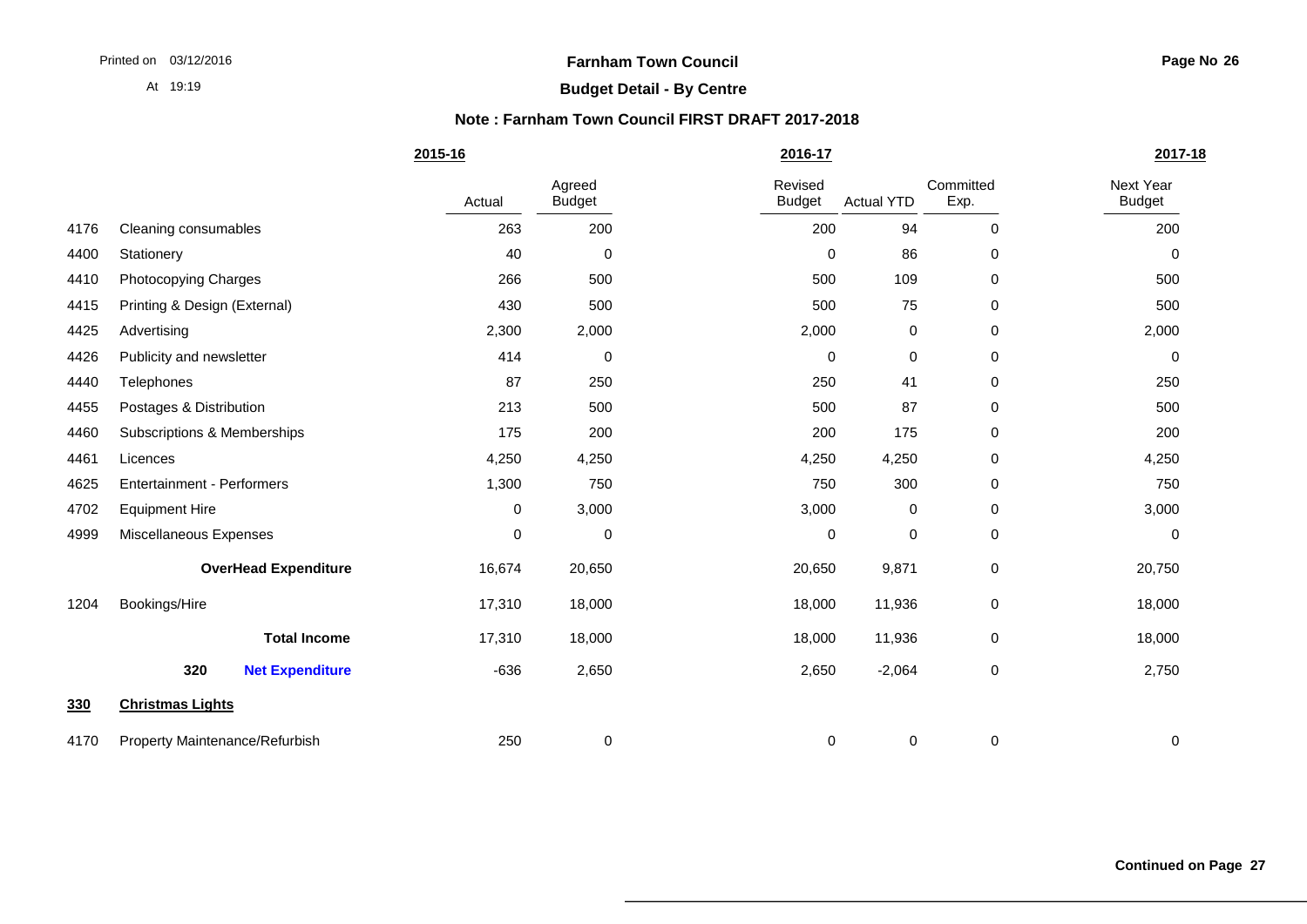# **Farnham Town Council**

At 19:19

# **Budget Detail - By Centre**

|            | 2015-16                        |        |                         |                          |                   | <u>2017-18</u>    |                            |
|------------|--------------------------------|--------|-------------------------|--------------------------|-------------------|-------------------|----------------------------|
|            |                                | Actual | Agreed<br><b>Budget</b> | Revised<br><b>Budget</b> | <b>Actual YTD</b> | Committed<br>Exp. | Next Year<br><b>Budget</b> |
| 4425       | Advertising                    | 0      | 0                       | 0                        | 125               | 0                 | $\mathbf 0$                |
| 4641       | Christmas Lights - Install     | 31,980 | 28,000                  | 28,000                   | 5,436             | 0                 | 28,000                     |
| 4642       | Christmas Lights - Power       | 2,500  | 1,200                   | 1,200                    | 1,950             | 0                 | 1,500                      |
| 4643       | Christmas Lights 2019          | 0      | 5,000                   | 5,000                    | 0                 | 0                 | 5,000                      |
|            | <b>OverHead Expenditure</b>    | 34,730 | 34,200                  | 34,200                   | 7,511             | 0                 | 34,500                     |
| 1200       | Grants Income                  | 0      | 0                       | 0                        | 2,500             | 0                 | 0                          |
| 1202       | Income - Contributions         | 1,405  | 0                       | 0                        | $\mathbf 0$       | 0                 | 0                          |
| 1203       | Donations - Income             | 0      | 0                       | 0                        | 540               | 0                 | $\Omega$                   |
|            | <b>Total Income</b>            | 1,405  | 0                       | 0                        | 3,040             | 0                 | $\Omega$                   |
|            | 330<br><b>Net Expenditure</b>  | 33,325 | 34,200                  | 34,200                   | 4,471             | 0                 | 34,500                     |
| <u>400</u> | <b>Cemeteries</b>              |        |                         |                          |                   |                   |                            |
| 4000       | <b>Salaries</b>                | 71,635 | 85,000                  | 85,000                   | 48,436            | 0                 | 86,000                     |
| 4001       | Agency/Contract Staffing       | 0      | 0                       | 0                        | 1,415             | 0                 | 0                          |
| 4030       | <b>Staff Training</b>          | 185    | 800                     | 800                      | 0                 | 0                 | 800                        |
| 4110       | Rates, rent                    | 4,123  | 4,500                   | 4,500                    | 2,772             | 0                 | 4,500                      |
| 4115       | <b>Water Charges</b>           | 505    | 1,000                   | 1,000                    | 369               | 0                 | 1,000                      |
| 4120       | <b>Energy Costs</b>            | 450    | 250                     | 250                      | 1,357             | 0                 | 250                        |
| 4170       | Property Maintenance/Refurbish | 42,218 | 25,000                  | 25,000                   | 3,679             | 0                 | 25,000                     |
| 4182       | <b>Equipment Purchase</b>      | 748    | 0                       | 0                        | 0                 | 0                 | 0                          |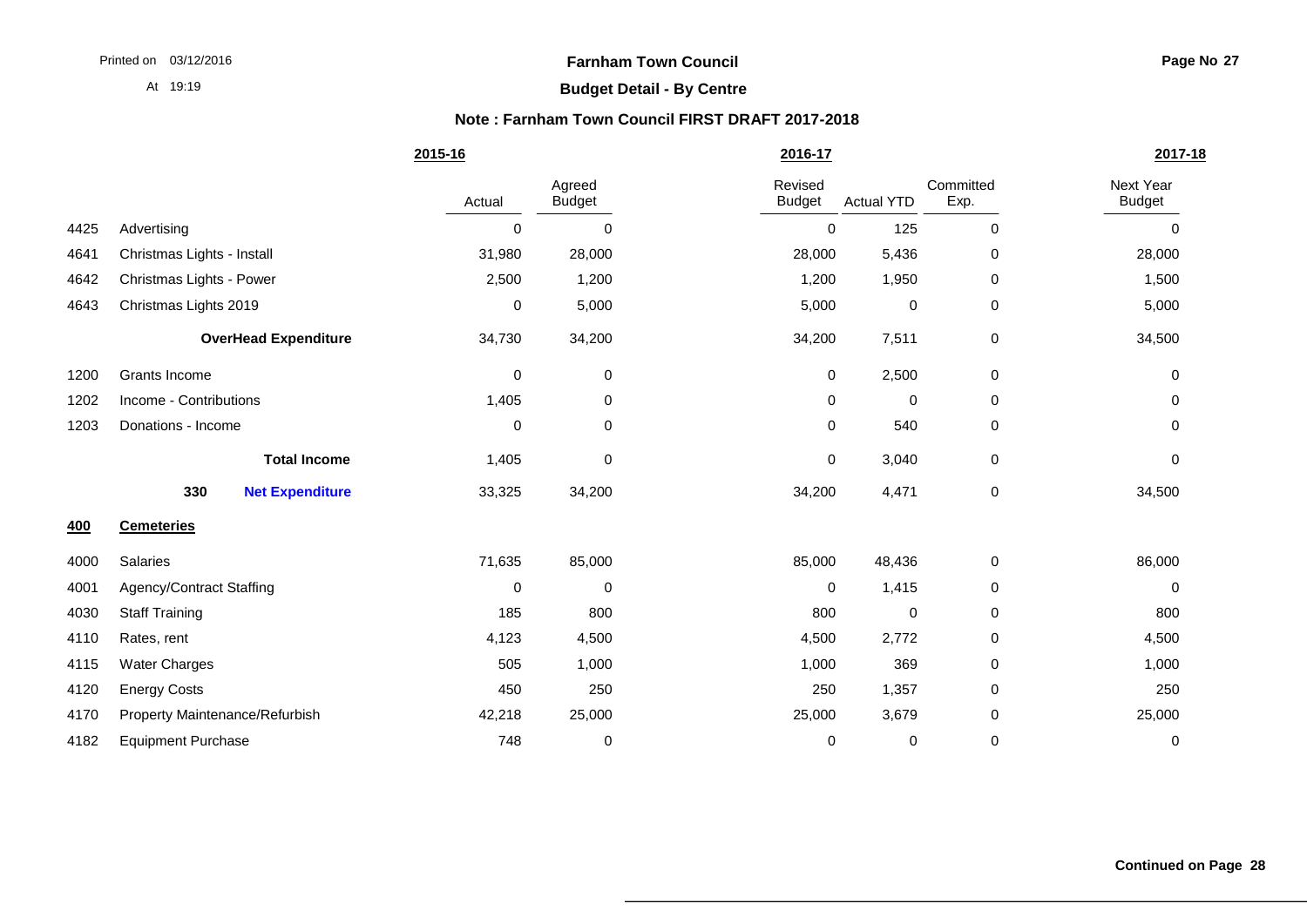# **Farnham Town Council**

At 19:19

# **Budget Detail - By Centre**

|      |                                      | <u>2015-16</u> |                         | 2016-17                  |                   |                   | <u>2017-18</u>             |
|------|--------------------------------------|----------------|-------------------------|--------------------------|-------------------|-------------------|----------------------------|
|      |                                      | Actual         | Agreed<br><b>Budget</b> | Revised<br><b>Budget</b> | <b>Actual YTD</b> | Committed<br>Exp. | Next Year<br><b>Budget</b> |
| 4205 | Waste Disposal                       | 690            | 1,000                   | 1,000                    | 709               | 0                 | 1,000                      |
| 4210 | Grave Digging                        | $\Omega$       | $\mathbf 0$             | 0                        | $\mathbf 0$       | $\Omega$          | 0                          |
| 4215 | <b>Friends Of Cemeteries</b>         | $\Omega$       | $\mathbf 0$             | 0                        | $\mathbf 0$       | 0                 | $\Omega$                   |
| 4217 | Buy back of EROB                     | 58             | $\Omega$                | 0                        | $\Omega$          | 0                 | O                          |
| 4220 | Memorials & Plaques                  | 49             | $\Omega$                | 0                        | 338               | 0                 | $\Omega$                   |
| 4225 | <b>Cemetery Memorial Maintenance</b> | 3,289          | 5,000                   | 5,000                    | 1,465             | $\Omega$          | 5,000                      |
| 4400 | Stationery                           | $\mathbf 0$    | 300                     | 300                      | 0                 | 0                 | 300                        |
| 4410 | Photocopying Charges                 | 200            | $\Omega$                | 0                        | 0                 | 0                 | 0                          |
| 4415 | Printing & Design (External)         | 150            | 0                       | 0                        | $\mathbf 0$       | 0                 | 0                          |
| 4440 | Telephones                           | 148            | $\mathbf 0$             | 0                        | 0                 | $\Omega$          | $\Omega$                   |
| 4460 | Subscriptions & Memberships          | 555            | 500                     | 500                      | 90                | 0                 | 500                        |
| 4482 | <b>IT Support</b>                    | 600            | $\mathbf 0$             | 0                        | 0                 | 0                 | 0                          |
| 4555 | Legal & professional Fees            | $\mathbf 0$    | $\mathbf 0$             | 0                        | $\mathbf 0$       | 0                 | 0                          |
| 4999 | Miscellaneous Expenses               | 90             | 0                       | 0                        | $\mathbf 0$       | 0                 | 0                          |
|      | <b>OverHead Expenditure</b>          | 125,691        | 123,350                 | 123,350                  | 60,629            | 0                 | 124,350                    |
| 1000 | Hall & Room Lettings Income          | $\mathbf 0$    | 4,000                   | 4,000                    | $\pmb{0}$         | $\mathbf 0$       | $\Omega$                   |
| 1030 | <b>Commercial Lettings Income</b>    | 4,200          | 0                       | 0                        | 4,200             | 0                 | 4,200                      |
| 1100 | Interment Fees Income                | 43,811         | 35,000                  | 35,000                   | 12,175            | 0                 | 30,000                     |
| 1120 | Grave Purchases Income               | 52,870         | 35,000                  | 35,000                   | 12,060            | 0                 | 35,000                     |
| 1130 | Memorials Income                     | 3,885          | 2,500                   | 2,500                    | 3,540             | 0                 | 2,500                      |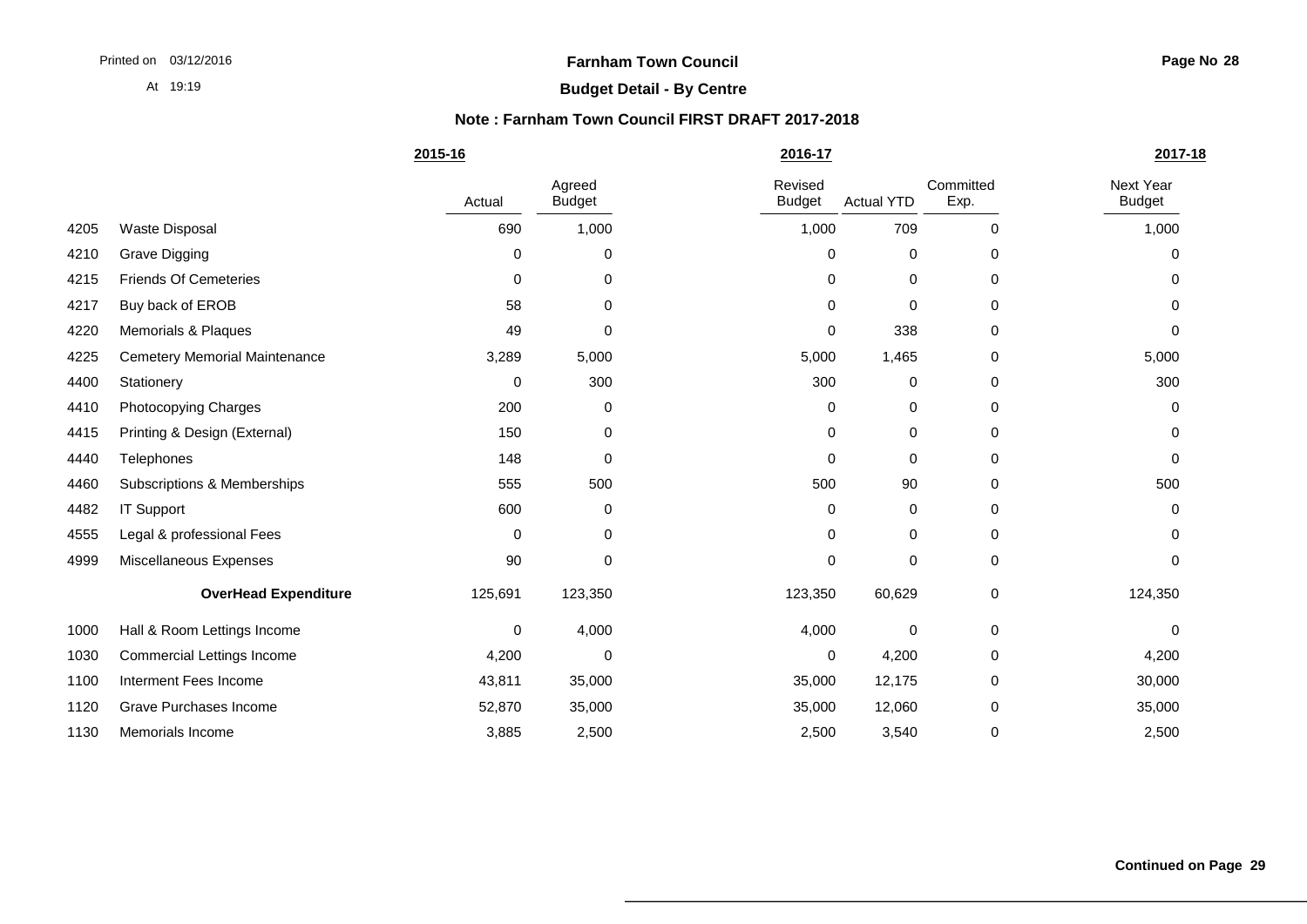At 19:19

# **Farnham Town Council**

**Budget Detail - By Centre** 

|      |                                       | 2015-16 |                         | 2016-17                  |                   |                   | 2017-18                    |
|------|---------------------------------------|---------|-------------------------|--------------------------|-------------------|-------------------|----------------------------|
|      |                                       | Actual  | Agreed<br><b>Budget</b> | Revised<br><b>Budget</b> | <b>Actual YTD</b> | Committed<br>Exp. | Next Year<br><b>Budget</b> |
| 1160 | <b>Cemeteries Other Income</b>        | 322     | $\mathbf 0$             | $\pmb{0}$                | 76                | 0                 | $\pmb{0}$                  |
|      | <b>Total Income</b>                   | 105,088 | 76,500                  | 76,500                   | 32,051            | 0                 | 71,700                     |
|      | 400<br><b>Net Expenditure</b>         | 20,603  | 46,850                  | 46,850                   | 28,578            | 0                 | 52,650                     |
| 902  | <b>West Street Chapel</b>             |         |                         |                          |                   |                   |                            |
| 4170 | Property Maintenance/Refurbish        | 2,749   | $\mathbf 0$             | 0                        | 0                 | 0                 | 0                          |
| 4415 | Printing & Design (External)          | 69      | $\mathbf 0$             | 0                        | $\mathbf 0$       | 0                 | 0                          |
| 4555 | Legal & professional Fees             | 1,568   | $\mathbf 0$             | 0                        | $\mathbf 0$       | $\mathbf 0$       | 0                          |
|      | <b>OverHead Expenditure</b>           | 4,386   | $\mathbf 0$             | 0                        | $\mathbf 0$       | $\mathbf 0$       | $\mathbf 0$                |
|      | 902<br><b>Net Expenditure</b>         | 4,386   | $\pmb{0}$               | 0                        | $\pmb{0}$         | $\pmb{0}$         | $\mathbf 0$                |
| 903  | <b>Hale Chapels</b>                   |         |                         |                          |                   |                   |                            |
| 4170 | Property Maintenance/Refurbish        | 1,040   | $\mathbf 0$             | 0                        | 890               | 0                 | 0                          |
| 4555 | Legal & professional Fees             | 7,145   | $\mathbf 0$             | 0                        | $\mathbf 0$       | 0                 | 10,000                     |
|      | <b>OverHead Expenditure</b>           | 8,185   | $\pmb{0}$               | 0                        | 890               | 0                 | 10,000                     |
|      | 903<br><b>Net Expenditure</b>         | 8,185   | $\mathbf 0$             | 0                        | 890               | 0                 | 10,000                     |
| 910  | <b>Wrecclesham Community Centre R</b> |         |                         |                          |                   |                   |                            |
| 4555 | Legal & professional Fees             | 0       | $\mathbf 0$             | 0                        | $\pmb{0}$         | 1,365             | 0                          |
|      | <b>OverHead Expenditure</b>           | 0       | 0                       | $\pmb{0}$                | 0                 | 1,365             | 0                          |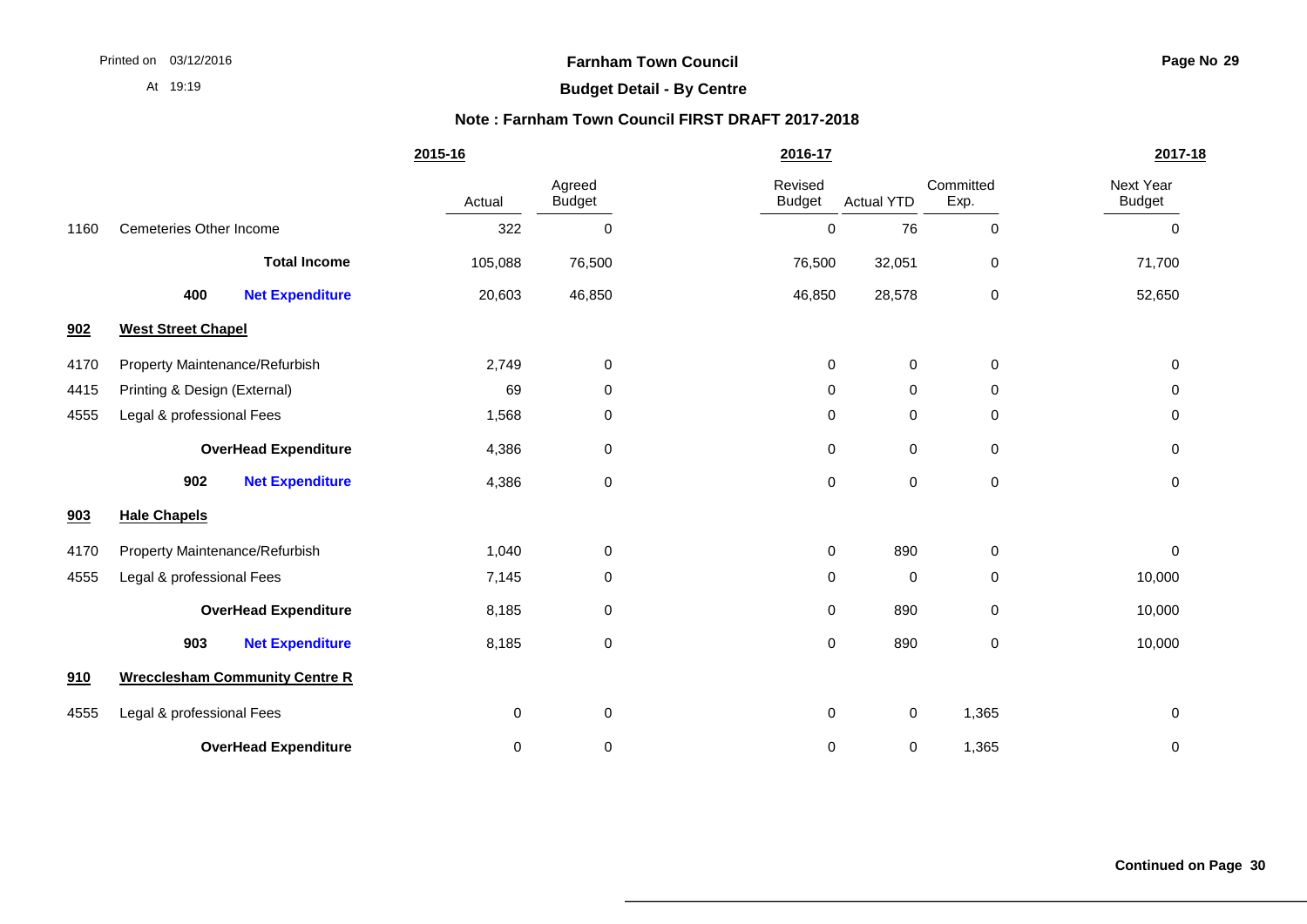# **Farnham Town Council**

At 19:19

# **Budget Detail - By Centre**

|      |                                 | <u>2015-16</u> |                         | 2016-17                  |                   |                   | 2017-18                    |
|------|---------------------------------|----------------|-------------------------|--------------------------|-------------------|-------------------|----------------------------|
|      |                                 | Actual         | Agreed<br><b>Budget</b> | Revised<br><b>Budget</b> | <b>Actual YTD</b> | Committed<br>Exp. | Next Year<br><b>Budget</b> |
| 1000 | Hall & Room Lettings Income     | $-250$         | 0                       | 0                        | 1,375             | 0                 | 0                          |
| 1200 | Grants Income                   | 2,194          | 0                       | 0                        | 0                 | $\mathbf 0$       | 0                          |
|      | <b>Total Income</b>             | 1,944          | 0                       | 0                        | 1,375             | $\mathbf 0$       | 0                          |
|      | 910<br><b>Net Expenditure</b>   | $-1,944$       | 0                       | 0                        | $-1,375$          | 1,365             | 0                          |
|      | <b>Total Budget Expenditure</b> | 1,162,728      | 1,219,077               | 1,219,077                | 685,037           | 15,916            | 1,250,002                  |
|      | <b>Income</b>                   | 1,224,351      | 1,219,077               | 1,219,077                | 1,218,981         | $\mathbf 0$       | 1,223,483                  |
|      | <b>Net Expenditure</b>          | $-61,623$      | 0                       | 0                        | $-533,943$        | 15,916            | 26,519                     |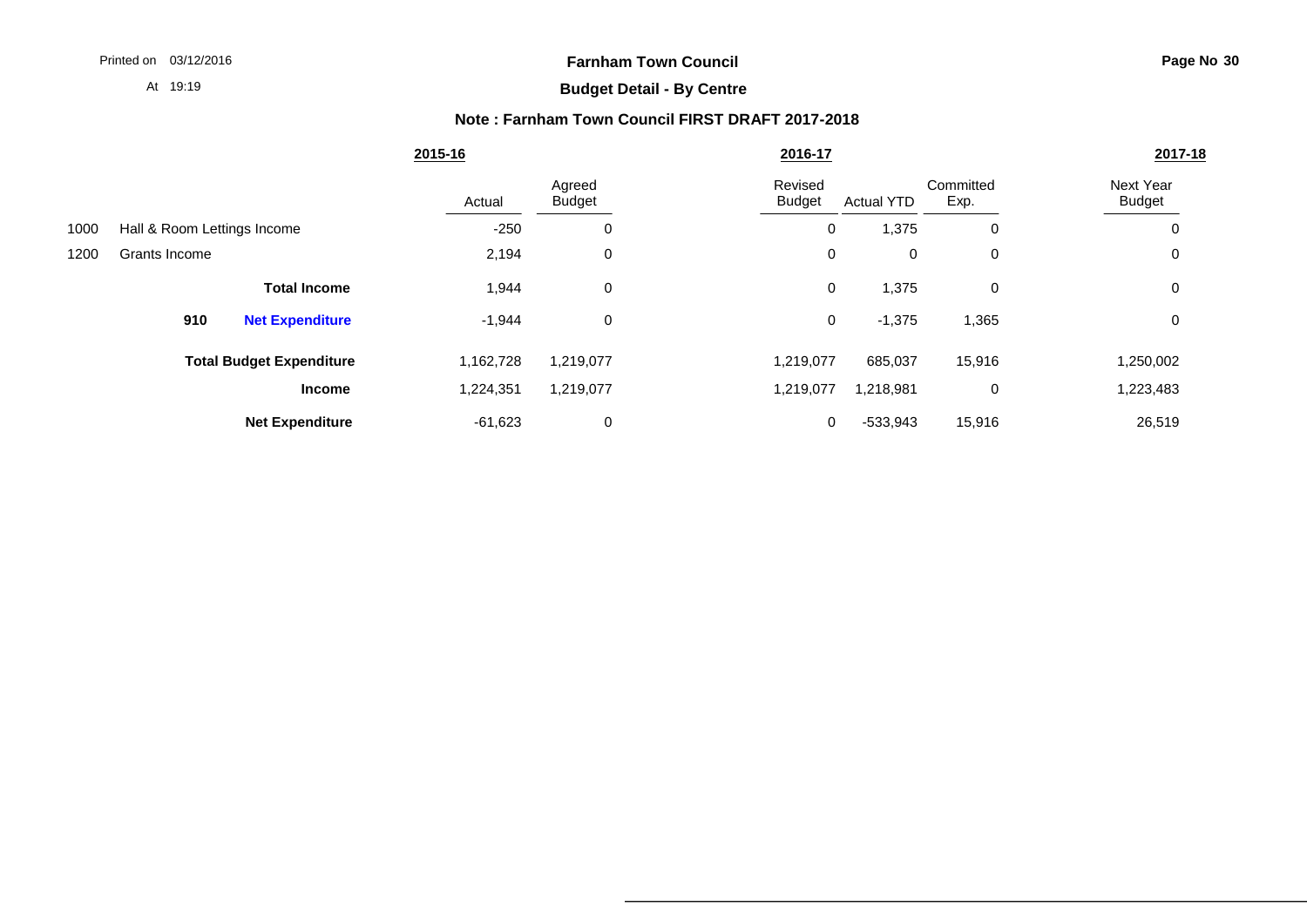**Farnham Town Council** 

Page No 1

At : 20:00

# **Budget Detail - By Combined Account Code**

# **Note : Farnham Town Council FIRST DRAFT 2017-2018**

|      |                                         | 2015-16   |                         | 2016-17                  |                   |                  |               | 2017-18     |
|------|-----------------------------------------|-----------|-------------------------|--------------------------|-------------------|------------------|---------------|-------------|
|      |                                         | Actual    | Agreed<br><b>Budget</b> | Revised<br><b>Budget</b> | <b>Actual YTD</b> | Committed<br>Exp | <b>Budget</b> |             |
|      | <b>Budget Expenditure</b>               |           |                         |                          |                   |                  |               |             |
| 5000 | <b>Transfers To EM Reserves</b>         | 103,000   | $\mathbf 0$             | $\mathbf 0$              | 0                 | $\boldsymbol{0}$ |               | $\mathbf 0$ |
| 5005 | <b>Transfers From EM Reserves</b>       | $-66,000$ | $\mathbf 0$             | $\Omega$                 | $\mathbf 0$       | $\pmb{0}$        |               | $\mathbf 0$ |
| 9999 | <b>Discount</b>                         | 0         | $\mathbf 0$             | $\mathbf 0$              | $\mathbf 0$       | 0                |               | $\mathbf 0$ |
|      | <b>Other Cost/Income</b>                | 37,000    | $\mathbf 0$             | $\mathbf 0$              | $\mathbf 0$       | $\mathbf 0$      |               | $\mathbf 0$ |
|      | <b>Budget Expenditure</b>               |           |                         |                          |                   |                  |               |             |
| 4000 | Salaries                                | 437,130   | 512,000                 | 512,000                  | 306,982           | 0                | 527,550       |             |
| 4001 | <b>Agency/Contract Staffing</b>         | 51,225    | 71,000                  | 71,000                   | 64,438            | 0                | 61,000        |             |
| 4002 | <b>Actuarial Contribution</b>           | 59,000    | 8,000                   | 8,000                    | 0                 | 0                |               | 8,000       |
| 4003 | <b>Contracted Services</b>              | 15,493    | 12,000                  | 13,500                   | 13,352            | 0                | 22,500        |             |
| 4020 | <b>Additional Staffing &amp; Events</b> | 9,768     | 7,800                   | 7,800                    | 3,738             | 0                |               | 7,500       |
| 4025 | Farmers' Market Supervision             | 1,320     | 1,500                   | 1,500                    | 880               | 0                | 1,500         |             |
| 4030 | <b>Staff Training</b>                   | 3,483     | 5,800                   | 5,800                    | 1,452             | 0                |               | 5,800       |
| 4041 | <b>Staff Travel</b>                     | 835       | 2,000                   | 2,000                    | 211               | 0                |               | 2,000       |
| 4050 | <b>Staff Recruitment/Advertising</b>    | 1,404     | 1,500                   | 1,500                    | 1,721             | 0                | 1,500         |             |
| 4070 | <b>Protective Clothing</b>              | 1,120     | 1,000                   | 1,000                    | 222               | 262              | 1,000         |             |
| 4100 | Rent                                    | 0         | $\mathbf 0$             | $\mathbf 0$              | $\mathbf 0$       | 0                |               | $\mathbf 0$ |
| 4110 | Rates, rent                             | 32,726    | 38,000                  | 38,000                   | 20,318            | 0                | 38,000        |             |
| 4115 | <b>Water Charges</b>                    | 2,616     | 6,150                   | 6,150                    | 2,110             | 0                |               | 5,650       |
| 4120 | <b>Energy Costs</b>                     | 8,402     | 10,450                  | 10,450                   | 4,918             | $\pmb{0}$        | 10,450        |             |
| 4130 | Insurance                               | 9,548     | 12,500                  | 12,500                   | 10,068            | 0                | 15,550        |             |
| 4140 | <b>Office Costs</b>                     | 3,473     | 2,200                   | 2,200                    | 2,820             | 0                |               | 2,200       |
| 4170 | Property Maintenance/Refurbish          | 87,445    | 82,000                  | 82,000                   | 25,523            | 830              | 79,500        |             |
| 4175 | Graffiti Removal                        | 6,596     | 7,500                   | 7,500                    | 2,750             | 0                |               | 8,000       |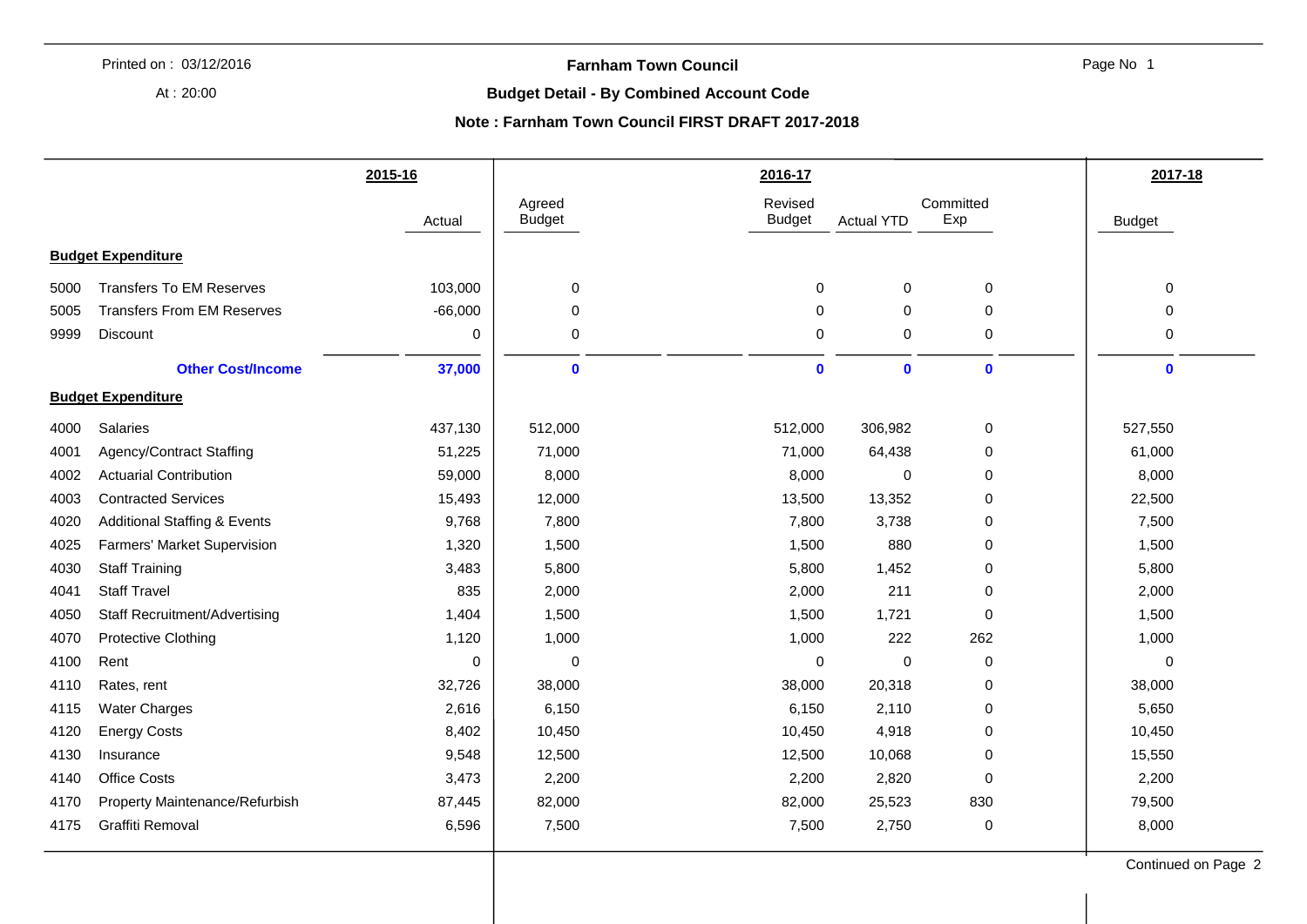### At : 20:00

# **Farnham Town Council Budget Detail - By Combined Account Code**

# **Note : Farnham Town Council FIRST DRAFT 2017-2018**

|      |                                      | 2015-16     | 2016-17                 | 2017-18                  |                   |                  |               |
|------|--------------------------------------|-------------|-------------------------|--------------------------|-------------------|------------------|---------------|
|      |                                      | Actual      | Agreed<br><b>Budget</b> | Revised<br><b>Budget</b> | <b>Actual YTD</b> | Committed<br>Exp | <b>Budget</b> |
| 4176 | Cleaning consumables                 | 4,705       | 9,200                   | 9,200                    | 2,879             | 0                | 5,200         |
| 4181 | <b>Equipment Maintenance</b>         | 3,583       | 3,500                   | 3,500                    | 3,689             | $\mathbf 0$      | 3,000         |
| 4182 | <b>Equipment Purchase</b>            | 6,705       | 3,000                   | 3,000                    | 387               | 2,039            | 4,000         |
| 4190 | <b>CCTV</b>                          | 6,232       | 7,500                   | 7,500                    | 2,448             | 1,750            | 7,500         |
| 4195 | Alarms - Fire, Security              | 1,524       | 4,750                   | 4,750                    | 3,529             | $\mathbf 0$      | 4,750         |
| 4196 | <b>Crime Prevention</b>              | $\mathbf 0$ | 500                     | 500                      | 0                 | 0                | 500           |
| 4205 | Waste Disposal                       | 2,550       | 3,050                   | 3,050                    | 1,478             | $\mathbf 0$      | 3,050         |
| 4210 | <b>Grave Digging</b>                 | $\mathbf 0$ | 0                       | 0                        | 0                 | 0                | 0             |
| 4215 | <b>Friends Of Cemeteries</b>         | $\mathbf 0$ | 0                       | 0                        | $\Omega$          | $\mathbf 0$      | 0             |
| 4217 | Buy back of EROB                     | 58          | 0                       | 0                        | $\mathbf 0$       | $\mathbf 0$      | 0             |
| 4220 | <b>Memorials &amp; Plaques</b>       | 49          | 0                       | $\Omega$                 | 338               | 0                | $\Omega$      |
| 4225 | <b>Cemetery Memorial Maintenance</b> | 3,289       | 5,000                   | 5,000                    | 1,465             | 0                | 5,000         |
| 4300 | Vehicle Costs - Fuel                 | 3,864       | 7,000                   | 7,000                    | 2,934             | 0                | 7,000         |
| 4301 | Vehicle Costs - LPG                  | 741         | 1,500                   | 1,500                    | 391               | 0                | 1,500         |
| 4302 | Vehicle Costs - Maintenance          | 4,214       | 3,000                   | 3,000                    | 1,754             | 0                | 3,000         |
| 4303 | Vehicle Costs - Road Tax             | 495         | 750                     | 750                      | 0                 | $\mathbf 0$      | 750           |
| 4310 | New Vehicles/Machinery               | 32,171      | 0                       | $\mathbf 0$              | $\mathbf 0$       | $\mathbf 0$      | 0             |
| 4400 | Stationery                           | 3,126       | 4,800                   | 4,800                    | 1,431             | 0                | 4,275         |
| 4410 | Photocopying Charges                 | 4,179       | 6,000                   | 6,000                    | 2,447             | 0                | 5,700         |
| 4411 | Publications, books etc              | 484         | 750                     | 750                      | 110               | $\mathbf 0$      | 3,500         |
| 4415 | Printing & Design (External)         | 16,095      | 18,000                  | 18,000                   | 12,897            | 164              | 16,800        |
| 4425 | Advertising                          | 10,234      | 8,000                   | 8,000                    | 8,674             | 75               | 8,800         |
| 4426 | Publicity and newsletter             | 8,794       | 4,500                   | 4,500                    | 787               | 0                | 4,500         |
| 4440 | Telephones                           | 6,371       | 8,300                   | 8,300                    | 3,634             | 0                | 8,300         |
| 4455 | Postages & Distribution              | 8,648       | 12,000                  | 12,000                   | 3,096             | $\Omega$         | 12,000        |
| 4460 | Subscriptions & Memberships          | 5,948       | 6,050                   | 6,050                    | 4,428             | 500              | 6,900         |
|      |                                      |             |                         |                          |                   |                  |               |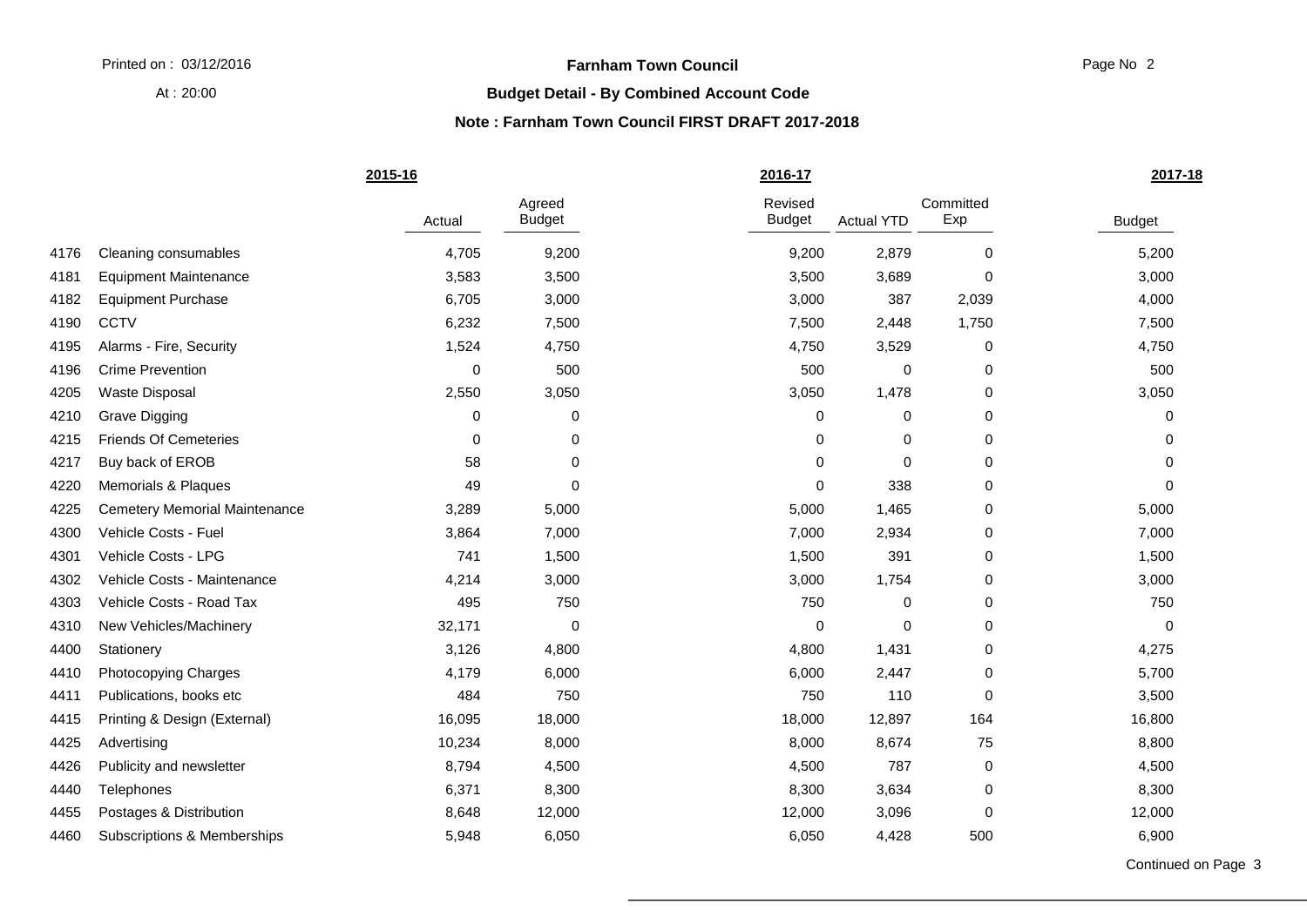# **Farnham Town Council**

#### At : 20:00

# **Budget Detail - By Combined Account Code**

# **Note : Farnham Town Council FIRST DRAFT 2017-2018**

|      |                                        | <u>2016-17</u> |                         |                          |                   |                  |               |
|------|----------------------------------------|----------------|-------------------------|--------------------------|-------------------|------------------|---------------|
|      |                                        | Actual         | Agreed<br><b>Budget</b> | Revised<br><b>Budget</b> | <b>Actual YTD</b> | Committed<br>Exp | <b>Budget</b> |
| 4461 | Licences                               | 5,079          | 5,350                   | 5,350                    | 4,647             | 0                | 5,350         |
| 4480 | <b>IT Equipment</b>                    | 2,348          | 5,000                   | 5,000                    | 449               | 0                | 5,000         |
| 4481 | Web Site                               | 9,080          | 15,000                  | 15,000                   | 8,476             | 0                | 20,000        |
| 4482 | <b>IT Support</b>                      | 11,044         | 10,000                  | 10,000                   | 4,896             | 0                | 10,000        |
| 4500 | Mayoral Allowance                      | $\Omega$       | 0                       | $\Omega$                 | $\Omega$          | $\Omega$         | 0             |
| 4501 | Mayoral Allowance 2014-15              | 0              | 0                       | 0                        | $\mathbf 0$       | 0                | 0             |
| 4502 | Mayoral Allowance 2015-16              | 2,700          | 0                       | 0                        | 185               | 0                | 0             |
| 4503 | Mayoral Allowance 2016-17              | $\mathbf 0$    | 2,700                   | 2,700                    | 1,050             | 0                | 0             |
| 4504 | Mayoral Allowance 2017-18              | $\mathbf 0$    | 0                       | $\Omega$                 | $\mathbf 0$       | 0                | 2,700         |
| 4505 | Mayor's Charity                        | $\Omega$       | 0                       | $\Omega$                 | $\mathbf 0$       | $\mathbf 0$      | 0             |
| 4520 | Members' Travel                        | 12             | 200                     | 200                      | $\Omega$          | 0                | 200           |
| 4525 | Members' Training                      | 71             | 1,500                   | 1,500                    | $\Omega$          | $\Omega$         | 1,000         |
| 4540 | <b>Civic &amp; Community Functions</b> | 6,398          | 7,000                   | 7,000                    | 6,641             | 27               | 8,500         |
| 4541 | <b>Christmas Civic Carol Concert</b>   | 1,618          | 2,000                   | 2,000                    | $\mathbf 0$       | 0                | 2,000         |
| 4545 | Twinning/Partnerships Expenses         | 882            | 2,000                   | 2,000                    | 2,755             | 0                | 1,000         |
| 4550 | <b>Bank Charges</b>                    | 2,298          | 2,500                   | 2,500                    | 1,615             | $\Omega$         | 2,500         |
| 4555 | Legal & professional Fees              | 13,127         | 5,000                   | 5,000                    | 6,786             | 2,515            | 14,000        |
| 4560 | Accountancy & Payroll Costs            | 5,834          | 5,000                   | 5,000                    | 2,715             | 56               | 5,000         |
| 4570 | <b>Audit Fees</b>                      | 3,884          | 4,500                   | 4,500                    | 2,000             | $\Omega$         | 5,000         |
| 4600 | Tourism Developments & Events          | 9,407          | 18,350                  | 16,850                   | 5,286             | 942              | 15,000        |
| 4610 | <b>Horticultural Supplies</b>          | 7,899          | 10,000                  | 8,500                    | 2,795             | 1,550            | 8,500         |
| 4611 | <b>Plants and Flowers</b>              | 9,908          | 10,000                  | 10,000                   | 1,692             | 983              | 10,000        |
| 4612 | <b>Community Group</b>                 | 0              | 0                       | 0                        | 0                 | 0                | 0             |
| 4613 | <b>Community Events</b>                | 9              | $\Omega$                | $\Omega$                 | $\Omega$          | 0                | O             |
| 4625 | <b>Entertainment - Performers</b>      | 7,450          | 10,000                  | 10,000                   | 5,821             | $\mathbf 0$      | 9,500         |
| 4630 | Events Costs - Other Events            | 2,300          | 5,000                   | 5,000                    | 925               | 0                | 5,000         |
|      |                                        |                |                         |                          |                   |                  |               |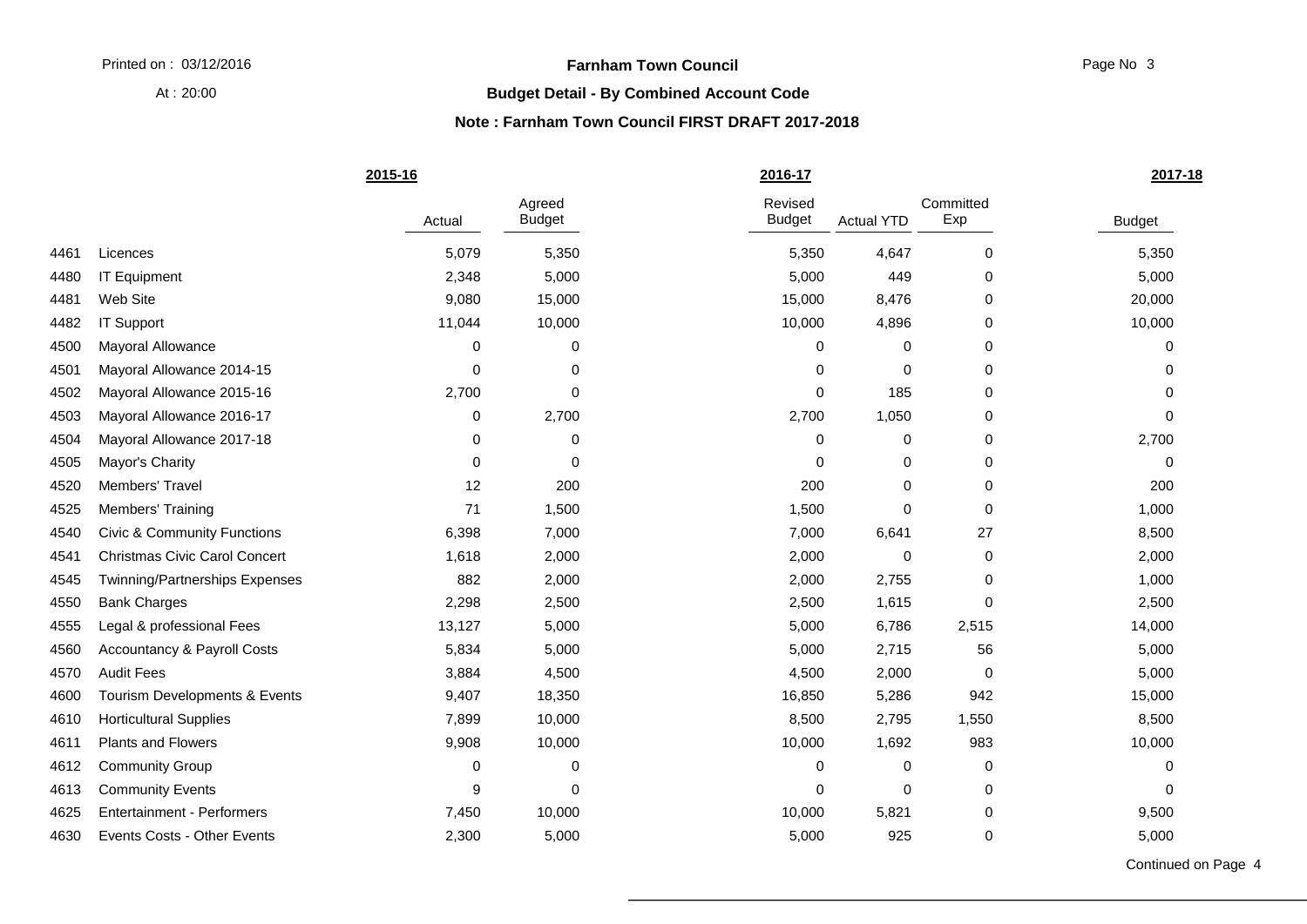# **Farnham Town Council**

#### At : 20:00

# **Budget Detail - By Combined Account Code**

# **Note : Farnham Town Council FIRST DRAFT 2017-2018**

|      |                                | <u>2015-16</u> | <u>2016-17</u>          | <u>2017-18</u>           |                   |                  |               |
|------|--------------------------------|----------------|-------------------------|--------------------------|-------------------|------------------|---------------|
|      |                                | Actual         | Agreed<br><b>Budget</b> | Revised<br><b>Budget</b> | <b>Actual YTD</b> | Committed<br>Exp | <b>Budget</b> |
| 4631 | Events Costs - Diamond Jubilee | $\mathbf 0$    | 0                       | 0                        | $\mathbf 0$       | 0                | $\Omega$      |
| 4641 | Christmas Lights - Install     | 31,980         | 28,000                  | 28,000                   | 5,436             | 0                | 28,000        |
| 4642 | Christmas Lights - Power       | 2,500          | 2,200                   | 2,200                    | 1,950             | 0                | 2,500         |
| 4643 | Christmas Lights 2019          | 0              | 5,000                   | 5,000                    | 0                 | 0                | 5,000         |
| 4650 | <b>Street Furniture</b>        | 6,640          | 5,000                   | 5,000                    | 4,617             | 1,868            | 5,000         |
| 4655 | <b>Banners</b>                 | 7,911          | 6,000                   | 6,000                    | 1,960             | 0                | 6,000         |
| 4702 | <b>Equipment Hire</b>          | 16,260         | 23,000                  | 23,000                   | 10,352            | 0                | 18,500        |
| 4704 | DO NOT USE                     | $\Omega$       | 0                       | 0                        | 0                 | 0                | $\Omega$      |
| 4800 | Grants                         | 20,861         | 20,500                  | 20,500                   | 19,826            | 0                | 35,000        |
| 4801 | Grant - Farnham Maltings       | 12,800         | 13,000                  | 13,000                   | 12,800            | 0                | 13,000        |
| 4802 | Grant - Citizens Advice Bureau | 15,360         | 15,500                  | 15,500                   | 15,360            | 0                | 15,500        |
| 4803 | Grant - 40 Degreez             | 3,400          | 3,500                   | 3,500                    | 3,400             | 0                | 3,500         |
| 4804 | <b>Small Grants</b>            | 2,344          | 2,000                   | 2,000                    | 380               | 0                | 2,000         |
| 4805 | Farnham Carnival               | 0              | 0                       | 1,500                    | 1,500             | 0                | 1,500         |
| 4806 | Sandy Hill Bungalow            | 2,000          | 2,000                   | 2,000                    | 2,000             | 0                | 2,000         |
| 4807 | <b>Community Initiatives</b>   | 28,649         | 55,000                  | 55,000                   | 14,232            | 2,355            | 50,000        |
| 4820 | OLD CODE use cost centre 142   | $\Omega$       | 0                       | 0                        | 3                 | 0                | $\Omega$      |
| 4821 | Elections                      | 30,455         | 7,000                   | 7,000                    | 0                 | 0                | 7,000         |
| 4822 | Publicity and newsletter       | 0              | 0                       | 0                        | $\Omega$          | 0                | $\mathbf 0$   |
| 4830 | <b>Blackwater Valley CMS</b>   | 1,500          | 1,500                   | 1,500                    | 1,500             | 0                | 1,500         |
| 4910 | Loan Repayments                | 10,227         | 10,227                  | 10,227                   | 10,227            | 0                | 10,227        |
| 4999 | Miscellaneous Expenses         | 581            | 0                       | 0                        | 287               | 0                | 0             |
| 6666 | Bad Debt Write Offs            | 2,270          | 0                       | 0                        | 175               | 0                | 0             |
| 7777 | In year savings                | 0              | 0                       | 0                        | 0                 | 0                | 0             |
| 8888 | Overhead recharge to Services  | $\Omega$       | 0                       | 0                        | $\mathbf 0$       | 0                | $\Omega$      |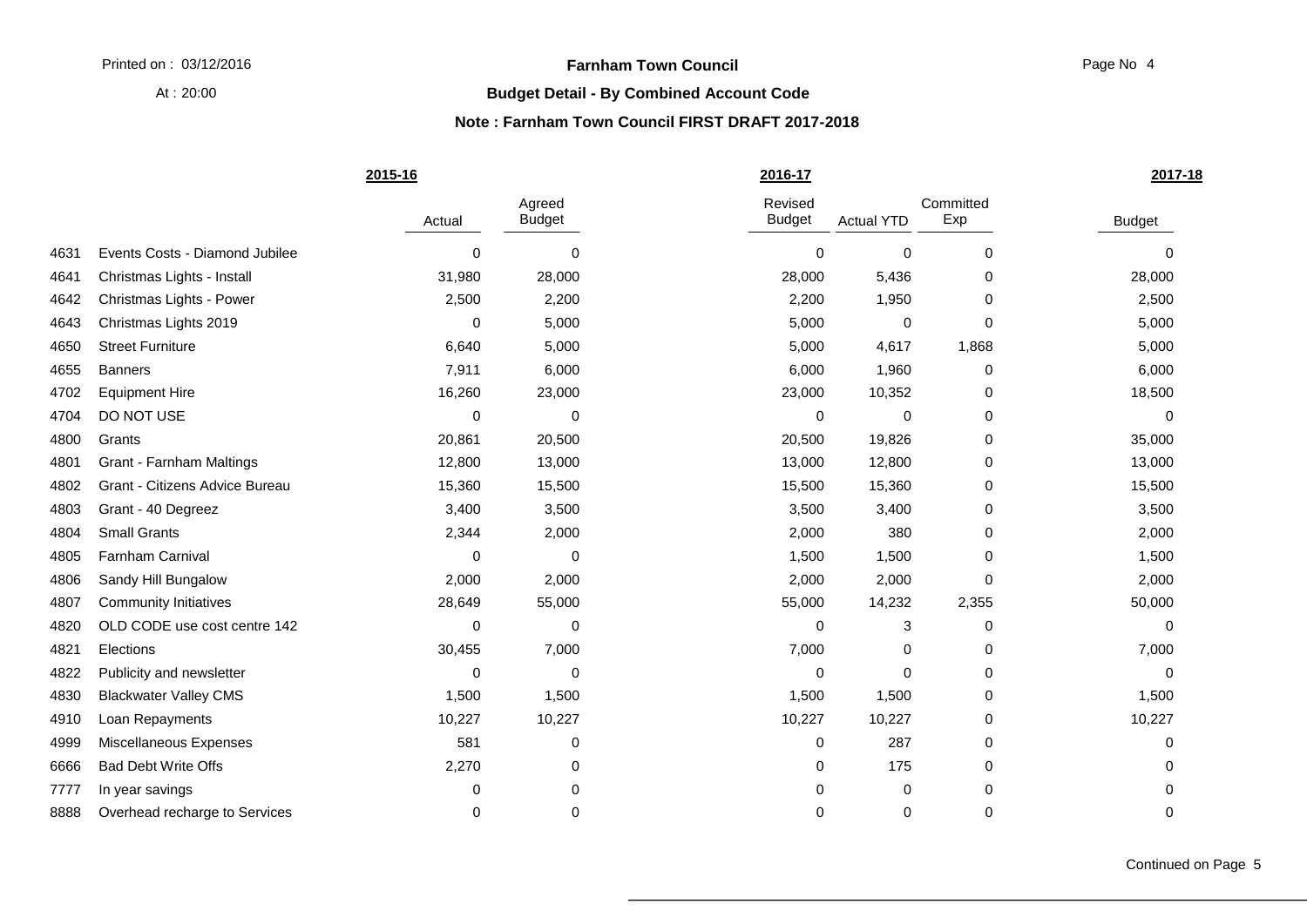At : 20:00

# **Farnham Town Council**

Page No 5

# **Budget Detail - By Combined Account Code**

|      |                                   | 2016-17     |                         |                          |                   |                  |               |
|------|-----------------------------------|-------------|-------------------------|--------------------------|-------------------|------------------|---------------|
|      |                                   | Actual      | Agreed<br><b>Budget</b> | Revised<br><b>Budget</b> | <b>Actual YTD</b> | Committed<br>Exp | <b>Budget</b> |
|      | <b>OverHead Expenditure</b>       | 1,162,728   | 1,219,077               | 1,219,077                | 685,037           | 15,916           | 1,250,202     |
|      | <b>Budget Income</b>              |             |                         |                          |                   |                  |               |
| 1000 | Hall & Room Lettings Income       | 4,500       | 8,500                   | 8,500                    | 4,125             | $\mathbf 0$      | 5,500         |
| 1030 | <b>Commercial Lettings Income</b> | 4,200       | 0                       | 0                        | 4,200             | 0                | 4,200         |
| 1080 | Allotment Rents Income            | 13,317      | 15,500                  | 15,500                   | 10,979            | 0                | 16,500        |
| 1100 | Interment Fees Income             | 43,811      | 35,000                  | 35,000                   | 12,175            | 0                | 30,000        |
| 1120 | <b>Grave Purchases Income</b>     | 52,870      | 35,000                  | 35,000                   | 12,060            | 0                | 35,000        |
| 1130 | Memorials Income                  | 3,885       | 2,500                   | 2,500                    | 3,540             | 0                | 2,500         |
| 1160 | <b>Cemeteries Other Income</b>    | 322         | 0                       | 0                        | 76                | 0                | 0             |
| 1200 | Grants Income                     | 2,194       | 0                       | $\Omega$                 | 5,500             | 0                | $\Omega$      |
| 1201 | Sponsorship Income (+VAT)         | 20,085      | 21,750                  | 21,750                   | 31,880            | 0                | 25,250        |
| 1202 | Income - Contributions            | 23,182      | 11,000                  | 11,000                   | 26,435            | 0                | 12,350        |
| 1203 | Donations - Income                | 1,965       | 0                       | $\mathbf 0$              | 2,260             | 0                | $\mathbf 0$   |
| 1204 | Bookings/Hire                     | 41,882      | 40,900                  | 40,900                   | 40,169            | 0                | 43,900        |
| 1300 | Banners Income                    | 8,500       | 6,000                   | 6,000                    | 3,117             | 0                | 6,000         |
| 1521 | Income - LG Contributions         | $\mathbf 0$ | $\mathbf 0$             | $\Omega$                 | $\mathbf 0$       | 0                | $\Omega$      |
| 1522 | <b>Surrey Highways Contract</b>   | 9,202       | 7,000                   | 7,000                    | 6,936             | 0                | 5,000         |
| 1600 | Mayor's Charity                   | $\mathbf 0$ | 0                       | $\Omega$                 | $\mathbf 0$       | 0                | $\mathbf 0$   |
| 1900 | Precept                           | 961,057     | 1,011,182               | 1,011,182                | 1,011,187         | 0                | 1,015,500     |
| 1905 | Local Parish Council Tax Grant    | 23,230      | 19,745                  | 19,745                   | 19,745            | 0                | 16,783        |
| 1910 | <b>Interest Received</b>          | 7,018       | 5,000                   | 5,000                    | 3,783             | 0                | 5,000         |
| 1915 | Bank Charges reimbursement        | 20          | 0                       | $\Omega$                 | 10                | 0                | 0             |
| 1920 | Sale Of Assets                    | 0           | 0                       | 0                        | 0                 | 0                | 0             |
| 1999 | Miscellaneous Income              | 3,110       | 0                       | $\Omega$                 | 20,803            | 0                | $\mathbf 0$   |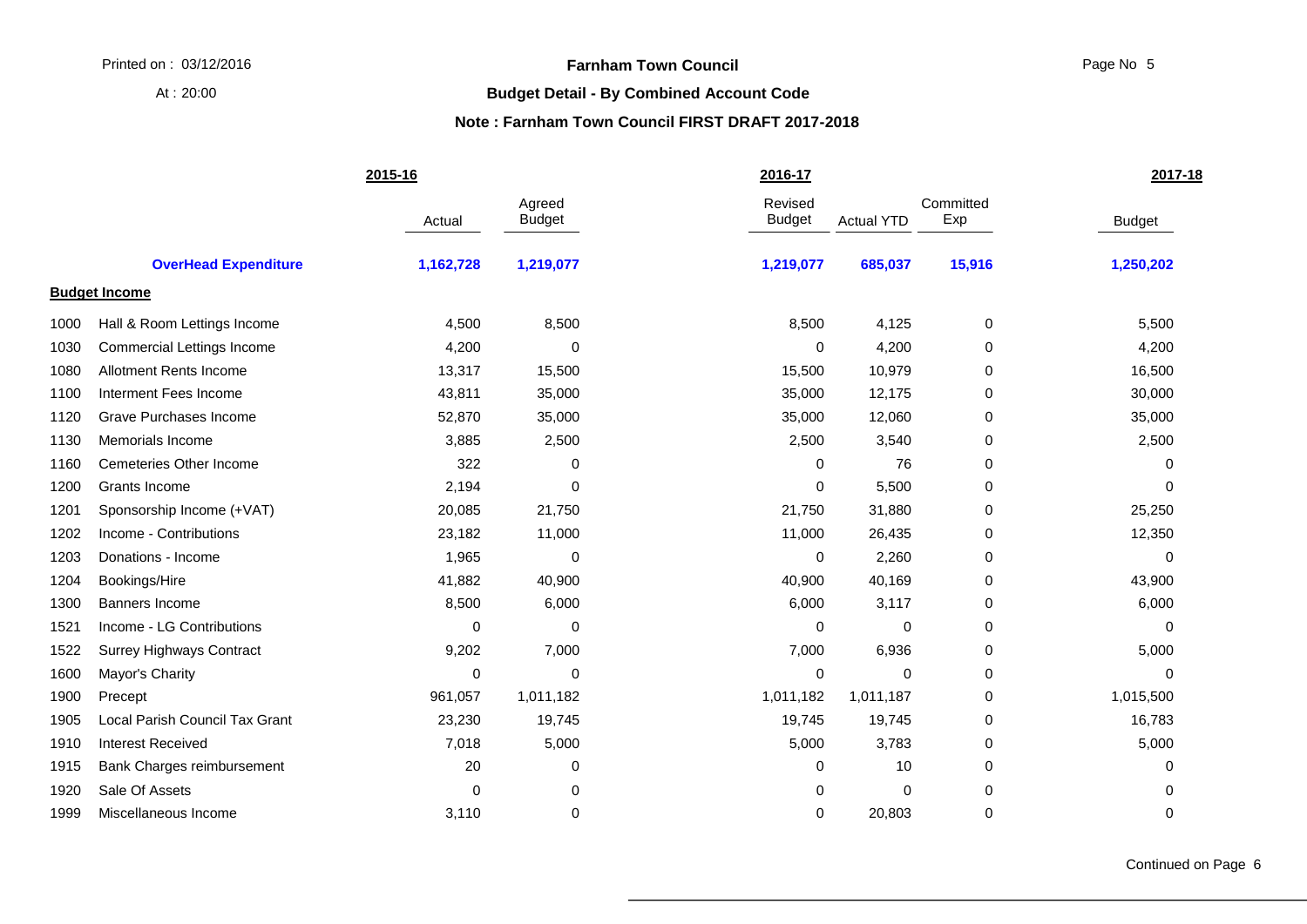# **Farnham Town Council**

At : 20:00

# **Budget Detail - By Combined Account Code**

|                              | 2015-16   |                         |                                               | 2016-17          |               |  |
|------------------------------|-----------|-------------------------|-----------------------------------------------|------------------|---------------|--|
|                              | Actual    | Agreed<br><b>Budget</b> | Revised<br><b>Budget</b><br><b>Actual YTD</b> | Committed<br>Exp | <b>Budget</b> |  |
| <b>Total Income</b>          | 1,224,351 | 1,219,077               | 1,218,981<br>1,219,077                        |                  | 1,223,483     |  |
| <b>Total Net Expenditure</b> | $-24,623$ | 0                       | $-533.943$                                    | 15,916           | 26,719        |  |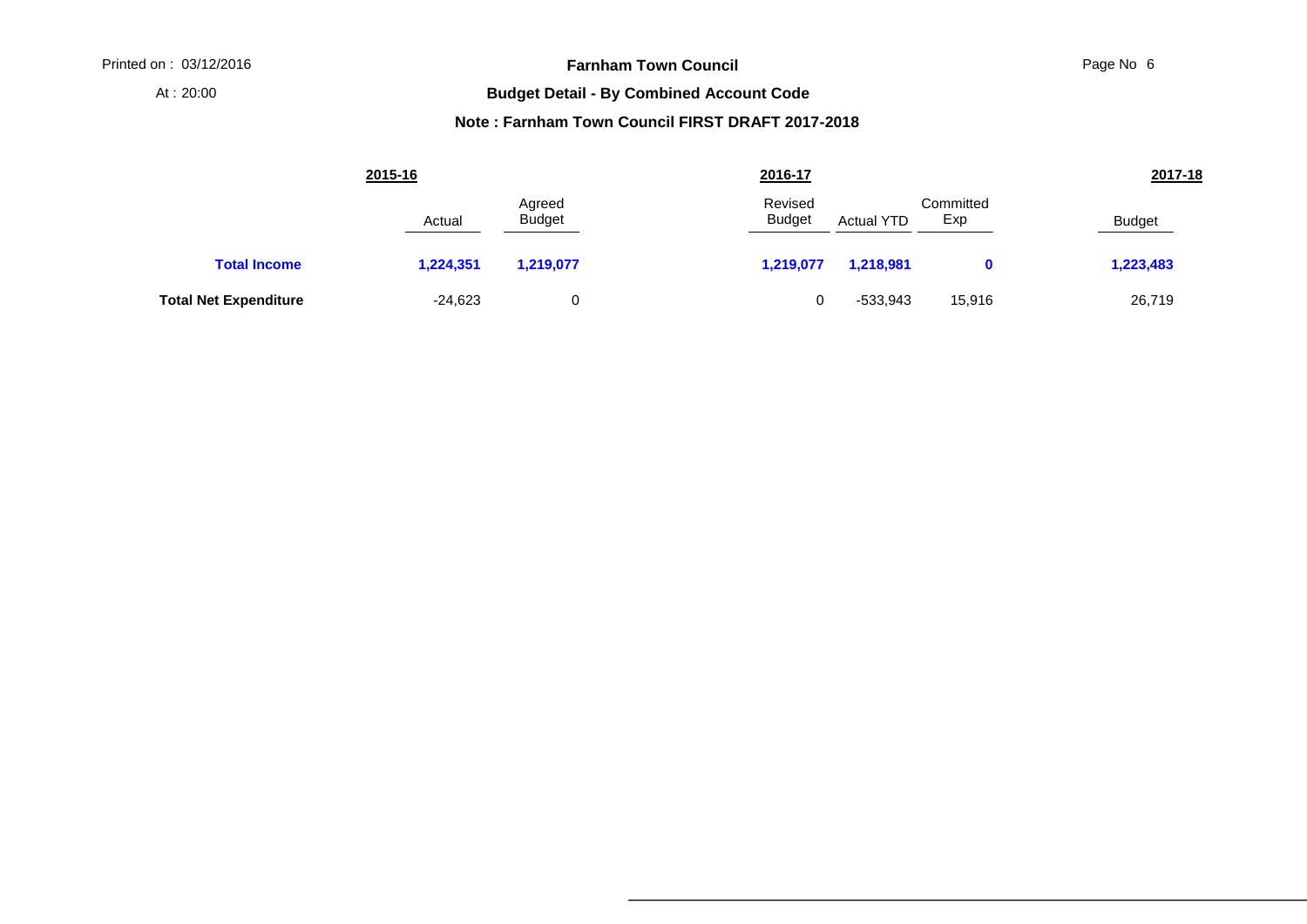| Printed on: 03/12/2016 |  |  |
|------------------------|--|--|
|                        |  |  |

At: 11:11

# **Farnham Town Council**

**Page No : 1** 

# **Budget Notes**

|      | A/c Code Description                   |     | Centre Description                    | <b>Budget Notes</b>                                                                                 |
|------|----------------------------------------|-----|---------------------------------------|-----------------------------------------------------------------------------------------------------|
| 4481 | Web Site                               | 100 | Professional Services & Admin         | Refresh of some elements in 2017/18                                                                 |
| 4482 | <b>IT Support</b>                      | 100 | Professional Services & Admin         | IT support contract                                                                                 |
| 4555 | Legal & professional Fees              | 100 | Professional Services & Admin         | Assets' licences transfers, advice etc. Combined with professional fees 4585<br>in 2016/17          |
| 4560 | <b>Accountancy &amp; Payroll Costs</b> | 100 | Professional Services & Admin         | Accountancy support for month end and year end                                                      |
| 4570 | <b>Audit Fees</b>                      | 100 | Professional Services & Admin         | Covers internal and external audit fees. New national system from 2017.                             |
| 4001 | Agency/Contract Staffing               | 110 | Governance & Democratic               | Agency Staff costs generally funded from vacancies under code 4000                                  |
| 4100 | Rent                                   | 110 | Governance & Democratic               | Merged with Rates 4110 120                                                                          |
| 4130 | Insurance                              | 110 | Governance & Democratic               | Increase as a result of depot claim and new tax rate. Retender due in 2017.                         |
| 4170 | Property Maintenance/Refurbish         | 110 | Governance & Democratic               | Offfice and depot                                                                                   |
| 4400 | Stationery                             | 110 | Governance & Democratic               | Paper costs for agendas etc                                                                         |
| 4425 | Advertising                            | 110 | Governance & Democratic               | Annual meeting                                                                                      |
| 4426 | Publicity and newsletter               | 110 | Governance & Democratic               | Vantage Point, Residents Guide, newsletter formerly 4822                                            |
| 4460 | Subscriptions & Memberships            | 110 | Governance & Democratic               | Inlcudes NALC/SALC/SLCC                                                                             |
| 4540 | <b>Civic &amp; Community Functions</b> | 110 | Governance & Democratic               | Additional events being held including volunteer thankyou events                                    |
| 4545 | Twinning/Partnerships                  | 110 | Governance & Democratic               | 2016/17 for 25th anniversary, partly offset by income                                               |
| 1204 | Bookings/Hire                          | 120 | <b>Office &amp; Customer Services</b> | Eg Annual Town meeting                                                                              |
| 4001 | Agency/Contract Staffing               | 120 | <b>Office &amp; Customer Services</b> | Agency Staff additional costs met from vacancies under code 4000                                    |
| 4110 | Rates, rent                            | 120 | <b>Office &amp; Customer Services</b> | Budget merged with with former 4100 100 in 2015/16                                                  |
| 4115 | <b>Water Charges</b>                   | 120 | <b>Office &amp; Customer Services</b> | Water charges for offices                                                                           |
| 4170 | Property Maintenance/Refurbish         | 120 | <b>Office &amp; Customer Services</b> | Met from code 4170 100                                                                              |
| 4195 | Alarms - Fire, Security                | 120 | <b>Office &amp; Customer Services</b> | Fire, intruder and keyholding service                                                               |
| 4425 | Advertising                            | 120 | <b>Office &amp; Customer Services</b> | Covers Remembrance, mayoral, councillor                                                             |
| 4800 | Grants                                 | 130 | Grants                                | Should this sum increase in 2017/18? Requests from eg Hoppa, Brightwells<br>Gostrey, 40 degreez etc |
| 4821 | Elections                              | 141 | Elections                             | Provision for election or by-election expenses paid over 4 years into<br>earmarked reserve          |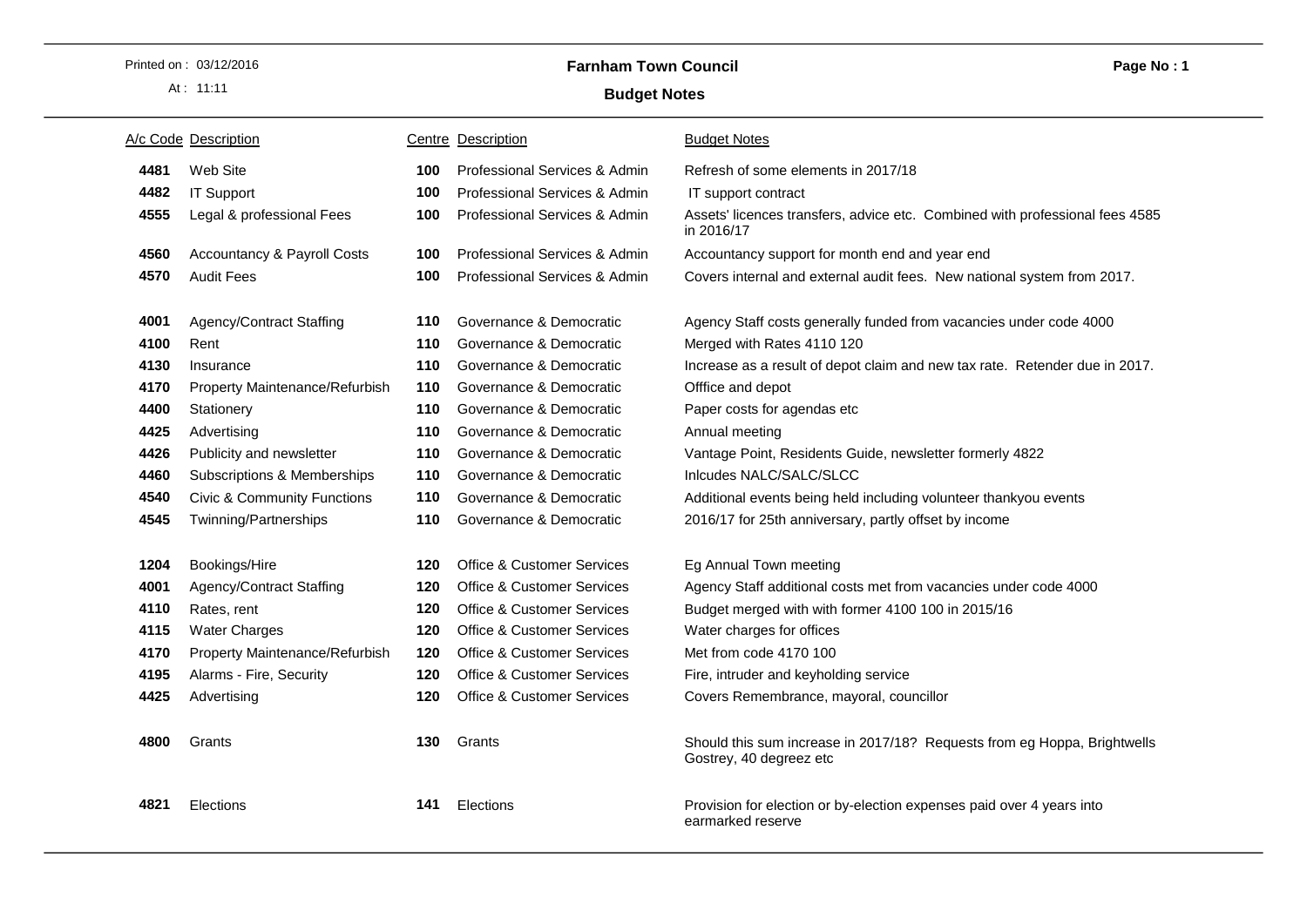At: 11:11

# **Farnham Town Council Budget Notes**

**Page No : 2** 

|      | A/c Code Description                  |     | <b>Centre Description</b>      | <b>Budget Notes</b>                                                                                    |
|------|---------------------------------------|-----|--------------------------------|--------------------------------------------------------------------------------------------------------|
|      |                                       |     |                                |                                                                                                        |
| 4001 | <b>Agency/Contract Staffing</b>       | 142 | Neighbourhood Plan             | Provision for 2017/18 advice for Emerging Local Plan issues                                            |
| 4415 | Printing & Design (External)          | 142 | Neighbourhood Plan             | Printing final Neighbourhood plan for consultation etc                                                 |
| 4822 | Publicity and newsletter              |     |                                | Newsletters, residents Guide, Vantage point recoded to 4426                                            |
| 1900 | Precept                               | 150 | Other Operating Income/Costs   | Council Tax base rise to 16973.1 (99% collection rate at Oct 2016 (16699.8 in<br>current year)         |
| 1905 | <b>Local Parish Council Tax Grant</b> | 150 | Other Operating Income/Costs   | assumes 2016-17 figure less 15%.following Waverley letter 14-11-2016                                   |
| 1910 | <b>Interest Received</b>              | 150 | Other Operating Income/Costs   | interest on investments at historic low rate                                                           |
| 4002 | <b>Actuarial Contribution</b>         | 150 | Other Operating Income/Costs   | Triennial Actuarial Review impact - potential for reduction - details awaited                          |
| 4910 | Loan Repayments                       | 150 | Other Operating Income/Costs   | Public Works Loan Board repayment for council offices extension. Ends on<br>29/10/22.                  |
| 4170 | Property Maintenance/Refurbish        | 160 | <b>Wrecclesham Community</b>   | Covers landowner's responsibilities                                                                    |
| 4195 | Alarms - Fire, Security               | 160 | <b>Wrecclesham Community</b>   | Fire and intruder alarms and keyholding service                                                        |
| 1202 | Income - Contributions                | 170 | <b>Community Development</b>   | 2015/16 includes SCC commuted sum for maintenance to go to reserves for<br>future maintenance          |
| 4806 | Sandy Hill Bungalow                   | 170 | <b>Community Development</b>   | Transitional contribution to the community trust to the costs of employing<br>manager. 2017/18 review? |
| 4120 | <b>Energy Costs</b>                   | 171 | <b>Community Safety</b>        | CCTV cameras                                                                                           |
| 4190 | <b>CCTV</b>                           | 171 | <b>Community Safety</b>        | Camera repairs & maintenance & redcare line rental                                                     |
| 4807 | <b>Community Initiatives</b>          | 175 | Localism - New Initiatives/Pro | New initiatives fund and top up of principal authority services                                        |
| 4001 | Agency/Contract Staffing              | 199 | Rechargeable Costs             | Agency Staff costs met from vacancies under code 4000                                                  |
| 4041 | <b>Staff Travel</b>                   | 199 | Rechargeable Costs             | costs paid through payroll                                                                             |
| 4130 | Insurance                             | 199 | Rechargeable Costs             | Should be against code 4130 110                                                                        |
| 4170 | Property Maintenance/Refurbish        | 199 | Rechargeable Costs             | Costs allocated against some other budget codes - needs reallocating                                   |
|      |                                       |     |                                |                                                                                                        |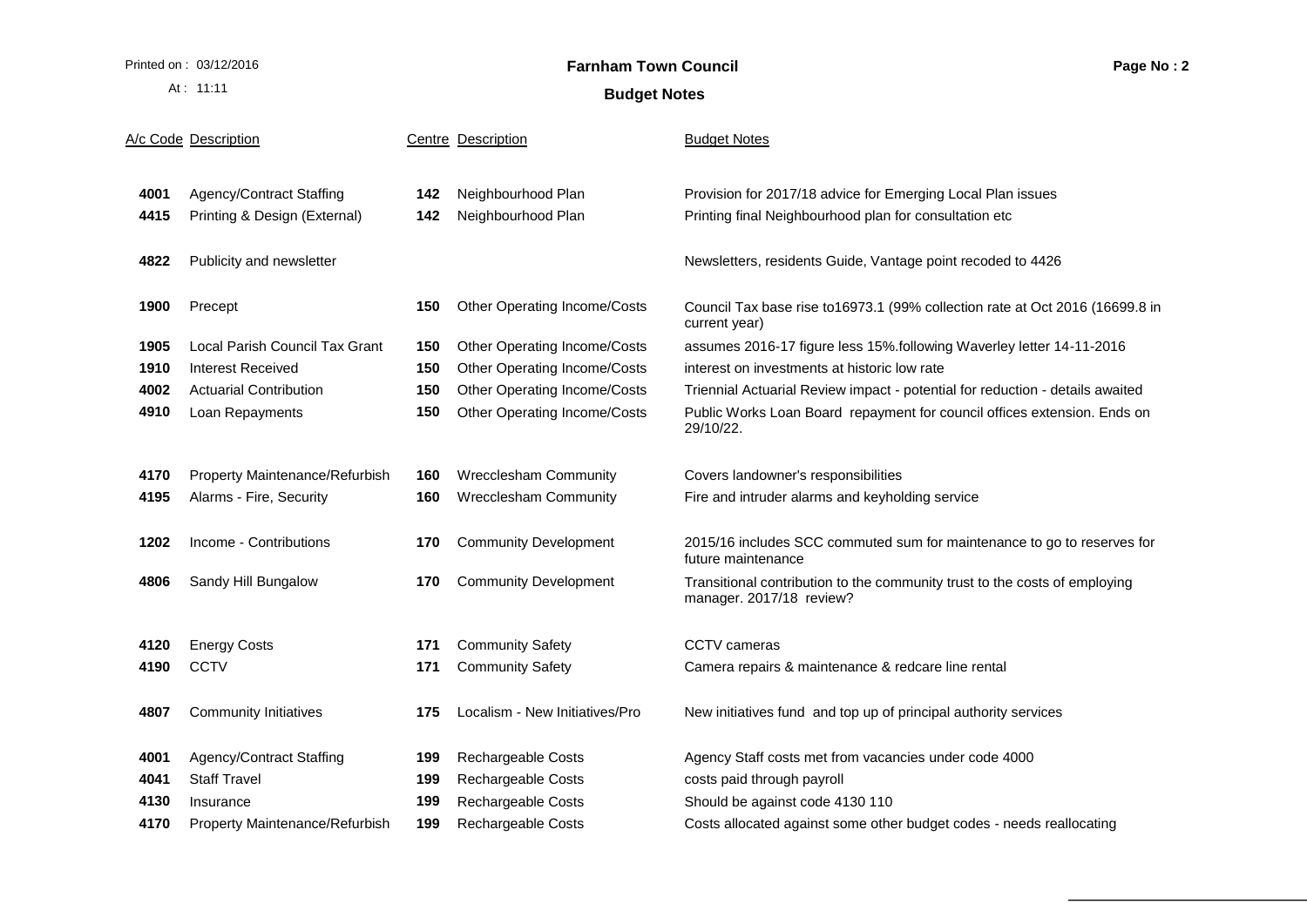At: 11:11

# **Farnham Town Council Budget Notes**

|      | A/c Code Description                   |     | Centre Description      | <b>Budget Notes</b>                                                                                  |
|------|----------------------------------------|-----|-------------------------|------------------------------------------------------------------------------------------------------|
|      |                                        |     |                         |                                                                                                      |
| 4195 | Alarms - Fire, Security                | 200 | <b>Grounds Services</b> | Alarm system maintenance and monitoring, keyholding at Depot                                         |
| 4300 | Vehicle Costs - Fuel                   | 200 | <b>Grounds Services</b> | Mower and Vehicle fuel costs - currently at low rates increases expected<br>2017/18                  |
| 4302 | Vehicle Costs - Maintenance            | 200 | <b>Grounds Services</b> | 3 vehicles MOT and servicing reflects usage                                                          |
| 4440 | Telephones                             | 200 | <b>Grounds Services</b> | Depot broadband (cctv) and mobiles                                                                   |
| 4460 | Subscriptions & Memberships            | 200 | <b>Grounds Services</b> | <b>Surrey Wildlife Trust</b>                                                                         |
| 1522 | <b>Surrey Highways Contract</b>        | 201 | Highways                | No confirmation of basis for scheme in 2017/18                                                       |
| 4176 | Cleaning consumables                   | 201 | Highways                | Highways Localism Project                                                                            |
| 4170 | Property Maintenance/Refurbish         | 205 | War Memorial            | Possible Rowledge refurb contribution                                                                |
| 1201 | Sponsorship Income (+VAT)              | 210 | Farnham In Bloom        | Target income                                                                                        |
| 1202 | Income - Contributions                 | 210 | Farnham In Bloom        | Targetted support for baskets, troughs and planters                                                  |
| 1203 | Donations - Income                     | 210 | Farnham In Bloom        | Donations not guaranteed                                                                             |
| 4170 | Property Maintenance/Refurbish         | 210 | Farnham In Bloom        | Amalgamate with 4610                                                                                 |
| 4415 | Printing & Design (External)           | 210 | Farnham In Bloom        | leaflets, Briefing packs, etc                                                                        |
| 4540 | <b>Civic &amp; Community Functions</b> | 210 | Farnham In Bloom        | Covers launch, awards event, community events etc                                                    |
| 4610 | <b>Horticultural Supplies</b>          | 210 | Farnham In Bloom        | Expenditure covers non-plants related costs mostly in last quarter of year                           |
| 4611 | <b>Plants and Flowers</b>              | 210 | Farnham In Bloom        | Expenditure mostly in last quarter of year                                                           |
| 1202 | Income - Contributions                 |     |                         | Ceased maintenance 1/12/13 as Surrey would not cover costs (their costs<br>then increased to c £10k! |
| 1080 | Allotment Rents Income                 | 240 | Allotments              | Increase proposed to cover combined allotment indemnity insurance for<br>individuals                 |
| 4140 | <b>Office Costs</b>                    | 240 | Allotments              | Annual lecture and meetings                                                                          |
| 4415 | Printing & Design (External)           | 240 | Allotments              | Newsletter, show booklets                                                                            |
| 4455 | Postages & Distribution                | 240 | Allotments              | Newsletter etc                                                                                       |
|      |                                        |     |                         |                                                                                                      |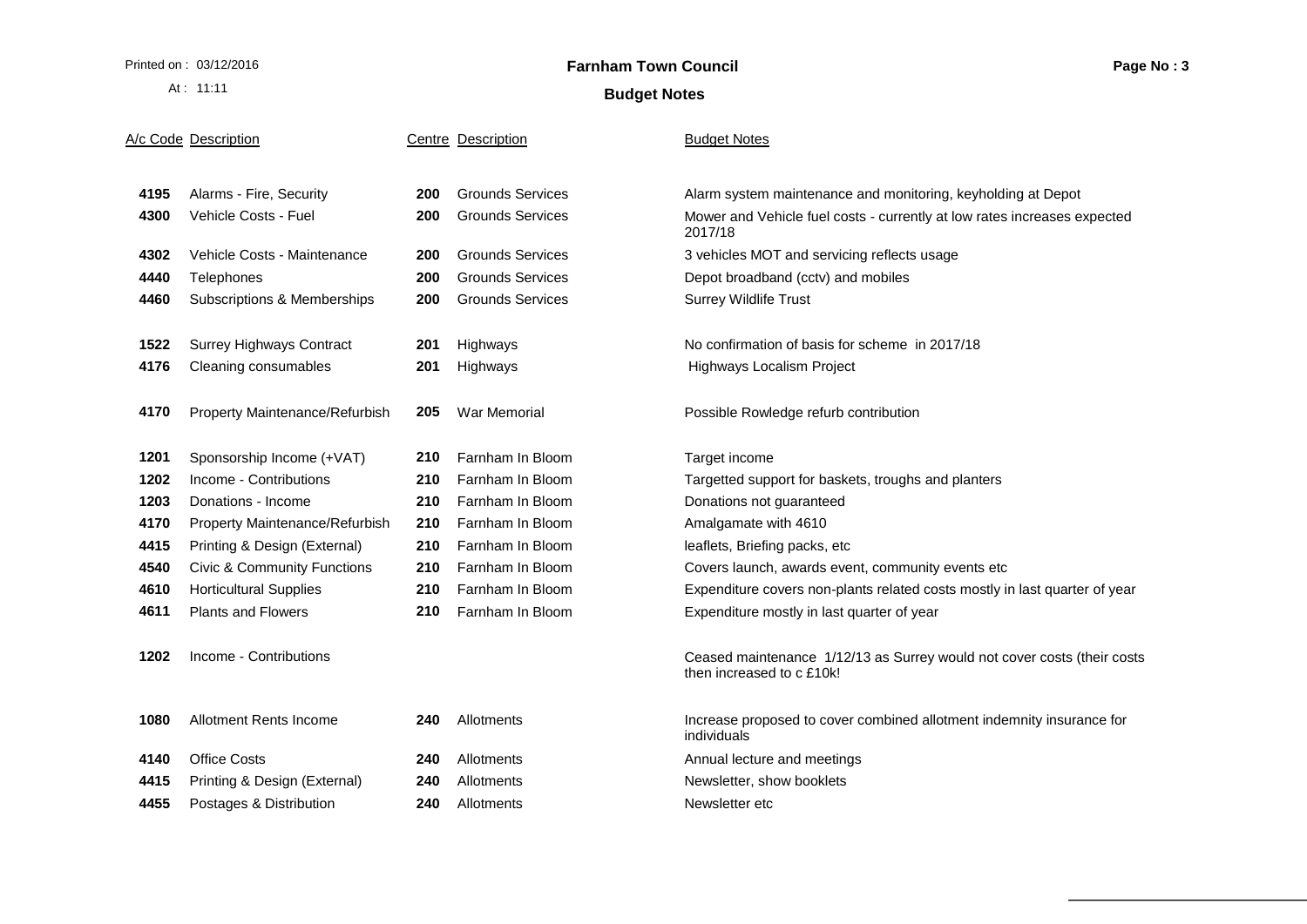At: 11:11

# **Farnham Town Council Budget Notes**

|      | A/c Code Description                    |     | <b>Centre Description</b>  | <b>Budget Notes</b>                                                         |
|------|-----------------------------------------|-----|----------------------------|-----------------------------------------------------------------------------|
| 4000 | <b>Salaries</b>                         | 250 | <b>Public Conveniences</b> | Weekend allocation now under pilot contract.code 4003                       |
| 4120 | <b>Energy Costs</b>                     | 250 | <b>Public Conveniences</b> | Reflect energy costs                                                        |
| 4170 | Property Maintenance/Refurbish          | 250 | <b>Public Conveniences</b> | Underspend expected in 16/17 -awaiting Gostrey transfer.                    |
| 4176 | Cleaning consumables                    | 250 | <b>Public Conveniences</b> | Reflects consumption levels and community toilet scheme contributions       |
| 1300 | Banners Income                          | 260 | Town Centre & Rural Dev    | Income reflects higher use and offsets costs - aims for breakeven           |
| 4650 | <b>Street Furniture</b>                 | 260 | Town Centre & Rural Dev    | Replace finger posts, bus stops etc                                         |
| 4655 | <b>Banners</b>                          | 260 | Town Centre & Rural Dev    | Installation costs met by income                                            |
| 4000 | Salaries                                | 300 | Tourism                    | Split allocation with events 310                                            |
| 4120 | <b>Energy Costs</b>                     | 300 | Tourism                    | Lower consumption costs overall                                             |
| 4415 | Printing & Design (External)            | 300 | Tourism                    | Visitor Guide and Residents' Guide, walks leaflets                          |
| 4455 | Postages & Distribution                 | 300 | Tourism                    | Deliver residents' guide/leaflets to every household                        |
| 4460 | Subscriptions & Memberships             | 300 | Tourism                    | visit surrey                                                                |
| 4805 | <b>Farnham Carnival</b>                 | 300 | Tourism                    | Shared weekend with Picnic in the Park                                      |
| 4000 | <b>Salaries</b>                         | 310 | Events                     | Reallocating staff time from tourism 300 heading to better reflect activity |
| 4020 | <b>Additional Staffing &amp; Events</b> | 310 | Events                     | Costs for 2017/18 being allocated across each event                         |
| 4630 | Events Costs - Other Events             | 310 | Events                     | Walking Festival and emerging events                                        |
| 1204 | Bookings/Hire                           | 311 | Picnic in the Park         | Income allocated to specific activities                                     |
| 4020 | <b>Additional Staffing &amp; Events</b> | 311 | Picnic in the Park         | Costs for 2017/18 being allocated across each event                         |
| 4702 | <b>Equipment Hire</b>                   | 311 | Picnic in the Park         | Staging, toilets etc                                                        |
| 1204 | Bookings/Hire                           | 312 | <b>Food Festival</b>       | Stall holder income                                                         |
| 4003 | <b>Contracted Services</b>              | 312 | <b>Food Festival</b>       | Road closure, St John Ambulance                                             |
| 4020 | <b>Additional Staffing &amp; Events</b> | 312 | <b>Food Festival</b>       | Funded from centre 310. Costs for 2017/18 being allocated across each event |
| 1202 | Income - Contributions                  | 313 | Music in the Meadow        | Stall income                                                                |
| 4020 | <b>Additional Staffing &amp; Events</b> | 313 | Music in the Meadow        | Funded from code 310. Costs for 2017/18 being allocated across each event   |
| 4625 | Entertainment - Performers              | 313 | Music in the Meadow        | Contributions for performers. Additional Winter events 2016/17.             |
|      |                                         |     |                            |                                                                             |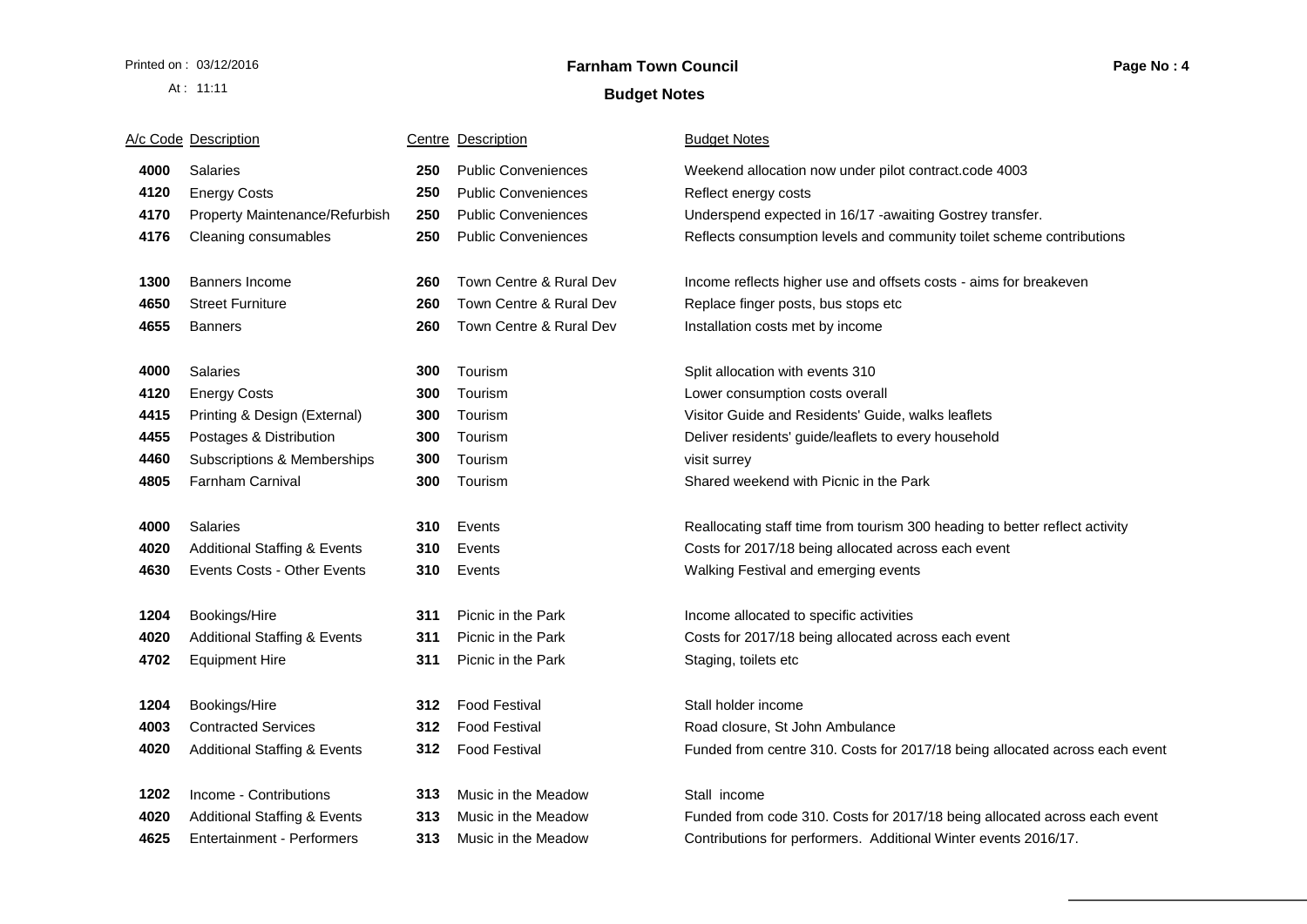At: 11:11

# **Farnham Town Council Budget Notes**

|      | A/c Code Description                    |     | Centre Description           | <b>Budget Notes</b>                                                                             |
|------|-----------------------------------------|-----|------------------------------|-------------------------------------------------------------------------------------------------|
|      |                                         |     |                              |                                                                                                 |
| 4702 | <b>Equipment Hire</b>                   | 314 | Christmas Switch-on          | Staging                                                                                         |
| 4003 | <b>Contracted Services</b>              | 316 | <b>Christmas Market</b>      | Road Closure                                                                                    |
| 4020 | <b>Additional Staffing &amp; Events</b> | 316 | <b>Christmas Market</b>      | Costs for 2017/18 being allocated across each event                                             |
| 4425 | Advertising                             | 320 | <b>Farmers' Market</b>       | Banners, adverts etc                                                                            |
| 4461 | Licences                                | 320 | <b>Farmers' Market</b>       | Waverley Borough Council charge of £10 per stall per market, plus other<br>licences             |
|      |                                         |     |                              |                                                                                                 |
| 4641 | Christmas Lights - Install              | 330 | Christmas Lights             | Core costs reduced for new scheme. Additional sum included for scheme<br>expansion.             |
| 4643 | Christmas Lights 2019                   | 330 | Christmas Lights             | Annual provision for earmarked reserve to replace/upgrade Christmas lights<br>in 2019           |
|      |                                         |     |                              |                                                                                                 |
| 1100 | Interment Fees Income                   | 400 | Cemeteries                   | Income fluctuates. Lowest for several years in 2016/17 to date                                  |
| 1120 | Grave Purchases Income                  | 400 | Cemeteries                   | Income fluctuates. Lowest for several years in 2016/17 to date                                  |
| 1130 | Memorials Income                        | 400 | Cemeteries                   | Income based on experience to date                                                              |
| 4001 | Agency/Contract Staffing                | 400 | Cemeteries                   | Additional maintenance bought in                                                                |
| 4115 | <b>Water Charges</b>                    | 400 | Cemeteries                   | Reflecting cemetery water costs                                                                 |
| 4170 | Property Maintenance/Refurbish          | 400 | Cemeteries                   | Ongoing programme to improve paths, railings etc                                                |
| 4210 | <b>Grave Digging</b>                    | 400 | Cemeteries                   | Grave digging costs now met by undertakers or cemeteries staff allocation (c<br>25 ashes plots) |
| 4225 | <b>Cemetery Memorial</b>                | 400 | Cemeteries                   | Ongoing memorial fixing programme                                                               |
| 4482 | <b>IT Support</b>                       | 400 | Cemeteries                   | Epitaph software                                                                                |
| 4555 | Legal & professional Fees               | 400 | Cemeteries                   | Chapels project                                                                                 |
| 1920 | Sale Of Assets                          |     |                              | Sale of Green Lane Chapel - moved to ringfenced reserve                                         |
| 1200 | Grants Income                           | 910 | <b>Wrecclesham Community</b> | Retained grants for refurbishment project                                                       |
| 1202 | Income - Contributions                  | 910 | Wrecclesham Community        | Refurbishment project contributions                                                             |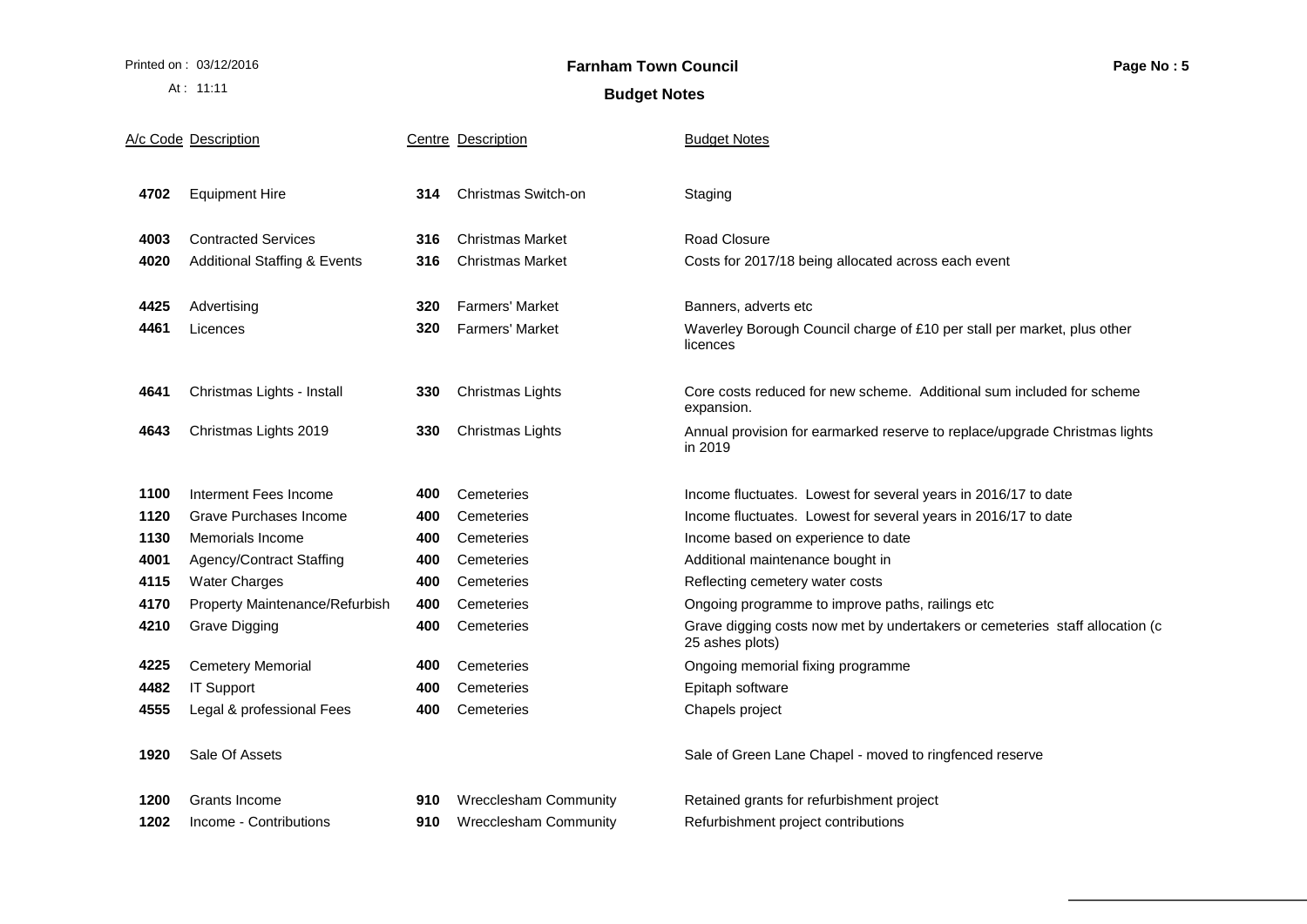This page deliberately blank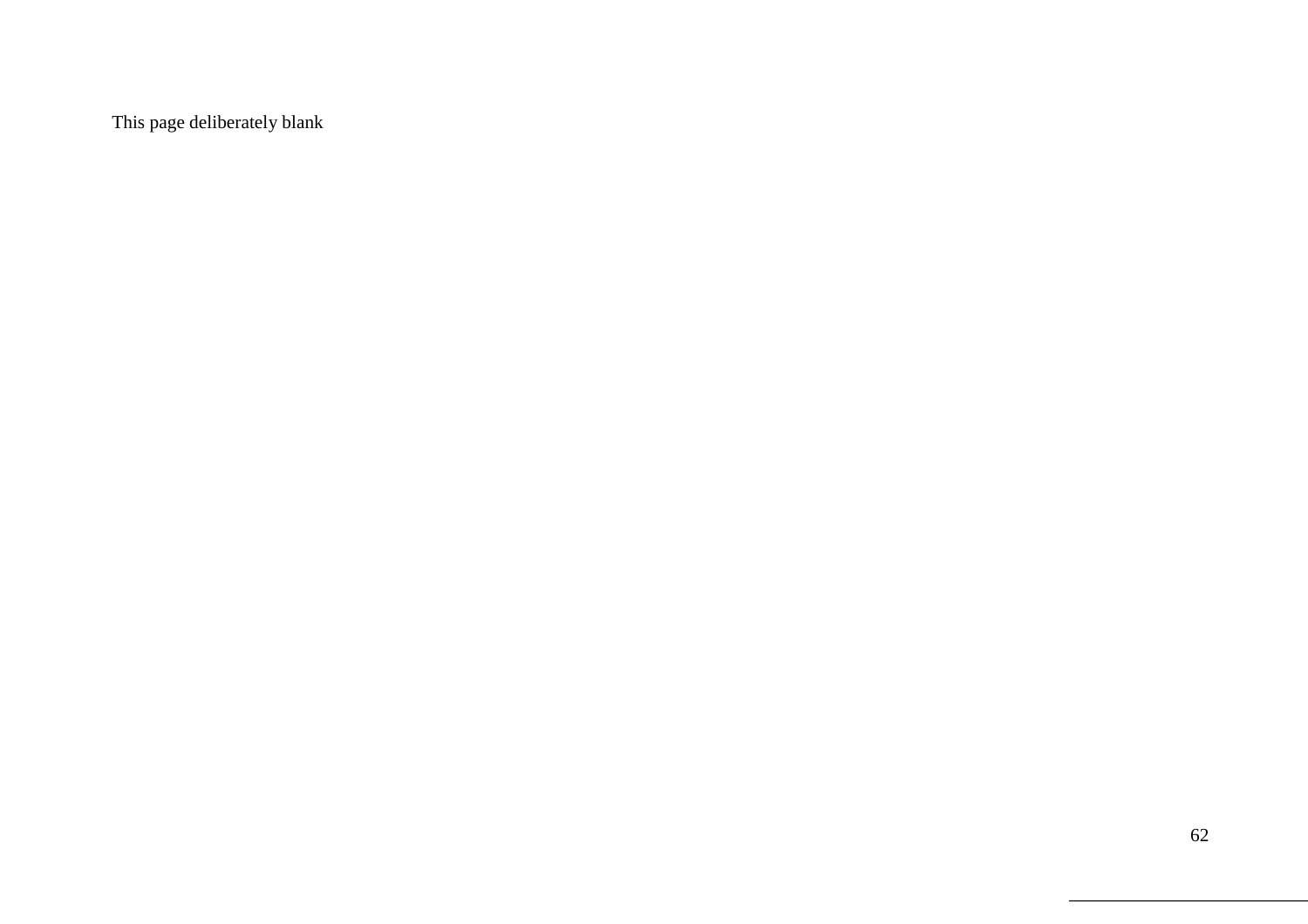

# FARNHAM TOWN COUNCIL



**Notes** Planning & Licensing Consultative Group

# **Time and date**

9.30 am on Monday 14th November 2016

# **Place**

Council Chamber, South Street, Farnham

# **Planning & Licensing Consultative Group Members Present**

Councillor J Williamson (Chair) Councillor Carole Cockburn Councillor J Fraser Councillor M Hyman Councillor A Macleod Councillor K Mirylees

# **Officers in attendance**: Ian Kershaw

**NOTE: The comments and observations from Waverley Borough Councillors are preliminary ones prior to consideration at Borough Council level and are based on the evidence and representations to the Town Council.**

- **1. Apologies**  Councillors P Dunsmore, K Mirylees and J Ricketts.
- **2. Declarations of Interest** There were none.
- **3. Applications considered by the Planning and Licensing Consultative Group on 14 November 2016**

# **Borough Council Planning Applications**

# **Farnham Bourne**

**WA/2016/2159 Farnham Bourne Zyra Knight** Application under Section 73A to vary Conditions 3 & 4 of WA/2015//0604 to allow alterations to windows. LATIMER HOUSE, FORD LANE, WRECCLESHAM GU10 4SF **Farnham Town Council has no objections.**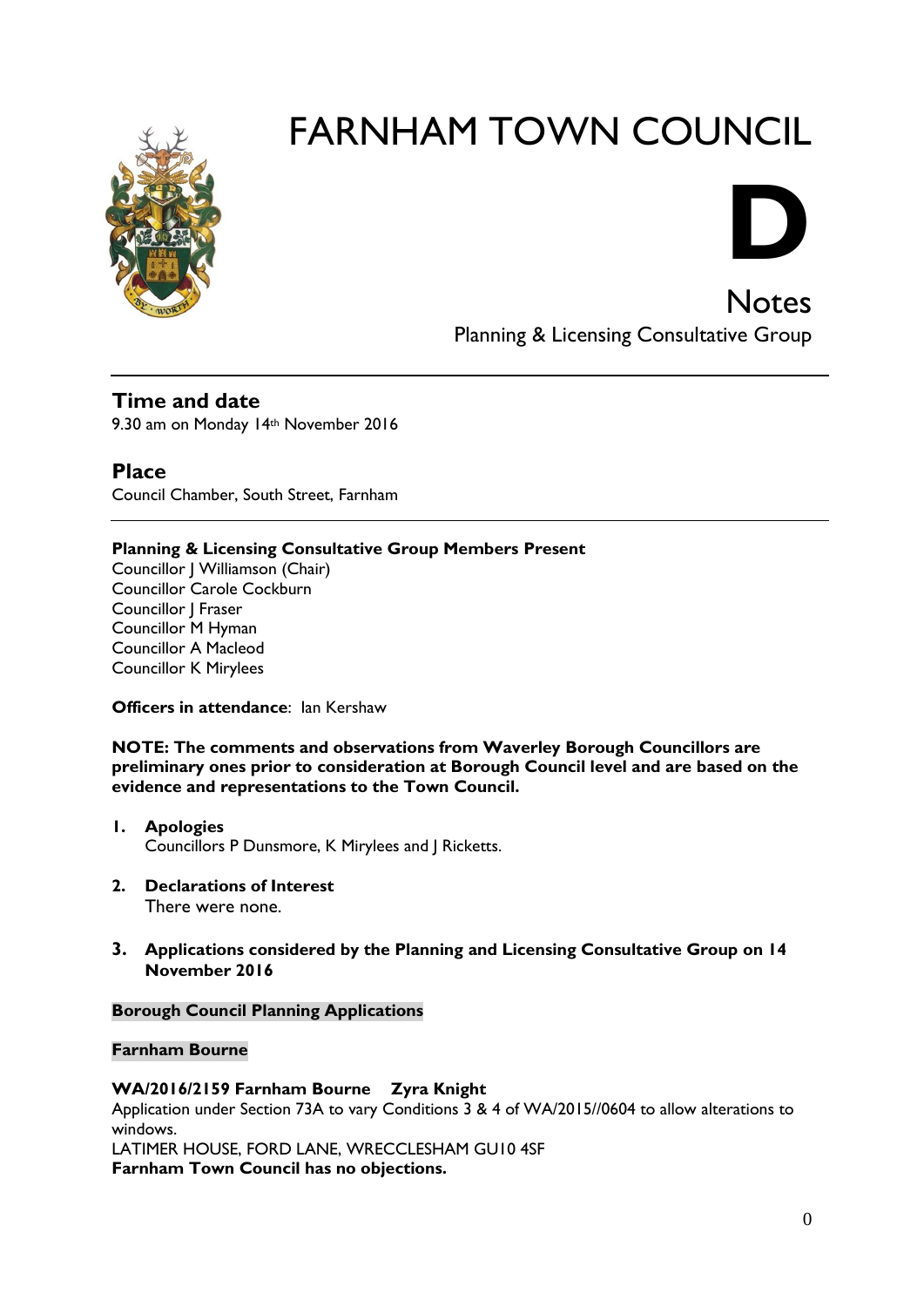# **WA/2016/2162 Farnham Bourne Rachel Kellas**

Application under Section 73 to vary Condition 1 of WA/2016/0614 (plan numbers) to allow for changes to fenestration. LAND TO REAR OF HERONCOURT, 39 FORD LANE, WRECCLESHAM GU10 4SF **Farnham Town Council has no objections.**

# **WA/2016/2177 Farnham Bourne Gemma Paterson**

Erection of a single dwelling and garage and formation of a new access from Moons Hill. LAND TO REAR OF 1 HILLSIDE ROAD, MOONS HILL, FRENSHAM GU10 3AP

**Farnham Town Council objects on the grounds that the principle of development in this rural area is not acceptable. It is contrary to the guidance set out in the Neighbourhood Plan and will add to coalescence between settlements.**

# **Farnham Castle**

**WA/2016/2143 Farnham Castle Kate Ingram** Listed Building consent for installation of 3 air conditioning units and internal alterations. CHEYENNE HOUSE, WEST STREET, FARNHAM GU9 7EQ **Farnham Town Council has no objections subject to the approval of the Listed** 

**Buildings Officer.**

# **WA/2016/2142 Farnham Castle Kate Ingram**

Installation of 3 air conditioning units. CHEYENNE HOUSE, WEST STREET, FARNHAM GU9 7EQ **Farnham Town Council has no objections subject to the approval of the Listed Buildings Officer.**

# **CA/2016/0145 Farnham Castle Mr A Clout**

FARNHAM CONSERVATION AREA REMOVAL OF TREE GUILDFORD HOUSE CASTLE HILL FARNHAM GU9 7JG **Farnham Town Council regrets the loss of a tree in a conservation area but has no objections subject to the approval of the Arboricultural Officer.**

# **WA/2016/2163 Farnham Castle Zyra Knight**

Erection of extensions following demolition of existing conservatory. FARNHAM HOUSE HOTEL, ALTON ROAD, FARNHAM GU10 5ER **Farnham Town Council has no objections subject to the extensions being in keeping with the Farnham Design Statement and all materials used being in keeping with existing.**

# **WA/2016/2141 Farnham Castle Kayleigh Taylor**

Erection of a two storey rear extension (revision of WA/2016/0797). 1 BABBS MEAD, FARNHAM GU9 7EE

**Farnham Town Council has no objections subject to the extension being in keeping with the Farnham Design Statement and all materials used being in keeping with existing.**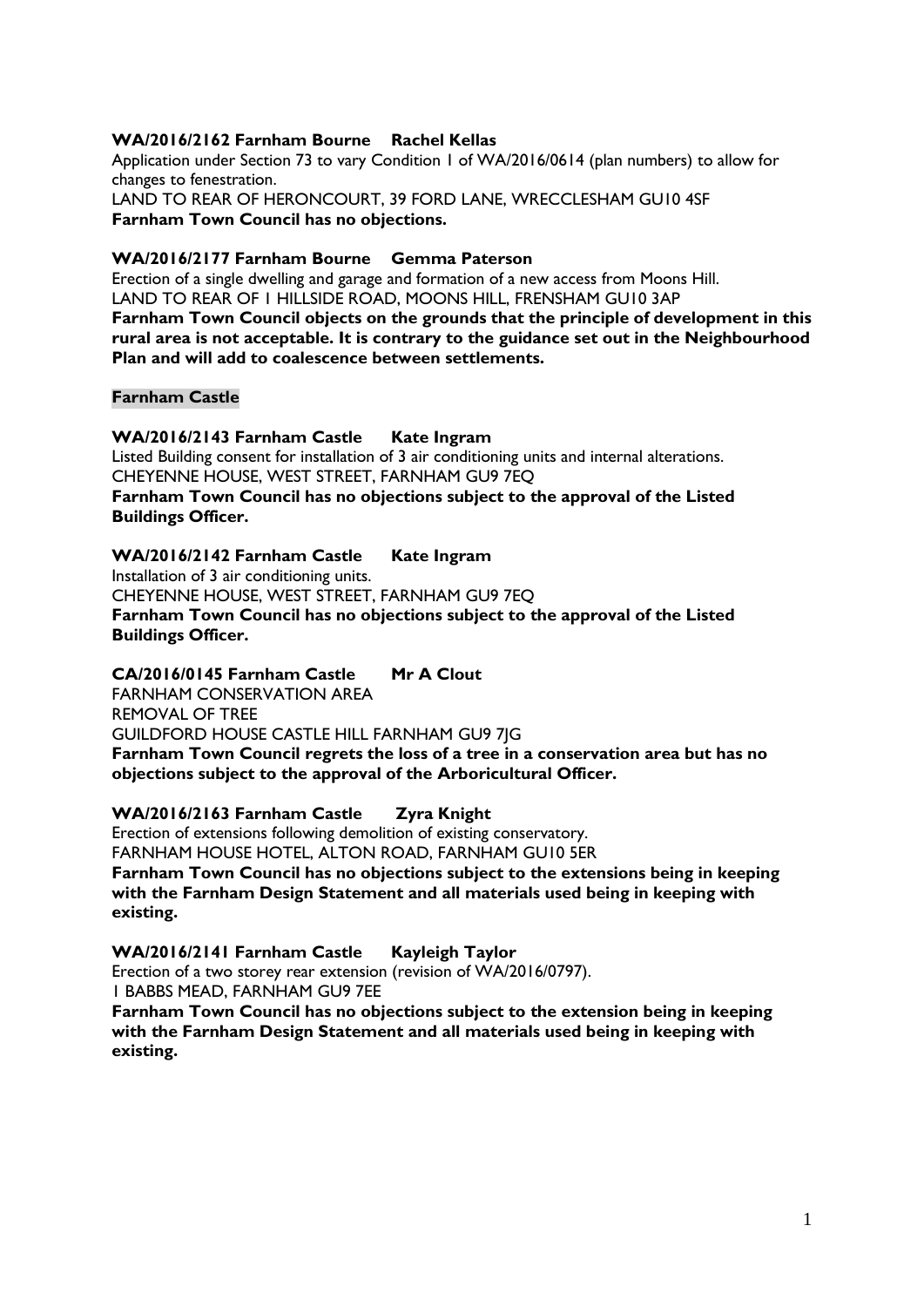# **Farnham Firgrove**

# **WA/2016/2149 Farnham Firgrove Philippa Staddon**

Erection of single storey extension and alterations.

19 ST GEORGES ROAD, FARNHAM GU9 8NA

**Farnham Town Council has no objections subject to the extension and alterations being in keeping with the Farnham Design Statement and all materials used being in keeping with existing.**

# **WA/2016/2184 Farnham Firgrove Philippa Staddon**

Installation of replacement windows.

FLATS A & B, 60 FIRGROVE HILL, FARNHAM GU9 8LL

**Farnham Town Council has no objections subject to the windows being in keeping with the Farnham Design Statement and all materials used being in keeping with existing.**

# **WA/2016/2153 Farnham Firgrove Ruth Dovey**

Erection of single storey rear extension and alterations following demolition of existing outbuilding. 42 RYLE ROAD, FARNHAM GU9 8RN

**Farnham Town Council has no objections subject to the extension and alterations being in keeping with the Farnham Design Statement and all materials used being in keeping with existing.**

# **Farnham Hale and Heath End**

# **WA/2016/2170 Farnham Hale and Heath End Kayleigh Taylor**

Application under Section 73 to vary Condition 1 of WA/2016/1089 (plan number) to allow alterations to stairway.

24 WHITE COTTAGE CLOSE, FARNHAM GU9 0NL **Farnham Town Council has no objections.**

# **WA/2016/2178 Farnham Hale and Heath End Philippa Staddon**

Erection of front first floor extension and alterations. 79 RUSHDEN WAY, FARNHAM GU9 0QQ

**Farnham Town Council has no objections subject to the extension and alterations being in keeping with the Farnham Design Statement and all materials used being in keeping with existing.**

# **Farnham Moor Park**

**WA/2016/2146 Farnham Moor Park Zyra Knight**

Erection of single-storey rear extension and alterations.

4 MONKSHANGER FARNHAM GU9 8BU

**Farnham Town Council has no objections subject to the extension and alterations being in keeping with the Farnham Design Statement and all materials used in keeping with existing.**

**WA/2016/2130 Farnham Moor Park Zyra Knight** Erection of extensions and alterations; erection of double garage and alterations to access. 39 STOKE HILLS, FARNHAM GU9 7TE

**Farnham Town Council strongly objects to this application on the grounds that it is over-development of the site and will impact on neighbours' amenity.**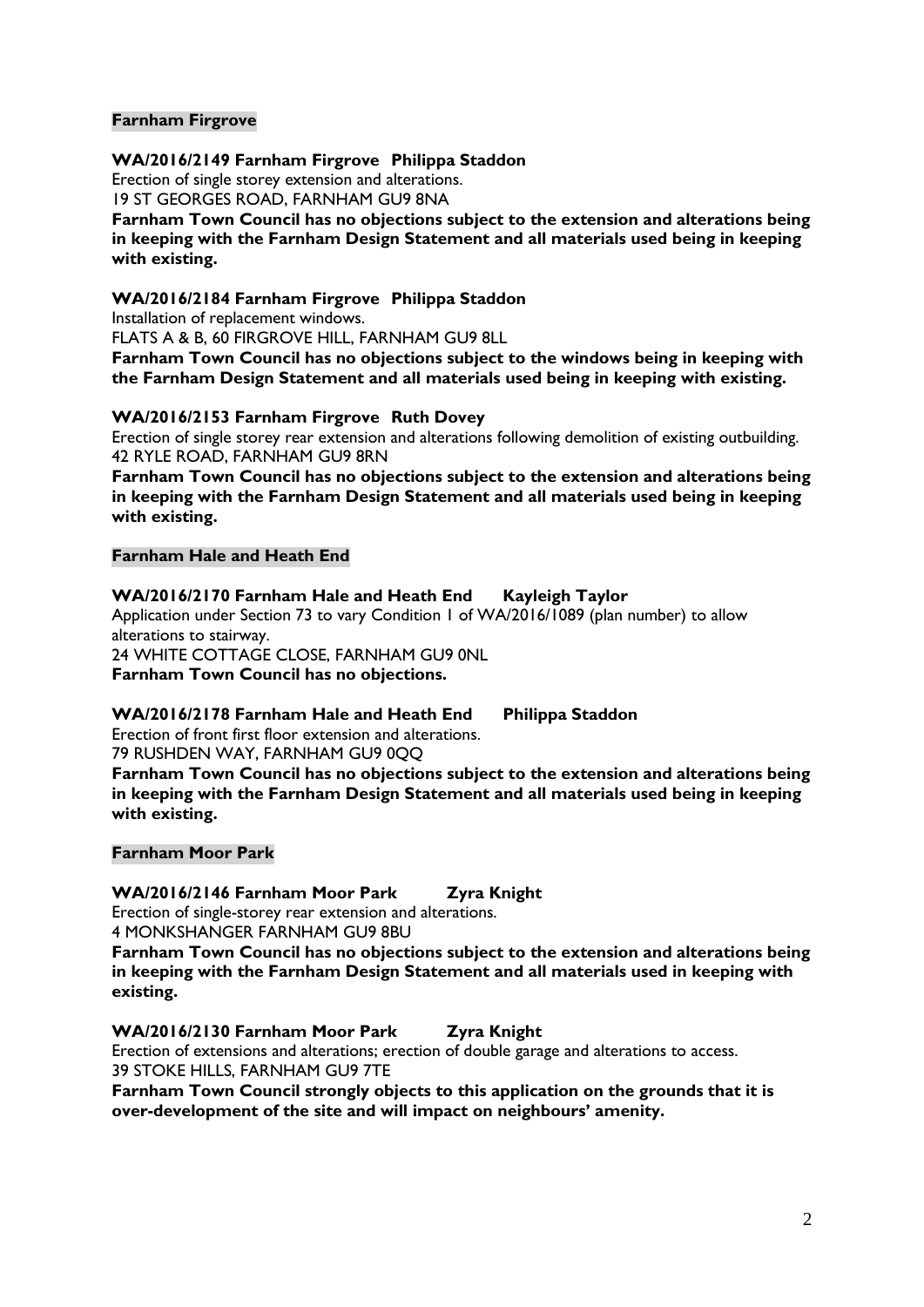# **CR/2016/0023 Farnham Moor Park Zyra Knight**

Prior Notification Application - Change of use from Use Class B1a (office) to Use Class C3 (residential) use to provide 4 dwellings. PEEL HOUSE, UPPER SOUTH VIEW, FARNHAM GU9 7INh **Farnham Town Council has no objections.**

# **WA/2016/2114 Farnham Moor Park Rachel Kellas**

Application under Section 73A to remove Condition 6 (sustainable design and construction) and Condition 7 (renewable energy) of WA/2014/1163 (16 dwellings and a care home).

LAND TO REAR OF BOURNE MILL, GUILDFORD ROAD, FARNHAM GU9 9PU

**Farnham Town Council objects to this application which would undermine the design quality and sustainability of the development. The conditions agreed at the time of the development were important in ensuring quality of design and use of renewable energy and the reasons for applying them still stand.**

# **Farnham Shortheath and Boundstone**

**WA/2016/2131 Farnham Shortheath and Boundstone Kayleigh Taylor**

Erection of extensions and alterations.

7 BOWER ROAD, FARNHAM GU10 4ST

**Farnham Town Council has no objections subject to the extensions and alterations being in keeping with the Farnham Design Statement and all materials used in keeping with existing.**

**TM/2016/0202 Farnham Shortheath and Boundstone Mr A Clout** APPLICATION FOR WORKS TO A TREE SUBJECT OF TREE PRESERVATION ORDER 45/99 15 MAYARO BOUNDSTONE ROAD FARNHAM GU10 4TH

**Farnham Town Council has no objections subject to the approval of the Arboricultural Officer but welcomes works to maintain protected trees.**

# **TM/2016/0200 Farnham Shortheath and Boundstone Mr A Clout**

APPLICATION FOR WORKS TO TREES SUBJECT OF TREE PRESERVATION ORDER 04/99 1 LONGHOPE DRIVE FARNHAM GU10 4SN

**Farnham Town Council has no objections subject to the approval of the Arboricultural Officer but welcomes works to maintain protected trees.**

# **WA/2016/2157 Farnham Shortheath and Boundstone Zyra Knight**

Erection of first floor and single storey extensions and alterations following demolition of existing detached garage.

25 UPPER BOURNE LANE, WRECCLESHAM GU10 4RG

**Farnham Town Council has no objections subject to the extensions and alterations being in keeping with the Farnham Design Statement and all materials used in keeping with existing.**

# **Farnham Weybourne and Badshot Lea**

**TM/2016/0191 Farnham Weybourne and Badshot Lea Steve Tester** APPLICATION FOR WORKS TO A TREE SUBJECT OF TREE PRESERVATION ORDER 24/01 39 COPSE AVENUE FARNHAM GU9 9EA

**Farnham Town Council has no objections subject to the approval of the Arboricultural Officer but welcomes works to maintain protected trees.**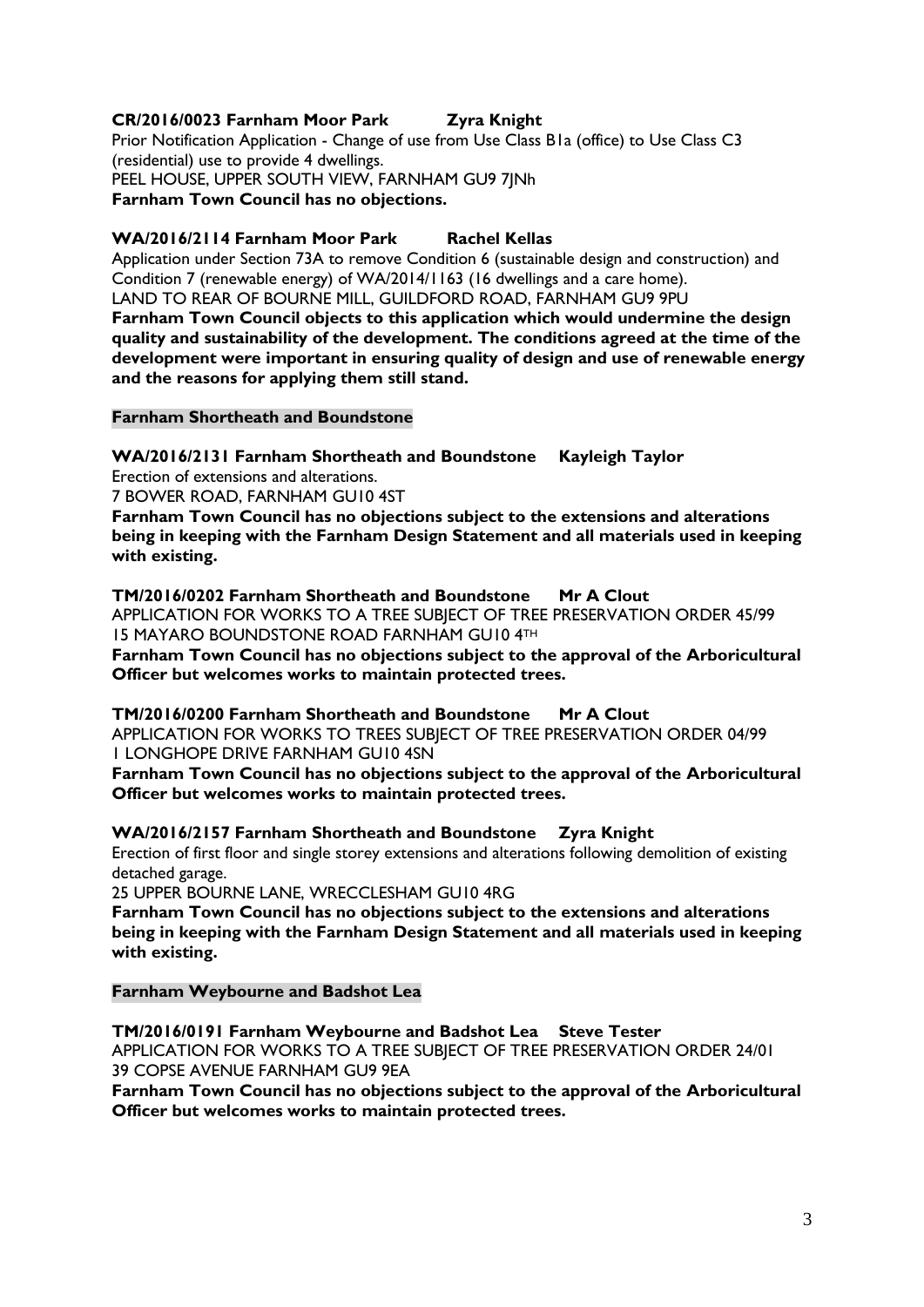# **WA/2016/2133 Farnham Weybourne and Badshot Lea Ruth Dovey**

Application under Section 73 to vary Condition 1 of WA/2016/0566 (plan numbers) to allow changes to elevations and floorplans to increase habitable accommodation. LAND AT 34 ST GEORGES ROAD, BADSHOT LEA GU9 9LY **Farnham Town Council has no objections.**

# **Farnham Wrecclesham and Rowledge**

# **NMA/2016/0185 Farnham Wrecclesham and Rowledge Mrs M Knight**

Amendment to WA/2014/1829 for alterations to deck. 2 BRYN ROAD FARNHAM GU10 4PZ **Farnham Town Council has no objections.**

# **TM/2016/0194 Farnham Wrecclesham and Rowledge Steve Tester**

APPLICATION FOR WORKS TO AND REMOVAL OF TREES SUBJECT OF TREE PRESERVATION ORDER 07/11

CEDAR BANK YATESBURY CLOSE FARNHAM GU9 8UF

**Farnham Town Council objects to the loss of trees implied in the application to "dismantle" several trees but understands the need to thin and manage trees subject to the approval of the Arboricultural Officer.**

**TM/2016/0195 Farnham Wrecclesham and Rowledge Steve Tester** APPLICATION FOR WORKS TO TREE SUBJECT OF TREE PRESERVATION ORDER 21/04 THE KEEP RECREATION ROAD FARNHAM GU10 4BN

**Farnham Town Council welcomes the management of trees subject to preservation orders and defers to comments on the safety or otherwise of individual trees from the Arboricultural Officer.**

**WA/2016/2176 Farnham Wrecclesham and Rowledge Philippa Staddon** Erection of single storey extensions.

TREETOPS, 22B LICKFOLDS ROAD, FARNHAM GU10 4AE

**Farnham Town Council has no objections subject to the extensions being in keeping with the Farnham Design Statement and all materials used being in keeping with existing.**

### **WA/2016/2132 Farnham Wrecclesham and Rowledge Ruth Dovey** Erection of 6 flats and associated works.

LAND TO THE REAR OF VINERS MEAD, WRECCLESHAM ROAD, WRECCLESHAM GU10 4PT **Farnham Town Council objects to the application on the grounds that it doubles the number of dwellings from what has previously been approved for the site which would have significant adverse impact in terms of both access and parking.**

# **4. Appeals**

# **WA/2015/1694 Farnham Castle**

Erection of 9 dwellings with associated access, parking amenity space and landscaping following demolition of all buildings on site and removal of hard standing (as amplified by letter received 27/01/2016).

# 19 KNOWLE FARM, OLD PARK LANE, FARNHAM

Following the decision of Council on 3 November Members reconsidered previous objections to this application and submissions made to the Planning Inspectorate. In particular they considered information concerning the decontamination of the site. This had been given consideration previously but Members took particular account of the LEAP Environmental report. Members weighed the benefit arising from decontamination against the harm arising from the application and resolved that the objections previously stated outweighed any benefit.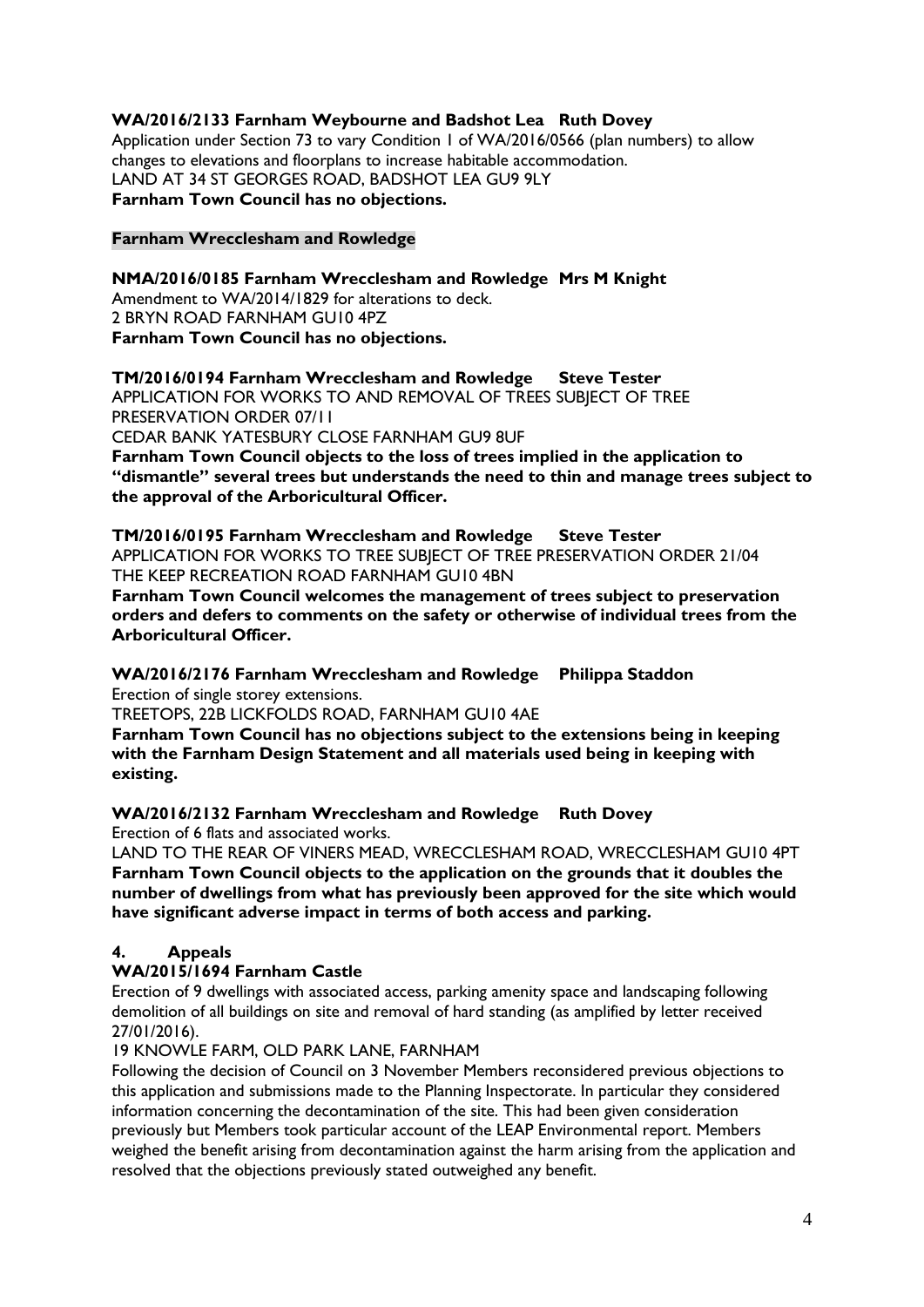**Date of next meeting Monday 28 November 2016** 

**The meeting closed at** 

**Notes by Ian Kershaw**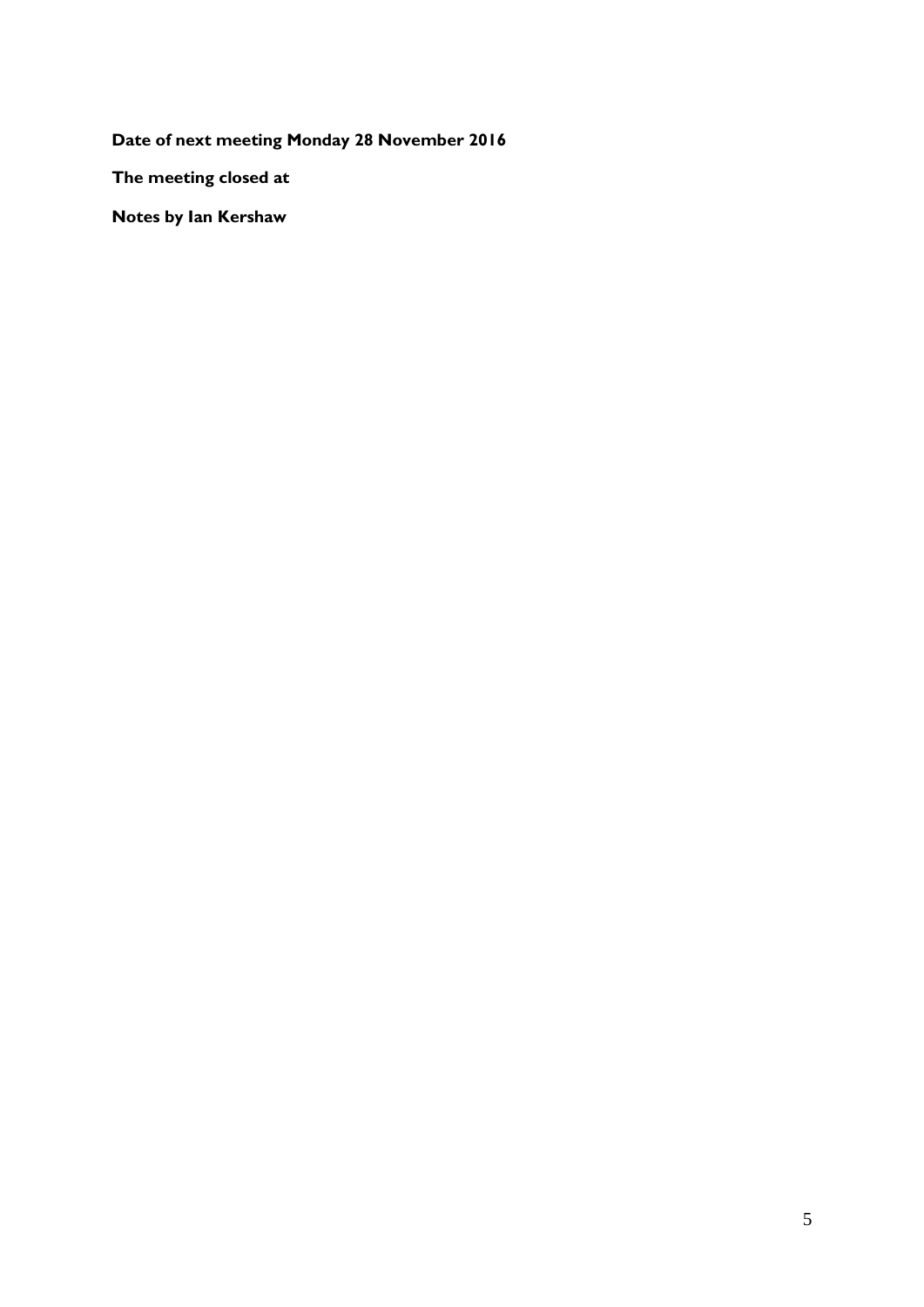

# FARNHAM TOWN COUNCIL



**Notes** Planning & Licensing Consultative Group

# **Time and date**

9.30 am on Monday 28 November 2016

**Place** Council Chamber, South Street, Farnham

# **Planning & Licensing Consultative Group Members Present**

Councillor J Williamson (Chair) Councillor J Fraser Councillor M Hyman Councillor A Macleod Councillor K Mirylees

# **Officers in attendance:** Ian Kershaw

**NOTE: The comments and observations from Waverley Borough Councillors are preliminary ones prior to consideration at Borough Council level and are based on the evidence and representations to the Town Council.**

- **1. Apologies**  Councillors C Cockburn, P Dunsmore, and J Ricketts.
- **2. Declarations of Interest** There were none.
- **3. Applications considered by the Planning and Licensing Consultative Group on 28 November 2016**

# **Borough Council Planning Applications**

# **Farnham Bourne**

**TM/2016/0212 Farnham Bourne Mr A Clout** APPLICATION FOR REMOVAL OF TREES SUBJECT OF TREE PRESERVATION ORDER 02/00 16 BOURNE FIRS FARNHAM GU10 3QD

**Farnham Town Council understand the need to address diseased trees, subject to the approval of the Arboricultural Officer but would like to see suitable replacements. Diseased roots should be grubbed out.**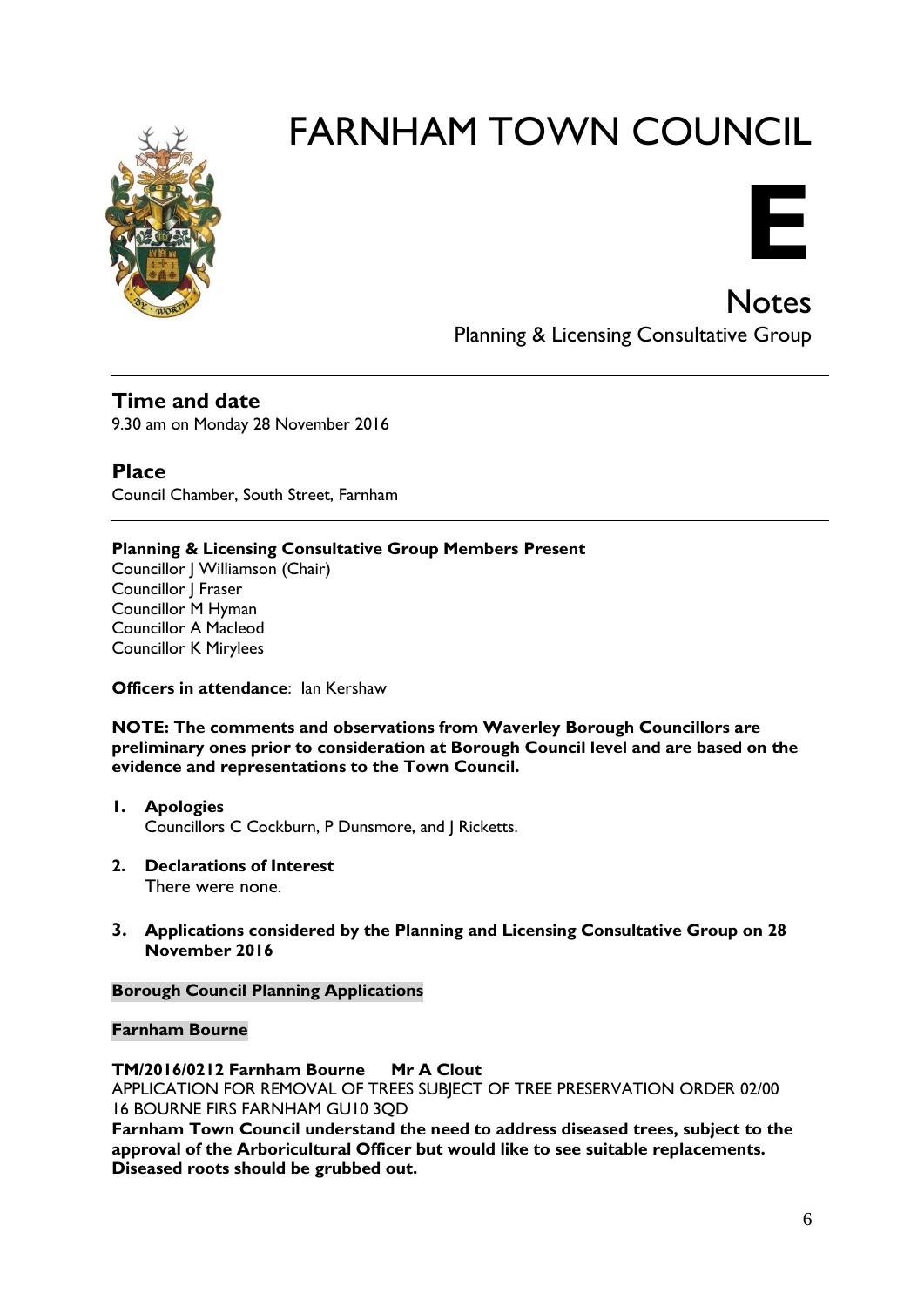# **TM/2016/0216 Farnham Bourne Steve Tester**

APPLICATION FOR WORKS TO TREES SUBJECT OF TREE PRESERVATION ORDER 02/00 17 BOURNE FIRS FARNHAM GU10 3QD

**Farnham Town Council, subject to the comments of the Arboricultural Officer, welcomes the management of trees to extend their life and associated amenity.**

# **TM/2016/0215 Farnham Bourne Steve Tester**

APPLICATION FOR REMOVAL OF A TREE SUBJECT OF TREE PRESERVATION ORDER WA273 40A WELL COTTAGE FRENSHAM ROAD FARNHAM GU10 3NY

**Farnham Town Council understands the need to address diseased trees, subject to the comments of the Arboricultural Officer but would like to see suitable replacements. Diseased roots should be grubbed out.**

# **WA/2016/2243 Farnham Bourne Philippa Staddon**

Erection of an orangery following demolition of existing conservatory. CAMELLIA LODGE, 22 LONGDOWN ROAD, FARNHAM GU10 3JU

**Farnham Town Council has no objections subject to being in keeping with the Farnham Design Statement.**

# **WA/2016/2218 Farnham Bourne Rachel Kellas**

Application under Section 73 to vary Condition 1 of WA/2015/1456, allowed on appeal APP/R3650/W/16/3146994 (approved plans) to allow alterations to windows and resiting of the dwelling (revision of WA/2016/0614).

LAND TO REAR OF HERONCOURT, 39 FORD LANE, WRECCLESHAM GU10 4SF **Farnham Town Council has no objections.**

# **WA/2016/2212 Farnham Bourne Gemma Paterson**

Erection of a dwelling following demolition of existing dwelling. PRIORS GLADE, 22 OLD FRENSHAM ROAD, FARNHAM GU10 3HD **Farnham Town Council has no objections subject to being in keeping with the Farnham Design Statement.**

# **Farnham Castle**

# **CA/2016/0149 Farnham Castle Mr A Clout**

FARNHAM CONSERVATION AREA WORKS TO TREES 4 THE WILLIAM COBBETT PUBLIC HOUSE BRIDGE SQUARE FARNHAM GU9 7QR **Consideration was deferred to the next meeting.**

# **TM/2016/0206 Farnham Castle Mr A Clout**

APPLICATION FOR WORKS TO TREE SUBJECT OF TREE PRESERVATION ORDER 30/05 9 BEAVERS ROAD FARNHAM GU9 7BD

**Farnham Town Council has no objections subject to the approval of the Arboricultural Officer but welcomes works to maintain protected trees.**

**TM/2016/0218 Farnham Castle Steve Tester** APPLICATION FOR REMOVAL OF TREE SUBJECT OF TREE PRESERVATION ORDER FAR 82 DIPPENHALL GATE DIPPENHALL ROAD FARNHAM GU10 5DP

**Farnham Town Council understands the need to address diseased trees, subject to the comments of the Arboricultural Officer but would like to see suitable replacements. Diseased roots should be grubbed out.**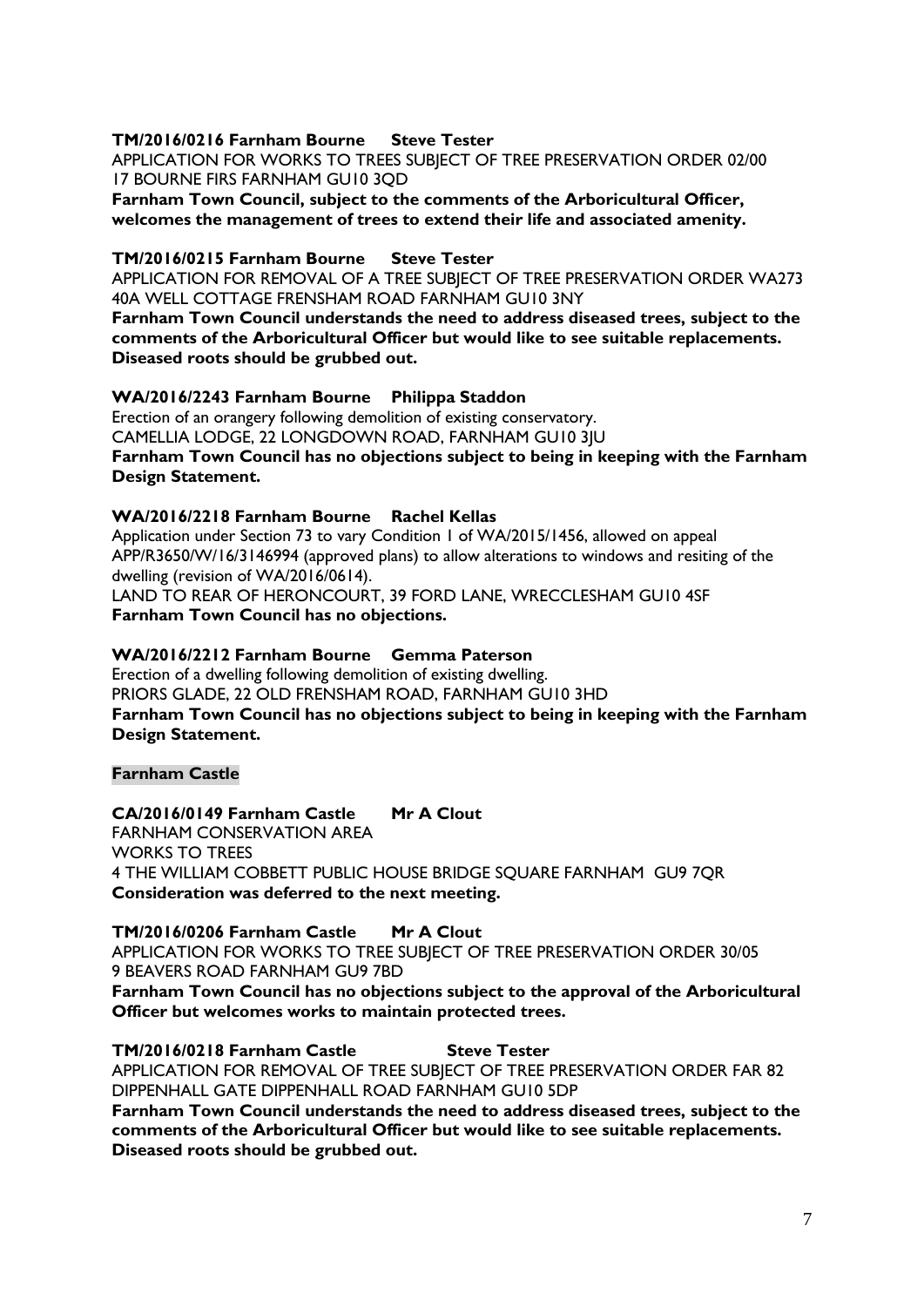# **NMA/2016/0190 Farnham Castle Mrs M Knight**

Amendment to WA/2016/0244 for alterations to doors and windows. 1 VICTORIA ROAD, FARNHAM GU9 7RB

**Farnham Town Council has no objections.**

# **WA/2016/2247 Farnham Castle Kayleigh Taylor**

Listed Building Consent for replacement front door.

71 CASTLE STREET, FARNHAM GU9 7LP

**Farnham Town Council has no objections subject to the approval of the Listed Buildings Officer.**

# **WA/2016/2213 Farnham Castle Gemma Paterson**

Erection of a dwelling and creation of new vehicular access off Parfitts Close. 15 CRONDALL LANE, FARNHAM GU9 7BG

**Farnham Town Council objects to the application on the grounds that it is overdevelopment through garden grabbing, inappropriate use of back-land and access is insufficient and dangerous.**

# **DW/2016/0047 Farnham Castle Kayleigh Taylor**

The erection of a single storey rear extension which would extend beyond the rear wall of the original house by 8m, for which the height would be 2.5m, and for which the height of the eaves would be 2.8m.

WILLEY COTTAGE, CHAMBER LANE, FARNHAM GU10 5ET **Farnham Town Council has no objections.**

# **WA/2016/2267 Farnham Castle Gemma Paterson**

Application under Regulation 3 for replacement doors and windows. 25 & 28 LOWER CHURCH LANE, FARNHAM GU9 7PS

**Farnham Town Council has no objections subject to development being in keeping with the Farnham Design Statement.**

# **WA/2016/2268 Farnham Castle Gemma Paterson**

Application under Regulation 13 for listed building consent for replacement doors and windows. 25 & 28 LOWER CHURCH LANE, FARNHAM GU9 7PS

**Farnham Town Council has no objections subject to the approval of the Listed Buildings Officer.**

# **CR/2016/0024 Farnham Castle Ruth Dovey**

Prior Notification Application - Change of use from Use Class B1a (office) to Use Class C3 (residential) use to provide 2 dwellings. OLD SEARCHLIGHTS, RUNWICK LANE, FARNHAM GU10 5EF **This application had been withdrawn.**

# **Farnham Firgrove**

# **WA/2016/2193 Farnham Firgrove Zyra Knight**

Erection of single storey rear extensions and front porch; construction of dormer window and alterations.

13 ARTHUR ROAD, FARNHAM GU9 8PB

**Farnham Town Council has no objections subject to the extension and alterations being in keeping with the Farnham Design Statement and all materials used being in keeping with the existing.**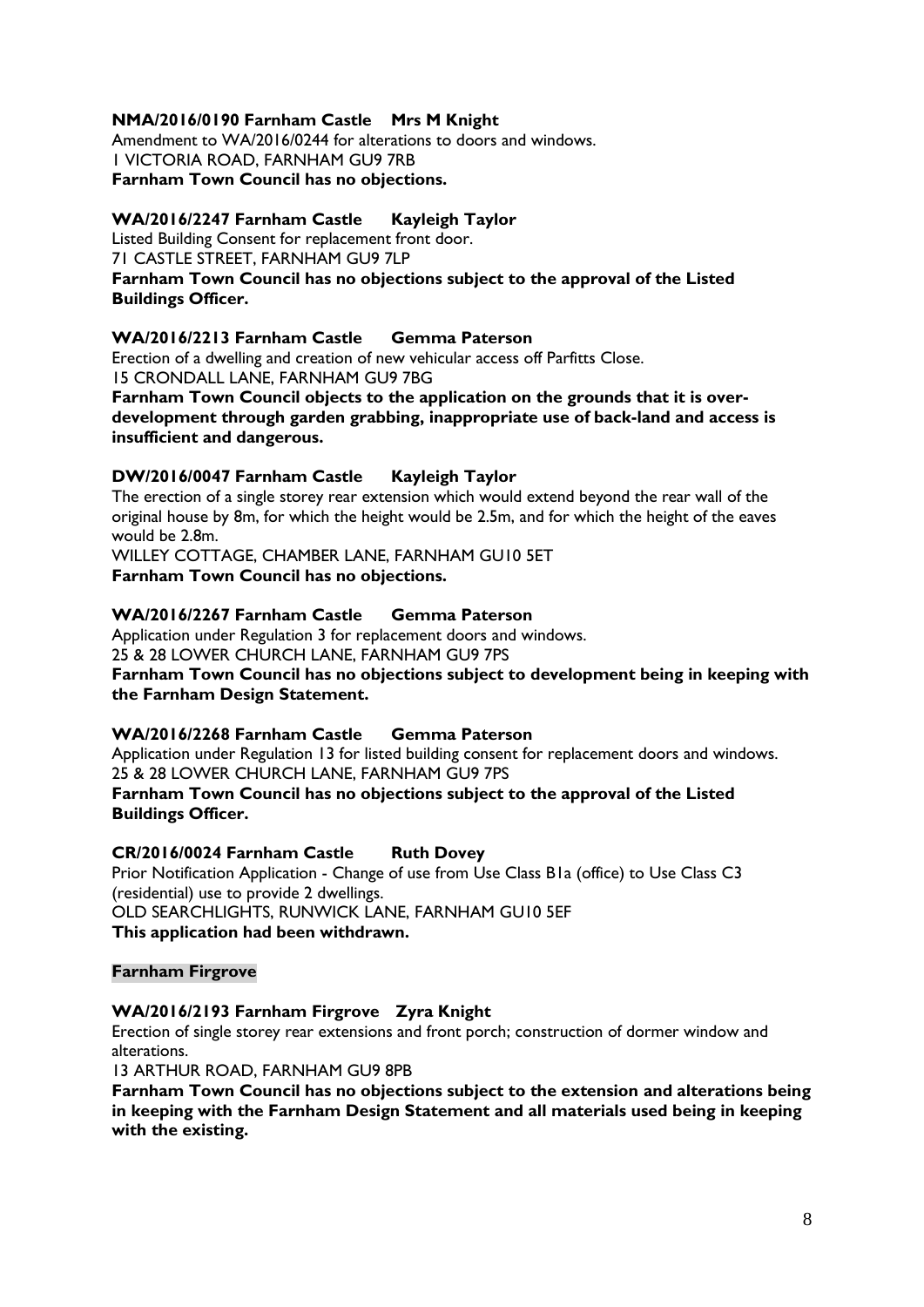# **WA/2016/2241 Farnham Firgrove Ruth Dovey**

Erection of extensions and alterations following demolition of existing detached garage. 3 ARTHUR ROAD, FARNHAM GU9 8PB

**Farnham Town Council strongly objects to this application which is out of keeping with the surrounding area and the property itself. It does not comply with the Farnham Design Statement and the choice of materials is incongruous. A sympathetic design would use red brick in keeping with existing materials, partition the rear window and use a pitched roof.**

# **WA/2016/2262 Farnham Firgrove Philippa Staddon**

Erection of extensions to existing chalet bungalow to provide a two storey dwelling. 22 HILLARY ROAD, FARNHAM GU9 8QX

**Farnham Town Council has no objections subject to the extensions being in keeping with the Farnham Design Statement and all materials used being in keeping with existing.**

# **NMA/2016/0188 Farnham Firgrove Mrs M Knight**

Amendment to WA/2016/1240 for alterations to roof. 38 EDWARD ROAD, FARNHAM GU9 8NP **Farnham Town Council has no objections.**

# **Farnham Hale and Heath End**

# **WA/2016/2186 Farnham Hale and Heath End Zyra Knight**

Erection of two storey side extension following demolition of existing conservatory. 88 FARNBOROUGH ROAD, FARNHAM GU9 9BE

**Farnham Town Council has no objections subject to the extension being in keeping with the Farnham Design Statement and all materials used being in keeping with existing.**

# **DW/2016/0049 Farnham Hale and Heath End Kayleigh Taylor**

The erection of a single storey rear extension which would extend beyond the rear wall of the original house by 8m, for which the height would be 4m, and for which the height of the eaves would be 4m.

THE FOUR SEASONS, ROWHILLS, FARNHAM GU9 9AU

**Farnham Town Council objects to the application, which is out of character for the area, and does not meet the criteria for permitted development, in that the measurements given are misleading, as they are exceeded where the ground slopes away at the rear and alterations to the existing roof are required. The Town Council is also concerned about the risk of flooding and the need for a Ground Water Survey. The application will need to comply with the Farnham Design Statement.**

# **Farnham Moor Park**

# **WA/2016/2194 Farnham Moor Park Philippa Staddon**

Erection of a two storey front extension and alterations including a dormer window and Juliette balcony.

SANDYACRES, CROOKSBURY ROAD, FARNHAM GU10 1QB

**Farnham Town Council has no objections subject to the extension and alterations being in keeping with the Farnham Design Statement and all materials used being in keeping with existing.**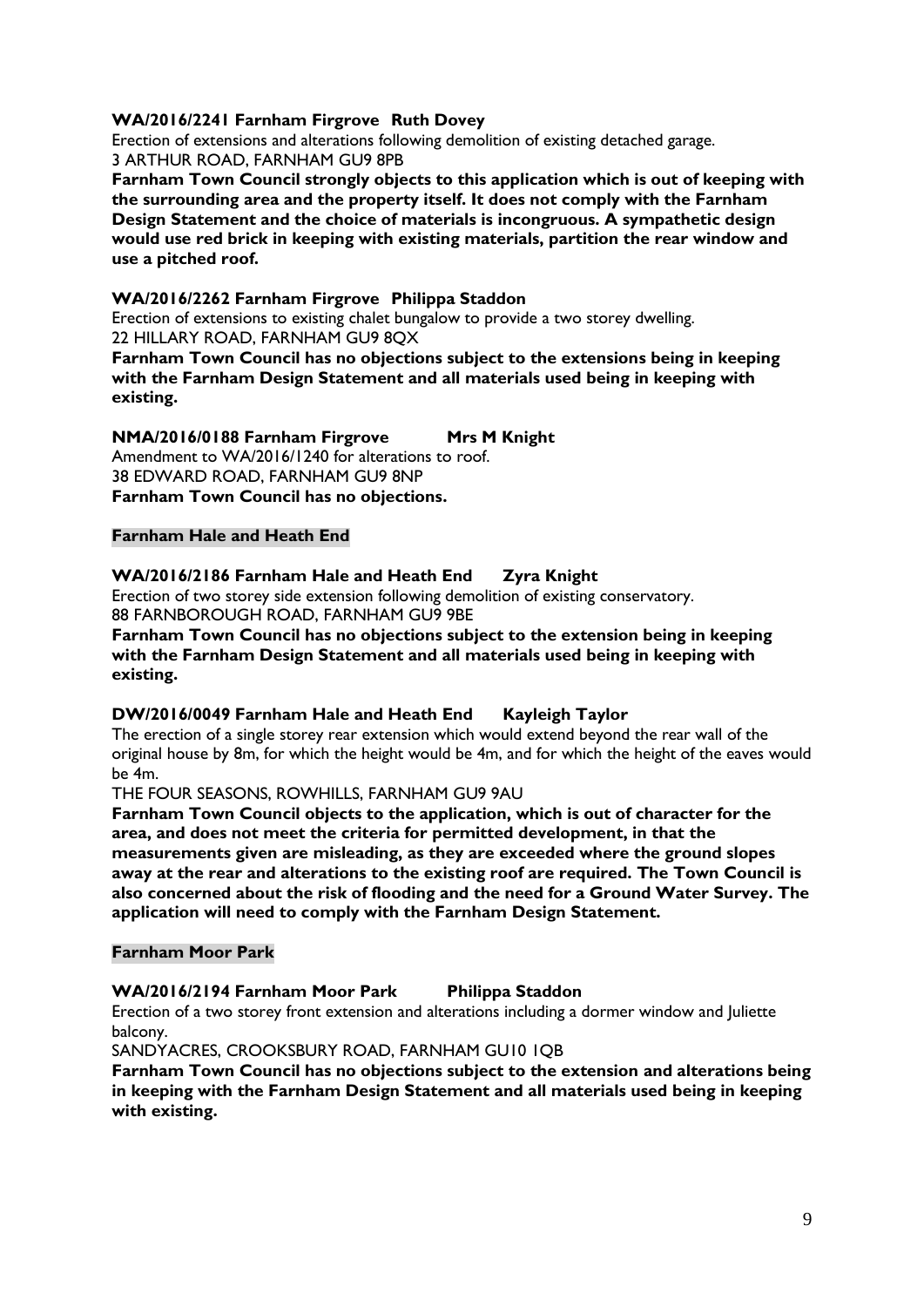**WA/2016/2211 Farnham Moor Park Zyra Knight**

Erection of single storey side extension.

56 LYNCH ROAD, FARNHAM GU9 8BX

**Farnham Town Council has no objections subject to the extension being in keeping with the Farnham Design Statement and all materials used being in keeping with existing.**

# **NMA/2016/0189 Farnham Moor Park Mrs M Knight**

Amendment to WA/2015/1285 for alterations to roof. **Previous comments on 13/07/2015 were as follows: Farnham Town Council has no objections.** 73 EAST STREET, FARNHAM GU9 7TP **Farnham Town Council has no objections.**

# **WA/2016/2240 Farnham Moor Park Gemma Paterson**

Erection of 5 dwellings with associated parking and amenity space following demolition of existing commercial buildings and removal of hardstanding.

ABBOTT HOUSE, 14A HALE ROAD, FARNHAM GU9 9QH

**Farnham Town Council has no objections subject to the extension being in keeping with the Farnham Design Statement and all materials used being in keeping with existing.**

### **Farnham Shortheath and Boundstone**

### **WA/2016/2188 Farnham Shortheath and Boundstone Philippa Staddon**

Certificate of Lawfulness under Section 192 for the erection of single storey rear extension. 11 LAUREL GROVE, WRECCLESHAM GU10 4NU

**Farnham Town Council has no objections subject to the extension being in keeping with the Farnham Design Statement and all materials used being in keeping with existing.**

#### **TM/2016/0207 Farnham Shortheath and Boundstone Mr A Clout**

APPLICATION FOR WORKS TO A TREE SUBJECT OF TREE PRESERVATION ORDER 45/99 3 GLYNSWOOD FARNHAM GU10 4TN

**Farnham Town Council, subject to the comments of the Arboricultural Officer welcomes the management of trees to extend their life and associated amenity.**

# **WA/2016/2221 Farnham Shortheath and Boundstone Ruth Dovey**

Erection of 2 dwellings and garages following demolition of existing detached garage; erection of attached garage to existing dwelling and associated works.

LAND TO REAR OF 11 LITTLE GREEN LANE, FARNHAM GU9 8TE

**Farnham Town Council strongly objects to this application which is out of character with the neighbourhood and is over-development of the site, characterised by garden grabbing and inappropriate back-land development with insufficient amenity space.**

#### **Farnham Upper Hale**

# **WA/2016/2244 Farnham Upper Hale Gemma Paterson**

Erection of a single storey front extension. 4 FOLLY HILL, FARNHAM GU9 0AY

**Farnham Town Council has no objections subject to the extension being in keeping with the Farnham Design Statement and all materials used being in keeping with existing.**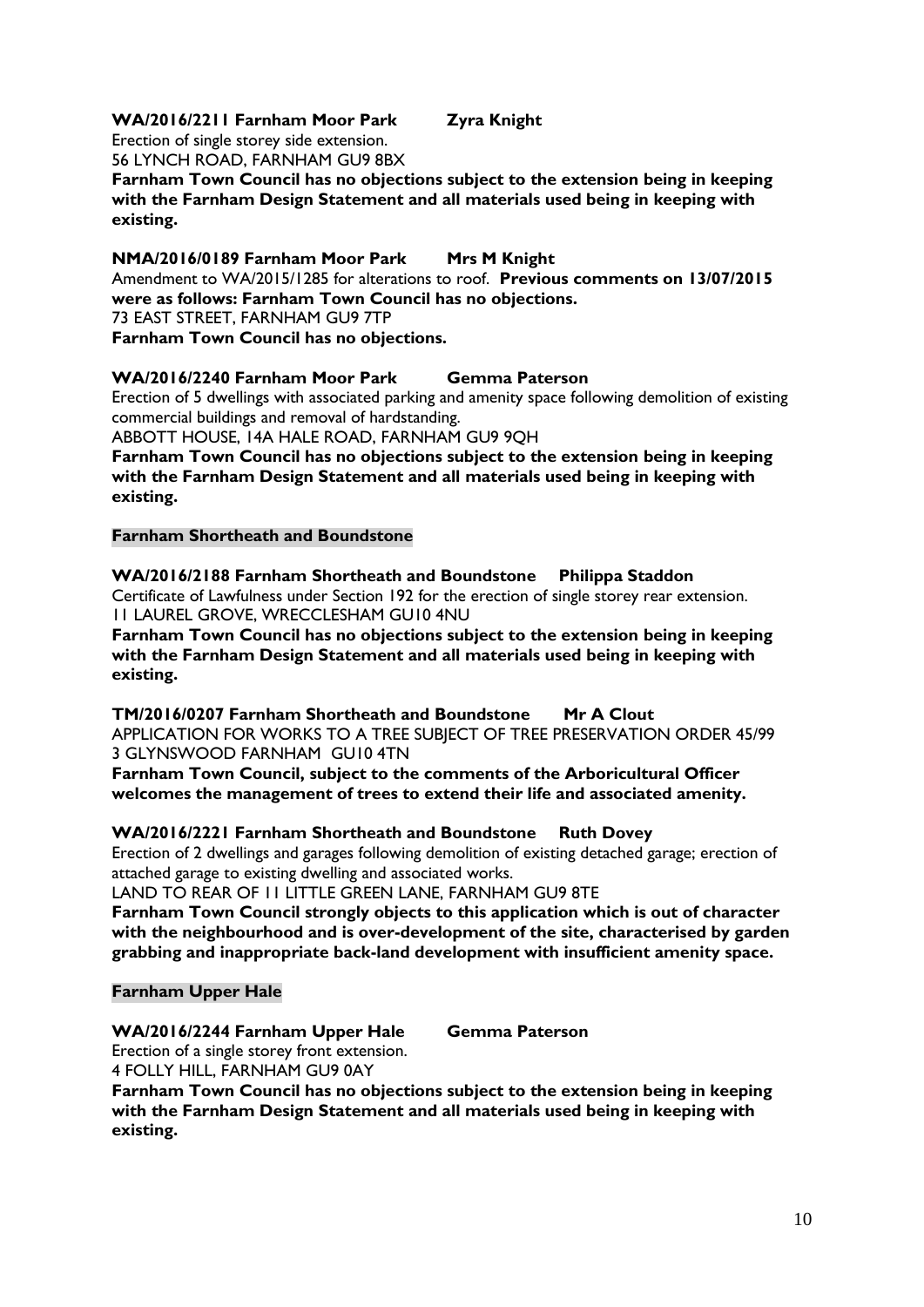#### **Farnham Weybourne and Badshot Lea**

**WA/2016/2190 Farnham Weybourne and Badshot Lea Zyra Knight** Erection of two storey side and single storey rear extensions. 130 WEYBOURNE ROAD, FARNHAM GU9 9HD **Farnham Town Council has no objections subject to the extensions being in keeping with the Farnham Design Statement and all materials used being in keeping with existing.**

**WA/2016/2263 Farnham Weybourne and Badshot Lea Zyra Knight** Erection of a first floor extension.

64 BADSHOT LEA ROAD, BADSHOT LEA GU9 9LT

**Farnham Town Council has no objections subject to the extension being in keeping with the Farnham Design Statement and all materials used being in keeping with existing.**

**WA/2016/2239 Farnham Weybourne and Badshot Lea Kayleigh Taylor** Erection of single storey rear extension and alterations. 140 WEYBOURNE ROAD, FARNHAM GU9 9HD

**Farnham Town Council has no objections subject to the extension and alterations being in keeping with the Farnham Design Statement and all materials used being in keeping with existing.**

**WA/2016/2230 Farnham Weybourne and Badshot Lea Kayleigh Taylor** Erection of extension and alterations to roof space to provide an independent flat including dormer windows.

65 BADSHOT LEA ROAD, BADSHOT LEA GU9 9LP

**Farnham Town Council objects to this application on the grounds that it does not comply with the Farnham Design Statement because of the dormer windows at the front, there is insufficient parking compounded by concerns over traffic and access and potential for over-looking at the rear.**

**WA/2016/2257 Farnham Weybourne and Badshot Lea Philippa Staddon** Erection of extensions following demolition of existing garage.

9 WOODSIDE ROAD, FARNHAM GU9 9DS

**Farnham Town Council has no objections subject to the extensions being in keeping with the Farnham Design Statement and all materials used being in keeping with existing.**

**Farnham Wrecclesham and Rowledge**

**WA/2016/2229 Farnham Wrecclesham and Rowledge Ryan Snow**

Application under Section 73A to vary Condition 1 of WA/2016/0466 (approved plan numbers) to allow alterations to parapet. **Previous comments on 01/04.2016 were as follows: Farnham Town Council has no objections.**

THE ANNEXE, 2A SCHOOL ROAD, ROWLEDGE GU10 4BW **Farnham Town Council has no objections.**

**WA/2016/2187 Farnham Wrecclesham and Rowledge Zyra Knight**

Erection of a two storey side extension along with associated alterations.

THE LODGE, THE LONG ROAD, ROWLEDGE GU10 4DL

**Farnham Town Council has no objections subject to the extension being in keeping with the Farnham Design Statement and all materials used being in keeping with existing.**